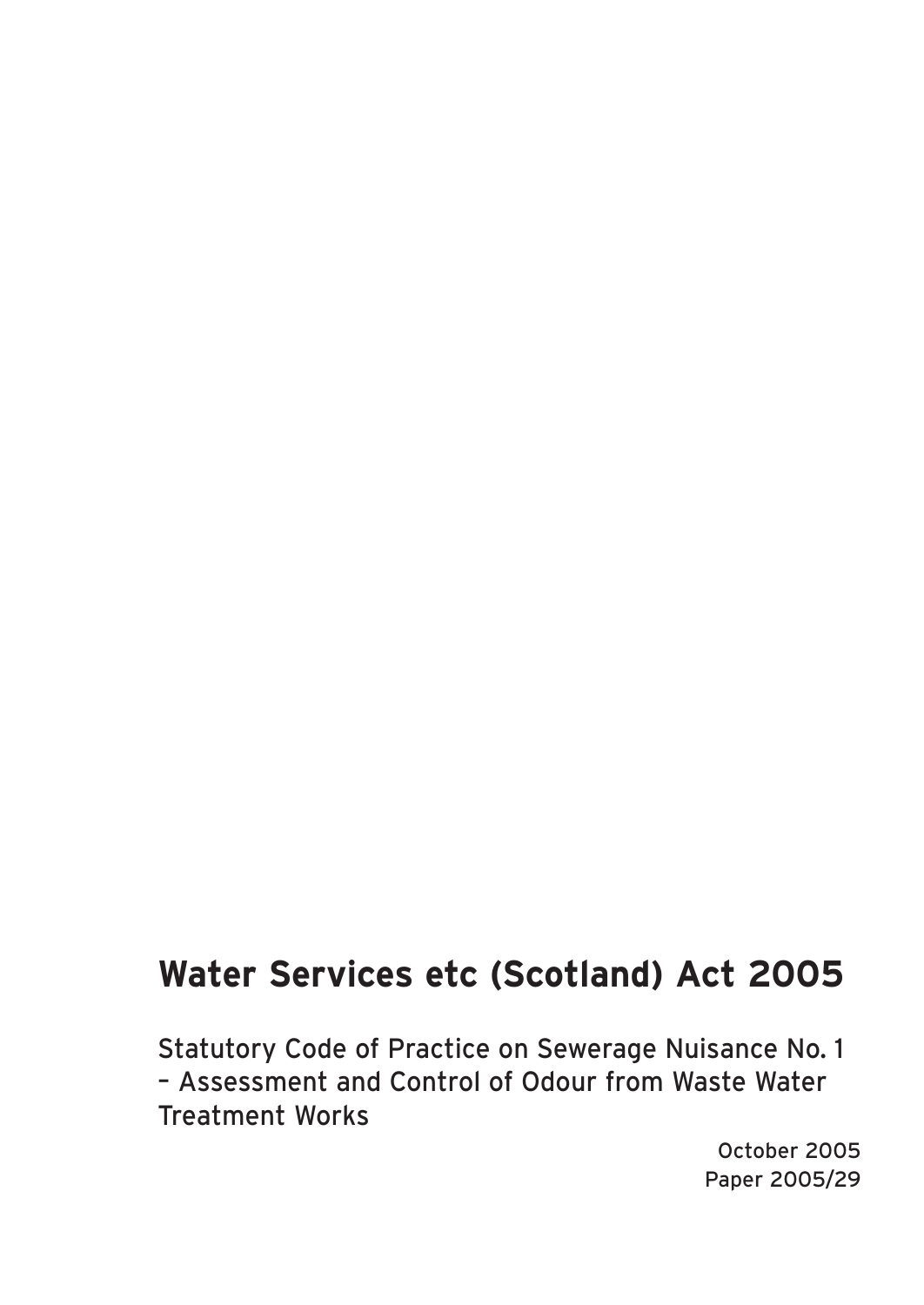# Scottish Executive Environment Group

## **Water Services etc (Scotland) Act 2005**

Statutory Code of Practice on Sewerage Nuisance No. 1 – Assessment and Control of Odour from Waste Water Treatment Works

> October 2005 Paper 2005/29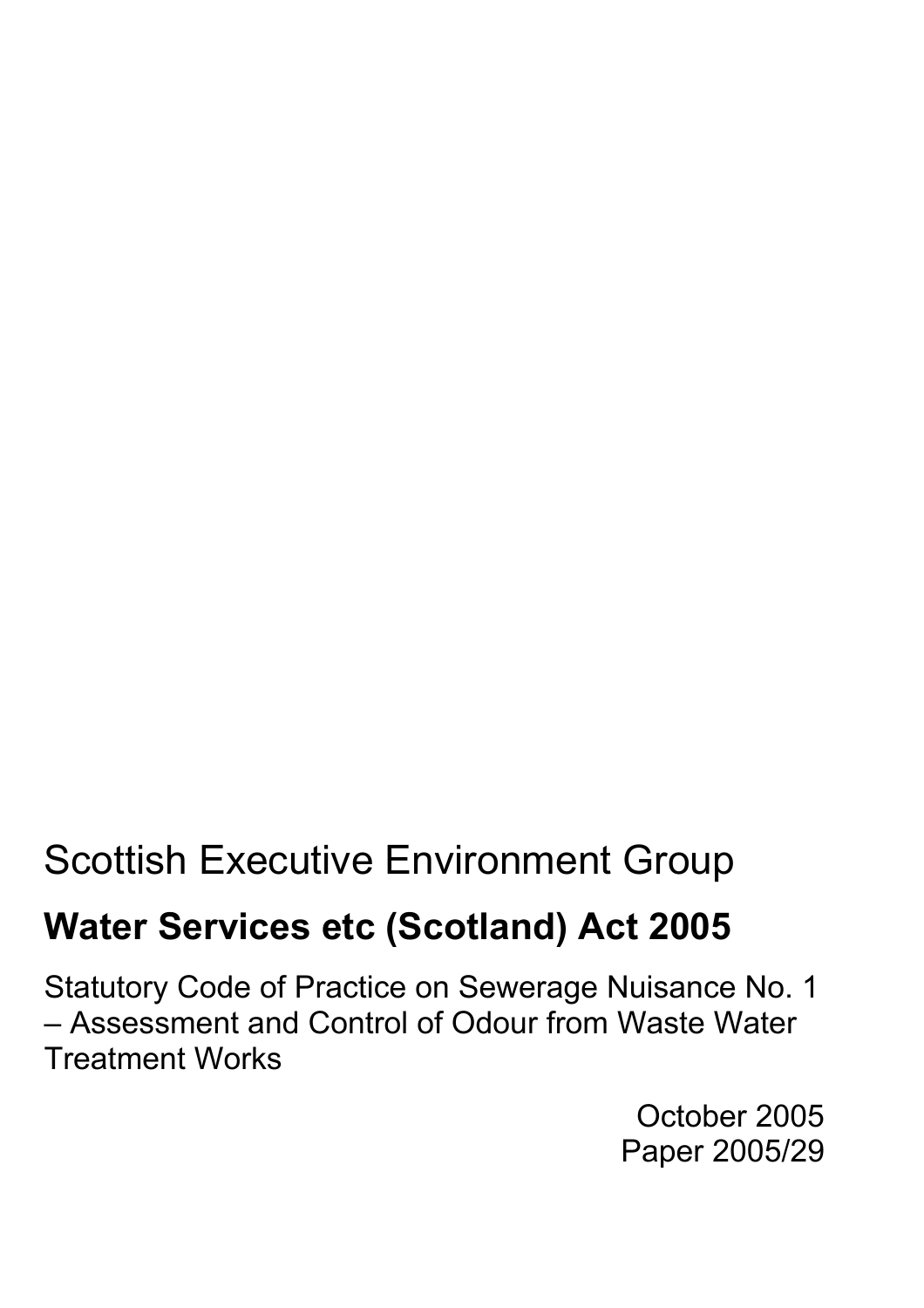© Crown copyright 2005

ISBN: 0-7559-2785-0

Scottish Executive St Andrew's House Edinburgh EH1 3DG

Produced for the Scottish Executive by Astron B43711 10/05

Published by the Scottish Executive, October, 2005

Further copies are available from Blackwell's Bookshop 53 South Bridge Edinburgh EH1 1YS

The text pages of this document are printed on recycled paper and are 100% recyclable.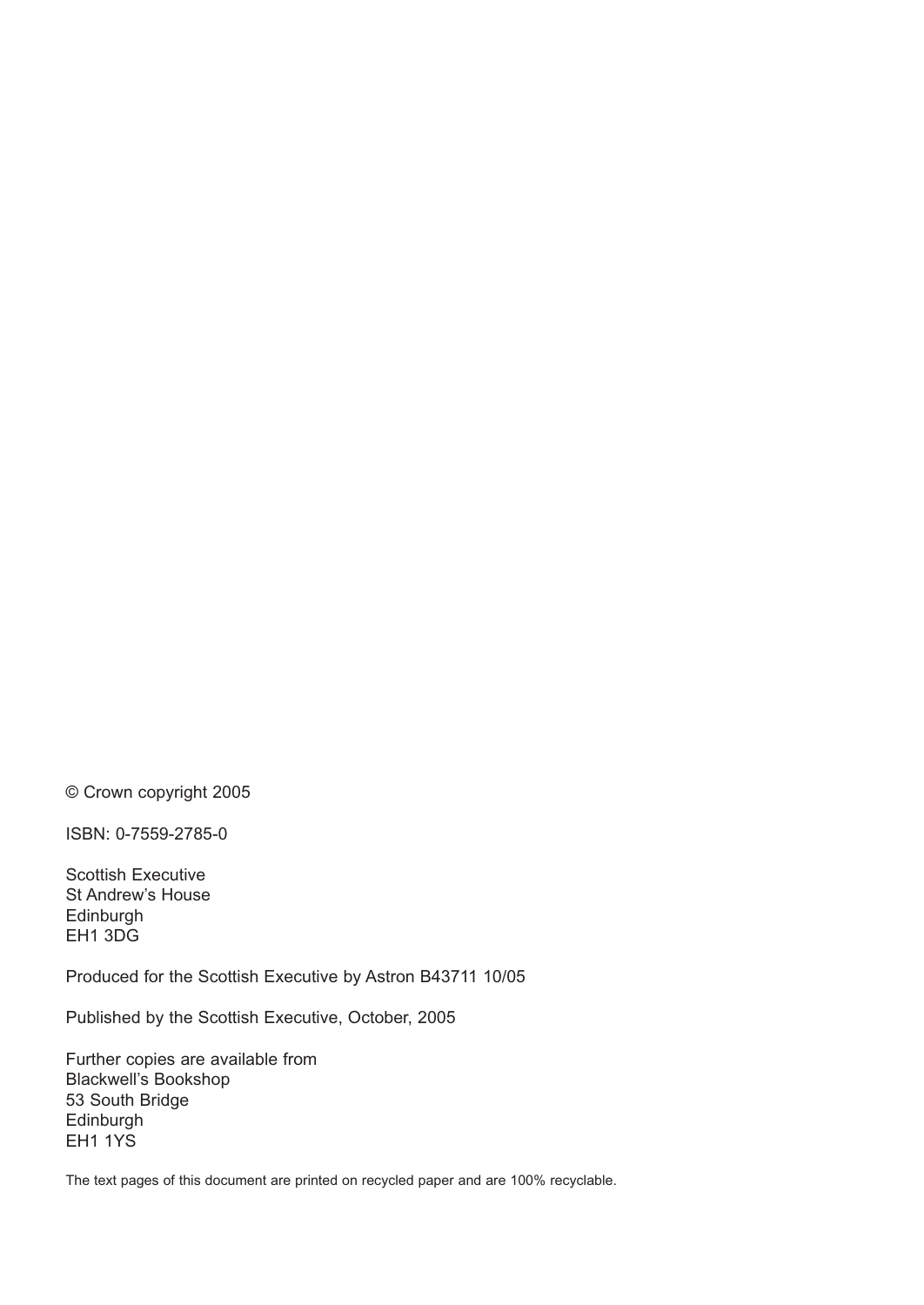

#### Environment Group

To consultees

**Air, Climate & Engineering Division** Mail Point 3 Victoria Quay Edinburgh EH6 6OO

Telephone: 0131-244 0393 Fax: 0131-244 0201 duncan.mcnab@scotland.gsi.gov.uk http://www.scotland.gov.uk

21 October 2005

Dear Consultee,

#### **Consultation on a Statutory Code of Practice on Sewerage Nuisance**

I am writing to invite views by 12 January 2006 on the enclosed Consultation paper entitled : *Water Services etc (Scotland) Act 2005 Statutory Code of Practice on Sewerage Nuisance No. 1- Assessment and control of Odour from Waste Water Treatment Works* issued by the Scottish Executive.

I would welcome your comments on this consultation document. You can find details of how to respond at the end of this letter, together with contact details and addresses for enquiries.

#### **Why introduce a new Code for Sewerage Odour Nuisance?**

This draft code has been prepared under the provisions of Sections 25 and 26 of the Water Services etc (Scotland) Act 2005 which gives Scottish Ministers powers to issue statutory codes of practice for the purposes of assessing, controlling and minimising sewerage nuisance. This draft code only refers to odour nuisance from waste water treatment works (WWTW) and builds on the voluntary code of practice issued on 29 April 2005. It differs however from the voluntary code in placing a duty of compliance on Scottish Water and its PFI operators to minimise odour from its works, and a duty on local authority regulators to monitor the operators' compliance with the code.

#### **Role of Scottish Odour Steering Group (SOSG)**

The Scottish Executive recognises that odour from WWTW is a significant issue in various communities throughout Scotland, and there is a need to enhance the procedures for odour control for both operators and enforcement agencies. The draft code of practice has been drawn up by SOSG comprising officials from Scottish Water, the Water Industry Commission, Water Customer Consultation Panels, Local Authority Environmental Health Officers, Scottish Environment Protection Agency (SEPA) and the Scottish Executive. It is only with the co-operation of all stakeholders, including the general public, that resolution of this issue can be achieved. SOSG will oversee the consultation process, production of this statutory code and required Regulations for implementation by 1 April 2006.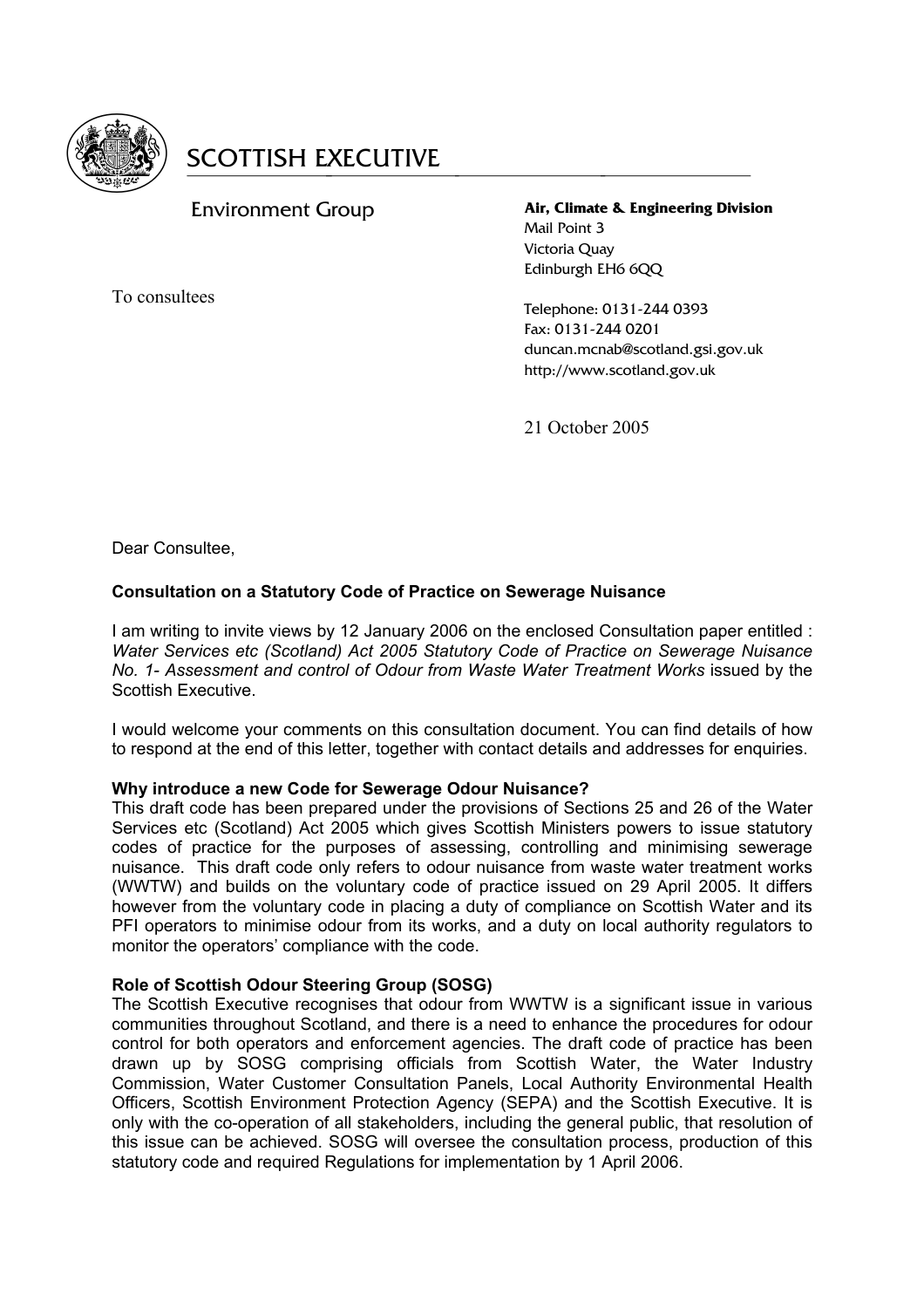#### **Parallel Exercise by SOSG**

There has also been a parallel but separate process overseen by SOSG, namely the identification of the prioritised list of 35 WWTWs, which Ministers require Scottish Water to address as an essential objective within the Quality & Standards 3 Capital Investment Programme for 2006-14. The list, which is not subject to this consultation exercise is available with explanatory text to view on the Scottish Executive Website: http://www.scotland.gov.uk/Topics/Environment/Pollution/Noise-Nuisance/17661/9433 This particular role of SOSG was to list, prioritise and substitute sites based on complaint statistics received by all SOSG agencies to ensure Scottish Water optimises its capital programme to meet the Ministerial objectives on odour control. SOSG will be involved in the ongoing monitoring of the delivery of this requirement.

#### **What can the draft Code do?**

It is crucial that the expectations of those involved are carefully managed. It must be recognised that there is no such thing as an odour free WWTW, or that resolution at all WWTWs can be achieved within a short timescale. Significant investment will be necessary and this may impact not only on other investment priorities for Scottish Water, but also on customers' bills. There are however steps that Scottish Water and its operators can take to minimise odours, and steps that local authorities can undertake to investigate, assess and resolve with the operator to ensure "best practicable means" is being used. It is also vital that both operators and enforcement agencies co-operate and keep communities aware of all stages of the investigation process.

This paper seeks comments on proposals to :

- Provide a framework for Local Authority Environmental Health Officers to log, investigate, assess and resolve complaints of odour from WWTWs;
- Provide a framework for Scottish Water and its PFI operators to produce Odour Management Plans for all sites and Odour Improvement Plans for those sites with odour problems to ensure compliance with the Statutory Code;
- Provide a best practicable means framework for Scottish Water and its operators by outlining technical and management controls that are appropriate for the control of odour, by explaining measures to prevent, stop or minimise odour problems from WWTW;

#### **Regulatory Impact Assessment**

A full RIA has not been included in this consultation as capital costs for Scottish Water are still to be decided by the Water Industry Commission's Determination of Scottish Water's Capital Programme due to be published in December 2005.

Costs of statutory code compliance to Scottish Water and its PFI operators were not considered as part of the Quality & Standards 3 price determination exercise, as the Code has been developed subsequently. Scottish Water concentrated on the separate Ministerial objective of supplying costs to minimise odour at top 35 sites within 2006-14. Additional capital costs to Scottish Water for compliance of this code including any additional capital expenditure at their PFI sites are a matter for Scottish Water to submit an interim determination to the Water Industry Commission.

 Scottish Water advise that since odour was not previously seen as a level of service indicator, funding for specific odour improvements to existing assets has not been provided within quality programmes. Therefore only a small part of Scottish Water's capital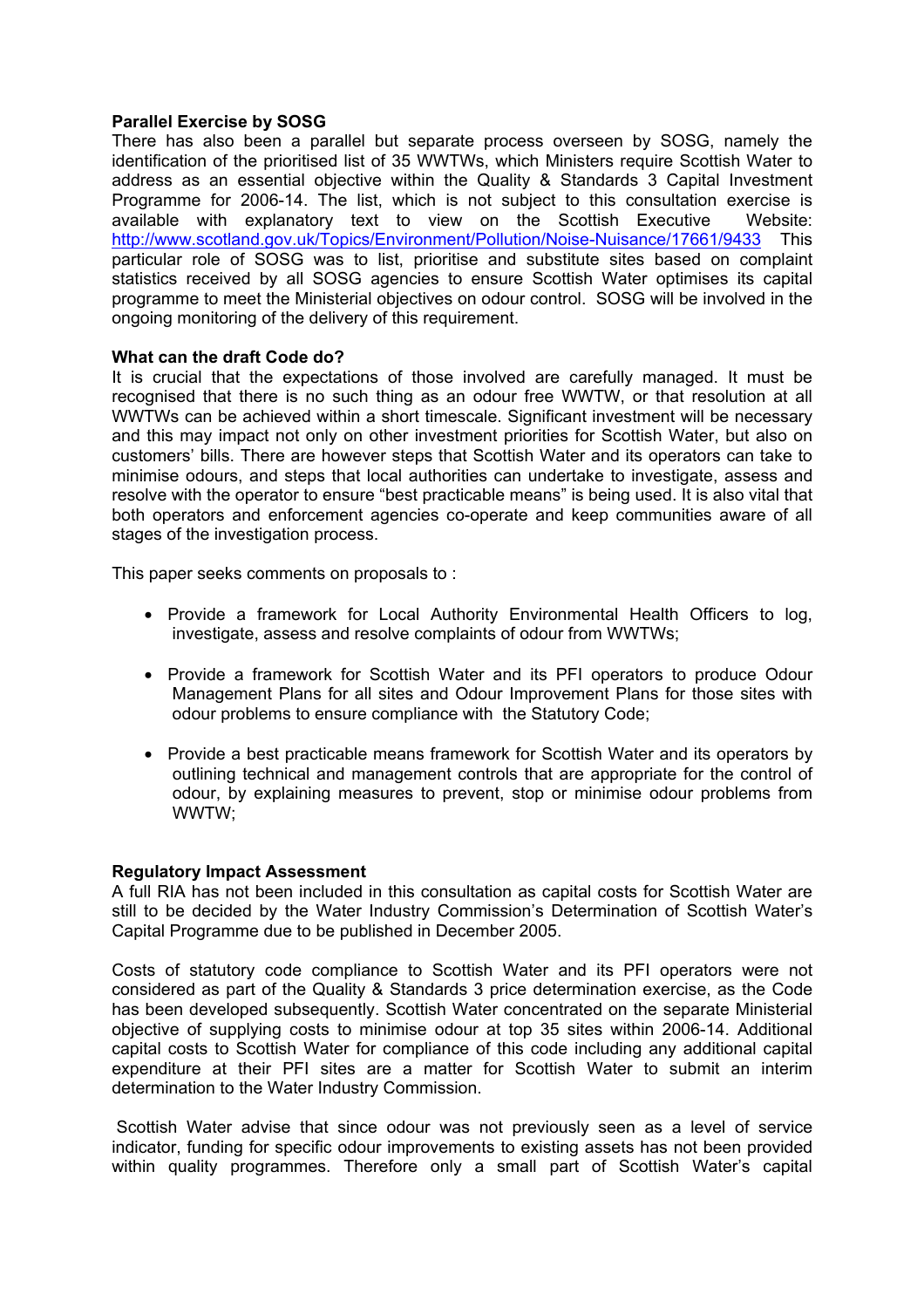maintenance needs relate to odours, i.e. capital maintenance of existing plant replacement, not enhancements. However, legislation to prevent odour nuisance has existed since 1990. This is the statutory nuisance provisions under the Environmental Protection Act 1990, which have been essentially mirrored in Sections 25 and 26 of the Water Services etc (Scotland) Act 2005 with the addition of a statutory duty of compliance with the code on the operator, and duty to enforce compliance on the local authority, which goes further than their existing duty to investigate all complaints of odour under the current legislation.

#### **Costs on local authorities –circa £50k in total per annum.**

The only difference between current legislation and the proposed statutory code is the duty to assess compliance with this code. It is difficult to fully assess costs until the code is finalised as it may include a risk matrix to determine frequency of inspection based upon Population Equivalent (PE) size of works. For smaller works we may only require a paper audit of the odour management plan if the works are not subject to complaint, and possibly exclude very small works (septic tanks) completely from compliance inspections or produce generic or model odour management plans. Scottish Water advise there are over 2000 works in Scotland of which 1500 are below 250PE. Therefore assuming works below 250PE are not inspected unless there are complaints, this gives a total of around 500 works to proactively inspect/monitor. Assuming 5 hours per inspection and assuming one visit per works at £20 per hour, this would give a cost of £50k per annum for compliance inspections. It could also be assumed that additional costs for enforcement are mirrored by savings in time under Part III of EPA.

#### **Costs on other bodies, individuals and businesses-still to be decided by the Water Industry Commission's Determination of Scottish Water's Capital Programme due 30 November 2005. Operational costs circa £0.5m**

The operational/Opex costs to Scottish Water initially are primarily for the production of individual Odour Management Plans for all 500 sites above 250PE at an estimated cost of £1000, plus a generic OMP for the smaller works at £5000 totalling £0.5m. Capital costs to be determined by Scottish Water's submission of further bids and the WIC's determination due on 30 November 2005.

#### **Further Information on provisions of proposed Statutory Code and Q&S3's Top 35 sites**

The Scottish Executive along with SOSG intend to hold three explanatory seminars for impacted agencies, primarily local authorities and Scottish Water in period 22-24 November 2005. These will be held in Edinburgh, Glasgow and Inverness, and details of the content and venues will be circulated in due course, and detailed in the Scottish Executive's Nuisance website.

Yours sincerely,

Duncan McNab Air Noise & Nuisance Team Scottish Executive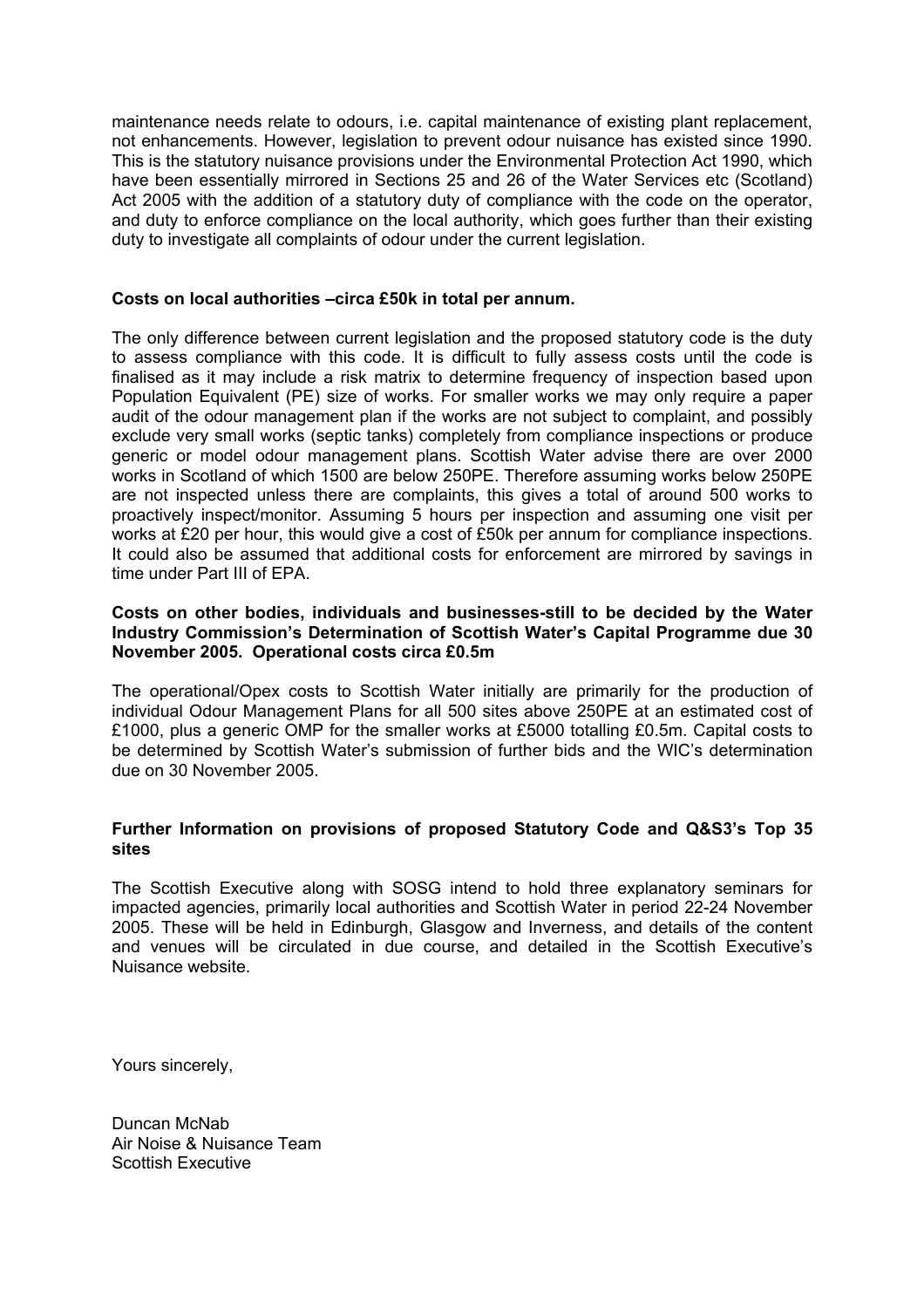#### **Responding to this consultation paper**

We are inviting written responses to this consultation paper by 13<sup>th</sup> January 2006. **Please send your response to:** 

duncan.mcnab@scotland.gsi.gov.uk

or

Duncan McNab Scottish Executive Environment Group Air Noise & Nuisance Team Level 1H Victoria Quay **Edinburgh** EH6 6QQ

If you have any queries contact Duncan McNab on 0131 244 0393.

We would be grateful if you could clearly indicate in your response which questions or parts of the consultation paper you are responding to (using the consultation respondee information form if appropriate) as this will aid our analysis of the responses received.

This consultation, and all other SE consultation exercises, can be viewed online at http://www.scotland.gov.uk/consultations. You can telephone Free phone 0800 77 1234 to find out where your nearest public internet access point is.

The views and suggestions detailed in consultation responses are analysed and used as part of the decision making process.

#### **Access to consultation responses**

We will make all responses available to the public in the Scottish Executive Library and SE Website by 13 February 2006. All responses not marked confidential will be checked for any potentially defamatory material before being logged in the library or placed on the website.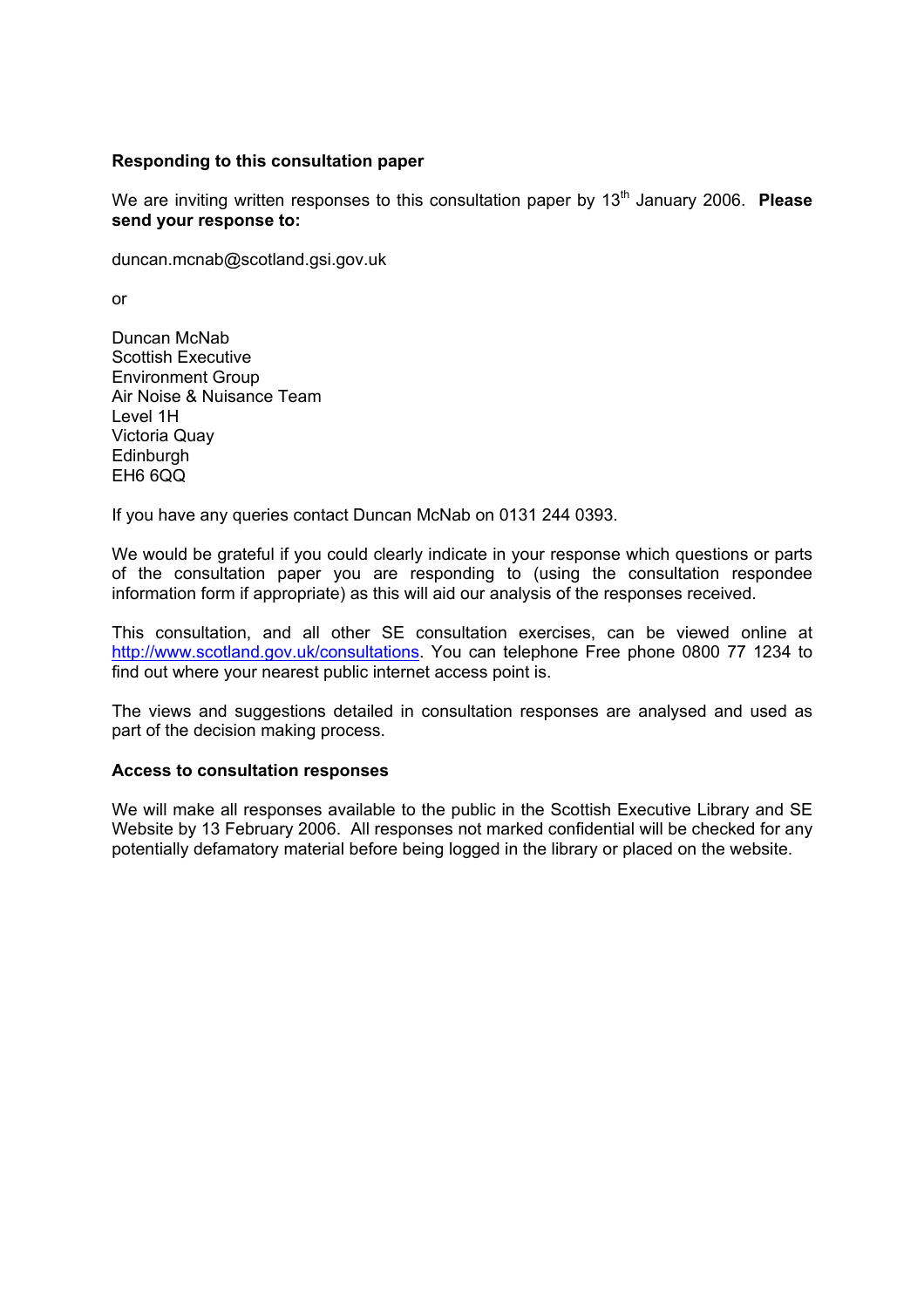#### **B. RESPONDEE INFORMATION FORM**

Please complete the details below and attach it with your response. This will help ensure we handle your response appropriately:

Name:

Postal Address:

Consultation title:

1. Are you responding as: (please tick one box)

| an individual                        | $\Box$ (go to 2a/b) |
|--------------------------------------|---------------------|
| on behalf of a group or organisation | $\Box$ (go to 2c)   |

#### **2a. INDIVIDUALS:**

Do you agree to your response being made available to the public (in SE library and/or on SE website)?

| Yes (go to 2b below) |  |
|----------------------|--|
| No, not at all       |  |

**2b. Where** *confidentiality is not requested*, we will make your response available to the public on the following basis (**please tick one** of the following boxes)

| Yes, make my response, name and address all available       |  |
|-------------------------------------------------------------|--|
| Yes, make my response available, but not my name or address |  |

Yes, make my response and name available, but not my address  $\Box$ 

#### **2c ON BEHALF OF GROUPS OR ORGANISATIONS:**

Your name and address as respondees *will be* made available to the public (in the SE library and/or on SE website). Are you content for your response to be made available also?

| Yes | П      |
|-----|--------|
| No  | $\Box$ |

#### **SHARING RESPONSES/FUTURE ENGAGEMENT**

3. We will share your response internally with other SE policy teams who may be addressing the issues you discuss. They may wish to contact you again in the future, but we require your permission to do so. Are you content for the Scottish Executive to contact you again in the future in relation to this consultation response? **Yes** □

| 1E5 |        |
|-----|--------|
| No  | $\Box$ |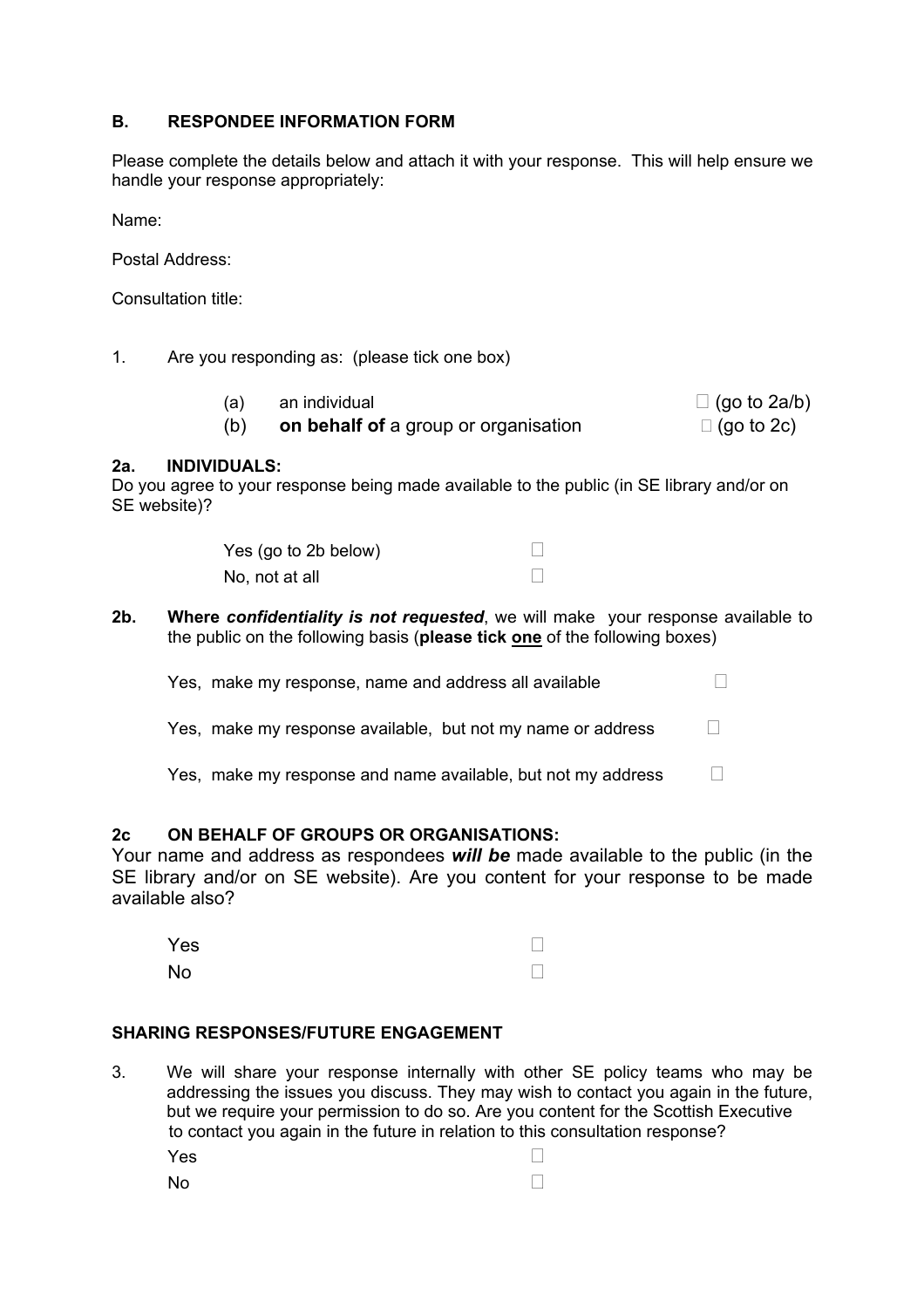#### **SPECIFIC QUESTIONS**

1. Is the proposed format of the code correct? If not, what format would you prefer?

2. Do local authorities want separate enforcement guidance on checking code compliance? If yes, what would you like included?

3. Is the Odour Risk Assessment Matrix system (page 21 et seq) useful? Does the 1000 index reflect a reasonable level to detect nuisance?

4. Should an example of a typical Odour Management Plan be included?

5. Any other points you would like included in the code?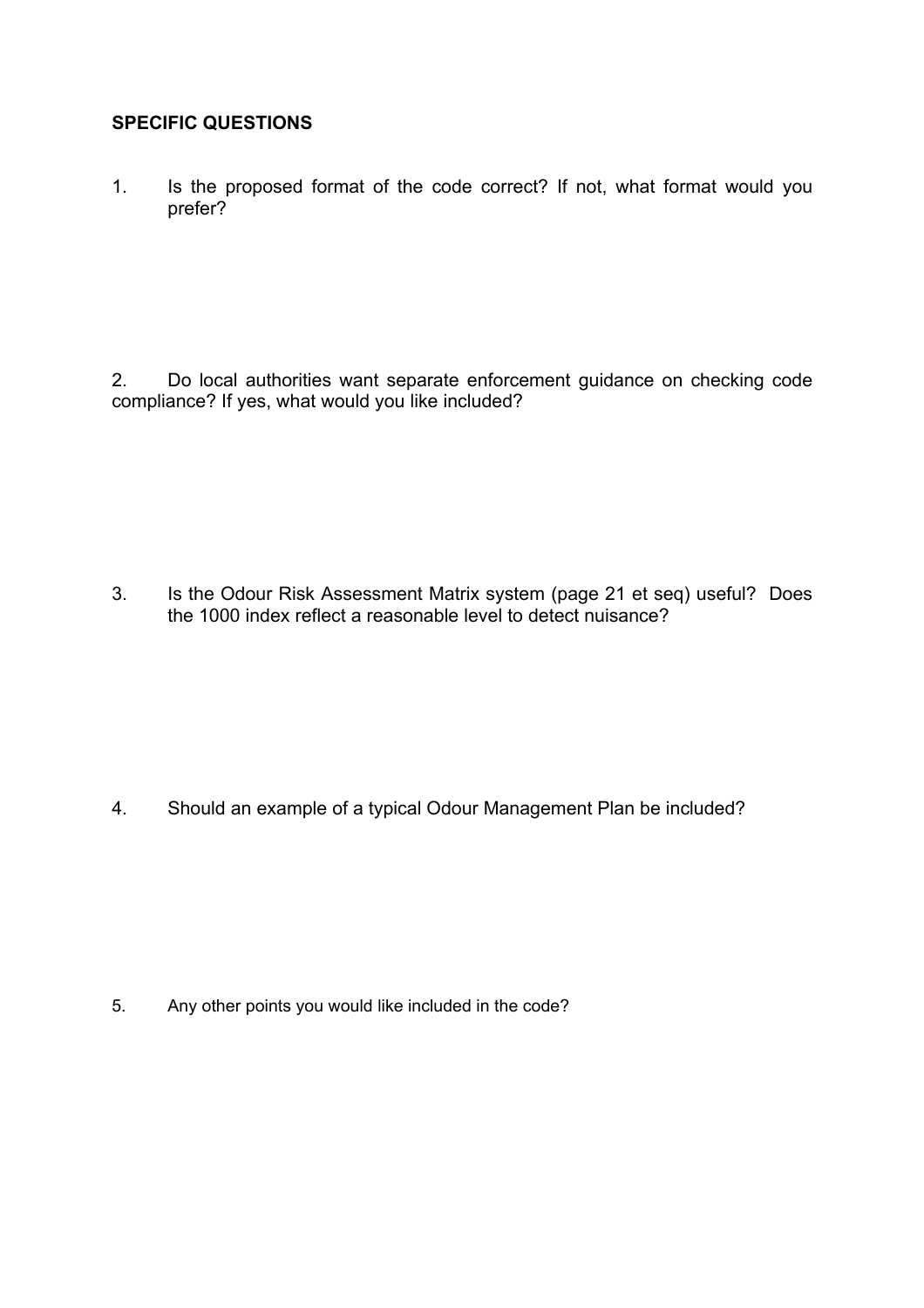## **CONTENTS**

#### **PART 1 – INTRODUCTION**

- **1. Glossary**
- **2. Introduction and Scope**

#### **PART 2 – STATUTORY CODE**

- **3. Legal Framework**
- **4. What Constitutes an Odour Nuisance?**
- **5. Assessment of Control Measures**
- **6. Concept of Best Practicable Means**
- **7. Baseline Measures Applicable to all WWTW**
- **8. Enhanced Odour Control Measures Applicable to WWTW**
- **9. Odour Containment and Abatement**

#### **PART 3 – SUPPORTING GUIDANCE**

- **10. WWTW Process Overview**
- **11. Characterising Odour at WWTW**
- **12. Investigation and Assessment of Complaints**
- **13. Assessment of Odour Emissions**
- **14. Planning Controls and Nuisance**
- **15. Enhanced Odour Control Measures Supporting Guidance**
- **16. Odour Containment and Abatement Supporting Guidance**
- **17. Inspection and Enforcement Strategy**
- **Annex 1 Extract from Water Services etc. (Scotland) Act 2005**
- **Annex 2 Specimen Odour Complaint Form**
- **Annex 3 Odour Assessment and Complaint Investigation**
- **Annex 4 Odour Management Plans**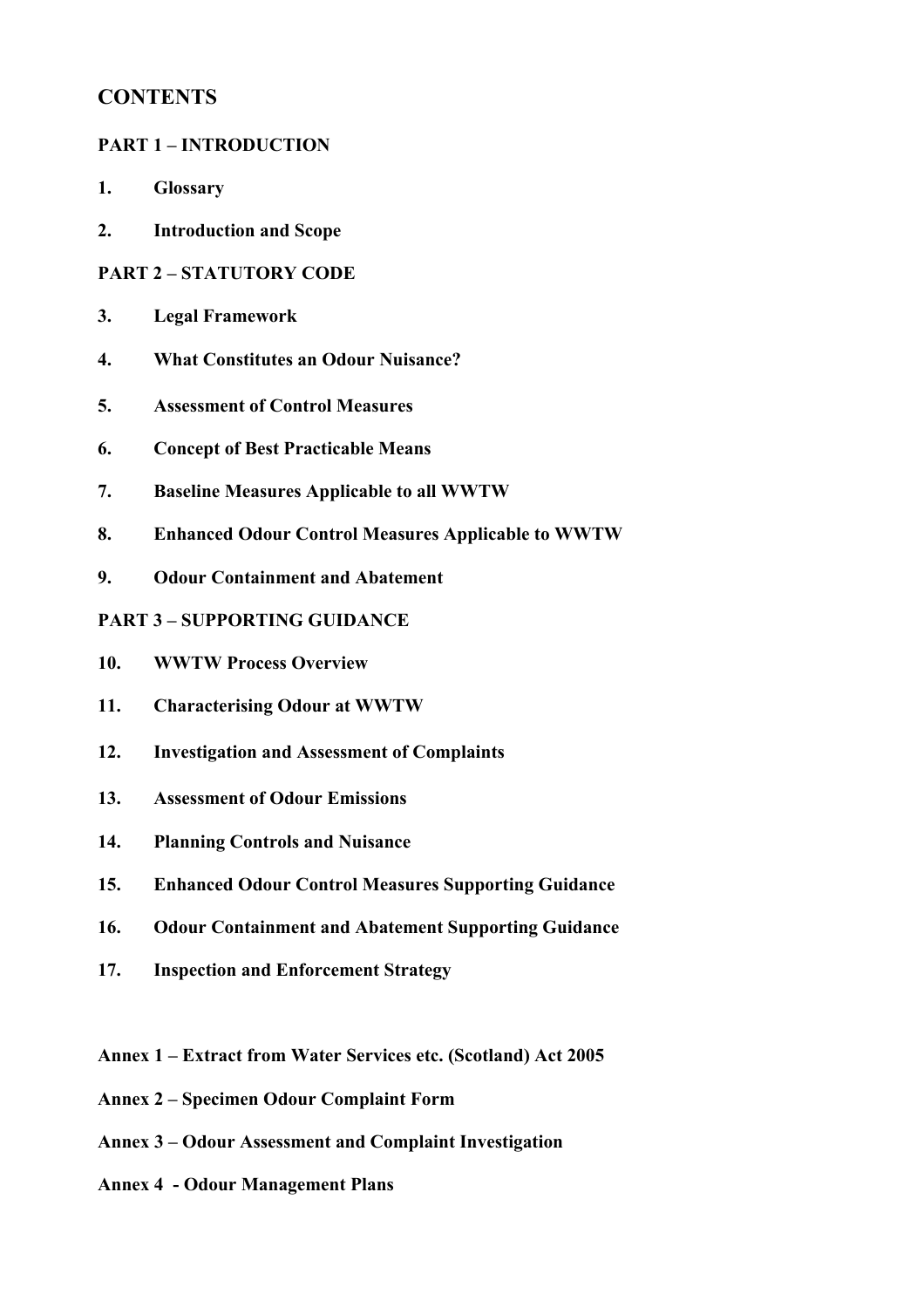# **Part 1 Introduction to Statutory Code of Practice on Sewerage**  Nuisance No.1 **Assessment and Control of Odour**  1 **from Waste Water Treatment Works**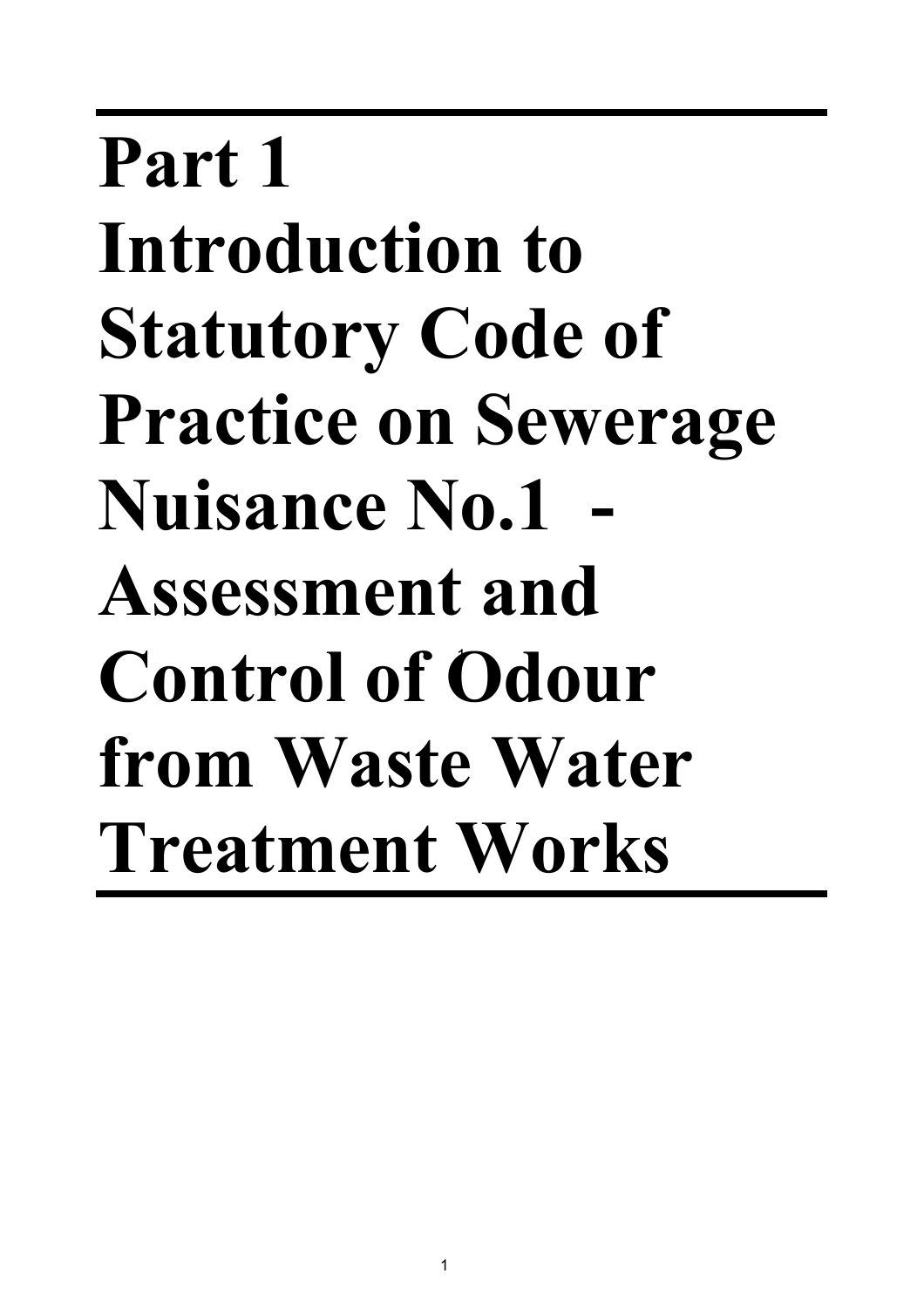## **1. GLOSSARY OF TERMS**

| <b>Analytical assessment</b>               | An assessment of an odorous sample using instrumentation to provide<br>information on the concentration and possibly provide identification of<br>the chemical species present. Compare with "sensory" assessment.                                                                                                                                                                                                                                                                                                                                                                                                                                                                                                  |
|--------------------------------------------|---------------------------------------------------------------------------------------------------------------------------------------------------------------------------------------------------------------------------------------------------------------------------------------------------------------------------------------------------------------------------------------------------------------------------------------------------------------------------------------------------------------------------------------------------------------------------------------------------------------------------------------------------------------------------------------------------------------------|
| Area source                                | A surface-emitting source, which can be solid (for example the<br>spreading of wastes, material stockpiles, surface of a biofilter) or<br>liquid (storage lagoons, effluent treatment plant).                                                                                                                                                                                                                                                                                                                                                                                                                                                                                                                       |
| bpm                                        | Section 79(9) of the Environmental Protection Act 1990 provides that<br>it is a defence against Statutory Nuisance action to prove that Best<br>Practicable Means (bpm) have been used to control and mitigate the<br>nuisance. The key parts of the term can be defined as:-<br>'practicable' means reasonably practicable having regard among<br>other things to local conditions and circumstances, to the current state<br>of technical knowledge and to the financial implications;<br>the 'means' to be employed include the design, installation,<br>maintenance and manner and periods of operation of plant and<br>machinery, and the design, construction and maintenance of buildings<br>and structures; |
| <b>CEN Olfactometry</b><br><b>Standard</b> | BS EN 13725: 2003, Air Quality - Determination of Odour<br>Concentration by Dynamic Oflactometry                                                                                                                                                                                                                                                                                                                                                                                                                                                                                                                                                                                                                    |
| CoP                                        | Statutory Code of Practice on Assessment and Control of Odour<br>Nuisance from Waste Water Treatment Works                                                                                                                                                                                                                                                                                                                                                                                                                                                                                                                                                                                                          |
| <b>Detection threshold</b>                 | The point at which an increasing concentration of an odour sample<br>becomes strong enough to produce a first sensation of odour in 50% of<br>the people to whom the sample is presented. This is a laboratory-based<br>test and should be conducted according to the relevant CEN standard.<br>The odour concentration at the detection threshold is one odour unit.                                                                                                                                                                                                                                                                                                                                               |
| <b>Diffuse sources</b>                     | Sources with defined dimensions (mostly surface sources) that do not<br>have a defined waste air flow, such as waste dumps, lagoons, fields<br>after manure spreading, un-aerated compost piles.                                                                                                                                                                                                                                                                                                                                                                                                                                                                                                                    |
| <b>Dilution factor</b>                     | The dilution factor is the ratio between flow or volume after dilution<br>and the flow or volume of the odorous gas.                                                                                                                                                                                                                                                                                                                                                                                                                                                                                                                                                                                                |
| <b>Emission factor</b>                     | The emission per unit product (e.g. for wastewater treatment works<br>expressed in this report the emission rate in $ouE$ , $s^{-1}$ per kg BOD, in<br>screened sewage)                                                                                                                                                                                                                                                                                                                                                                                                                                                                                                                                             |
| European odour unit<br>$ou_E/m^3$          | That amount of odorant(s) that, when evaporated into 1 cubic<br>metre of neutral gas at standard conditions, elicits a physiological<br>response from a panel (detection threshold) equivalent to that elicited<br>by one European Reference Odour Mass (EROM), evaporated in one<br>cubic metre of neutral gas at standard conditions.                                                                                                                                                                                                                                                                                                                                                                             |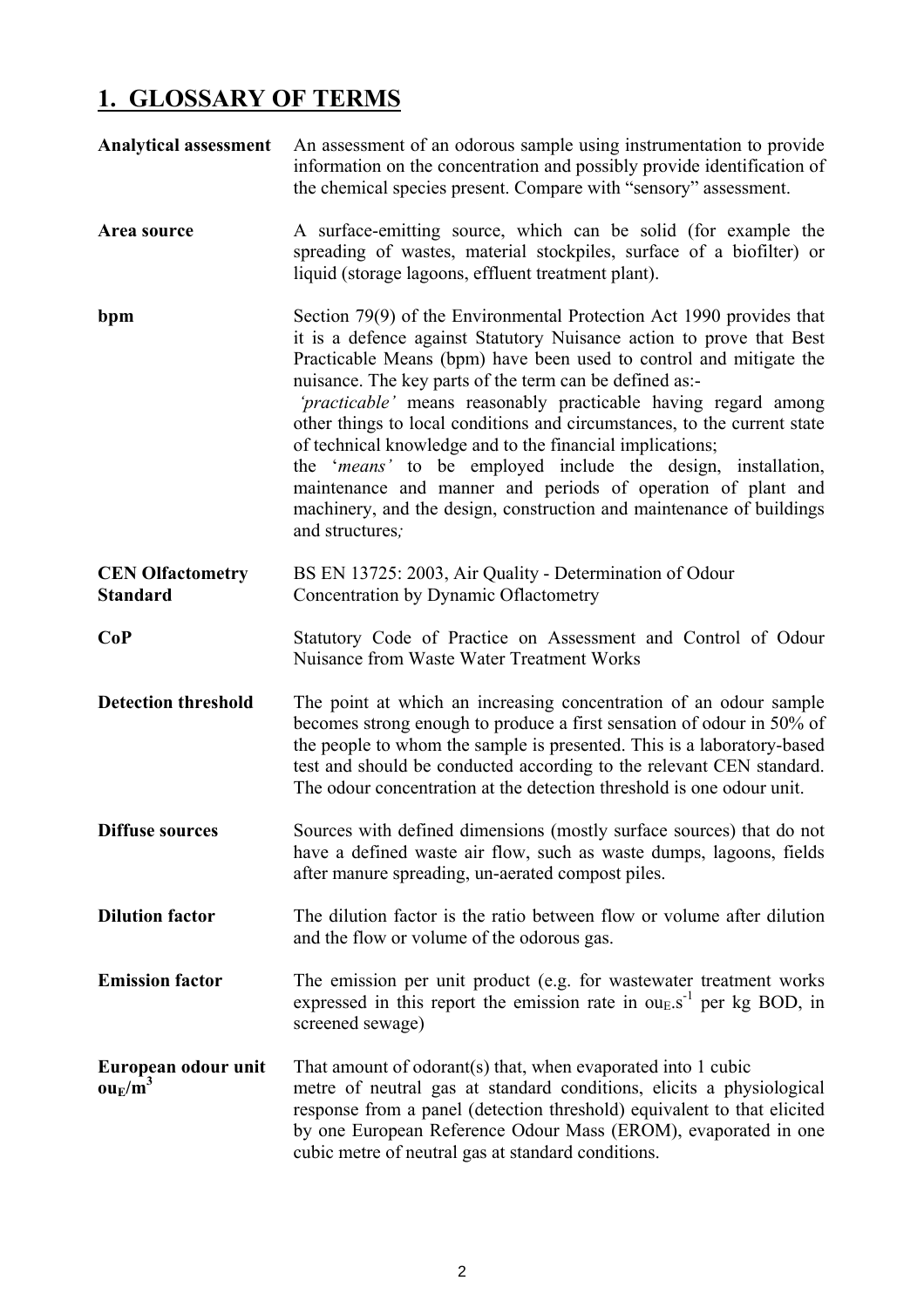- **European Reference** The accepted reference value for the European odour unit, **Odour Mass (EROM** equal to a defined mass of a certified reference material. One EROM is equivalent to 123 μg n-butanol (CAS 71-36-3) when evaporated in 1 cubic metre of neutral gas (this produces a concentration of 0.040 μmol/mol).
- **Fugitive releases** Unintentional emissions from points that are not designated or intended as release points (eg flanges, valves, doors, windows).
- **Hedonic scale** A judgement of the relative pleasantness or unpleasantness of an odour made by assessors in an odour panel. A methodology is described in VDI 2882. Odours which are more offensive will have a negative hedonic score whilst less offensive will tend towards a positive score.
- **Nuisance** A nuisance can be defined as 'unacceptable material interference with the personal comfort or amenity of neighbours or a nearby community'. There is always an element of professional judgement as to the point at which a nuisance occurs in respect of the particular circumstances of interference with comfort and amenity.
- **Odorant flow rate** The odorant flow rate is the quantity of odorous substances passing through a defined area at each time unit. It is the product of the odour concentration *cod* and the outlet velocity ν and the outlet area *A* or the product of the odour concentration *cod* and the pertinent volume flow rate *V*, in e.g.  $m^3/h$ . Its unit is ou<sub>E</sub>/h (or ou<sub>E</sub>/min or ou<sub>E</sub>/s, respectively).
- **Odour abatement** The reduction of the odour concentration or the odorant flow **efficiency** rate due to an abatement technique, expressed as a fraction (or percentage) of the odour concentration in the odorant flow rate of the untreated gas stream.
- **Odour concentration** The amount of odour present in a cubic metre of sample gas at standard conditions. The odour concentration is measured in European odour units  $(ou<sub>E</sub>/m<sup>3</sup>)$ . The odour concentration at the detection threshold is defined to be 1  $ouE/m<sup>3</sup>$ . If an odour sample has been diluted in an olfactometer by a factor of 10,000 to reach the detection threshold, then the concentration of the original sample is 10,000 odour units.
- **Odour detection** To become aware of the sensation resulting from adequate stimulation of the olfactory system.
- **Odour Nuisance** In the Code, it has been assumed that only a local authority or Court can assess whether a particular odour constitutes a Sewerage Nuisance. Therefore, the term 'odour nuisance' is used throughout the code to reflect an odour that, if subject to assessment by a local authority or Court, would be regarded as a Sewerage Nuisance. In respect of this Code, there is no difference between the characteristics of an odour nuisance and a Sewerage Nuisance.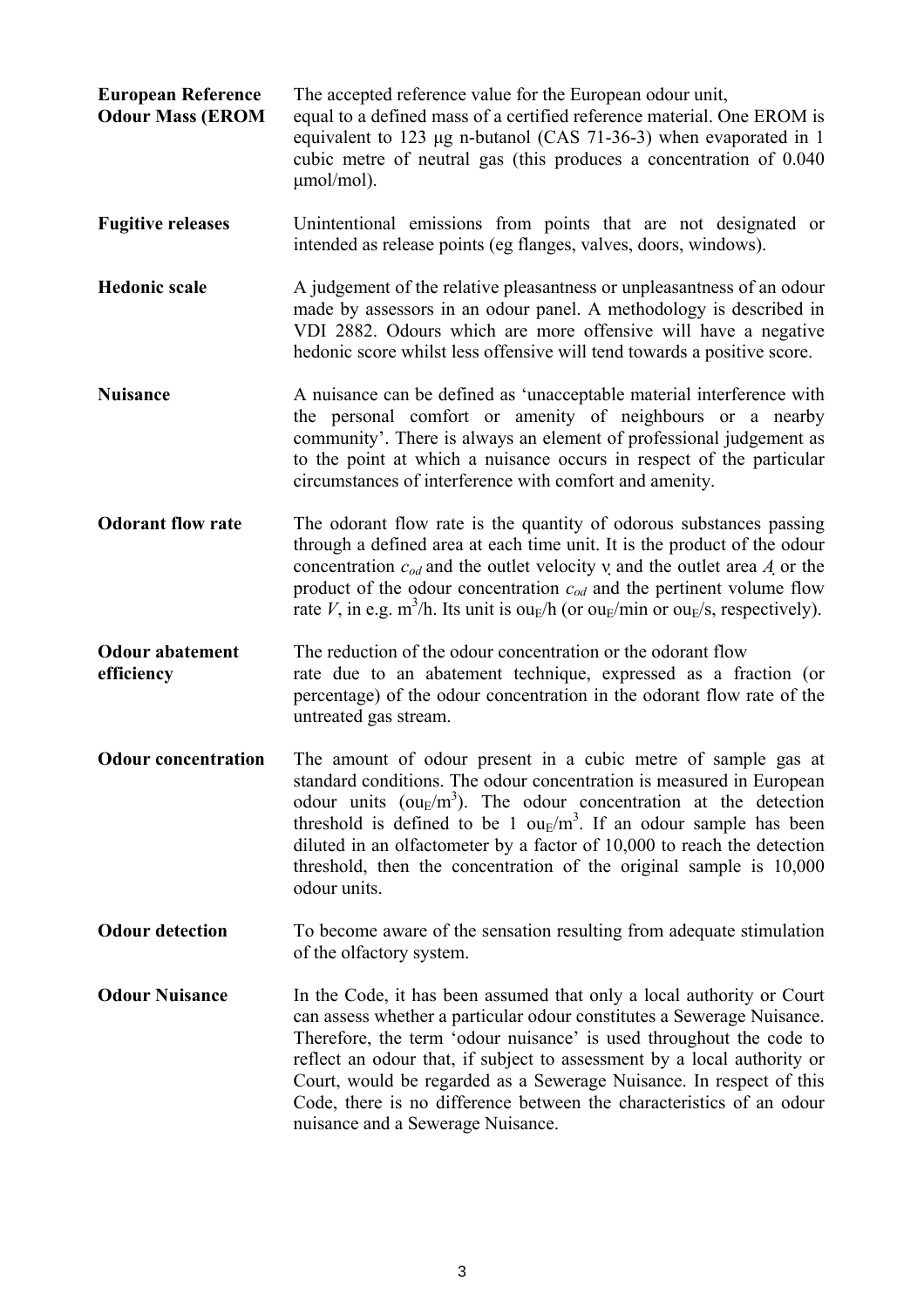- **Odour Potential** This term is a measure of the total odour which could be released by a liquid – it is the odour concentration in air that has been brought to equilibrium with the liquid sample by blowing air through the sample in a standard apparatus
- **Odour unit** The amount of odorant(s) that, when evaporated into 1 cubic metre of neutral gas at standard conditions, elicits a physiological response from a panel (detection threshold) equivalent to that elicited by one European Reference Odour Mass (EROM), evaporated in one cubic metre of neutral gas at standard conditions
- **Offensiveness** An expression of the degree of unpleasantness of one odour relative to another. The perceived offensiveness of an odour will vary between individuals as a result of both physical and psychosocial differences, but in a population a relatively consistent response on the relative offensiveness of different odours is returned.
- **Olfactometer** Apparatus in which a sample of odorous gas is diluted with neutral gas in a defined way and presented to an odour panel under reproducible conditions.
- **Olfactometry** Measurement of the response of assessors to olfactory stimuli.
- **Olfactory Pertaining to the sense of smell.**
- **OIP** An Odour Improvement Plan (OIP) should be prepared for all processes where the odour nuisance is not abated by the application of Baseline measures as detailed in Section 12. The fundamental requirement of the OIP is to evaluate the sources and causes of odour to ascertain whether a nuisance exists and to develop an odour control scheme. The plan should review all available control options and compare the capital and operating costs for each option along with the environmental impacts (for example due to secondary pollutants and energy and raw materials use).
- **OMP** The Odour Management Plan (OMP) is a core document that is intended to detail operational and control measures appropriate to management and control of odour at the site. The format of the OMP should provide sufficient detail to allow operators and maintenance staff to clearly understand the operational procedures for both normal and abnormal conditions.
- **pe** Population Equivalent a term used to define the treatment capacity or load on a WWTW. The EC Urban Waste Water Directive 91/271/EEC (UWWT) defines the term and 1 pe is the biodegradable load in wastewater having a 5-day biochemical oxygen demand (BOD) of 60g of oxygen per day.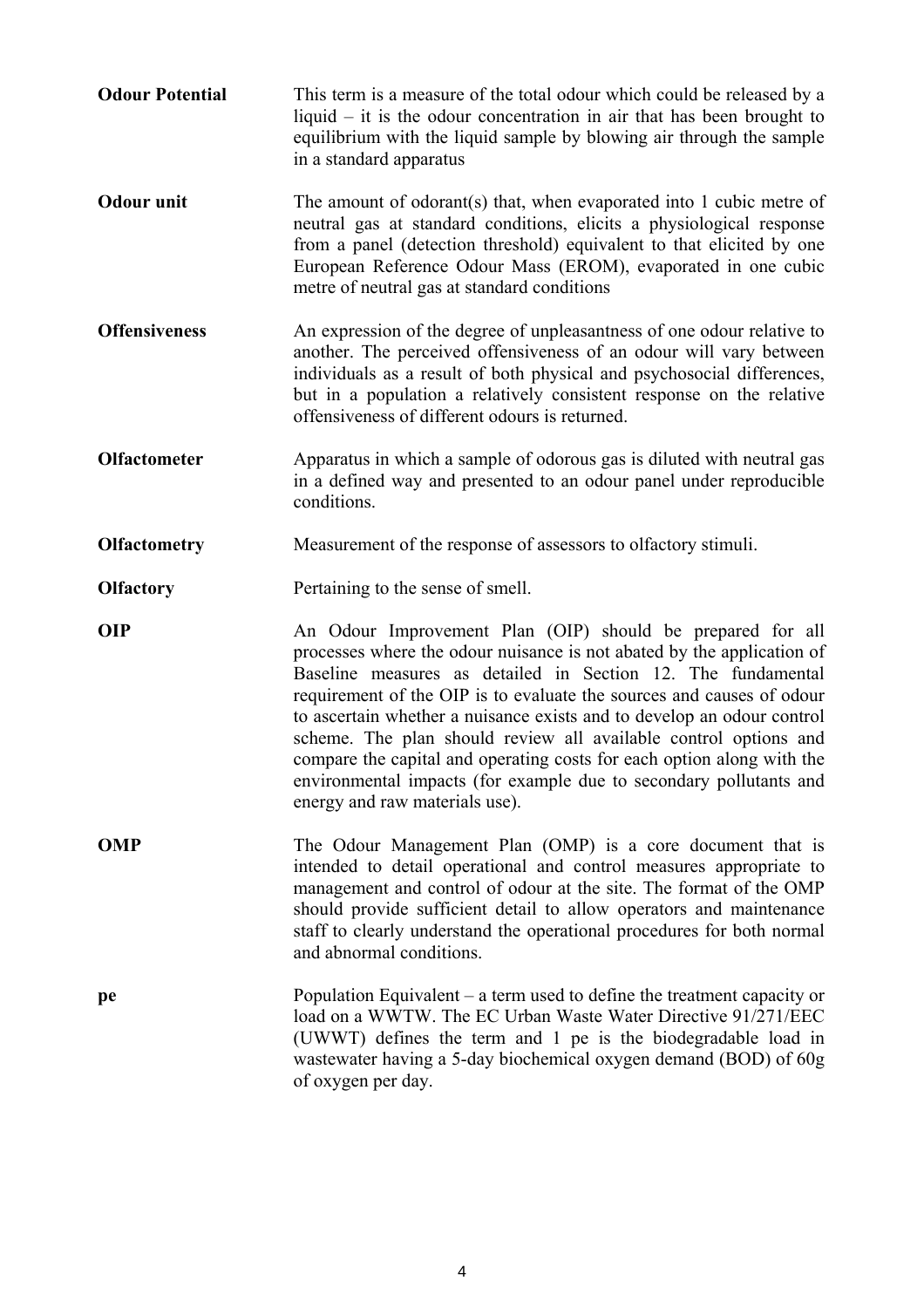**PFI** Private Finance Initiative – this is a way of funding major capital investments, without immediate recourse to the public purse. Private consortia are contracted to design, build, and in some cases manage and operate WWTW. **Point source** An intentional point of release such as a vent or chimney, where it may be possible to obtain a sample in order to quantify the concentration and determine the mass release rate **ppb** Parts per billion **ppm** Parts per million **PPP** Public Private Partnership – a mechanism for public bodies and private companies to work together on a project. Private Finance Initiative is one form of Public Private Partnership. **Recognition threshold** The odour concentration which has the probability of 0.5 of being recognised under the conditions of the test. The recognition threshold is generally a higher concentration than the detection threshold. It is generally two or three odour units in a laboratory setting but may be higher than this outside the lab. **Sample** The odorous gas sample which is assumed to be representative of the gas mass or gas flow under investigation, and which is examined to determine the odour concentration, to characterise the odour or to identify constituent compounds. **Sensitive receptor** People who are exposed to odour released from a given source, or have the potential to be exposed. Unlike other pollutants, odour at environmental exposure levels is not considered in terms of possible detrimental effects on animals and plants. **Sensory Relating to the human response to a particular stimulus (eg odour). SEPA** Scottish Environment Protection Agency **Sewerage Code** The Water Services etc (Scotland) Act 2005 specifically refers to the development of a sewerage code (or a number of sewerage codes) for the purpose of assessing, controlling and minimising Sewerage Nuisance. **Sewerage Nuisance** Sewerage Nuisance is defined in section 26 of the Water Services etc (Scotland) Act 2005 as smells, discharges, insects or any other thing emanating from any part of the public sewerage system so as to be prejudicial to health or a nuisance. In terms of the Act, only a local authority or Court can determine whether an odour constitutes a Sewerage Nuisance and this term has only been used where it relates to such as assessment. In all other cases the term 'odour nuisance' has been used. There is no practical difference between the characteristics of an odour nuisance and a Sewerage Nuisance.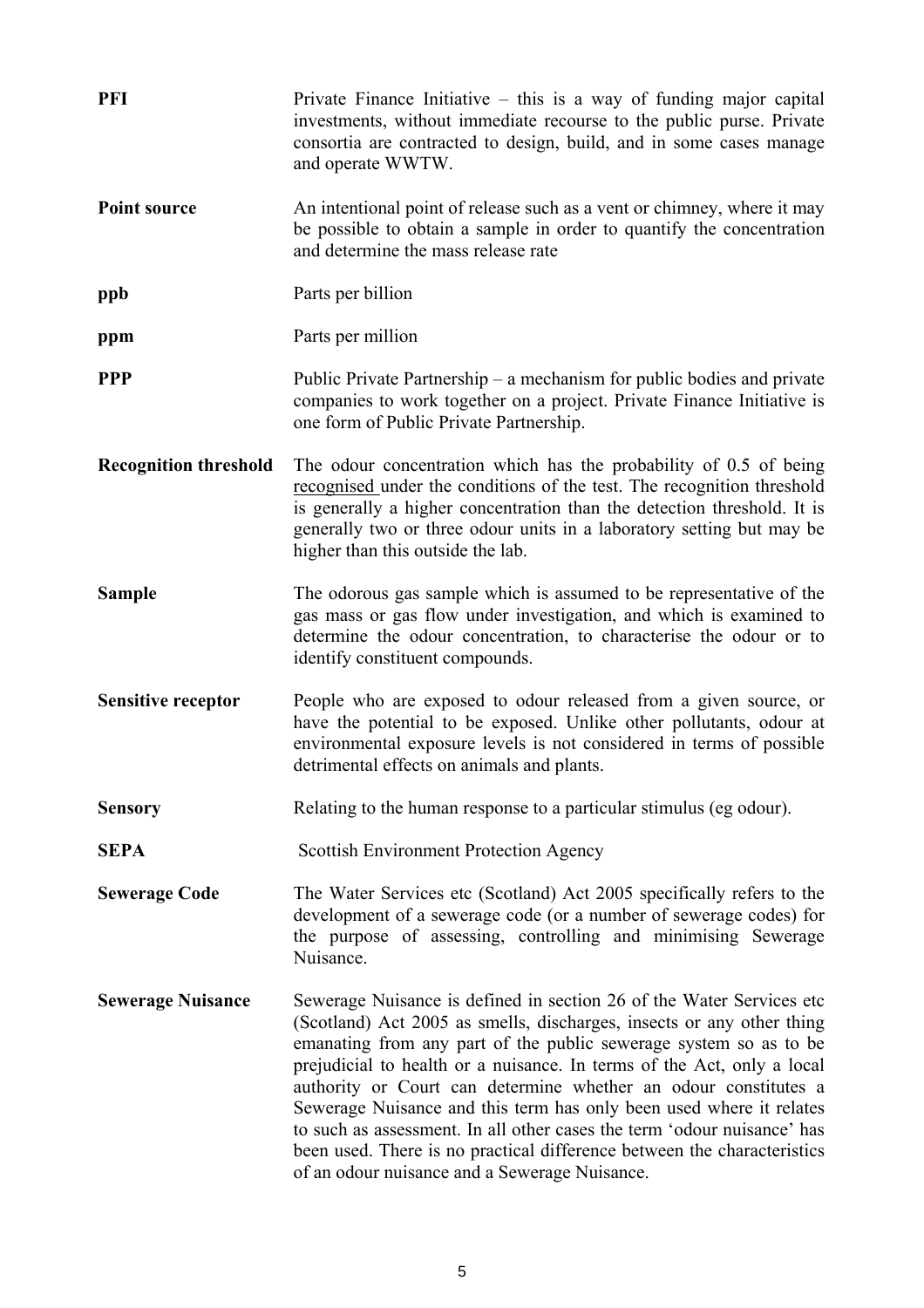| <b>SOSG</b>    | Scottish Odour Steering Group $-$ a group which reviews the contents<br>of this code and the prioritization of WWTW in Scotland with<br>representation from all parties involved in odours from WWTW<br>including the Scottish Executive, SEPA, WIC, WCCP, local<br>authorities and Scottish Water.                                                                                 |  |  |
|----------------|-------------------------------------------------------------------------------------------------------------------------------------------------------------------------------------------------------------------------------------------------------------------------------------------------------------------------------------------------------------------------------------|--|--|
| <b>UWWT</b>    | The EC Urban Waste Water Directive 91/271/EEC                                                                                                                                                                                                                                                                                                                                       |  |  |
| <b>VOC</b>     | Volatile Organic Compounds - Organic substance that will readily<br>evaporate and transfer from a liquid into a gas phase.                                                                                                                                                                                                                                                          |  |  |
| <b>WCCP</b>    | <b>Water Customer Consultation Panels</b>                                                                                                                                                                                                                                                                                                                                           |  |  |
| <b>WICS</b>    | The Water Industry Commission for Scotland                                                                                                                                                                                                                                                                                                                                          |  |  |
| <b>WSA2005</b> | The Water Services etc (Scotland) Act 2005                                                                                                                                                                                                                                                                                                                                          |  |  |
| <b>WWTW</b>    | Waste Water Treatment Works – for the purpose of this Code, a<br>WWTW is any location at which waste water is subject to physical,<br>chemical or biological treatment. This Code only relates to treatment<br>works and will not specifically address the potential odour issues<br>associated with the sewerage transport system (drains, sewers and<br>remote pumping stations). |  |  |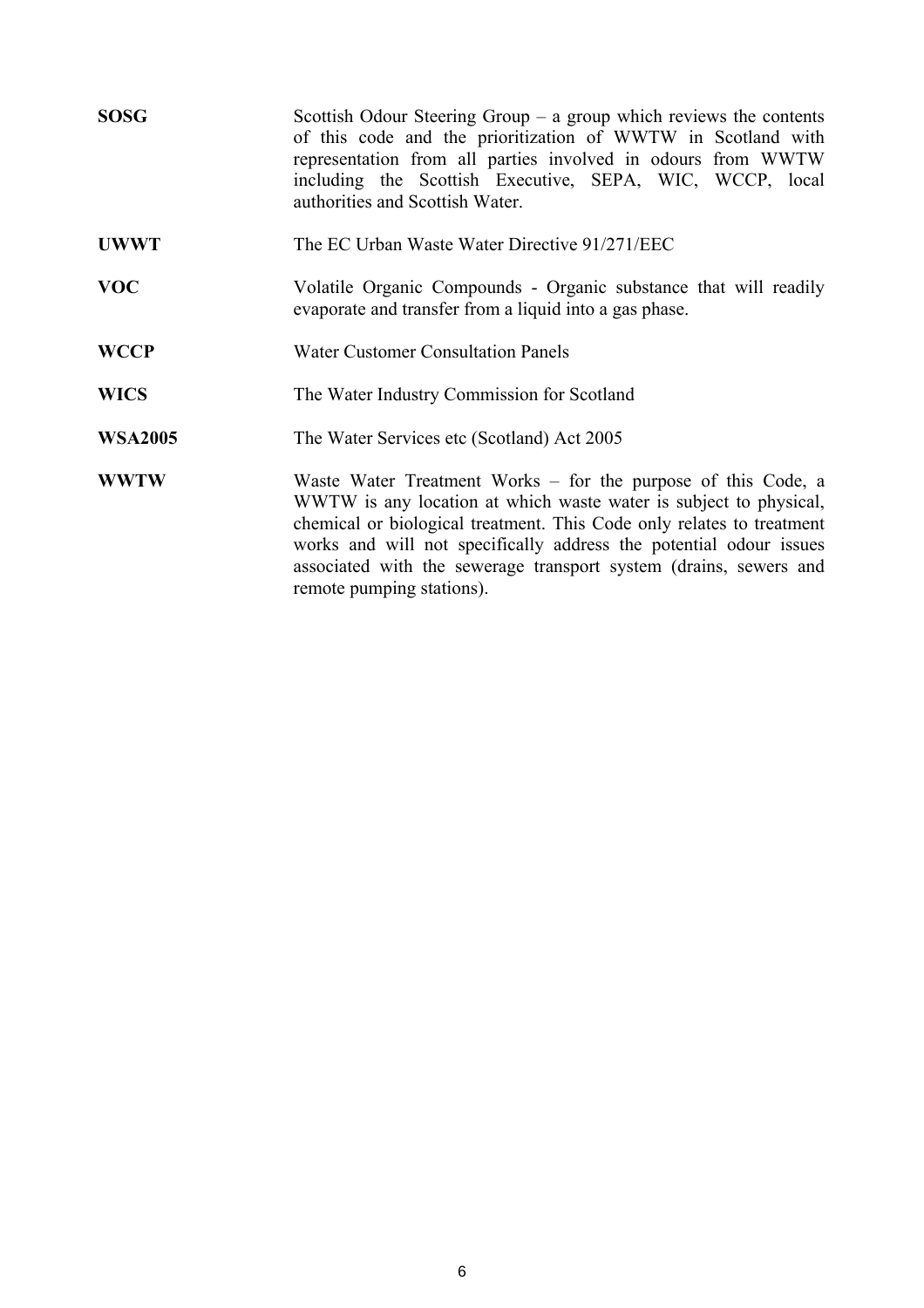## **2. INTRODUCTION & SCOPE**

## **2.1 Overview**

Waste water is produced as a by-product of human existence and numerous industrial processes. Although primarily water, waste water contains various other biological and chemical materials which, if released in an uncontrolled manner to the environment are capable of causing pollution. The production, transmission and treatment of waste water can result in the generation of odour.

There are many different means of preventing, controlling or reducing odours to minimise the impact of odour in the locality of WWTW and avoid creation of odour nuisance. It is acknowledged at the outset that these facilities are likely to produce odours from time to time. This CoP defines the standard of management and engineering controls necessary to comply with the requirements of the Water Services etc (Scotland) Act 2005.

## **2.2 What this Code applies to**

This CoP focuses specifically on odour nuisance from WWTW. Whilst there are many potential odour sources at facilities involved in the collection and transmission of waste water, this CoP applies to odour nuisance from WWTW themselves, rather than to the wider sewerage network.

This CoP does not apply to the small number of WWTW that are subject to the Integrated Pollution Prevention and Control (IPPC) regime regulated by the Scottish Environment Protection Agency (SEPA) under the Pollution Prevention and Control (PPC) Regulations. Separate guidance on the applicable standards for these processes will be produced in due course by SEPA.

In addition there may be some sites subject to the waste management licensing regime of Part II of the Environmental Protection Act 1990. However, in many cases the waste management licence will only apply to a limited range of operations at WWTW. In this case it is recommended that the local authority and Scottish Environment Protection Agency agree a common approach. In the final assessment of odour, the provisions of this CoP should apply to all releases from a WWTW that are likely to lead to potential odour nuisance.

## **2.3 Responsibilities of Organisations with an Interest in this Code**

There are a number of organisations involved in the operation and regulation of waste water treatment works and this CoP will be of interest to all stakeholders involved with, and affected by, odour from WWTW. These include:-

- $\Box$  Scottish Executive responsible for policy development in environmental standards and nuisance and producing statutory Codes of Practice on Sewerage Nuisance
- Scottish Water responsible for the collection and treatment of waste water ; in some circumstances they may appoint contractors (PFIs) to supply, build and operate works on their behalf and this CoP will also apply to the PFI operators
- SEPA the Scottish Environment Protection Agency are responsible for controlling surface water quality and regulating discharge standards for WWTW, enforcement of the IPPC regime of Part I of the Environmental Protection Act 1990 and the waste management licensing provisions of Part II of the Environmental Protection Act 1990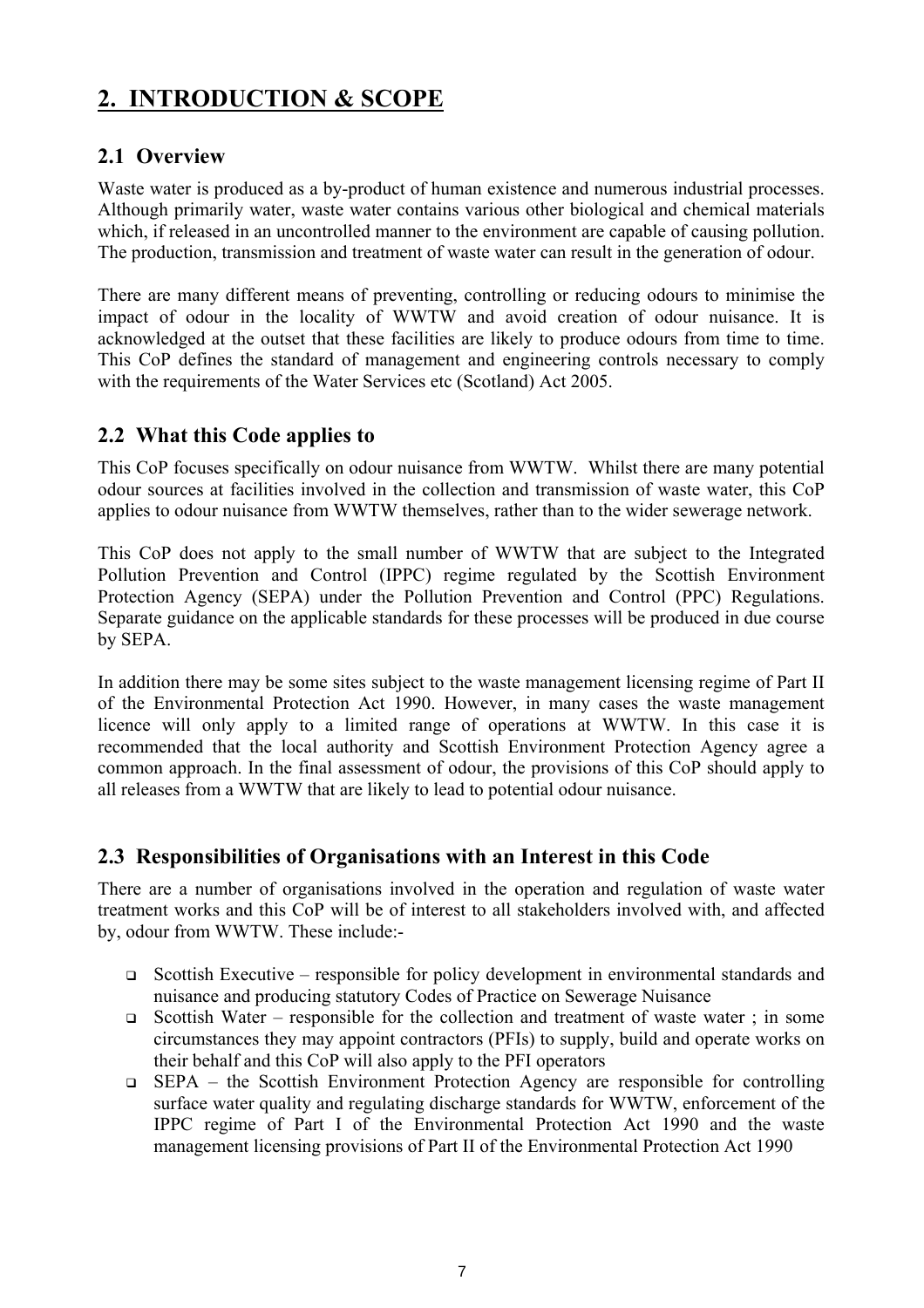- Local Authorities responsible for enforcing the Sewerage Nuisance provisions of the Water Services etc (Scotland) Act 2005
- WIC The Water Industry Commission for Scotland is the primary financial and service level regulator for the water services undertaken by Scottish Water and to promote the interests of customers of Scottish Water. The Commission advises Scottish Ministers on the amount of revenue that Scottish Water needs to provide a sustainable service to customers and to fund its investment programme efficiently.
- WCCP the Water Customer Consultation Panels represent the views and interests of Scottish Water customers and may make recommendations to Scottish minister and industry regulators. The Convenor of WCCP is responsible for investigating complaints about Scottish Water's core services.
- SOSG the Scottish Odour Steering Group was established by the Scottish Executive and includes representation from the above-mentioned organisations. A key role of SOSG is to advise on the development and implementation of this CoP.

## **2.4 Scottish Water and Odour from Waste Water Treatment Works**

Prior to 1996, treatment works were mostly operated by the nine mainland regions and the three island areas of local government. The creation of the three water authorities (East of Scotland Water Authority, North of Scotland Water Authority and West of Scotland Water Authority) in 1996 and the formation of Scottish Water in April 2002 effectively moved WWTW out of local government management.

Scottish Water is responsible for treatment of all municipal waste water in Scotland and serves around 5 million customers. Over 90% of the population of Scotland is connected to a mains sewerage system. In addition, Scottish Water has 20 PPP waste water treatment works that treat approximately 45% of the total waste water produced in Scotland. These are generally the larger WWTW and are governed by 9 PPP contracts.

The incidence of complaints of odour nuisance from WWTW has been steadily increasing over the last two decades. There is little evidence of changes in the raw sewage itself to explain this, but there are a number of other reasons why this might have occurred.

- 1. The awareness of the public and expectation of a better environment have increased, as has the belief that complaint can lead to action.
- 2. Housing and other developments have significantly encroached on the land around WWTW increasing the number of people likely to be impacted by odour from WWTW.
- 3. Implementation of the Urban Waste Water Treatment (UWWT) Directive during the 1990s has been a key environmental driver in requiring improvement of waste water treatment plant and discharges. The Directive primarily requires improvements in the discharge quality from WWTW and has resulted in many works installing additional treatment stages in the process. This has resulted in a substantial investment in the construction of new and upgraded treatment works to meet the water quality requirements of this Directive, many of these works being in odour-sensitive locations. There has also been an increased requirement to pump sewage for considerable distances leading to poor aeration that can result in odour. There are also a number of other legislative drivers that may potentially result in higher levels of treatment than required for the UWWT Directive.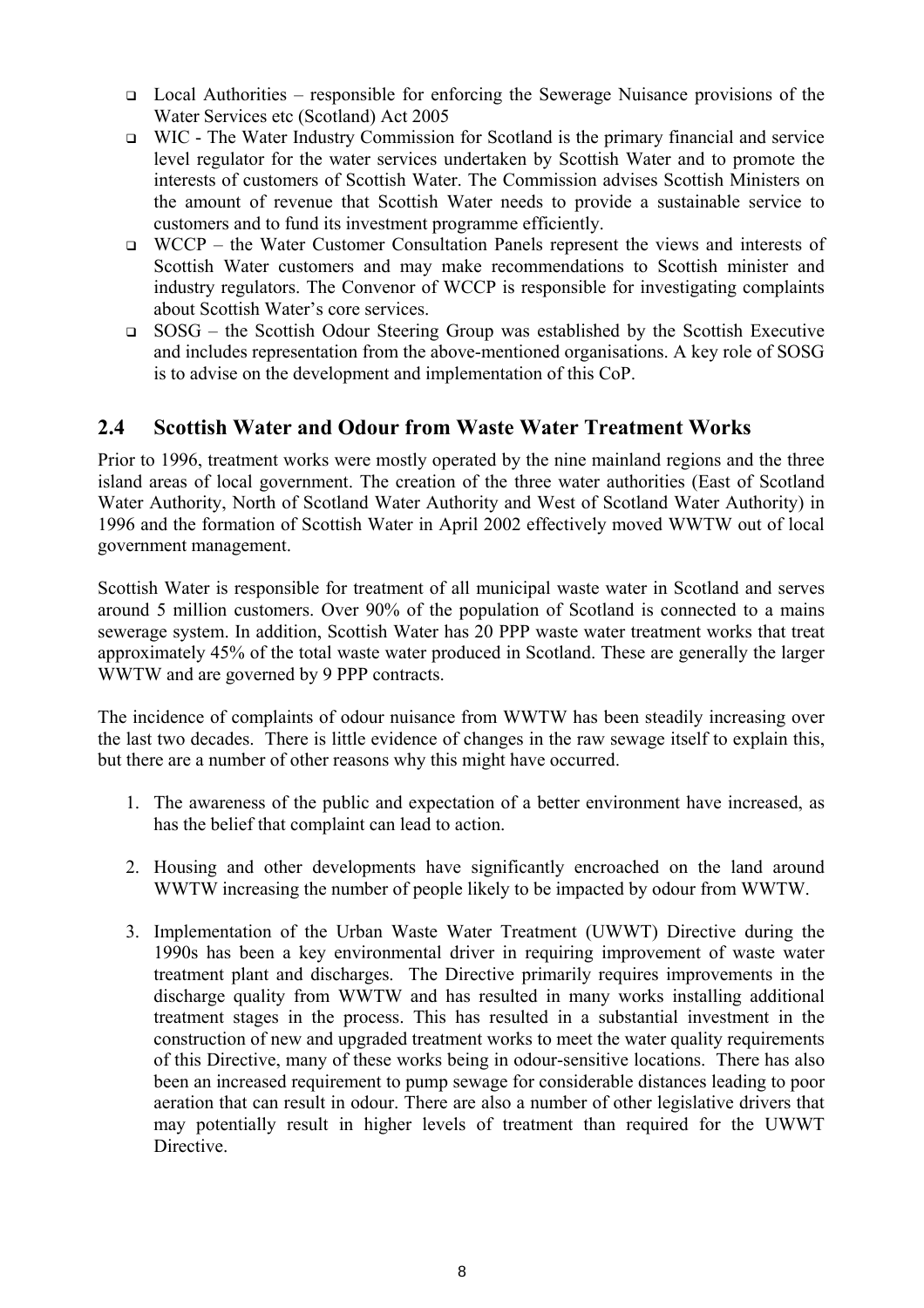4. Implementation of the UWWT Directive also prohibits the disposal of sludge to surface water. In addition, the Directive requires that sludge arising from WWTW is re-used where appropriate and in any case disposal routes must minimise adverse effects on the environment. This has resulted in the development of new treatment facilities for sludge and the associated significant increase in sludge storage capacity to collect sludge prior treatment.

## **2.5 Scope of this Code**

There has been a degree of uncertainty surrounding the application of nuisance provisions of the Environmental Protection Act 1990 (and before that the Public Health Act 1936) to odours from WWTW. This resulted in a number of high profile Court cases in the UK and confusion over the application of nuisance powers. Whilst current precedence would suggest that Part III of the Environmental Protection Act 1990 does apply to odours from WWTW, the Scottish Ministers decided that it would be appropriate to clarify the situation and incorporate a specific legal duty on Scottish Water to control odours as part of the Water Services etc (Scotland) Act 2005.

This Code of Practice (CoP) specifies the framework within which Scottish Water and its contractors and local authorities will operate to minimise the impacts of odours, and identify steps to tackle odours of a significant nature to ensure compliance with the Sewerage Nuisance provisions of the Water Services etc (Scotland) Act 2005.

There are many options for preventing, controlling or reducing odours to minimise the impact of odour in the locality of WWTW and avoid creation of odour nuisance. This CoP defines a clear procedure for assessment of odours from WWTW and for the subsequent development of an action plan for the resolution of odour nuisance. This plan has a series of steps starting with the receipt of a complaint, odour and source assessment and ends up with the measures to prevent odour, and (where that is not practicable) to contain odours and minimise odour emissions. This plan of action should allow all stakeholders to see that the choice of control measures proposed for a specific site has been arrived at in way that is both technically justifiable and takes into account the balance of benefits and costs. This CoP also covers matters to be taken into consideration in the design of future or upgraded works.

## **2.6 Structure of this Code**

Part 2 of this Code will be of particular relevance to operators and local authorities as it details the statutory requirements of the Code, that is the technical and management controls that are appropriate for the assessment, control and minimisation of sewerage nuisance from odour. Part 2 of this CoP describes appropriate measures which include:

- The assessment of odour nuisance;
- the general management of the WWTW:
- the design, installation and maintenance of plant, buildings and structures
- the operation of the WWTW and its processes; and
- engineering solutions, e.g. containment, enclosure with venting and end-of-pipe treatment

Part 3 of this CoP is guidance that is specifically written to assist local authority Officers, Scottish Water and the public in the interpretation of Part 2 of the Code.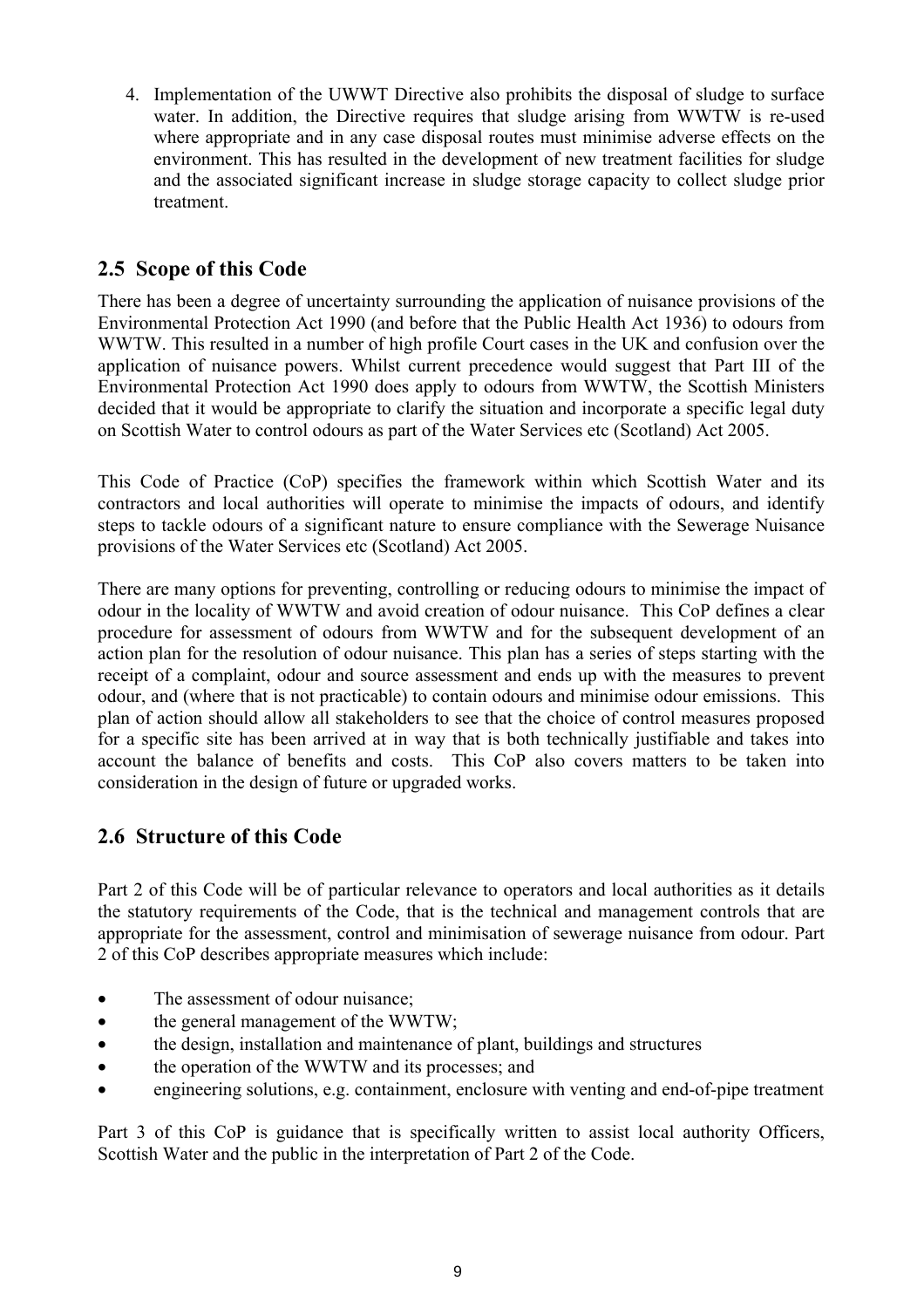Parts 2 and 3 of the CoP will assist when considering enforcement action against odorous works in forming a view on whether the operator has instigated measures which reflect the use of the best practicable means to control odour nuisance. The public, from whom odour complaints invariably arise, will find this CoP better informs them of the possible sources of odours, the steps involved in assessment of complaints and the complexity of the task the operator sometimes faces in implementing control measures.

There is no simple "one-size fits all" solution to odour problems: often there is a combination of measures that go towards resolution of the problem. These can range from very simple (and often very inexpensive) measures, to very complex (and often costly) measures. Therefore, it is important that a timely, realistic, cost effective and proportionate approach is taken to resolve odour issues.

## **2.7 Legal Status of this Code**

This Statutory code has been developed from a voluntary CoP that was issued in April 2005.

In the light of complaints of odour from WWTW, it was decided that the most appropriate method of instigating improvement in odour management was to underpin the voluntary code by new legislation. The voluntary code was issued to provide guidance on the levels of control appropriate for avoidance of odours amounting to Statutory Nuisance under Part III of the Environmental Protection Act 1990. The standards required by this statutory code are very similar to those required by the voluntary code although this code introduces a more structured approach to management and regulation.

The purpose of the statutory code is to describe the controls and obligations which reflect the adoption of best practicable means 'bpm' at WWTW and its purpose is to inform both operators and regulatory agencies of implications of the specific provisions contained in the Water Services etc (Scotland) Act 2005 (WSA2005). This Code of Practice is issued under the powers vested in Scottish Ministers by section 25 of the WSA2005.

The Code does not apply to any works where a permit has been granted by SEPA under the provisions of section 2 of the Pollution Prevention and Control Act 1999.

This CoP is based on the state of knowledge and understanding at the time of writing. It draws on research work carried out for Defra and the Scottish Executive and may be amended from time to time.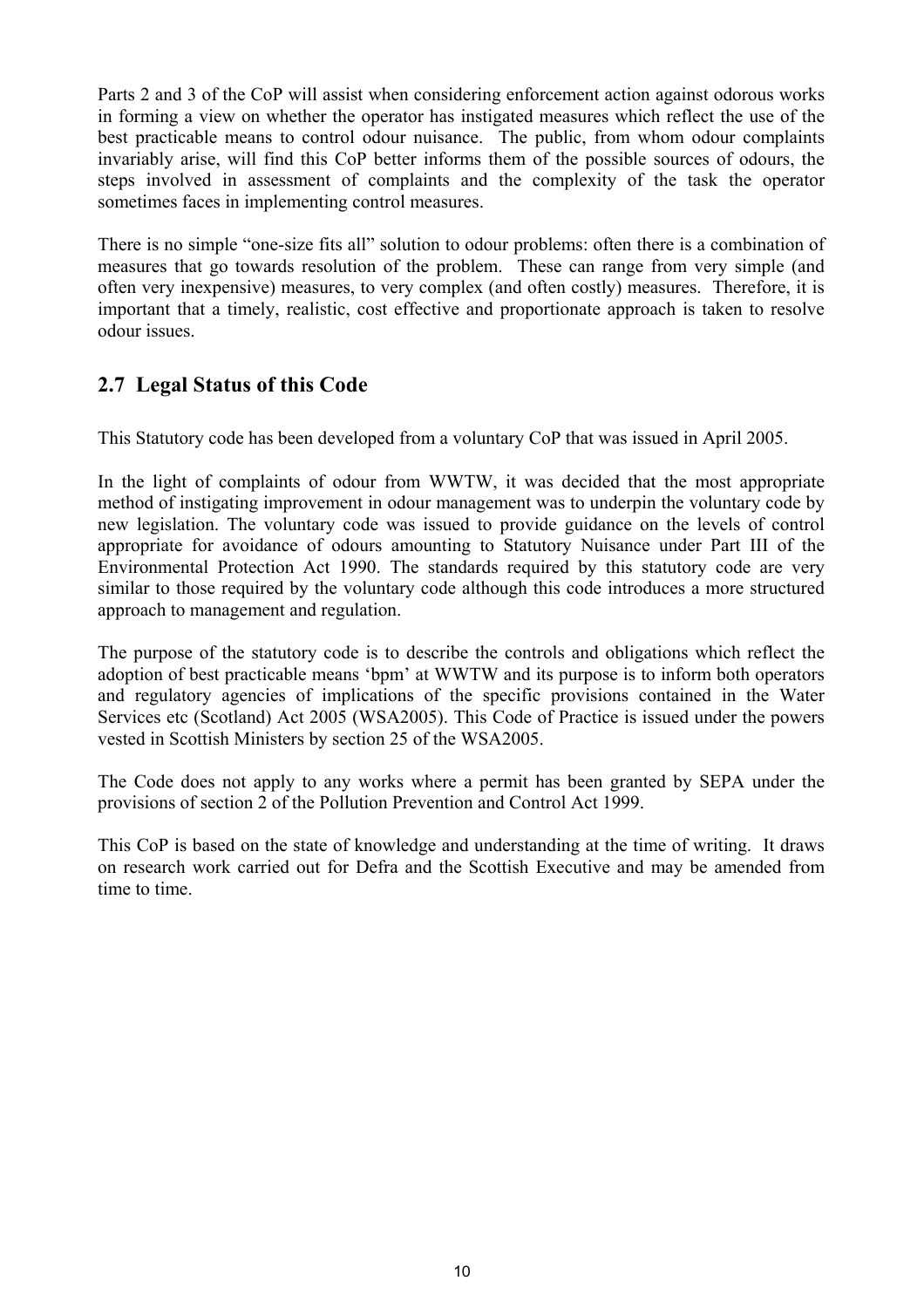# **Part 2 Statutory Code of Practice on Sewerage Nuisance No.1 - Assessment and Control of Odour from Waste Water Treatment Works**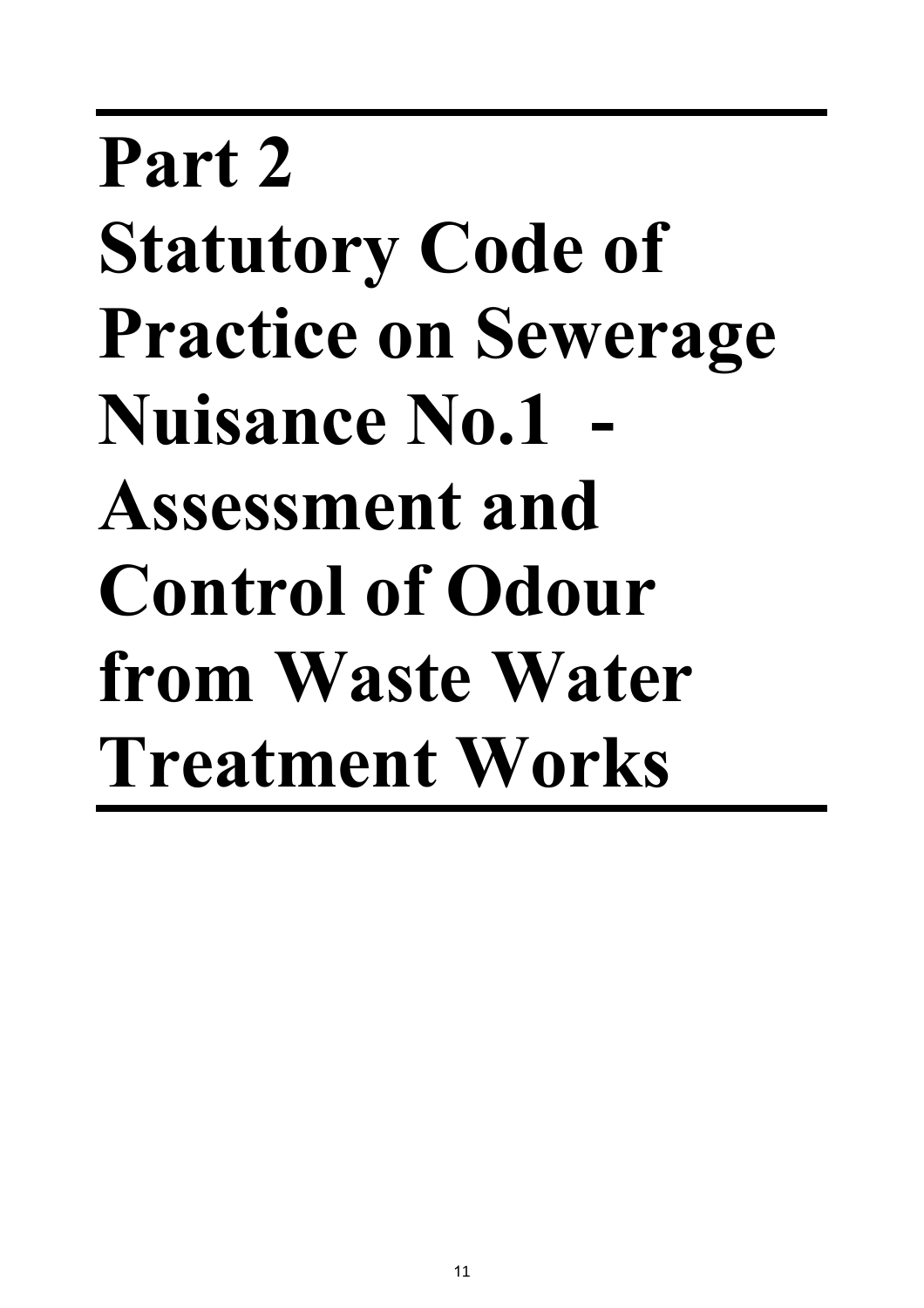## **3. LEGAL FRAMEWORK**

## **3.1 Legal Framework**

The regulation of odour emissions from WWTW previously relied upon the Statutory Nuisance controls detailed in Part III of the Environmental Protection Act 1990 that are enforced by local authorities. These controls required that operators of WWTW did not cause a Statutory Nuisance due to emission of odours.

However, the adoption of the Water Services etc (Scotland) Act 2005 provided new powers in sections 25 to 29 to allow Scottish Ministers to make an order containing a code of practice (referred to as the Sewerage Code) for the purpose of assessing, controlling and minimising Sewerage Nuisance. Sewerage Nuisance is defined in section 25 of the Water Services etc (Scotland) Act 2005 as:-

*'smells, discharges, insects or any other thing emanating from any part of the public sewerage system so as to be prejudicial to health or a nuisance'.* 

The aim of the Sewerage Code is to set out guidance as to the best practicable means of assessing, controlling and minimising Sewerage Nuisance and detailing what standards are required for Scottish Water to demonstrate that they are complying with the Code. The Code applies to Scottish Water and any other person who is acting on Scottish Water's behalf or under its authority.

Section 26 of the WSA2005 requires that each local authority must monitor compliance with the Code and where complaints of Sewerage Nuisance are made to it, to investigate the complaint. If the local authority is satisfied that Scottish Water is not complying with (or is not likely to comply with) the Code, the authority must serve an enforcement notice on Scottish Water. The enforcement notice may require the execution of such steps necessary for ensuring compliance with the Code and must specify the date by which the requirements of the notice are to be met.

The person on whom an enforcement notice is served has the right of appeal to the sheriff within 21 days of the service of the notice and such an appeal suspends the effect of the notice until the appeal is determined or withdrawn.

A person who fails to comply with the requirements of an enforcement notice without reasonable excuse is guilty of an offence and liable to a fine on summary conviction not exceeding £40,000. Further, when a notice has been contravened a local authority may take proceedings in the sheriff court to secure compliance with the conditions of the notice.

Once this Sewerage Code has been adopted, local authorities will not be able to use the provisions of sections 79 to 81 of the Environmental Protection Act 1990 to deal with Sewerage Nuisance due to odours arising from WWTW. However, this does not prevent any private individual or group taking private action under section 82 of the Environmental Protection Act 1990 to seek an order from the Sheriff to abate the nuisance and prohibit the recurrence of the nuisance.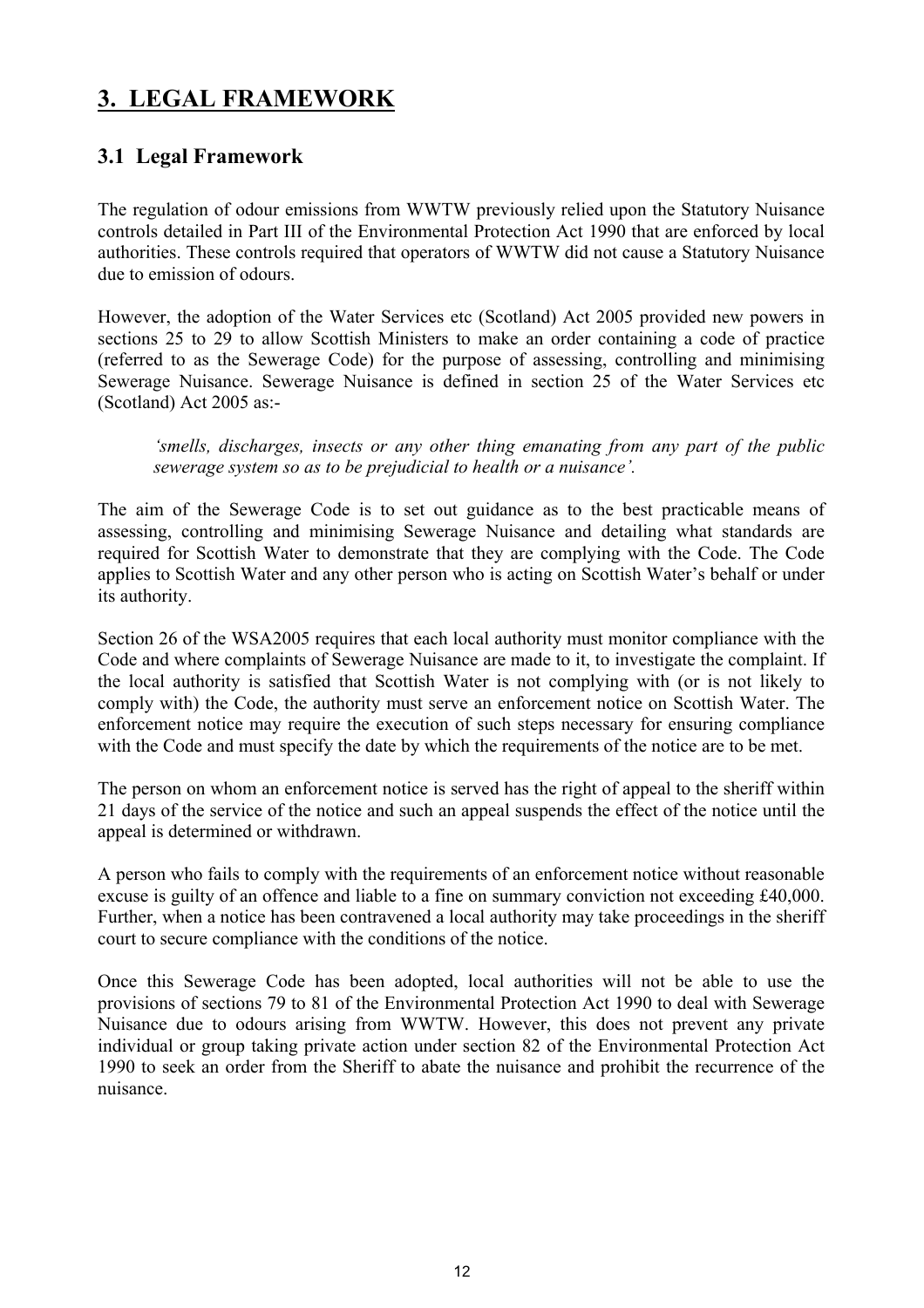## **3.2 Best Practicable Means (bpm)**

In the case of Sewerage Nuisance it is a defence for the operator to demonstrate that the 'best practicable means' (bpm) have been used to control and minimise the nuisance. The term best practicable means (bpm) is defined in section 25 of the Water Services etc (Scotland) Act 2005 as:-

- *''best practicable means' is to be construed by reference to the following provisions*
	- *a) "practicable" means reasonably practicable having regard to local conditions and circumstances, the current state of technical knowledge and to the financial implications; and*
	- *b) means includes the design, installation, maintenance and manner and periods of operation of plant and machinery, and the design, construction and maintenance of buildings and other structures;*

The key issue when determining bpm usually relates to the interpretation of 'practicable'. It should be noted that definition of 'practicable' is not exhaustive as the Act details issues that 'among other things' should be taken into account. The definition includes cost consideration but clearly cost is not necessarily the decisive factor. It is finally a matter for the Courts to determine whether in a particular instance the controls adopted are reasonable or the costs are excessive taking account of local conditions and characteristics of the odour nuisance.

The procedures and controls outlined in this CoP establish a basis against which the term 'best practicable means' (bpm) for control and minimisation of Sewerage Nuisance due to odour from WWTW can be compared.

## **3.3 WWTW Regulated under other Statutory Controls**

This CoP is intended to apply to WWTW where the Water Services etc (Scotland) Act 2005 is the main or only source of regulation for odour emissions. For example, a relatively small number of WWTW fall under the Integrated Pollution Prevention and Control (IPPC) regime and are regulated by the Scottish Environment Protection Agency (SEPA) under the Pollution Prevention and Control (PPC) Regulations.

The PPC Regulations require that certain operations for the treatment of waste are subject to the IPPC regime under SEPA regulation. The definition of installations subject to these controls is included in the Pollution Prevention and Control (Scotland) Regulations 2000 as amended and outlined below:-

> *(a) The disposal of hazardous waste (other than by incineration or landfill) in a facility with a capacity of more than 10 tonnes per day.*

> *(b) The disposal of waste oils (other than by incineration or landfill) in a facility with a capacity of more than 10 tonnes per day.*

> *(c) Disposal of non-hazardous waste in a facility with a capacity of more than 50 tonnes per day by -*

*(i) biological treatment or* 

*(ii) physico-chemical treatment.*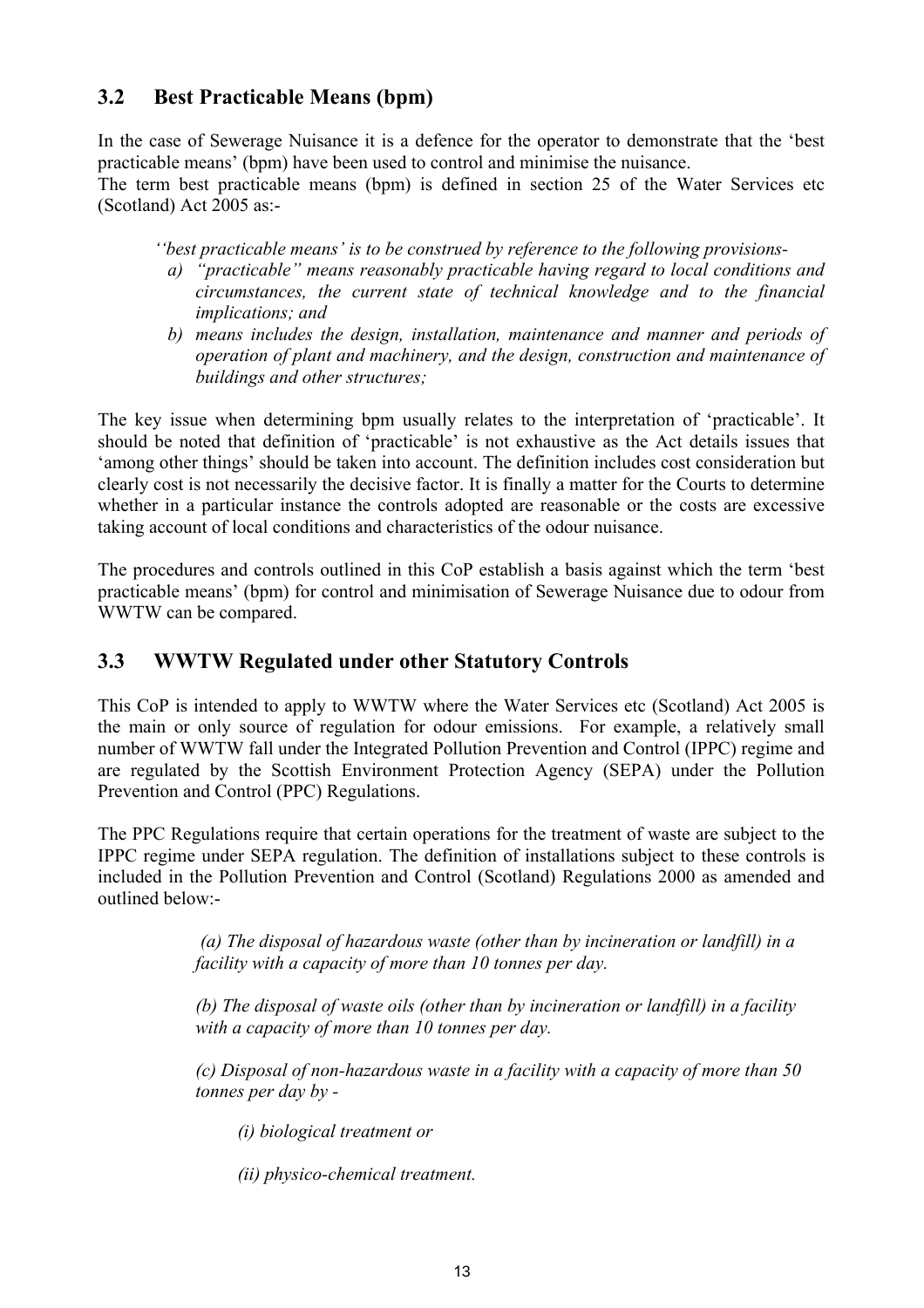In addition, under the provisions of the Waste Management Licensing Amendment (Scotland) Regulations 2004 (SI 2004 No 275), a waste management licence under Part II of the Environmental Protection Act 1990 is required from SEPA in the following cases:-

- *a) the treatment of screenings, sludges and septic tank sludge arising within the sewage treatment works at the works where the total quantity in any 12-month period exceeds 10,000 cubic metres*
- *b) the importation to a sewage treatment works for recovery of screenings, sludges and septic tank sludge where the total quantity in any 12-month period exceeds 100,000 cubic metres.*

Subject to the guidance in Section 2.2, this CoP will not be applied to those sites and separate guidance on the applicable standards for these processes will be produced in due course by SEPA.

## **3.4 What this Code applies to**

This CoP applies to odour nuisance from WWTW themselves (including septic tanks and sludge processing facilities), rather than to the wider sewerage network. For the purpose of this CoP, WWTW with a capacity of less than 500pe are not expected to be major odour sources and hence the requirements for the preparation of an Odour Management Plan of Part 2 of this CoP should only apply to such works where odour nuisance exists. However, Scottish Water are expected to develop a generic OMP for this type of facility which details as a minimum the management responsibilities, process specific controls and a complaint response procedure. The other requirements of Part 2 of this CoP are largely about process management and should apply to all cases.

## **3.5 New and Existing Works**

This CoP applies to both existing WWTW and new works, as well as to existing works where substantial change is planned. However, it is expected that for new works or substantial changes to existing works operators will want to assess the potential for odour nuisance at the design stage. Consideration of odour control options at the design stage of a project will allow a strategic decision to be made on the measures necessary to avoid the creation of odour nuisance. The incorporation of control measures during the build of new or upgraded plant will limit the need for costly retrofitting of controls at a later date and hence suitable odour controls should be included at the outset.

## **3.6 Upgrading of Existing Works**

It is expected that some of the controls in Part 2 (such as the Odour Management Plan) may not be currently in place. However, the production of an OMP should be completed for all sites by 1 May 2006 and all works should meet the remaining minimum standards of Section 7 of this CoP by 1 January 2007. Detailed timescales for upgrading individual works will be determined by the local authority concerned and SOSG will have a role to oversee the development of suitable compliance timetables and OIP.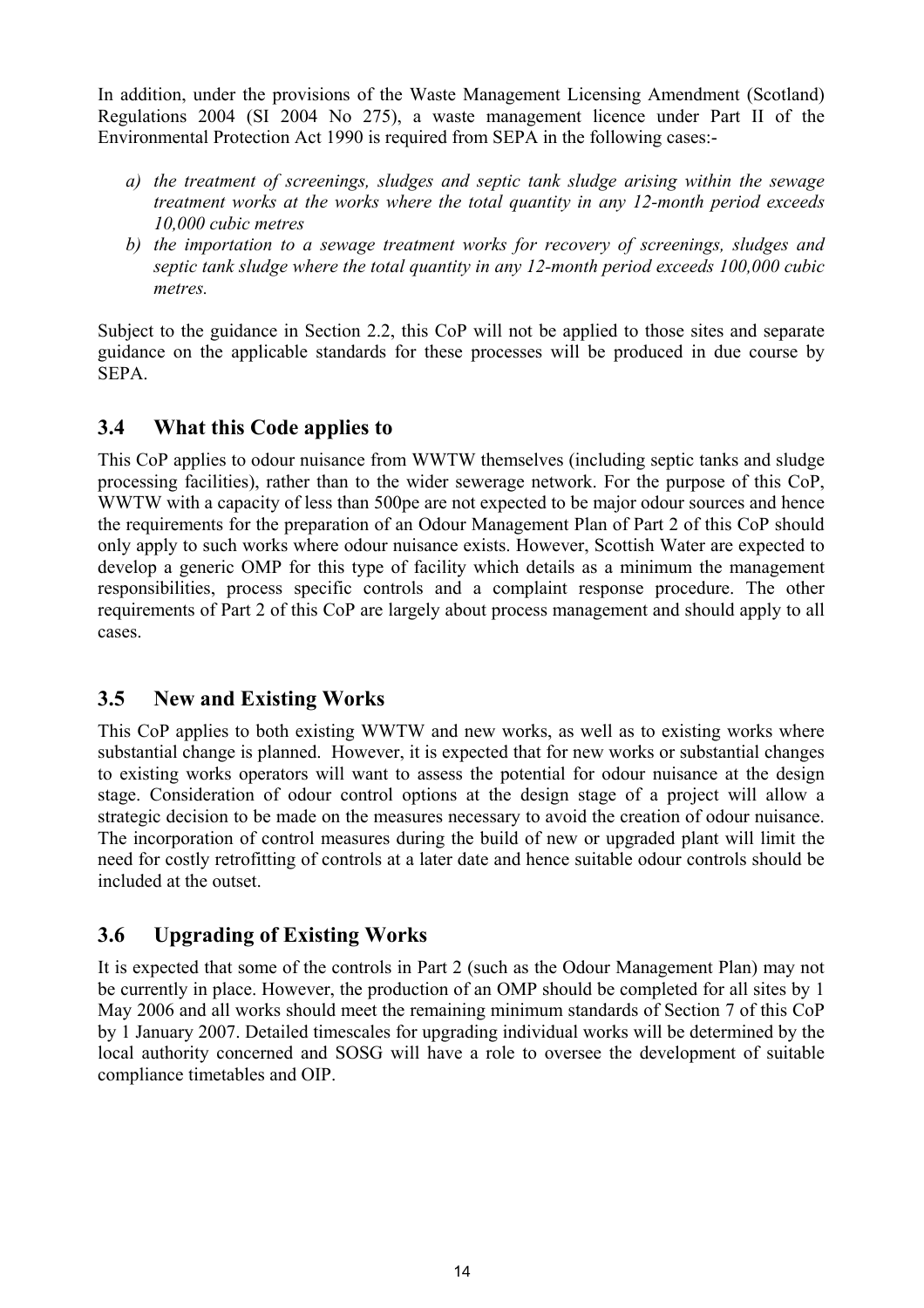## **3.7 Scottish Odour Steering Group (SOSG)**

The Scottish Odour Steering Group (SOSG) is a group with representation from all parties involved in odours from WWTW including the Scottish Executive, SEPA, WIC, WCCP, local authorities and Scottish Water. The primary aim of SOSG is to provide a forum for all stakeholders to review the development and progress of the Code and to determine the prioritization of control works at the various sites.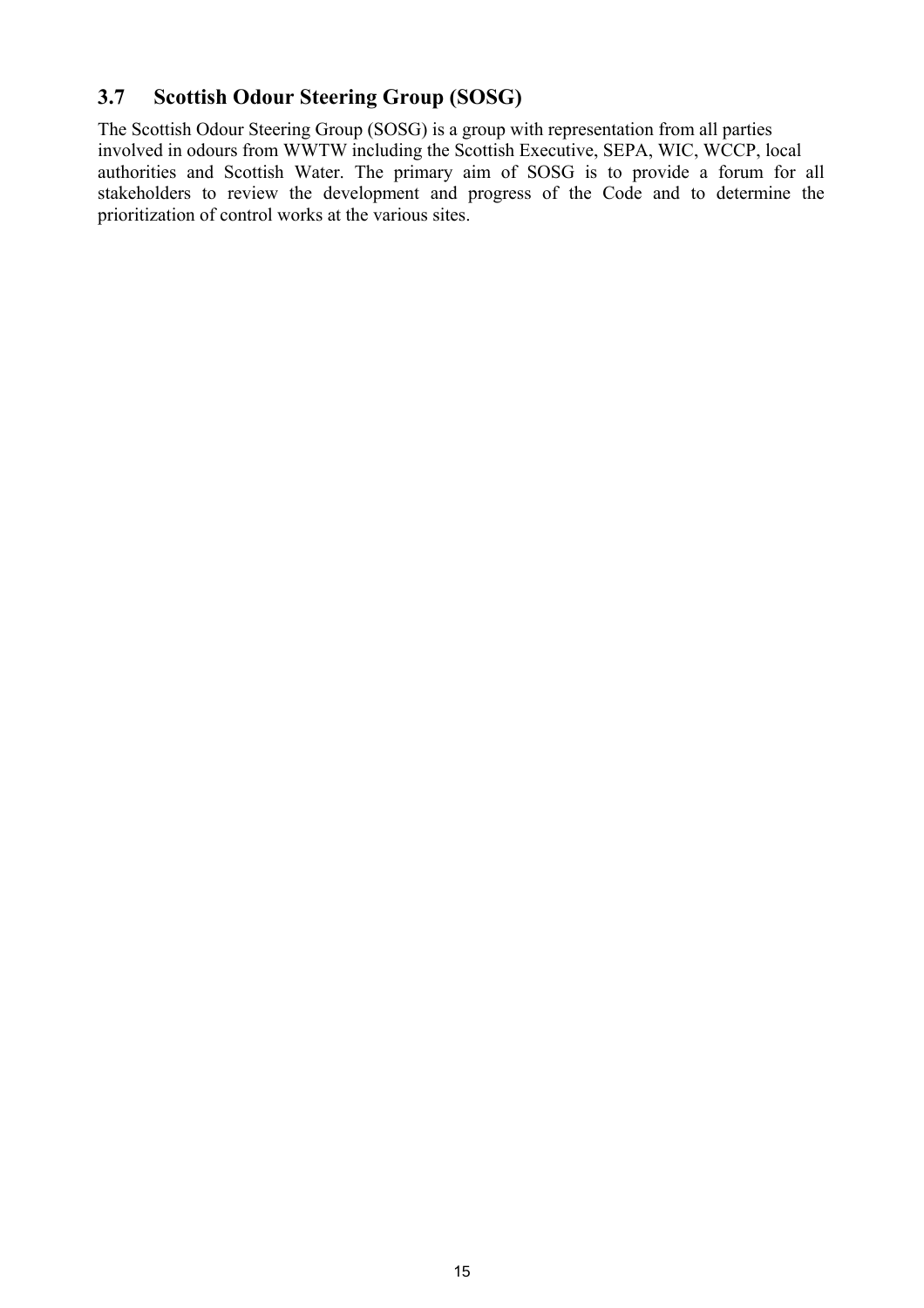## **4. WHAT CONSTITUTES AN ODOUR NUISANCE?**

## **4.1 What is an odour?**

The subject of odour is a complex one. The response of an individual to exposure to an odour is subjective – how strong is it, what does it smell like and how often/when does it occur and in what context? The following characteristics further complicate the assessment of odour:-

- An odour can arise from a single substance or from a combination of substances.
- In combination with other substances, the characteristic odour of a single substance can be modified so as to be unrecognisable.
- Odour from a combination of substances changes as the mixture becomes diluted and the concentration of each component falls below its odour threshold.
- Odours from a substance or mixture of substances can be pleasant when dilute or offensive when concentrated.
- Odours that are pleasant or acceptable to one person can be offensive to another.

#### **4.2 What is an odour nuisance?**

The key to understanding the principle of Sewerage Nuisance is that the mere presence of an odour does not necessarily constitute a nuisance. The characteristics of an odour that are taken into account when assessing nuisance are odour type (pleasantness or offensiveness), odour strength, frequency and duration of release, persistence in the environment and the extent of interference with enjoyment of the amenity of a neighbourhood. There are also cases when although odours are present, the control measures put in place by the operator fulfil the test of best practicable means (bpm) or are present due to circumstances beyond the control of the operator.

When assessing the levels of polluting substances necessary to avoid harm to health it is usual to determine appropriate numerical values for such limits. In the case of odour, the response of the human nose means that each individual will make his or her own subjective assessment as to whether the odour is offensive and whether it is considered to be acceptable.

Whilst it is possible to measure the odour strength using a standardised method (dynamic olfactometry as detailed in BS EN13725), it is more difficult to quantify the offensiveness of the odour. Where numerical rankings are used to try and simulate the sensory annoyance, they still rely upon subjective analysis and hence standardisation is almost impossible.

In general, odour effects are not caused by one single pollutant or chemical species, odour is a 'cocktail' of chemical species emitted from a process. The nose is an extremely sensitive receptor of odour - it can respond to small variations in concentration over periods of a few seconds and at concentrations of fractions of a part per billion. There are many issues that influence the perception of an odour including variations due to the subjectivity of the receptor, dispersion of odour due to local meteorological conditions and variations in the generation of odour from the process due to raw materials and cycle operations in the process

In general, there is very little difference between the offensiveness of an odour and its potential to cause nuisance. The assessment of offensiveness of odour remains a subjective sensory olfactory response of observers. However, all odours have the potential to be offensive and cause annoyance.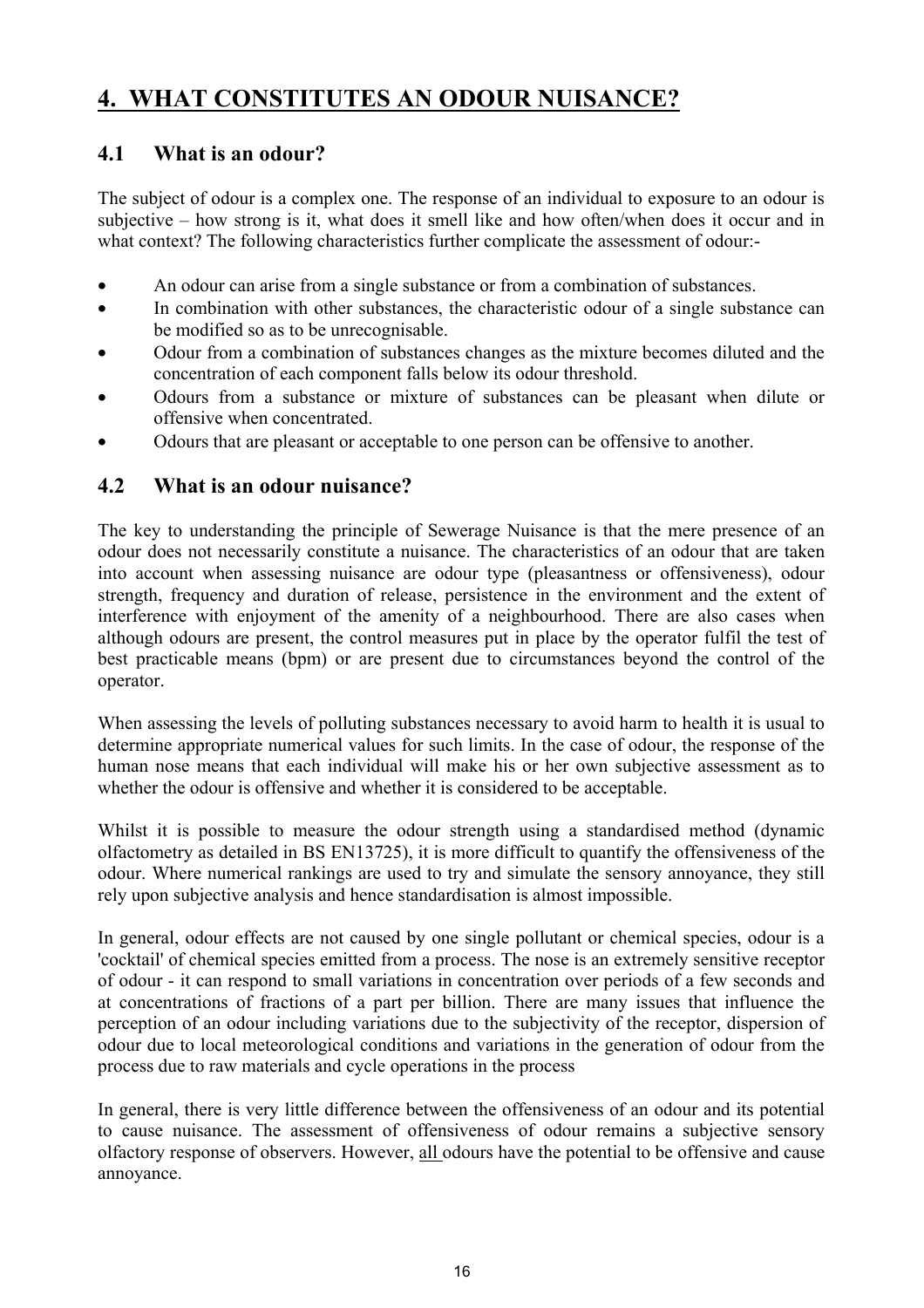## **4.3 Characteristics used to determine dour nuisance?**

The following matters should be considered when determining the degree of potential offence or the existence of an odour nuisance.

**NATURE** – this refers to both strength and character of the odour. Odours that would be generally accepted as 'unpleasant' will be potentially offensive. Odours from a sewage process would generally be accepted as more unpleasant in comparison to odour from, for example, a bakery. There are methods of qualitatively assessing 'pleasantness' of odour such as the use of the Hedonic scale, but these are still very subjective. Odour can also be described by a subjective descriptor such as 'sweaty', 'faecal', 'fishy', 'spicy', 'fruity' etc. The strength of an odour referenced to its detection threshold can be quantified and the higher the odour strength, the more the likelihood of an odour being detected. If an odour is present above the threshold of recognition, this will usually lead to the receptor being able to clearly identify the odour and often associate the odour with potential sources or activities. The ability to measure odour concentration often results in this being a major factor in the assessment of an odour problem.

**FREQUENCY** - odours that are released frequently or continuously from the process are more likely to be determined to be a nuisance. However, in some circumstances odours that are released periodically can be more intrusive and the odour frequency is often assessed in conjunction with the odour's persistence in the environment.

**PERSISTENCE** - odours which are continuously released from processes or those which are emitted on a frequent basis but persist in the environment for a long period (that is do not readily disperse to a level where the odour is no longer detected) are more likely to be judged as a nuisance. It is possible to put forward a case that even less unpleasant odours (such as food processing odours) may be offensive if the releases are continuous or frequent and persistent. The persistence of an odour is also affected by the meteorological conditions.

**METEOROLOGICAL CONDITIONS** - as the majority of odour control techniques finally rely on dispersion for minimisation of odour effects, the meteorological conditions will be of prime importance. If conditions exist that are disadvantageous for dispersion, odours may be detected even though the best available control methods are in use. These conditions should normally prevail for less than 1% of the year. Thus in most cases, the detection of an odour which is potentially offensive will result in a detailed process assessment to ensure that the process management and control is operating normally and then to identify possible weather related effects.

**LOCALITY AND SENSITIVITY –** the potential for amenity interference is largely related to the character of the neighbourhood and the time that the odour occurs. The number of persons affected and the degree of intrusion will depend upon the proximity of the source and receptor. Odours are often subjectively more annoying during periods when members of the public are outdoors (for example daytime periods during summer months).

The assessment as to whether an odour is a nuisance therefore involves the investigation of many characteristics of the odour, the odour source and its causation. The determination of nuisance by an independent body, normally the local authority regulator, involves the collection of information and a balanced view as to the degree of interference or annoyance the odour causes.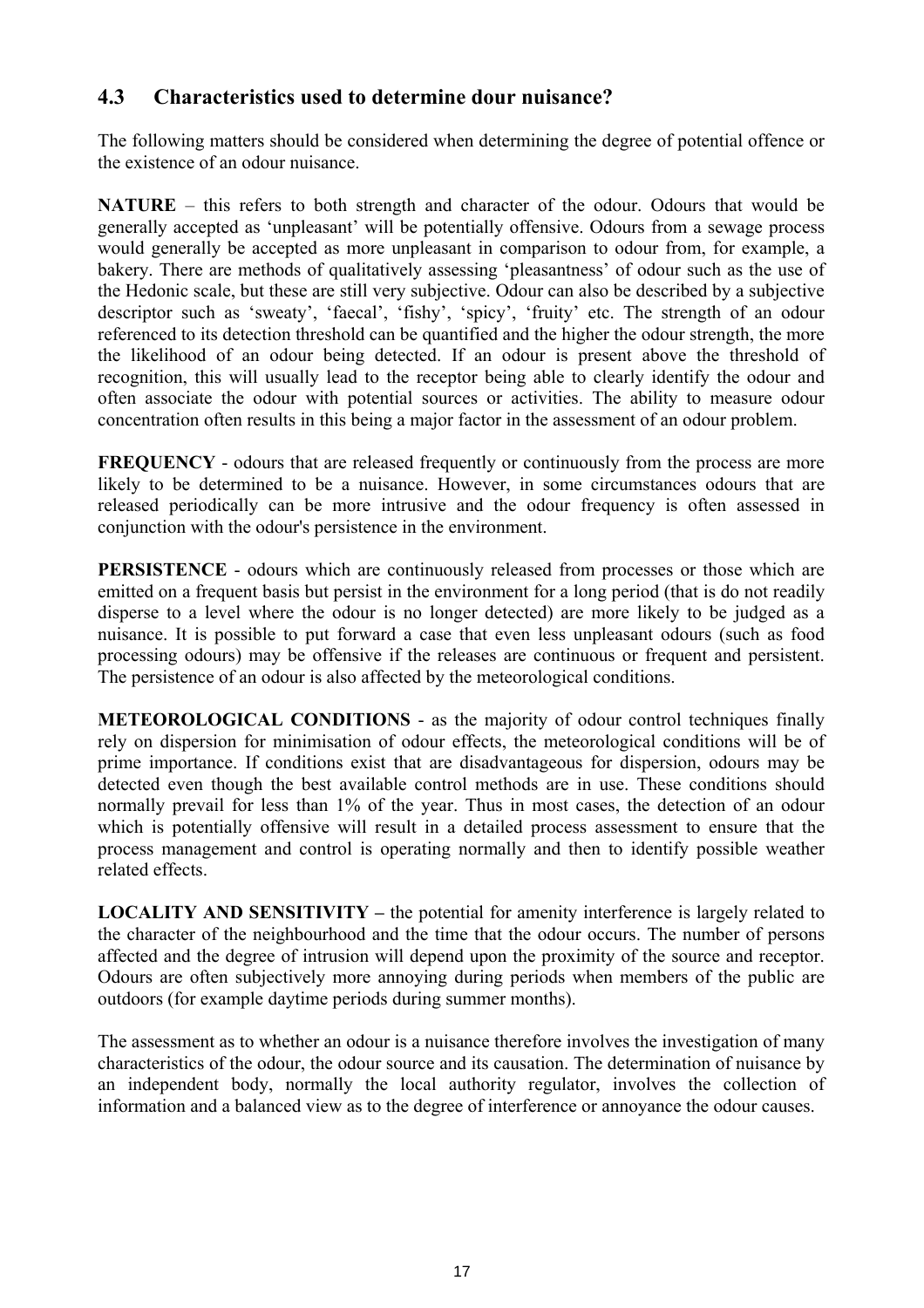## **4.4 Odour Risk Assessment Matrix**

In order to assist in making objective assessments of likely nuisance and also to assist in determining prioritisation of control measure implementation at the various WWTW, the following risk assessment matrix is suggested.

| WEIGHTING | $\mathbf{A}$<br><b>RADIUS</b> | $\bf{B}$<br><b>FREQUENCY</b><br>(per annum) | $\mathbf C$<br><b>NATURE &amp;</b><br><b>STRENGTH</b>  | D<br><b>PERSISTENCE</b> | B<br><b>SENSITIVITY</b>                               | F<br><b>COMPLAINTS</b><br>(per annum) |
|-----------|-------------------------------|---------------------------------------------|--------------------------------------------------------|-------------------------|-------------------------------------------------------|---------------------------------------|
| 1         | 20m                           | $\leq$ 1                                    |                                                        | Sporadic<br>'whiffs'    | Commercial                                            | $\leq$ 1                              |
| 5         | 50 <sub>m</sub>               | 1                                           | Very faint                                             |                         | Isolated housing<br>$(<5$ in 250m)                    | 1                                     |
| 10        | 100m                          | $\overline{2}$                              | $Weak -$<br>unable to<br>identify<br>character         | Sporadic                | Scattered housing<br>$(>25 \text{ in } 250 \text{m})$ | $\overline{c}$                        |
| 25        | 150m                          | $\overline{4}$                              | $Median -$<br>able to<br>identify<br>WWTW as<br>source | Mildly<br>Persistent    | Established<br>housing                                | 5                                     |
| 50        | 250m                          | 8                                           | $Median -$<br>unpleasant                               | Persistent              | Housing <10 years<br>old                              | 10                                    |
| 100       | 500m                          | 12                                          | $Strong -$<br>unpleasant                               | Very<br>Persistent      | Shops and<br>restaurants, school                      | 20                                    |
| 200       | 750m                          | 20                                          | Very strong<br>$-$ unpleasant                          |                         | Tourist resort                                        | 30                                    |
| 350       | 1000m                         | 30                                          |                                                        | Continuous              |                                                       | 40                                    |
| 500       | >1000m                        | >30                                         |                                                        |                         | Hospital                                              | >40                                   |

#### **Odour radius**

This is an expression of the maximum distance of complaint from the site based upon either actual data from complaint records or modelled data from dispersion predictions. Consideration should be given to the degree of confidence in complaints (for example whether the presence of the odour has been independently witnessed). In cases where there is uncertainty about the justification for a complainant at a much larger distance from the works than the majority of complainants the distance used should be midway between the furthest and next furthest complainant.

#### **Odour Frequency**

This is a measure of how often clearly perceptible odours are detected beyond the site boundary. Again it may be necessary to adjust this number where isolated complaints are not validated. It is intended not as a measure of the number of complaints but of the number of odour occurrences that result in complaint (for example if there are 20 complaints over two days when odours are attributable to a plant malfunction this would be one occurrence). Where complaints are due to a continuous odour over a significantly protracted period, a minimum frequency of 20 should be used.

#### **Odour Intensity**

This is expressed as the sum of the odour nature and strength and the persistence.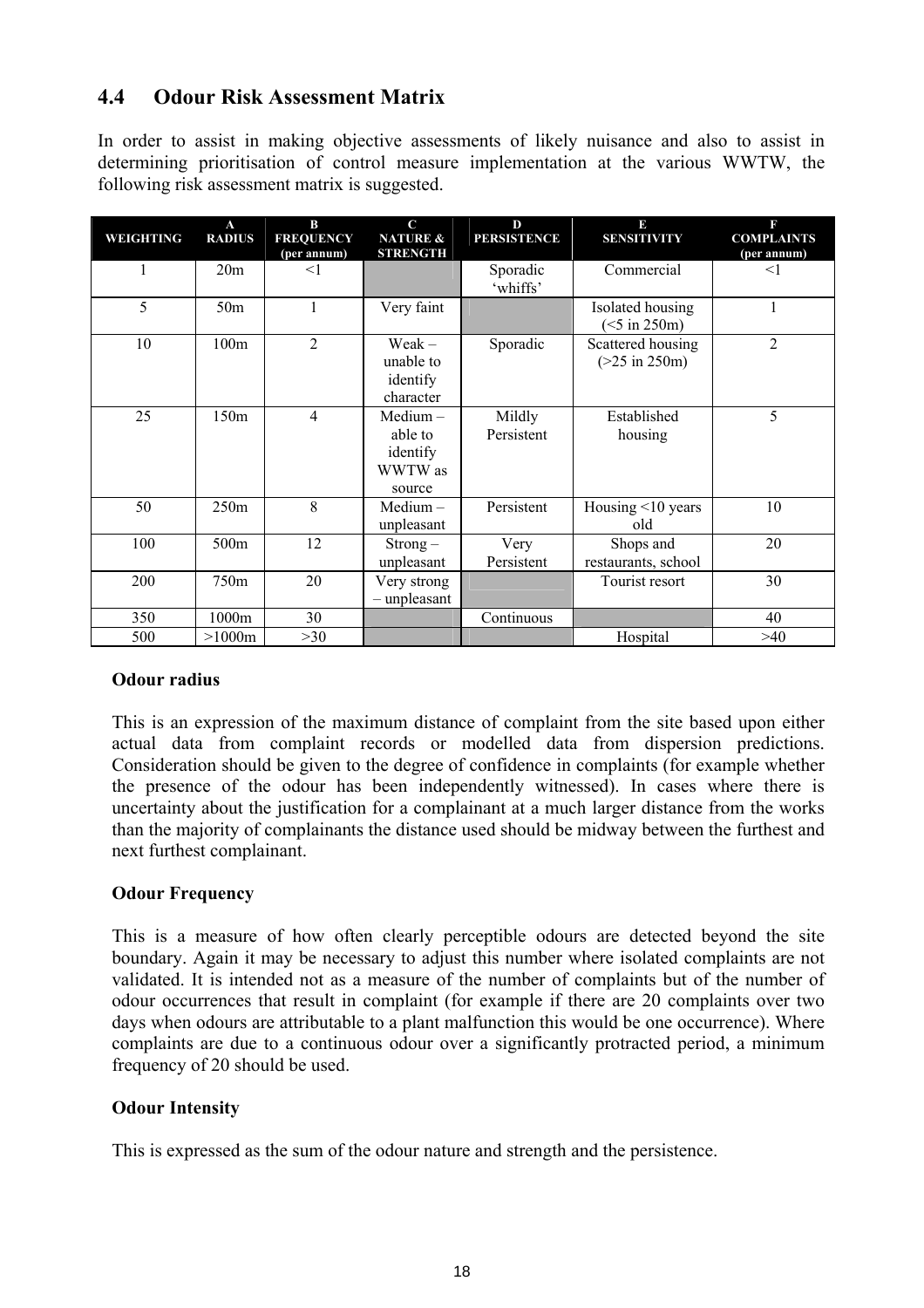#### **Odour Nature and Strength**

This is a self-explanatory characteristic. It refers to both the subjective strength and the 'unpleasantness' of the odour. It acknowledges that odours are often more intrusive when the source can be clearly identified from the characteristic smell.

#### **Odour Persistence**

This is again a simple subjective scale and reflects how easily the odour dissipates when released (or how much the odour tends to 'hang' in an area after release).

#### **Sensitivity of Receptors**

This takes account of adjacent land-use and the sensitivity of use ; for example odours adjacent to a hospital or nearby a major tourist attraction would be weighted more highly than industrial or commercial uses. In general the presence of an odour sensitive use within 150 metres of a WWTW(except housing which has a specific distance rating) should be taken as relevant for this characteristic. Obviously if the odour radius is more than 150 metres and there is a sensitive use within the odour radius which is affected by the odour, the sensitive use rating should be used.

#### **Number of Complaints**

This characteristic combined with the odour frequency gives an expression of the potential extent of the nuisance impact of the odour. This should be expressed as the total number complainants from whom justified complaints are received in a year.

Whilst the intention of this matrix is not to specify an odour rating above which a nuisance can be assumed, it would be a very useful tool is assessing the steps proposed to control odours and also for determining the degree of success of measures in mitigating nuisance.

The suggested calculation to determine the odour rating using the weightings from the above table is as follows:-

Odour Rating  $(O_R) = ($ (Frequency + Complaints) x Sensitivity) x (Intensity) Radius Radius Radius

Where Intensity = (Nature  $&$  Strength + Persistence)

This can also be expressed as:-

$$
O_R = \frac{(B + F) \times E}{A} \times \frac{(C + D)}{A}
$$

Whilst the use of a simple rating system cannot accurately determine nuisance due to the number of characteristics which influence the assessment, it is suggested that  $O_R$  values above 1000 indicate likely nuisance. However values below this do not necessarily indicate the absence of nuisance.

#### **Odour Rating**

The following examples illustrate the use of the Odour Rating Matrix.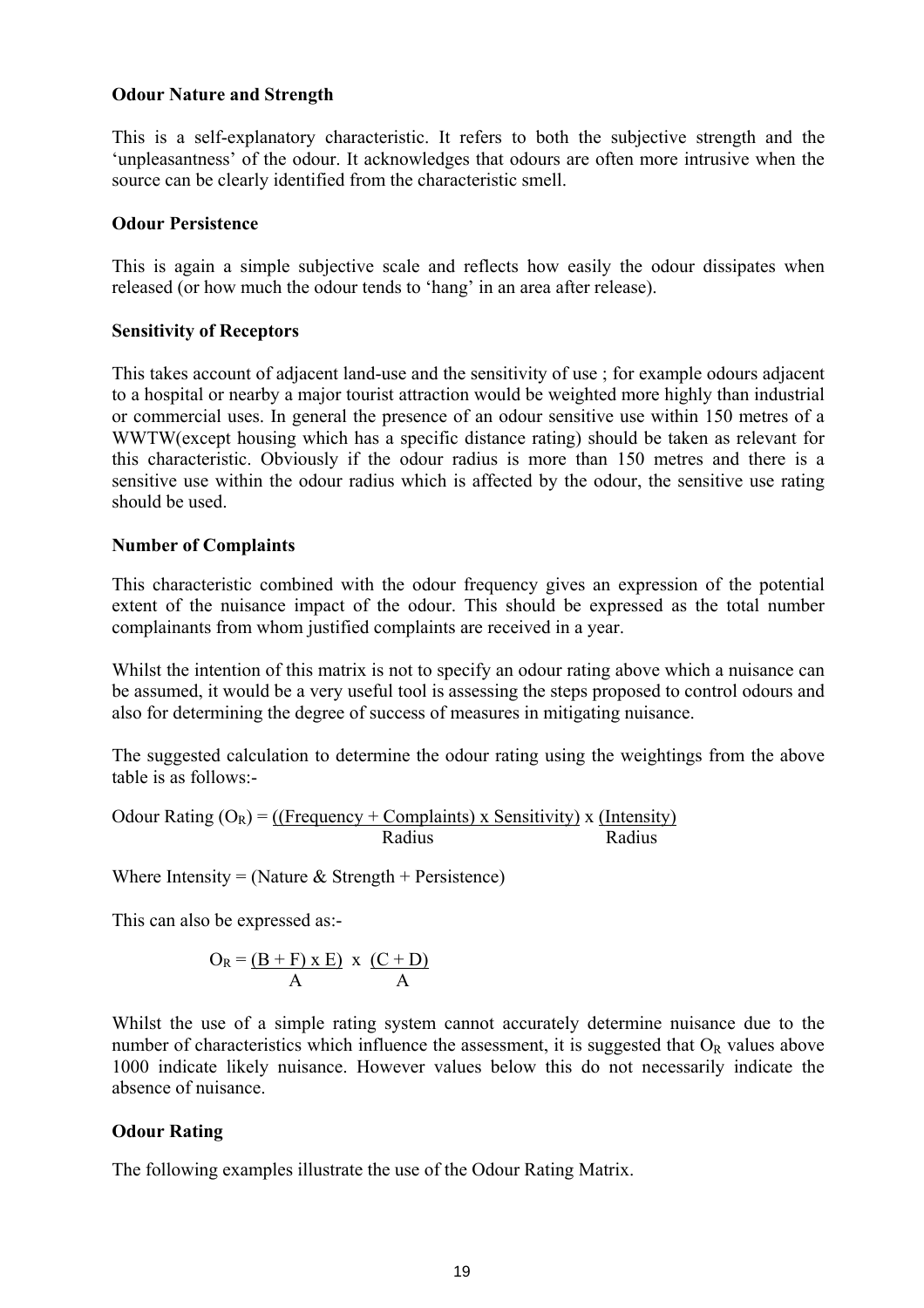#### **Example 1**

The WWTW is located in a town centre location with a school within 250 metres and shops within 300 metres and established housing within 50 metres. Complaints have been received for over 4 years and the furthest complaint was 300 metres from the works. However all other complaints were within 100 metres and there is some uncertainty over the validity of the furthest complaint. Hence the odour radius has been assumed to be 200 metres. There are typically 4 or 5 occurrences every year and this results in 45 complaints from 5 complainants. The odour has been described as weak and was indiscernible (not able to identify source) and was mildly persistent. Based upon the Odour Rating Table the following weightings apply:-

| <b>Odour radius (A)</b>              | 25 |
|--------------------------------------|----|
| <b>Odour Frequency (B)</b>           | 25 |
| <b>Odour Nature and Strength (C)</b> | 10 |
| <b>Odour Persistence (D)</b>         | 25 |
| <b>Sensitivity of Receptors (E)</b>  | 25 |
| <b>Number of Complaints (F)</b>      | 25 |

The Odour Rating is as follows:-

$$
O_R = \frac{(25 + 25) \times 25}{25} \times \frac{(10 + 25)}{25} = 70
$$

This suggests that the odour does not constitute a nuisance.

#### **Example 2**

The WWTW is located in a village with a school within 50 metres and shops some 400 metres away and established housing within 50 metres. Complaints have been received for over 4 years. The furthest complaint was 300 metres from the works and there are typically 6 occurrences every year and this results in 10 complaints from 4 complainants. The odour has been described as strong and unpleasant and was persistent. Based upon the Odour Rating Table the following weightings apply:-

| <b>Odour radius (A)</b>              | 10         |
|--------------------------------------|------------|
| <b>Odour Frequency (B)</b>           | 25         |
| <b>Odour Nature and Strength (C)</b> | <b>100</b> |
| <b>Odour Persistence (D)</b>         | 50         |
| <b>Sensitivity of Receptors (E)</b>  | <b>100</b> |
| <b>Number of Complaints (F)</b>      | 10         |

The Odour Rating is as follows:-

$$
O_R = \underbrace{(25+10) \times 100}_{10} \times \underbrace{(100+50)}_{10} = 5250
$$

This suggests that the odour does constitute a nuisance.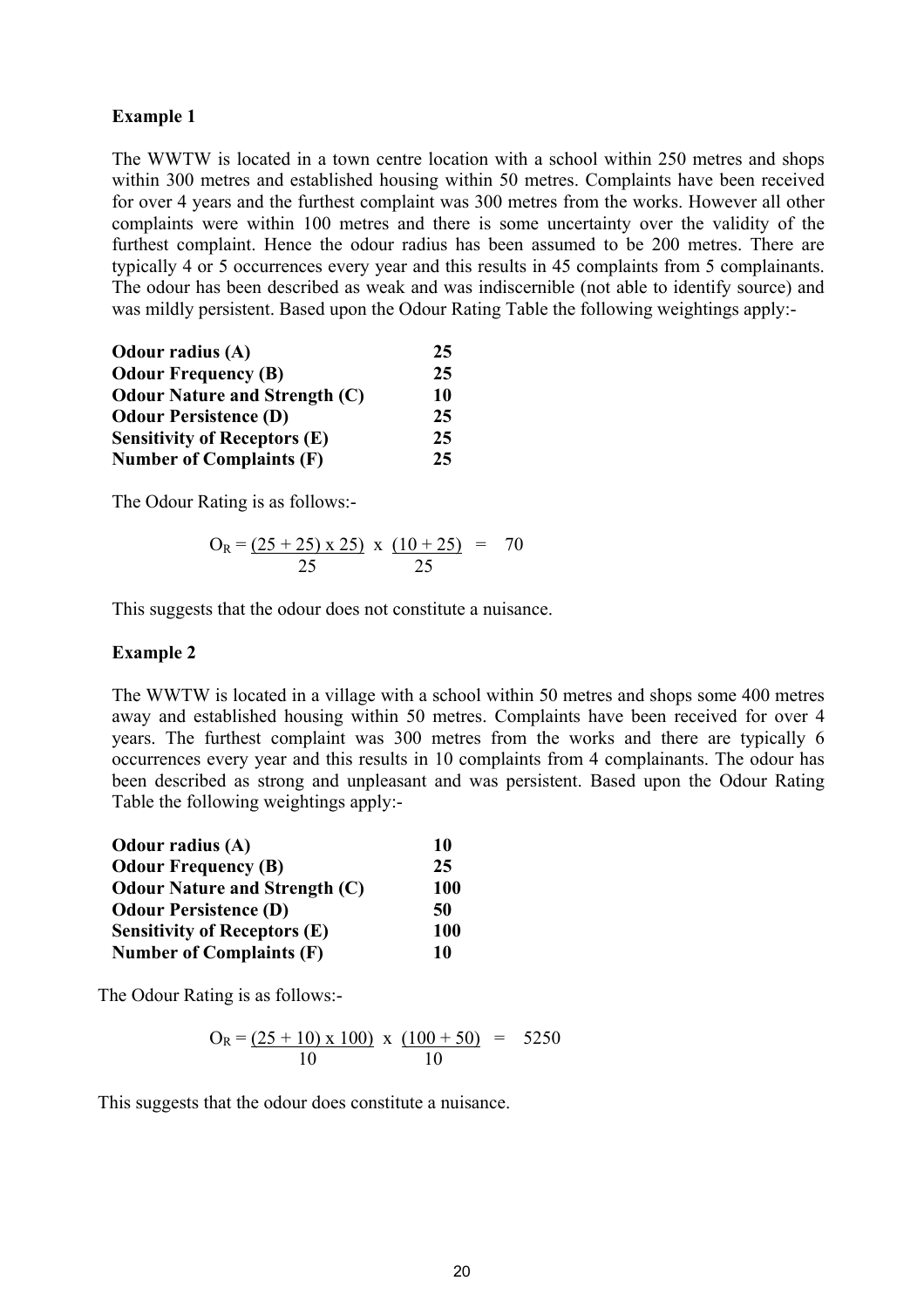## **5. ASSESSMENT OF CONTROL MEASURES**

## **5.1 The main approach**

There is no single, absolute, technical fix that can be applied to all the different causes of odours from WWTW. There are many different means of preventing, controlling or reducing odours. It is possible, however, to develop an agreed plan of action that starts with developing the options and odour impacts and ends with the resolution of the problem. This plan of action should allow all stakeholders to see that the choice of control measures proposed for a specific site has been arrived at in a way that is both technically justifiable and takes into account the balance of benefits and costs. All stakeholders should be able to have confidence that the option chosen is appropriate to resolve the problem and is justifiable on cost-benefit grounds thus avoiding "gold plating" solutions. The Sewerage Nuisance regime requires that the Code defines what can be regarded as best practicable means (bpm) to control odour. Within the context of this CoP, Part 2 provides guidance on the interpretation of bpm.

## **5.2 New Plant Design**

The incorporation of good design practice can greatly reduce the potential for odour releases and can also ensure that plants are provided with sufficient odour control systems to avoid offensive odours in the locality. It can also greatly reduce the costs of retrofitting odour control systems. The environmental drivers for upgrading existing waste water treatment plants offer an ideal opportunity to optimise plant design for minimising and treating odours.

Odour problems can occur at almost any stage of a WWTW depending upon influent and plant location, operation and design. However, the areas most commonly responsible for potentially offensive odour releases are the inlet works, primary sedimentation, high-rate secondary treatment processes and all stages of unstabilised sludge handling and storage. There are opportunities for the selection of process stages that minimise odour release or facilitate more effective odour control.

A particular crucial stage is primary settlement. As the tanks are usually large, there is a significant surface area to emit odours at this stage. It may be more effective to use a low-rate biological treatment step such as extended aeration of crude sewage or a high-rate process within a building to avoid primary treatment. The choice obviously has cost implications but is more likely to be determined by size of the works and other process considerations. During design it is not uncommon to use dispersion models for selecting plant and process location and also for evaluation of the need to cover primary tanks.

## **5.3 Aim of Sewerage Nuisance controls**

The intent of the Sewerage Nuisance provisions is to ensure that WWTW apply adequate controls to prevent emissions where possible and otherwise to ensure that they are minimised and do not cause odour nuisance.

The locality of a process site will influence the assessment of the potential for odour impact – for example the location of a very sensitive land use such as a school or hospital close to a WWTW would result in a different rating for establishing the presence of a nuisance compared to a commercial land use.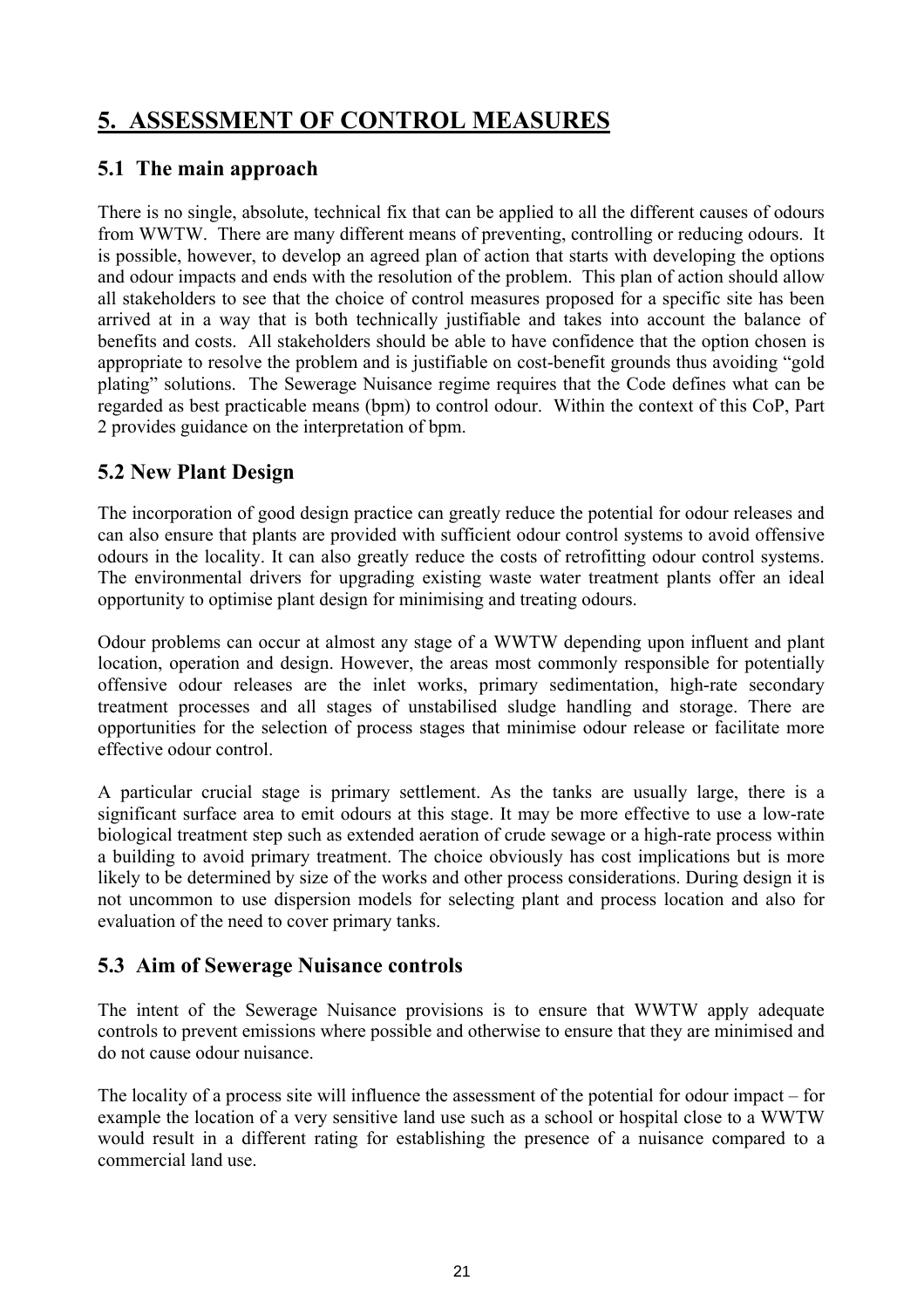It may also be necessary to include additional controls to avoid nuisance odour, for example where local meteorological conditions may more frequently lead to poor dispersion conditions. Whilst the absence of odour complaints beyond the process boundary does not equate to the absence of odour pollution, in cases where the site has a low odour impact due to remoteness from sensitive receptors, the operator should be required to implement less extensive odour controls according to the perceived risk.

## **5.4 Hierarchy of odour controls**

Having identified the source of the nuisance, the WWTW operator should consider the different options that could be used to prevent, contain or control the odour. As a general principle, preventing odour releases is preferred to their control. Where it is not practicable to prevent the odour releases they should be minimised to a level that will not cause odour nuisance. There is a wide range of control measures that can be used, including:

- the general management of the WWTW (including influent and sludge management)
- the design, installation and maintenance of plant, buildings and structures
- the operation of the WWTW and its processes
- engineering solutions, e.g. containment, enclosure with venting and end-of-pipe treatment (dilute and disperse or abatement)

Control options are usually considered in the following order of preference before escalating to the next level:

- 1. Site management and housekeeping
- 2. Operational and process changes
- 3. Containment
- 4. Enclosure with end-of-pipe treatment of excess air

However, practical, safety and financial restraints mean this hierarchy cannot be applied rigidly to every application and a judgement based upon costs, avoided costs and benefits will determine the most appropriate choice for any given situation.

The approach outlined in this CoP is summarised in Figure 1 below.

## **5.5 Developing control measures**

Sometimes, the problem may be quite simple to assess with some obvious steps and the whole process through to resolution may be fairly intuitive. At other times, the problem may be more complex and the step-wise approach can help clarify the most effective route for all stakeholders through to resolution of the nuisance. The operator should document the decisions and findings of each stage so as to be able to justify the measures chosen to resolve the odour nuisance.

The amount of time, effort, detail and cost required for each step will vary according to the complexity of the problem. The response should be proportionate: sufficient to select the right means to stop the nuisance, but without making the process unduly lengthy or complex.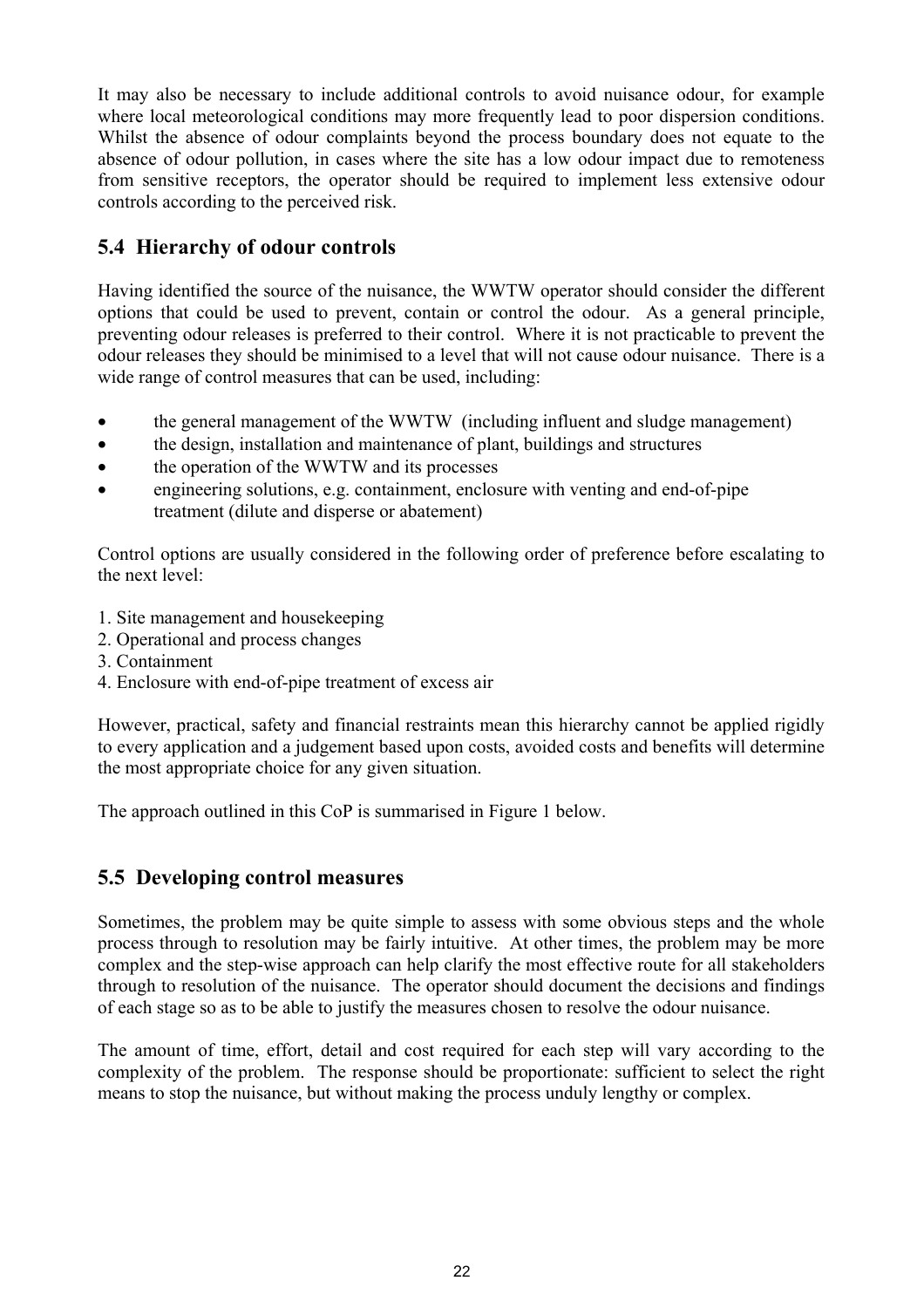**Figure 1** 

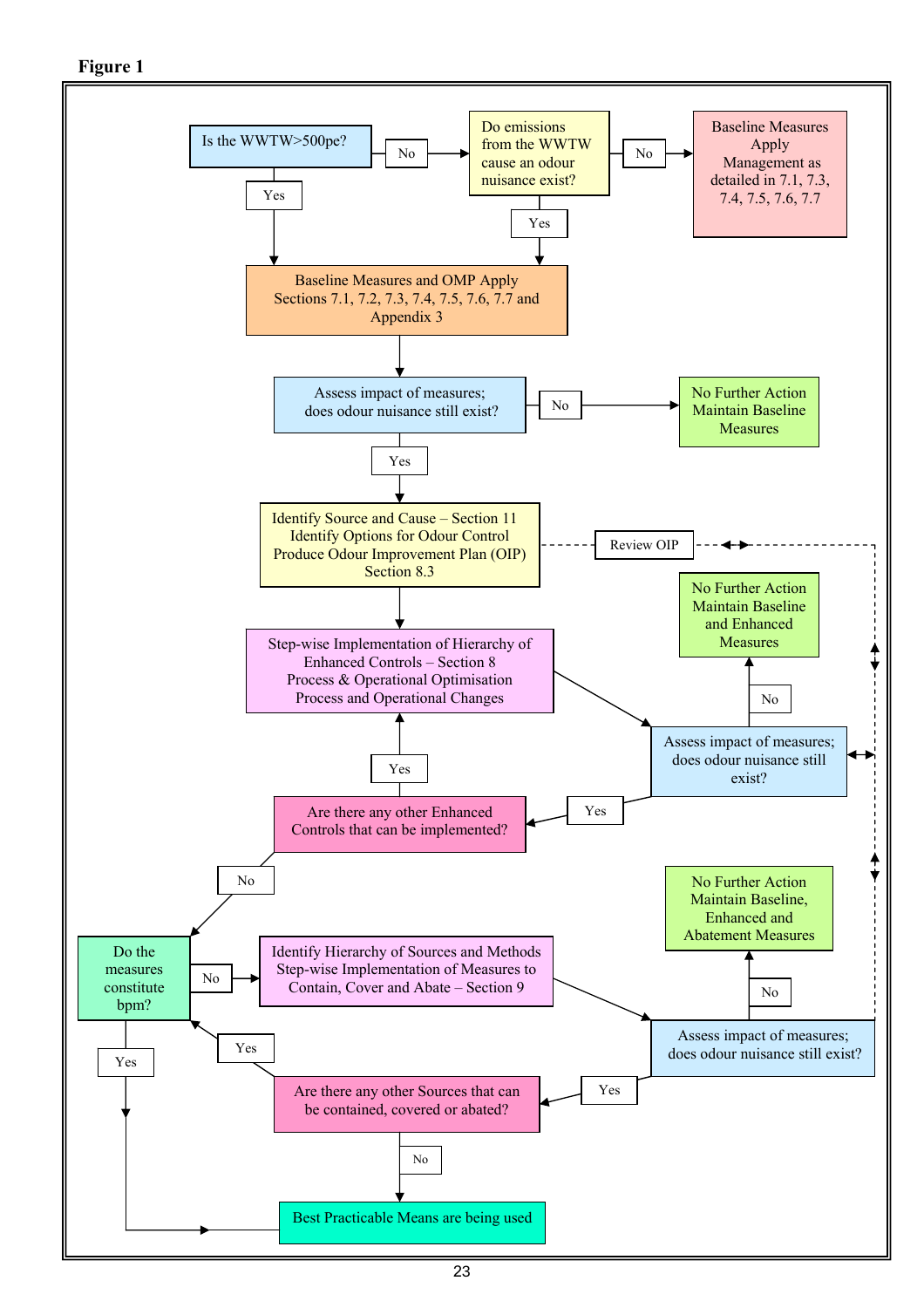Implementation time of the control measure is an important factor and must be considered along with the effectiveness of the solution and its cost. It may be a deciding factor between several options of equal merit in terms of the balance between cost and environmental benefit. Where the most effective control measure identified has a long lead-in time, the implementation of quick, low-cost high-benefit solutions should be considered as additional temporary measures.

By following an accepted and transparent cost-benefit assessment principle, all stakeholders are able to have confidence that the best practicable means was chosen to resolve the problem, but with some protection against "gold plating" for the sake of it. It is important when evaluating control measures that both capital and operating costs and environmental impact and environmental costs (such as energy use, chemical use and secondary pollutant generation) are considered. In some cases the consultation with the community may need to reflect the provisions of the Scottish Water Consultation Code developed under section 28 of the Water Scotland Act 2002.

## **5.6 Determining success**

Where a plan for implementation of certain measures has been developed, the WWTW operator must document clearly the risks and triggers involved in the action, including:

- the criteria for successful resolution;
- when the next step in odour control measures will be taken; and
- the basis for such a decision.

It is essential that the local authority, in consultation with the WWTW operator and the other stakeholders (particularly the general public), establish and document appropriate criteria to determine when control measures have been successful. This is a very difficult aspect of the control regime and there are likely to be conflicting interests.

Determination of success will be on a site-by-site basis and indicative measures include:-

- o reduced odour rating as determined in accordance with section 4.4 above
- o reduced frequency of odour generation and detection at odour sensitive locations
- o change in the nature of the odour (less offensive) which may be due to reduced intensity or a change in odour character
- o reduced extent of area subject to odour complaint (the number of properties affected and geographical distance) - this should only be used for acceptance of interim, temporary or partial solutions .
- o in general, using the number of complaints alone will not be an effective measure of success.

In addition to establishing indicative measures of success, the following guidance should assist local authorities in establishing a yardstick against which the performance of the WWTW operator can be measured:-

 $\Box$  subject to Section 3.4, all WWTW should implement the provisions of Section 7 of this CoP irrespective of whether they are subject to odour nuisance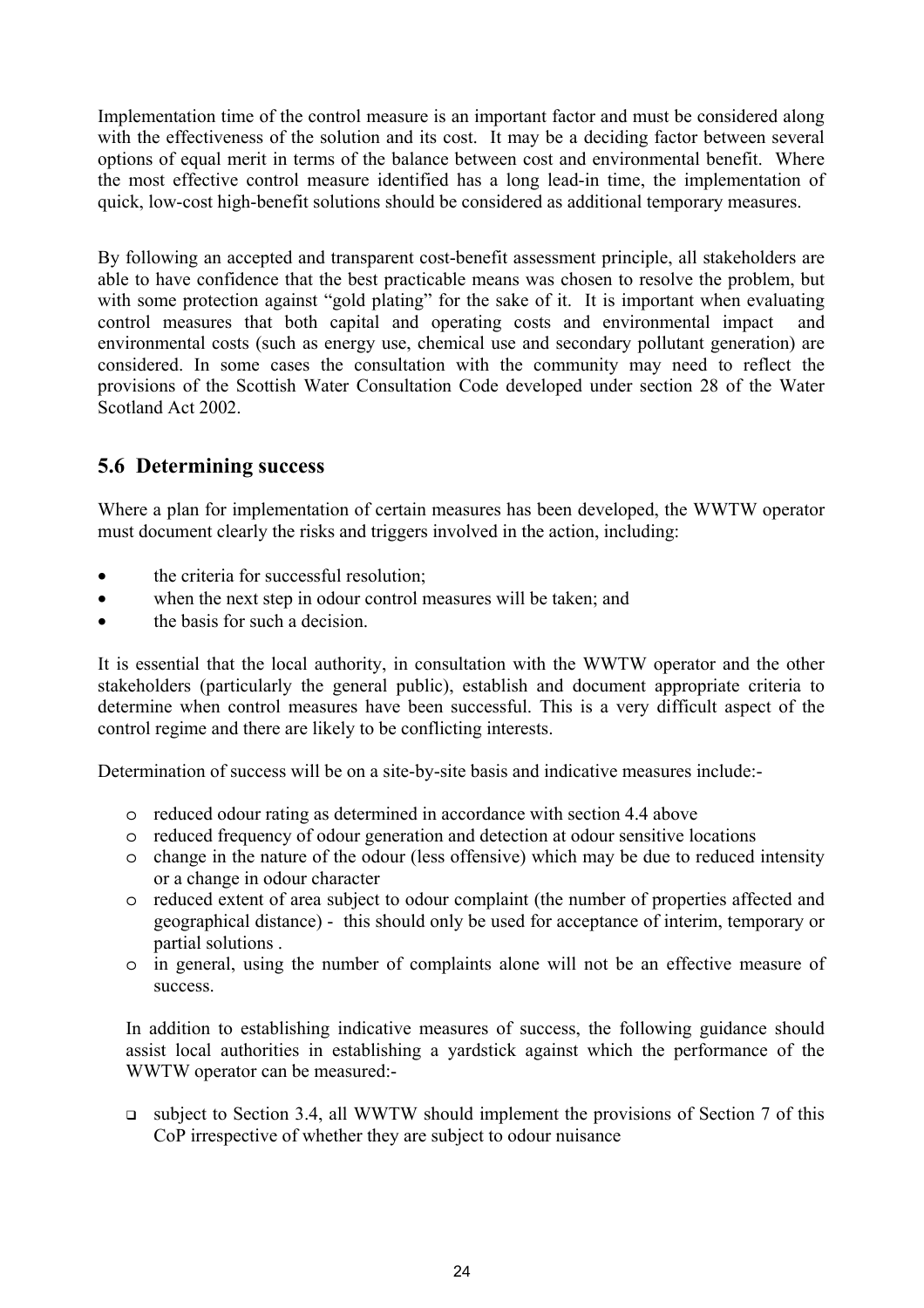- if these measures do not prevent an odour nuisance, a plan of action (an OIP) should be agreed with WWTW operator (this may be formalised by service of an Enforcement Notice)
- $\Box$  the plan should aim to implement the measures in accordance with the following hierarchy :-
	- 1. Site management and housekeeping
	- 2. Operational and process changes
	- 3. Containment
	- 4. Enclosure with end-of-pipe treatment of excess air
- $\Box$  at each stage an assessment of the impact of the measures should be made this may involve surveys of the neighbourhood using sniff-testing or questionnaires to determine the attitude of the local inhabitants to the odour and their views on improvements
- it may be possible to carry out odour emission measurements before and after the implementation of measures (although this is difficult from fugitive sources) – further guidance is included in Section 13 of Part 3 of this CoP
- enclosure and extract ventilation rates can be measured and compared to good operating designs as detailed in Section 15 of Part 3 of this CoP
- Section 9 of Part 2 of this CoP details an odour abatement efficiency that can be used to determine the efficacy of abatement equipment.

Where WWTW operators find that there are competing demands for investment in odour measures at its different sites, it shall use a documented prioritisation process to ensure those sites with the most significant odour impact are targeted first. The prioritisation methodology shall take into account the number and severity of complaints at the different WWTW. Again the guidance in section 4.4 relating to calculating odour rating may be appropriate to apply.

The Scottish Executive has established the Scottish Odour Steering Group (SOSG) to oversee the production of the Statutory Code and advise on prioritisation of odour controls at existing WWTW. The Group includes representatives from Scottish Water, Scottish Executive, local authorities, SEPA, WICS and WCCP.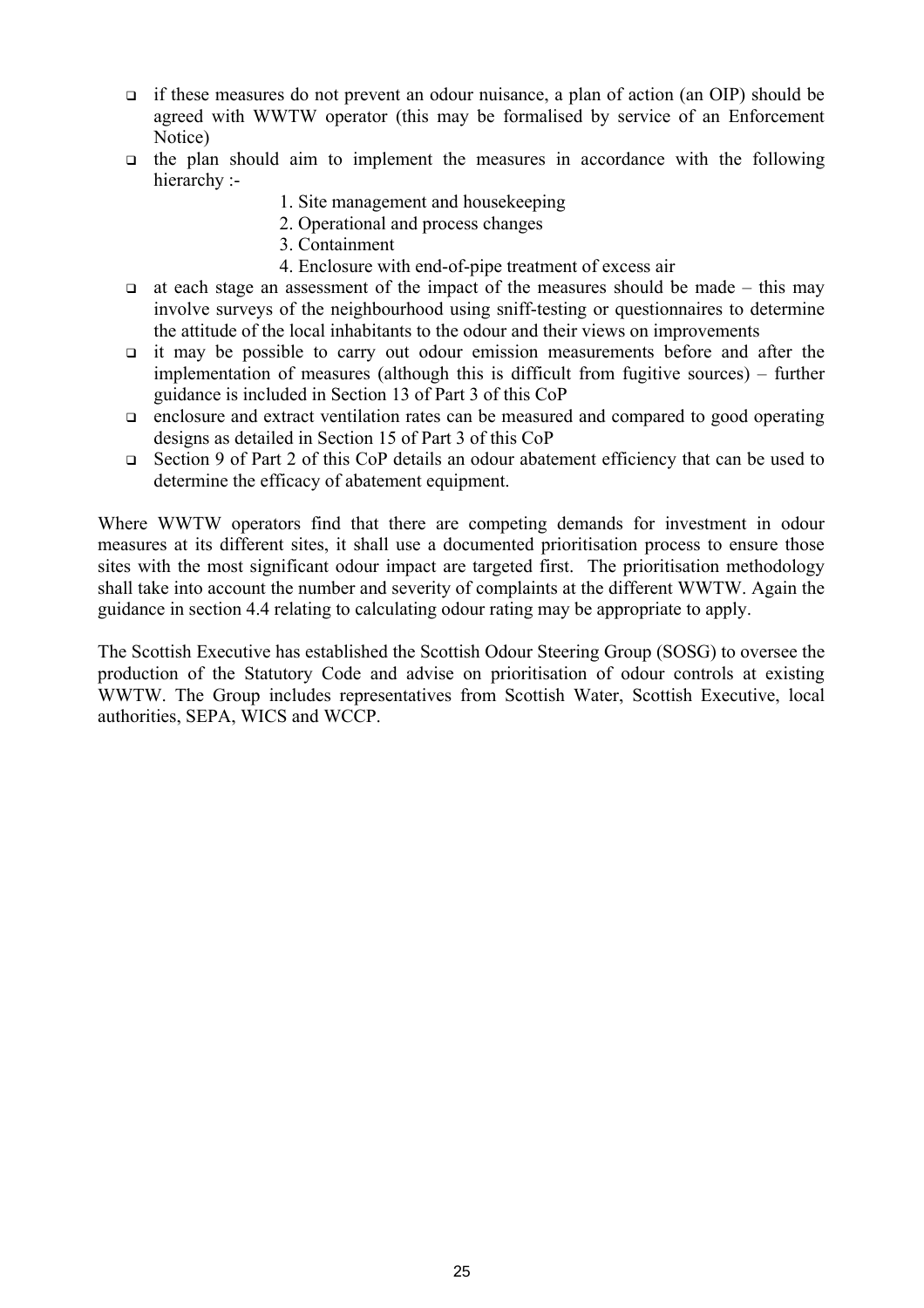## **6. Concept of Best Practicable Means**

The key to understanding the principle of Sewerage Nuisance in relation to odours from WWTW is that the presence of an odour itself does not constitute a nuisance. The characteristics of an odour are taken into account when assessing nuisance and the extent of interference with enjoyment of the amenity of a neighbourhood. There are also cases when although odours are present, the controls measures put in place by the operator fulfil the test of best practicable means (bpm) or there is reasonable excuse for the emission (due to unforeseen circumstances beyond the control of the operator).

Part 2 of this CoP details measures that can be regarded as best practicable means for the control of odours from WWTW based upon the following approach:-

- To prevent the generation of odour where possible
- To contain odour and use effective treatment techniques to minimise releases
- To promote good odour control practices such as storage, cleaning, maintenance etc.
- To ensure that sensitive receptors are not exposed to offence to their olfactory senses.

The aim is to ensure that WWTW apply adequate controls to prevent emissions where possible and otherwise to ensure that they are minimised and do not cause nuisance to the human olfactory senses.

There is no single, absolute, technical fix that can be applied to all the different causes of odours from WWTW. There are many different options for preventing, controlling or reducing odours. A WWTW operator may apply an alternative bespoke control measure based upon new or developing technology that has been demonstrated as suitable and effective for odour control from WWTW. It is possible, however, to develop an agreed plan of action that starts with developing the options and odour impacts and ends with the resolution of the problem. Similarly, not all WWTW will require the implementation of all measures to avoid odour nuisance. Therefore the control measures should be carefully evaluated and implemented on a phased basis to ensure that only those works which are necessary to abate odour nuisance are implemented.

There will also be a difference in the options to control odours from new and existing works. Obviously, in the case of new works, plant and equipment locations can be selected based upon prediction of odour emissions (see Section 13) to ensure separation from odour sensitive receptors. However, in the case of existing works, changing the location of plant and equipment, making process technology changes and installing new plant poses greater engineering challenges and has larger cost implications.

It is an essential characteristic of the assessment of bpm that consideration is given to the balance between the costs of compliance (both capital and operating) and the overall significance of the odour and nuisance. Where Scottish Water have instigated control measures in line with a developed Odour Management Plan or Odour Improvement Plan and a degree of success has been achieved, it may be appropriate for Scottish Water to demonstrate whether the works carried out represent bpm – in other words whether the escalation of controls to the next level would be disproportionate to the environmental improvements.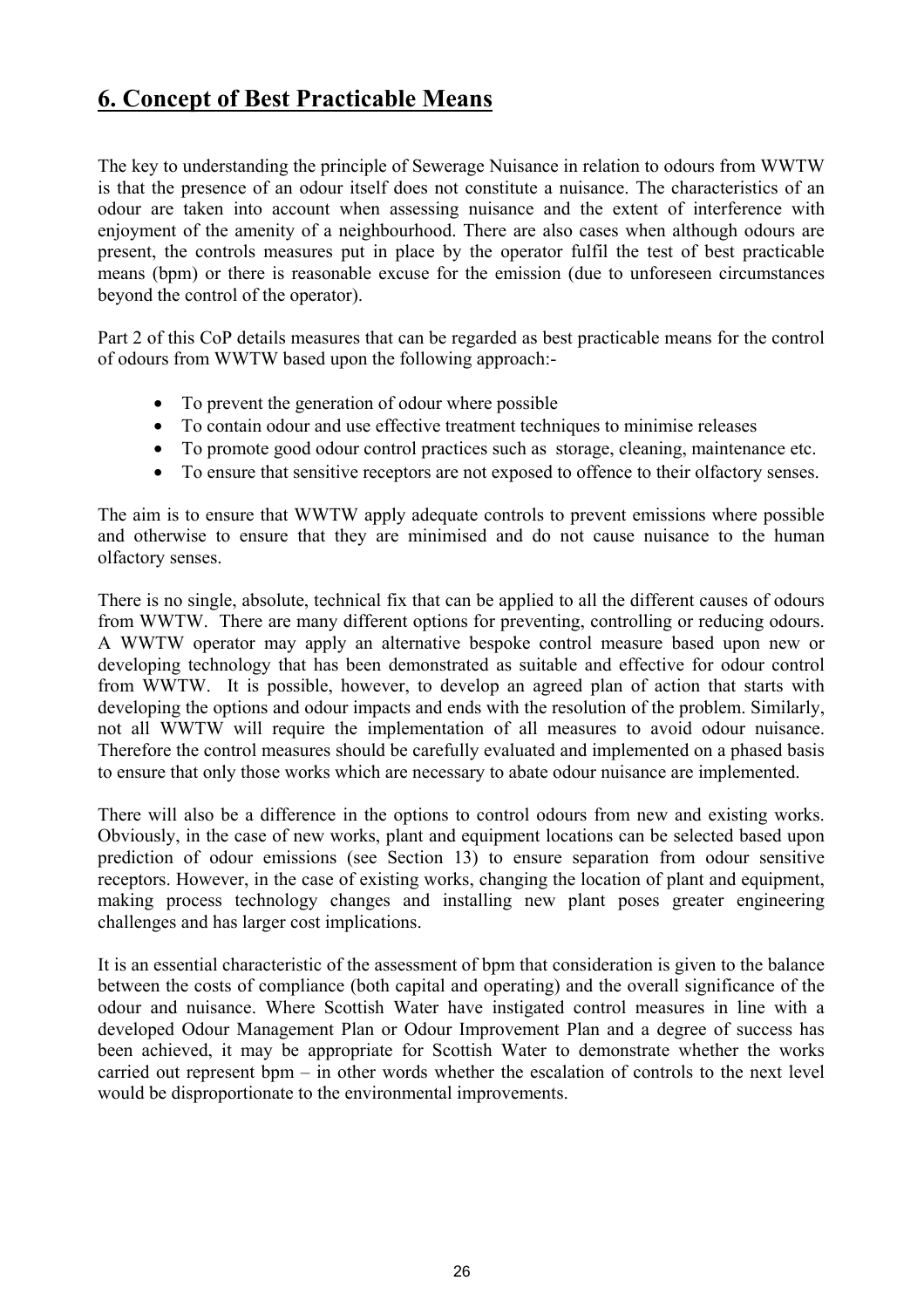In these cases it is essential that all costs are taking into account. This will necessitate allocating costs to the benefit of controls or the existence of odour. There are many methods available for costing environmental improvement, sustainability or disamenity that may be appropriate to use. These include contingent valuation and hedonic pricing methods.

The cost assessment of disamenity should include impacts on house prices, ability to sell houses, impact on local businesses such as tourism and retail etc.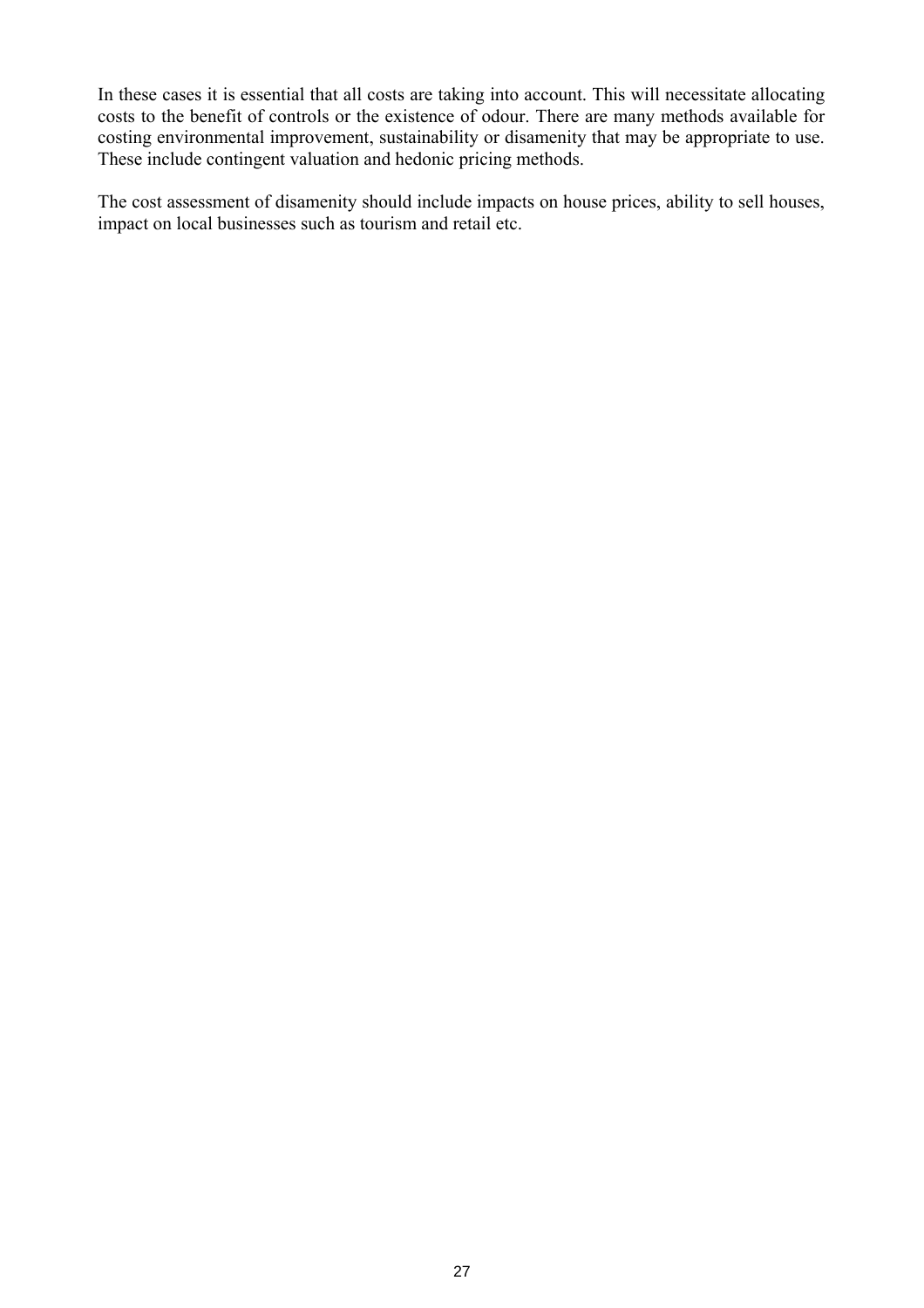# **7. Baseline Measures Applicable to all WWTW**

## **7.1 General**

Implementing good management practice will minimise the risk of odour nuisance occurring. The baseline odour management practices outlined in this section should be implemented regardless of whether complaints are received or not.

The basic odour control techniques that would be expected to be implemented at all existing WWTW are described in this section and include:

- good housekeeping and raw material handling practices
- control and minimisation of odours from residual materials and waste (including imported sludge or septic tank waste)
- preparation of an Odour Management Plan (see Section 7.2 and Annex 4)
- maintaining the effluent aerobic other than in processes which are specifically anaerobic
- avoiding anaerobic conditions and prevent septicity

When developing new and significantly upgraded WWTW, there is the opportunity to review other aspects that can be incorporated into a new build. These include:

- select locations of major sources away from sensitive receptors at the design stage
- design and operation of the process steps to minimise odour, including:
	- o minimise sludge retention time in primary settlement
	- o consider avoiding primary settlement by applying extended aeration
	- o for new and upgraded WWTW, cover (or allow for covering at a later stage where odour effects are difficult to quantify prior to commissioning)

## **7.2 Odour Management Plan**

An Odour Management Plan (OMP) should be prepared for all processes. This is a core document that is intended to detail operational and control measures appropriate to management and control of odour at the site. The format of the OMP should provide sufficient detail to allow operators and maintenance staff to clearly understand the operational procedures for both normal and abnormal conditions. The OMP should also include sufficient feedback data to allow site management (and local authority inspectors) to audit site operations. An example of some of the issues to be considered is included in Annex 4 and this can be summarised as follows:-

- a summary of the site, WWTW, odour sources and the location of receptors
- $\Box$  details of the site management responsibilities and procedures for reporting faults, identifying maintenance needs, replenishing consumables complaints procedure
- odour-critical plant operation and management procedures (e.g. correct use of plant, process, materials; checks on plant performance, maintenance and inspection)
- $\Box$  operative training
- maintenance and inspection of plant (both routine and emergency response)
- spillage management procedures
- $\Box$  record keeping format, responsibility for completion and location of records
- emergency breakdown and incident response planning including responsibilities and mechanisms for liaison with the local authority.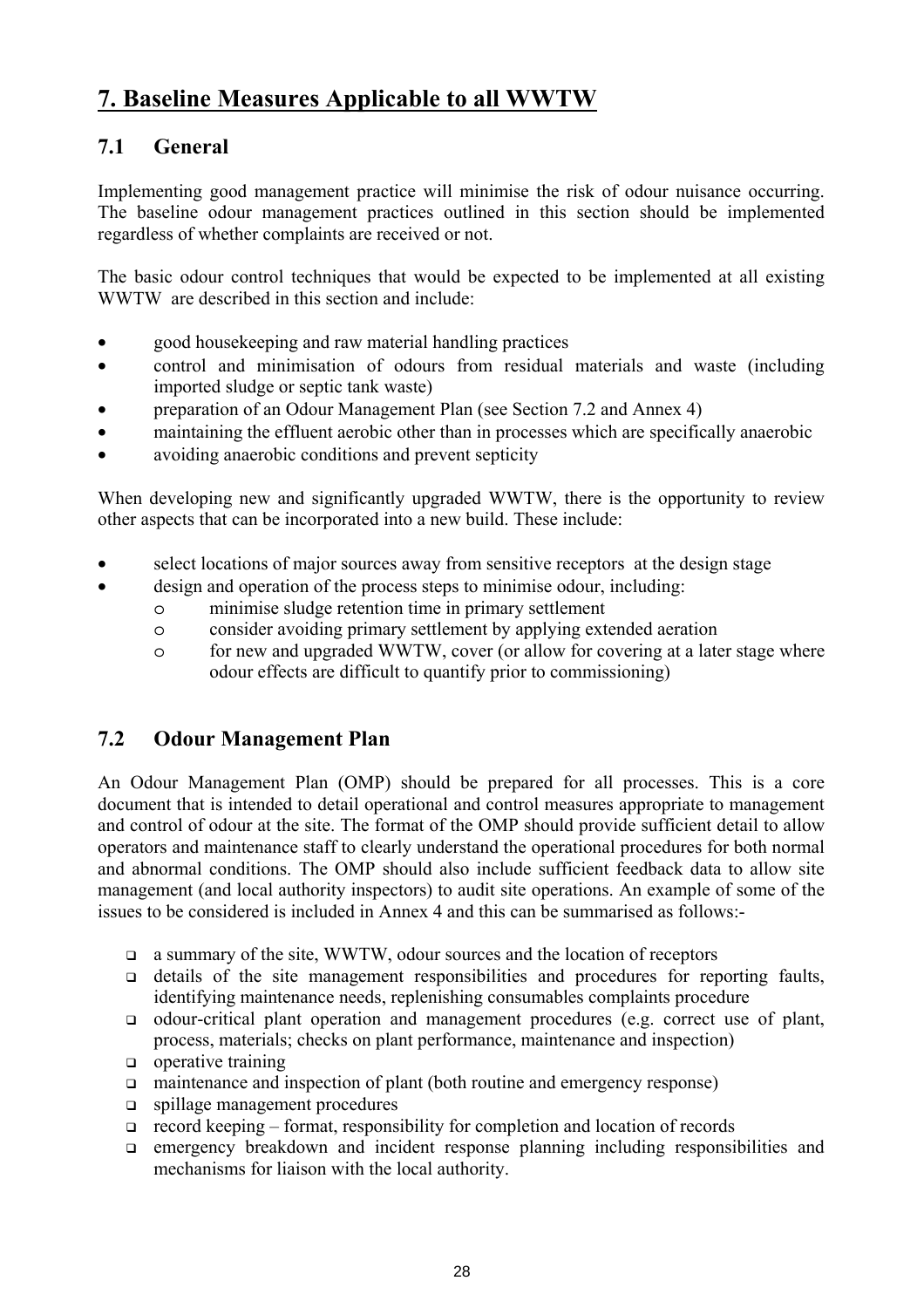The Odour Management Plan is a living document and should be regularly reviewed and upgraded.

#### **7.3 Good housekeeping**

Lack of good housekeeping can result in elevated levels of residual odour, and at times more serious sources of odour. The majority of good housekeeping is, in any case, good working practice and additional costs for odour control are minimal.

#### **Location of odour sources**

When designing new or substantially upgraded works the opportunity should be taken to ensure that sources of odour are located at positions on the site that are likely to minimise the odour impact on nearby receptors. Account should be taken of distance, prevailing wind direction and obstructions. In practice, this will often mean locating the source of odour as far as practicable from the site boundary.

#### **Tanks**

The build up of scum or foam on tank surfaces can at times lead to odour and should generally be avoided. (However, a stable scum layer can reduce odour in some instances, e.g. sludge storage).

Draining tanks for cleaning has been implicated as a source of odour complaints. This should be scheduled to minimise impact and Scottish Water should consider liaison with the local authority and community to forewarn of such activities. Where practicable, appropriate chemicals should be used to minimise this impact.

#### **Storage of sludge**

Storage of sludge product on site should be minimised as far as efficient operation permits. Where storage cannot be avoided, the design of storage tanks and the offloading frequency and procedures should minimise odour release.

#### **Storage of screenings and grit**

Screenings should preferably be washed and 'bagged' and grit should be washed to reduce odour potential. Skips containing screenings and grit should be covered, and removed from site as soon as is practicable.

#### **Spillages**

Spillages are usually due to plant failure but sources of possible spillage should be considered and avoided at the design stage. Often, spillages involve sludge: an interruption to continuous sludge processing could lead to spillage from a storage tank or cause sludge levels to build up in settlement tanks, one of the known risk factors for odour at WWTW.

#### **7.4 Odour complaints administrative procedure**

The WWTW operator shall have in place a procedure specifying how any complaints will be administered and progressed. This will show who is responsible for dealing with the different aspects of the complaint and the procedure should be integrated in the Odour Management Plan, for example:

• who in the company and/or at the site are complaints to be directed to as a point of central contact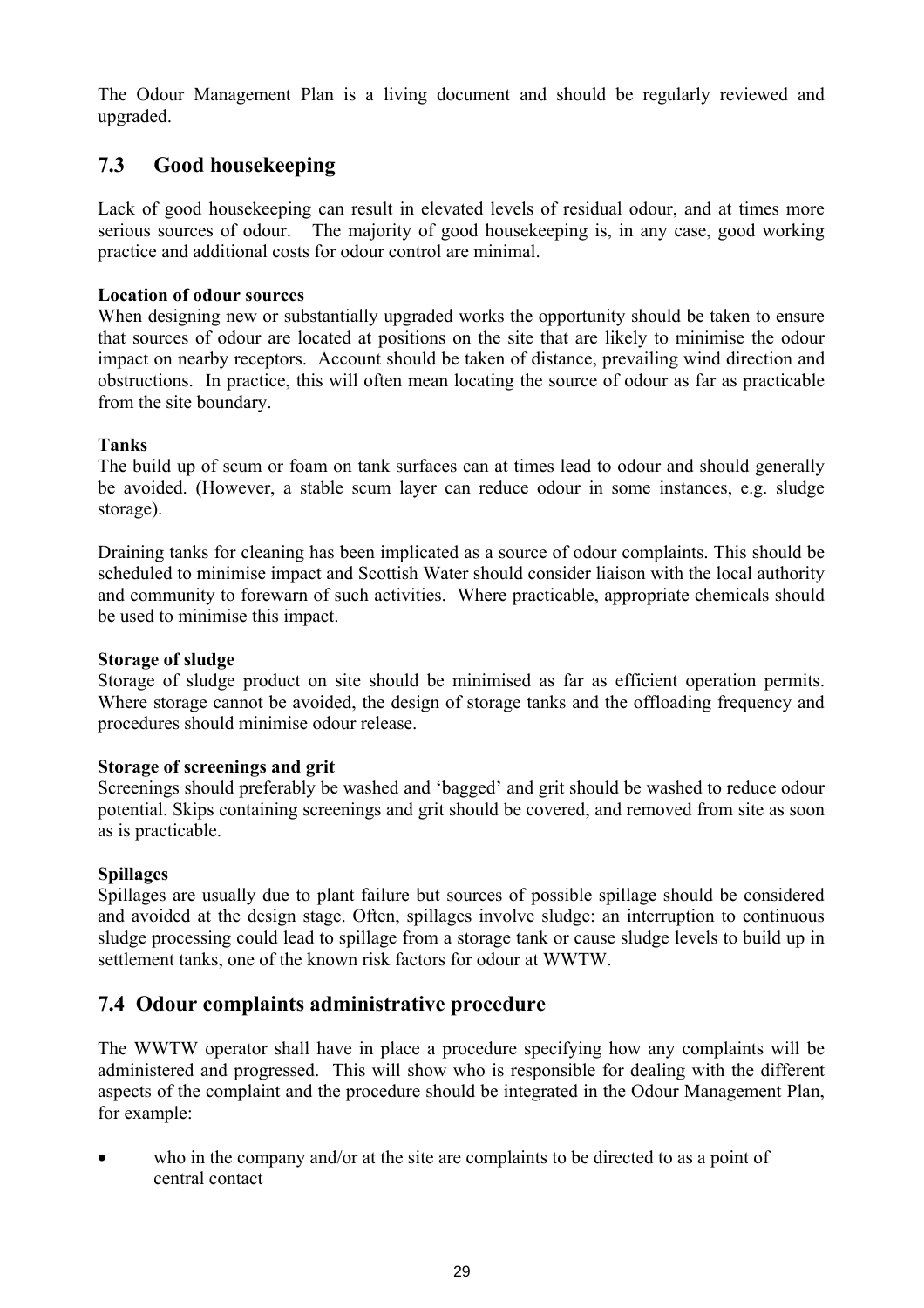- who in the company and/or at the site has management responsibility for ensuring complaints are dealt with
- who in the company and/or at the site has technical responsibility for dealing with the resolution of any justifiable complaints
- who in the company and/or at the site is responsible for liaison with regulator and local community on progress (from acknowledgement of complaint to, where justified, resolution).

It is recommended that complaints that are made to the WWTW operator are forwarded to the local authority. The procedure for notifying such complaints should be detailed in the Odour Management Plan and it is recommended that the WWTW operator submits regular summaries of complaints and only notifies the local authority immediately of significant incidents where further complaints are likely.

#### **7.5 Plant performance, maintenance, inspection and operator training**

Defra research found that some odour problems at WWTW had been due, wholly or partially, to problems with plant maintenance and proper operation of odour abatement equipment. These problems were said to be due partly to difficulties in operation, lack of training and poor aftersales service. Plant performance, maintenance, inspection and operator training are therefore crucial in maintaining the effectiveness of odour control measures.

#### **Plant performance**

Operators should ensure that the operation of both effluent treatment plant and odour control equipment is effective and efficient. The instigation of an Odour Management Plan will necessarily raise the priority given to operating and maintaining abatement systems. The assessment of plant efficiency can be assisted by monitoring of source emissions of odour or a surrogate indicator. Monitoring may be periodic (e.g. annually to check odour abatement efficiency) or continuous (such as liquor flow on a scrubber) to give an instantaneous indication of performance, often linked to an alarm.

#### **Reagents and consumables**

Records should be kept of the delivery and usage of all chemicals and reagents, and these records should be used to predict the usage and determine the necessary frequency of replenishment. Adequate supplies of reagents and consumables should be kept on site as necessary based upon the predicted use and replenishment programme. Schedules should be prepared for the planned replacement of longer-lasting reagents such as activated carbon, dry scrubbing chemicals or biofilter media, together with any monitoring which has a bearing on the suitability of these plans.

#### **Planned inspection and maintenance**

An effective, planned inspection and preventative maintenance regime should be employed on all odour-critical plant and equipment identified in the Odour Management Plan as impacting on odour. Important points are:

- A written maintenance programme should be included in the Odour Management Plan
- A record of maintenance should be made available for inspection
- All external pipework used for scrubbing liquor, condensate, steam, cleaning water, irrigation water and process liquid transfer should be leak-proof and protected against frost
- A method for forewarning the community on intended maintenance works that may lead to odours with the potential to adversely impact on local receptors.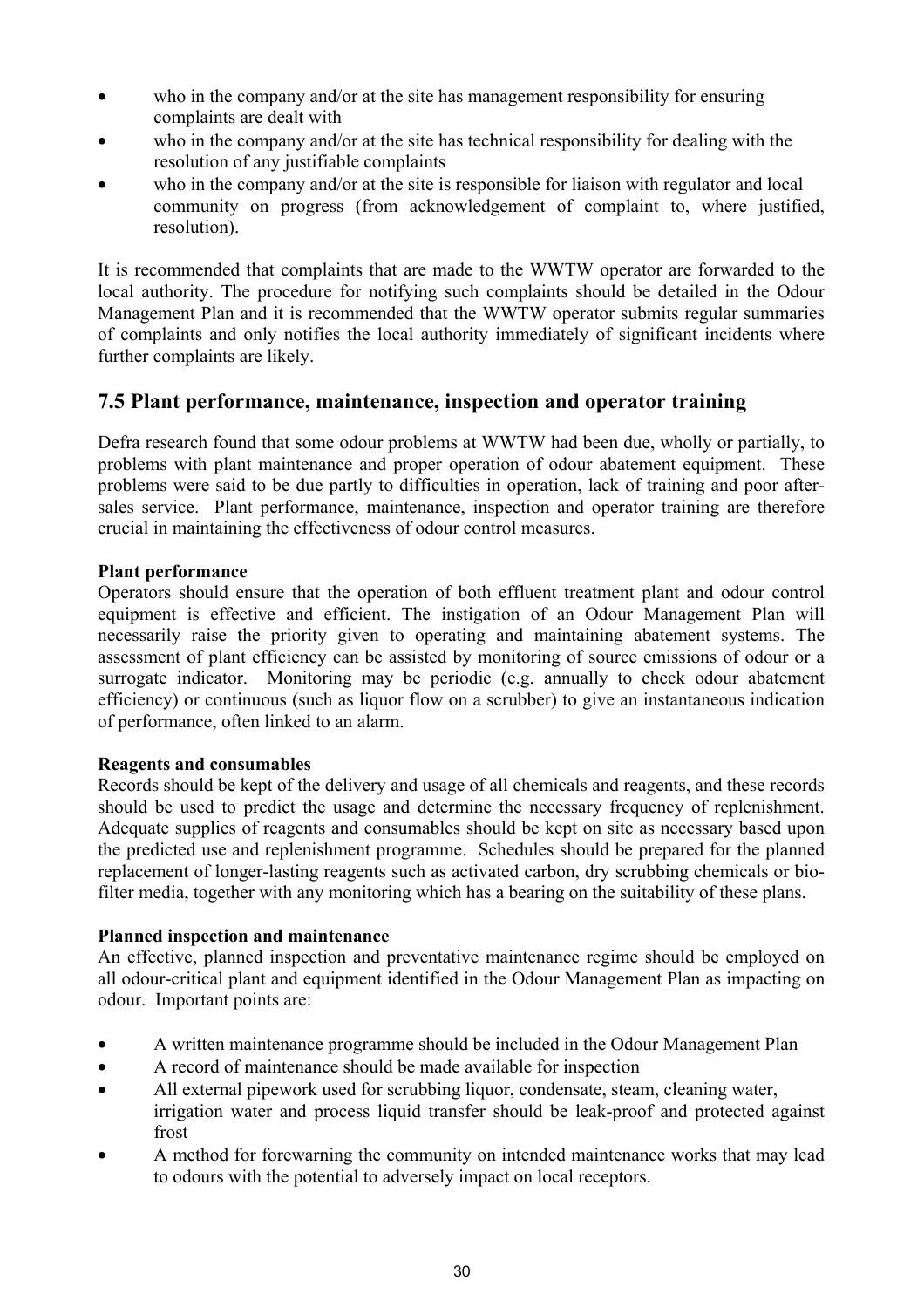#### **Emergency breakdown response**

The operator should prepare an Odour Management Plan documenting the response for emergency breakdown of odour-critical plant. This should include the foreseeable situations which may compromise his ability to prevent and/or minimise odorous releases from the process and the actions to be taken to minimise the impact. It is intended to be used by operational staff on a day-to-day basis and should detail the person responsible for initiating the action.

The plan should also include clear timescales for response to odour incidents.

The Odour Management Plan should include a list of essential spares for the odour control equipment. Where practicable, spares should be held for items liable to fail on odour-critical plant. The equipment manufacturer should recommend which spares are subject to wear and foreseeable failure and are critical for the correct operation of the odour abatement equipment (such as pumps, adsorption media, nozzles etc.) and these should be held on site. It may be acceptable for certain spares to be available on guaranteed short delivery if the absence of a supply at the site would not lead to complete failure of the odour control equipment or to odour nuisance. The local authority should be notified without delay where the WWTW operator identifies odours that may cause nuisance beyond the site boundary.

#### **Competence and training**

Staff at all levels having duties related to the management, operation, maintenance or repair of odour-critical processes and plant should be trained and competent and have documented training records. In order to minimise risk of emissions, particular emphasis should be given to control procedures during start-up, shut down and abnormal conditions. This CoP encourages training to be addressed as part of an Environmental Management System (EMS). The operator should maintain a statement of training requirements for each operational post and keep a record of the training received by each person whose actions may have an impact on the environment. Training should include:

- awareness of their responsibilities for avoiding odour nuisance
- minimising emissions on start up and shut down
- action to minimise emissions during abnormal conditions
- procedures for advising key persons and recording episodes when emissions occur which are likely to lead to odour complaints.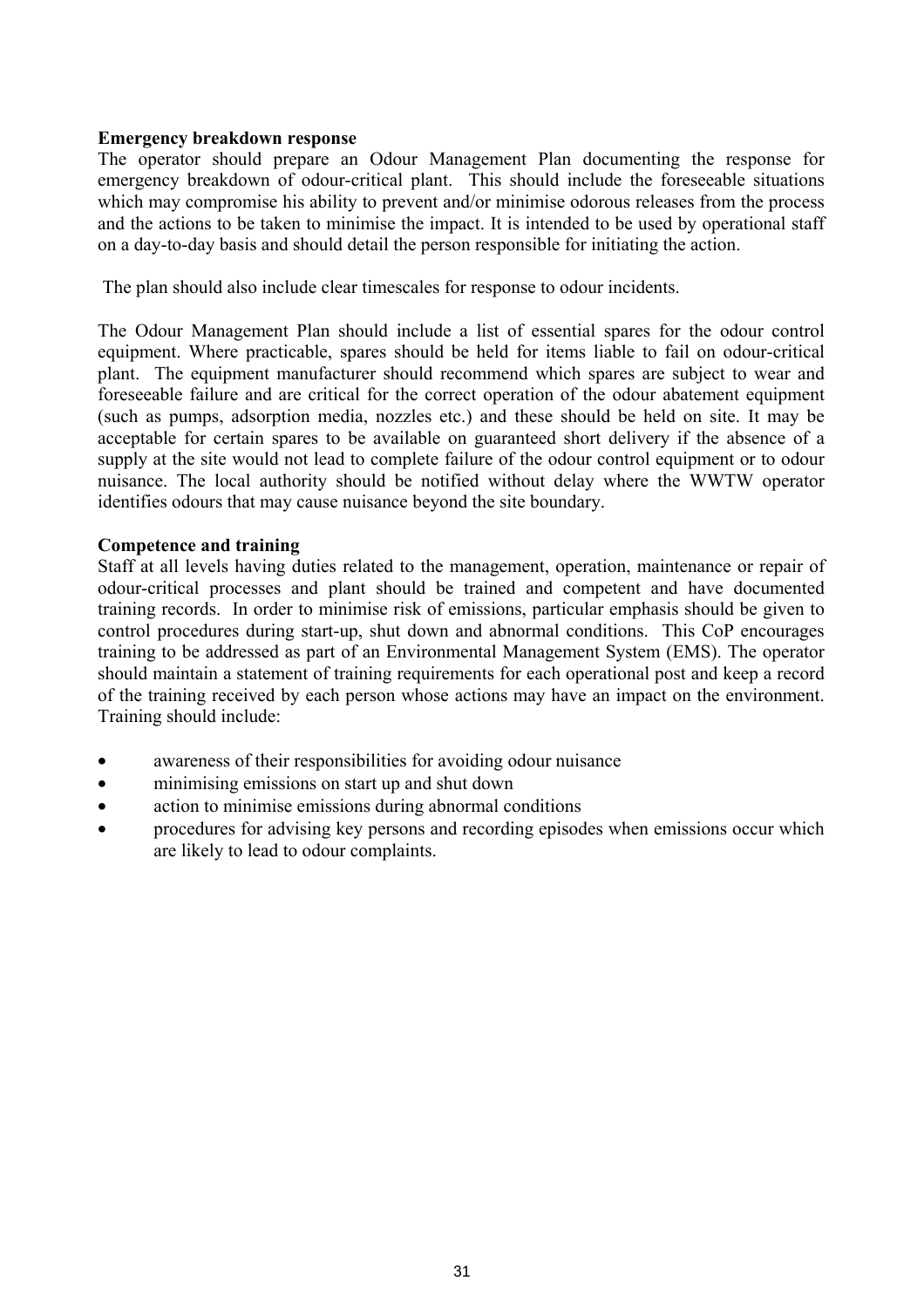# **8. Enhanced Odour Control Measures Applicable to WWTW**

There may be circumstances where, having carried out the baseline measures specified in Section 7, the process is still leading to odour nuisance at sensitive receptors. This section outlines the fundamentals of the enhanced control measures and further guidance is included in section 15 of this Code in Part 3.

Some WWTW operators have found it convenient to group these control measures into two bands: a first basic set of actions that can be triggered quickly and inexpensively immediately following the complaint, and a second level of more extensive measures that can be employed if the basic actions are not successful in dealing with the problem (i.e. stemming the complaints). This may include, for example, modifying the process or installing abatement. This CoP encourages tiered approaches where quick fixes can solve the problem, or temporarily alleviate it during further work or investigations.

#### **8.1 Odour Control Aims**

The aim of the Sewerage Nuisance provisions is to ensure that WWTW apply adequate controls to prevent emissions where possible but in any case to ensure that they are minimised and do not cause odour nuisance.

The hierarchy for implementing control options is usually considered in the following order of preference before escalating to the next level:

- 1. Site management and housekeeping (largely detailed in Section 7 of this CoP)
- 2. Operational and process changes
- 3. Containment
- 4. Enclosure with extract ventilation and end-of-pipe treatment of exhaust air.

It may be possible that the process can meet the aim of preventing odour nuisance without the use of containment, or enclosure with end-of-pipe treatment. It is often possible to reduce odours by careful process evaluation and changes, for example, by process operation and configuration. However, in cases where the baseline good practice housekeeping and operational controls of Section 7 cannot avoid odour nuisance at sensitive receptors, containment of odours or enclosure of sources and treatment of odorous emissions is likely to be the key to costeffective control.

 In order for the methods available to deal with the problem effectively, it is necessary for the operator to have a number of things in place:-

- sufficient day-to-day control to minimise or contain any problems via frequent and regular full inspections of the site carried out by the operator ;
- a scheme to monitor the extent of the odours and to detect when a problem has arisen or is likely to occur;
- techniques and equipment which are acknowledged as being effective need to be in place or available to deal with incidents as they occur;
- a requirement to take effective action in the event of offensive odours being detected.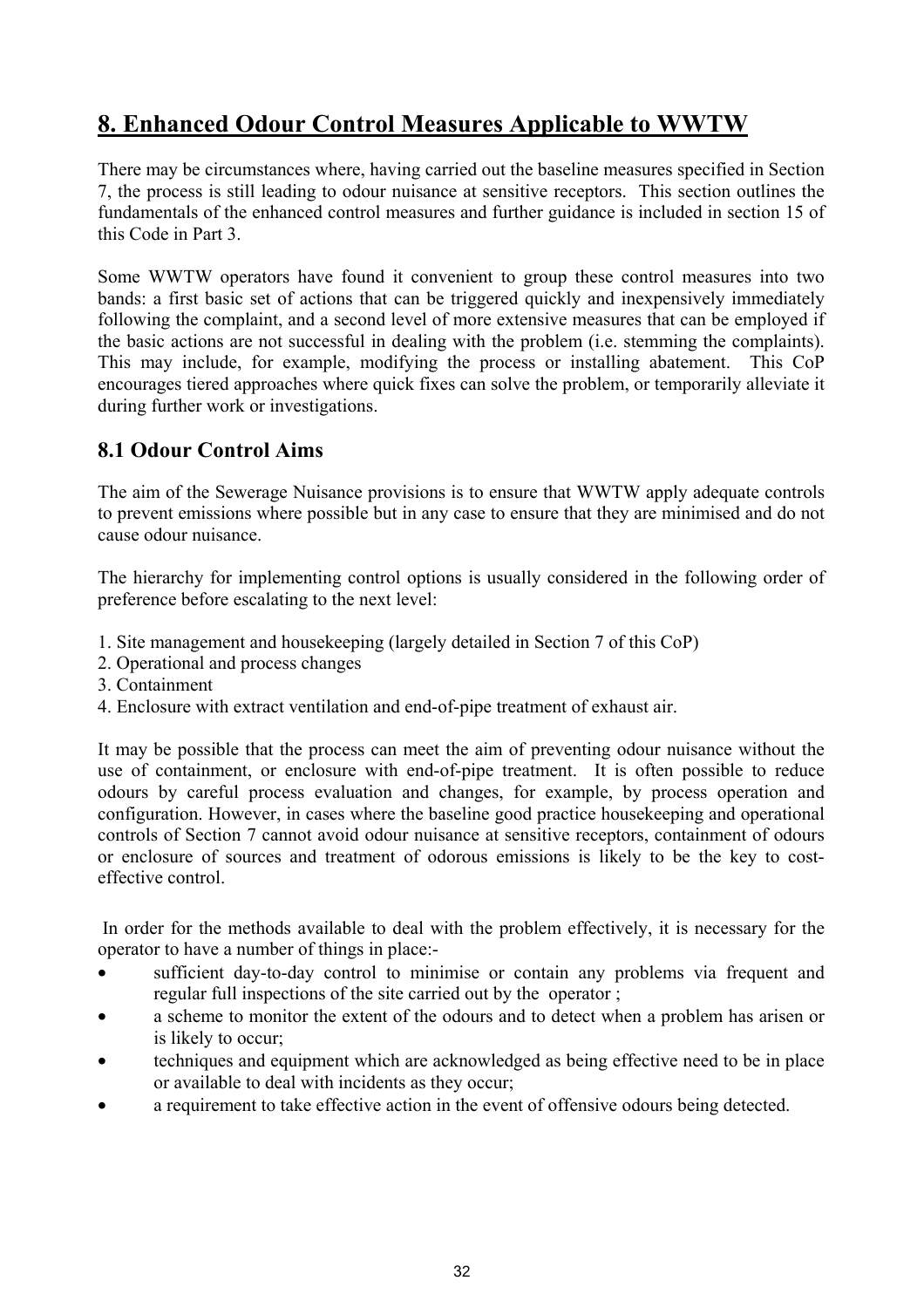#### **8.2 Developing an Odour Improvement Plan**

Once the baseline measures of Section 7 have been implemented, an assessment as to whether an odour nuisance exists should be undertaken. If odour still exists, further evaluation is necessary and the flow sheet in Figure 1 outlines the steps involved in identifying appropriate odour control solutions. In order to undertake the assessment of odour and the development of a control scheme, the operator should carry out a systematic review and analysis of the odour sources and control options. The outcome of this review should be an Odour Improvement Plan.

The plan should identify the odour sources, measurement and assessment methodologies and process data recording. Where an odour nuisance exists, the operator should evaluate the sources and causes of the odour and develop a list of the available options to control the odour release. The approach should be based upon the control hierarchy in Section 5 and in the first case these measures should be based upon process optimisation and possibly process change. The various options should be evaluated in relation to both capital and operating costs, environmental impact of the control option (energy use, secondary pollutants and pollutant transfer, raw materials etc.) and the odour reductions predicted. Each of the control options should then be compared to identify those options that are readily available, offer effective odour reduction and offer a wellbalanced cost and environmental impact. This information should then be subject to discussion with the local authority to agree an implementation and monitoring programme.

Once the relevant controls have been implemented, a further analysis of the potential for odour nuisance should be carried out. If the odour nuisance has not been prevented, there should be further review of available enhanced measures or containment and abatement systems using the same methodology as before. The process is iterative until either the nuisance is abated, all available control options have been implemented or nuisance is minimised because substantial works that represent bpm have been undertaken.

The Odour Improvement Plan is a living document and should be regularly reviewed and upgraded. The operator may choose to integrate the OMP and the OIP.

#### **8.3 Transport of sewage to the works**

This CoP concentrates on odour control options for WWTW and will not specifically address the potential odour issues associated with the sewerage transport system (drains, sewers and remote pumping stations). Some of the measures in this case are outside the scope of this CoP (such as trade effluent) but the WWTW operator should still review the impact and controls possible in such cases

However, if the influent to the treatment works is already septic and undergoing anaerobic activity, it will have significant impact on the WWTW. Therefore all sewers should include good design, operation and maintenance to avoid septicity. The guidance in European Standard EN 752-4 on the design of sewer systems to minimise septicity will assist in minimising anaerobic conditions.

#### **8.4 Inlet Works**

In general the inlet works are potentially a considerable source of odour from incoming sewage particularly if it is septic sewage at the inlet, odorous imported wastes (such as septic tank emptyings), storm conditions and storage and handling of screenings and grit.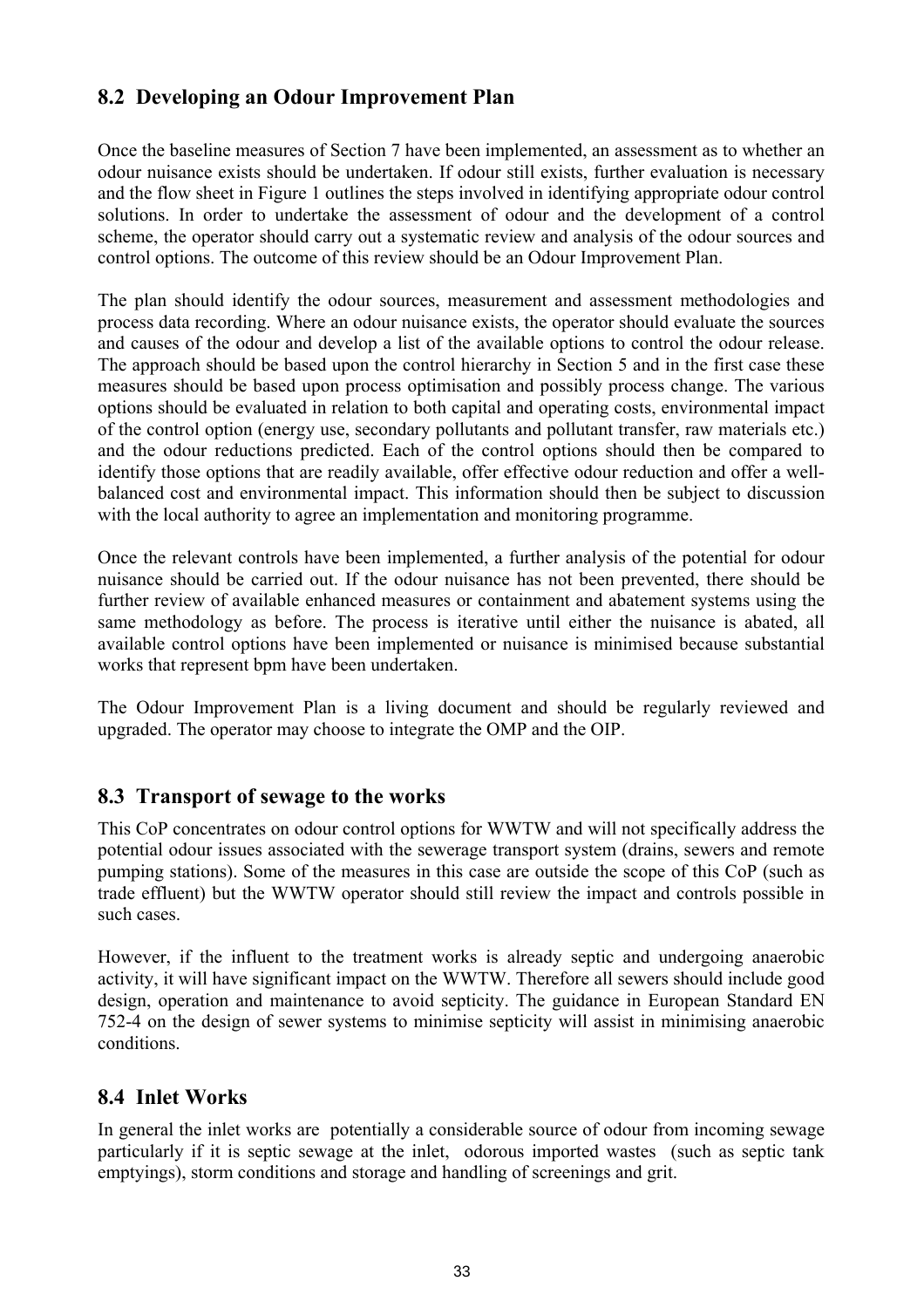In the case of WWTW that are subject to odour complaint, it is common to cover the inlet works and vent to odour abatement equipment.

## **8.5 Primary Sedimentation**

The principal odour sources in primary tanks are excessive turbulence in the inlet distribution channel or stilling chamber, the overflow weir and the tank surface. Minimisation of the sludge retention time in the primary tanks can reduce the odour. However, if there is anaerobic activity before or during the primary sedimentation operation, the size of these tanks can make them a significant source.

#### **8.6 Secondary Aerobic Treatment**

Ensure that conditions remain aerobic. Maintenance and inspection of the air diffusion system and liquid irrigation are of great importance.

## **8.7 Final Settlement and Tertiary Treatment**

At this stage the effluent and sludges should be oxidised and provided sludge retention times are carefully managed, odour release should not be a problem.

Denitrification may be a problem with fully nitrified effluents giving rise to rising sludge and surface solids. This can be avoided by minimising sludge retention periods in the final tank.

#### **8.8 Sludge Handling , Storage and Thickening**

Sludge and bio-solids handling are usually the most significant source of odour release and good sludge management is a key issue. All raw sludge and bio-solids will release odour largely dependent upon age. In general, sludge handling, storage and processing plant will need to be designed and operated to minimise and control odours.

#### **8.9 Anaerobic Digestion**

The gas produced in an anaerobic digestor will be odorous. It should not be released to air in an uncontrolled manner and will only usually be vented untreated in the case of an emergency activation of a safety device. Normally the gas will be used as a fuel in boilers to heat the digestor or used for fuel in a combined heat and power system. In some cases an excess of gas production necessitates the operation of the pressure-relief valve and burning-off the surplus through a flare.

## **8.10 Thermal Drying of Sludge**

Thermal dryers release a large volume of water during the drying and there are two options for odour emission treatment:

- Maintain the conditions in the exhaust treatment plant to ensure that the moisture did not condense. This would result in a wet emission with odour control provided by thermal oxidation
- Condense the water and use a more traditional odour treatment system such as a biofilter, scrubber or adsorber. There would be concern that by condensing the moisture any solids present would be re-wetted and may liberate more odour and also the generation of potentially odorous liquors.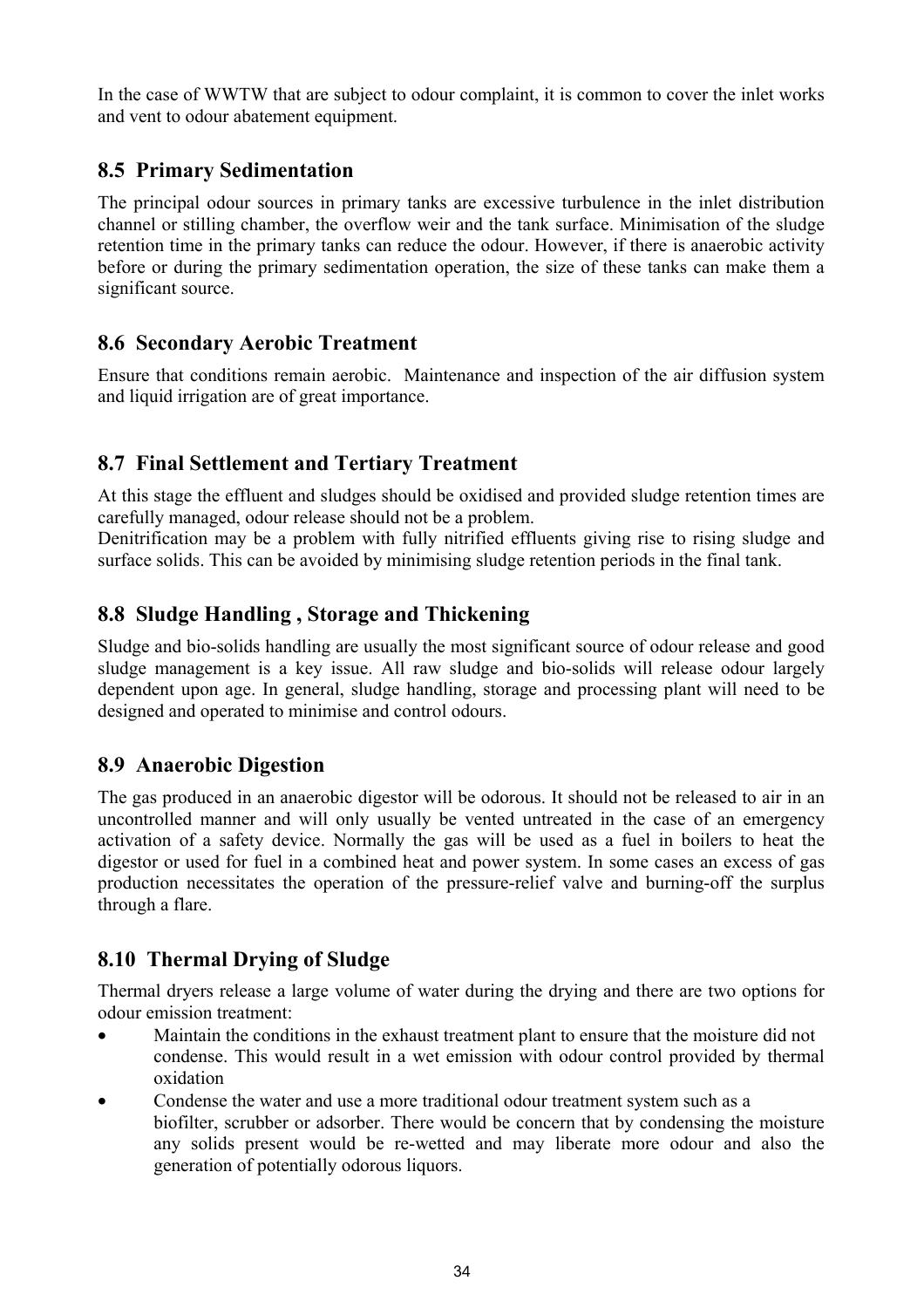#### **8.11 Storm Water**

The problem with storm water tanks is if they are not emptied soon after filling they can go anaerobic. The other major issue relates to the frequency and efficiency of flushing and cleaning of the tanks after use. These tanks are very large and are rarely covered.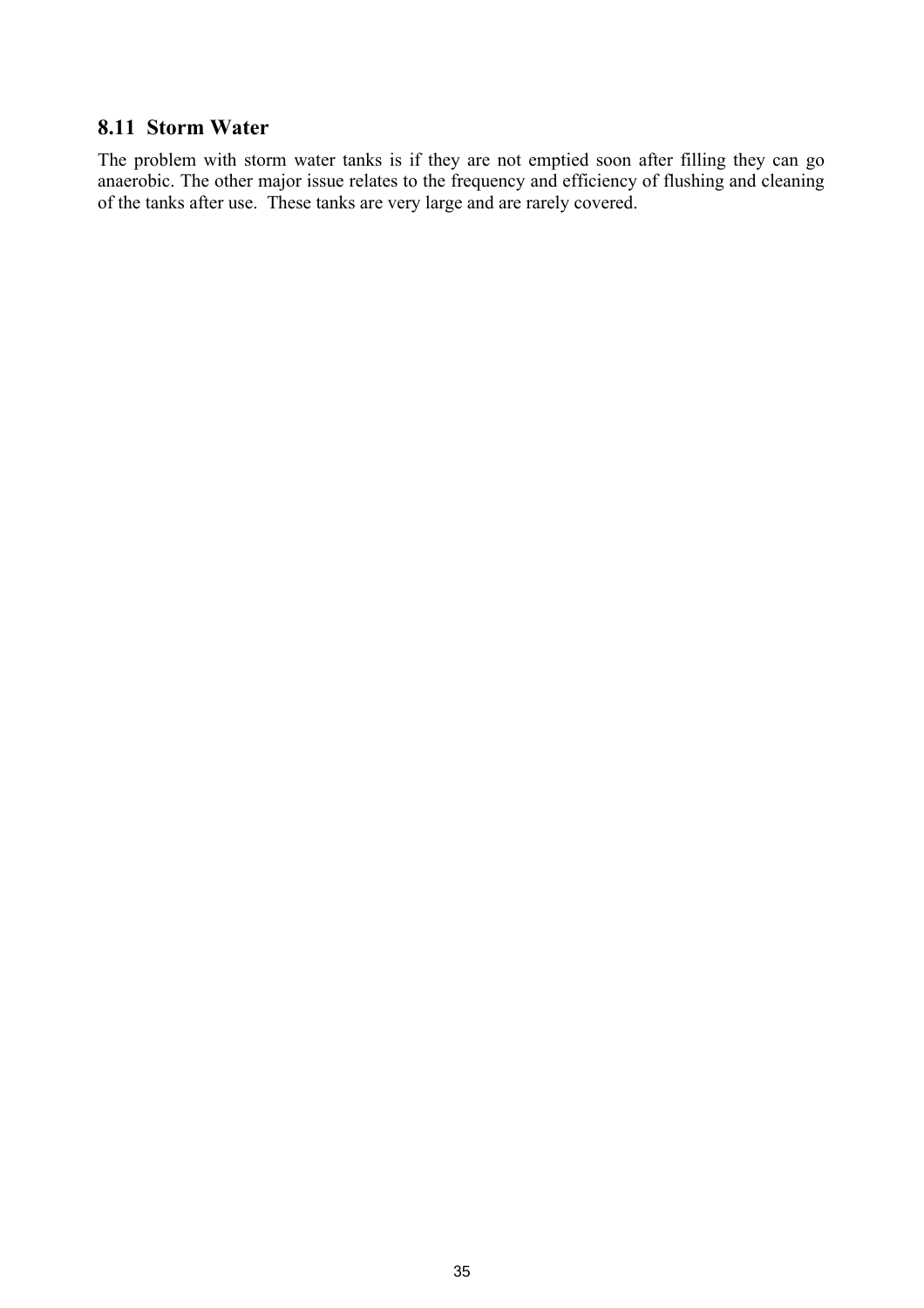## **9. Odour Containment and Abatement**

This section details the controls that are appropriate for the containment and venting of odour and final treatment of emissions. Further guidance in included in Section 16 of Part 3 of this Code.

#### **9.1 Odour Containment, Plant and Tank Covers**

The most effective way of controlling odour released during the various process stages is to either fully enclose the plant within a building or to provide localised tank covers. There has been some experience in England of total plant enclosure using what is often termed 'triple containment'. The design and operation of these plants requires the use of different compact process technologies such as lamella settling (almost 10% of the area for traditional settlement), re-aeration and dissolved air flotation rather than activated sludge processing primarily to reduce size. The selection of process stages will have a significant impact on both water quality and odour generation. It is therefore recommended that the operator justifies the selection of technology and controls at the planning stage. At the design stage of new or upgraded works, it is essential that systems are designed to be free from leaks and offer good source containment of odours.

Whilst these full enclosure techniques are available, they carry a significant cost and may not be cost-effective. A more traditional approach to containment is the use of ventilated buildings for certain plant and equipment and covers for tanks. In general the following sources will require containment at source and venting:

- sludge digestion plants, dewatering facilities and tanks
- entire inlet works (pre-primary stage) low concentration large volume
- grit removal, coarse screens, skips (leakproof and enclosed).

In general it is not necessary to contain emissions from;

- primary tanks (may require covers in sensitive locations odour control but can often be sufficient by good management and maintenance)
- aerobic tanks (need to avoid excessive aerosols from aeration lanes and aerobic tanks these can act as an odour stripper and could be a health and safety problem)
- final settlement.

## **9.2 Odour Abatement Equipment**

The air which is exhausted from enclosures usually requires abatement to avoid odour nuisance. It is possible to establish performance criteria to reflect what constitutes best practicable means (bpm) in relation to abatement equipment. This can be specified as follows:-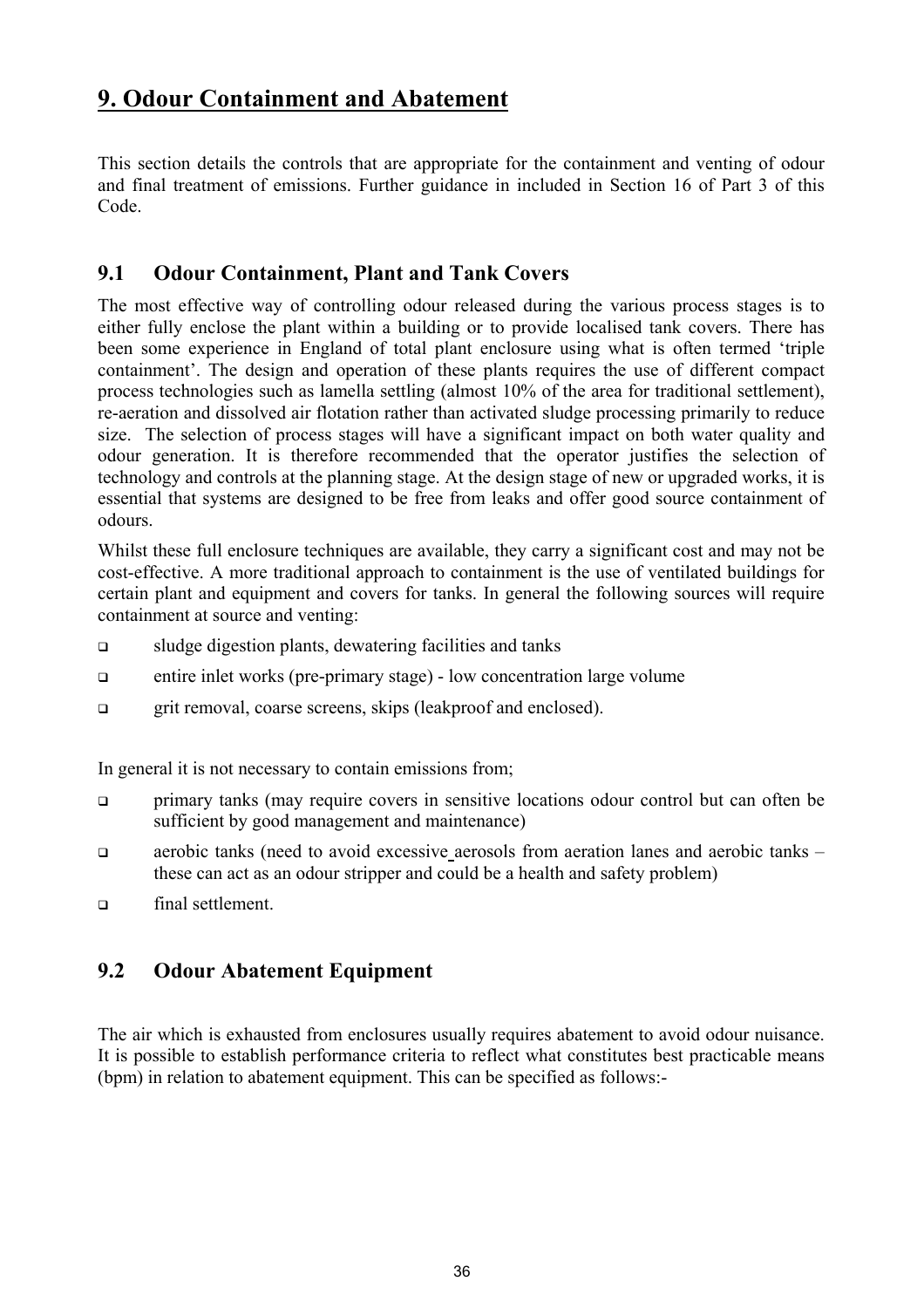*Any odour abatement equipment installed on contained emissions (ventilation air from the process building) should have an odour removal efficiency of not less than 95%1 . Determination of the destruction efficiency should be by dynamic olfactometry based upon manual extractive sampling undertaken simultaneously at the inlet and outlet of the odour control equipment. At least three samples should be taken from both the inlet and outlet.* 

There is a wide range of odour abatement equipment that can be used to treat emissions of contained air from WWTW. There are many factors which will affect the choice of equipment including required odour removal efficiency, flow rate and inlet odour concentration, type of chemical species in the odour, variability in flow and load, space requirements and infrastructure (power, drainage etc.). The range of technologies available is detailed in the Environment Agency H4 Guidance Note on odour and further guidance in included in Section 16 in Part 3..

*<sup>1</sup> Where the inlet odour concentrations are very low and the 95% destruction efficiency is difficult to demonstrate due to measurement reproducibility and equipment efficiency at low concentrations, the final discharge to air should contain less than 500 odour units/m3 .*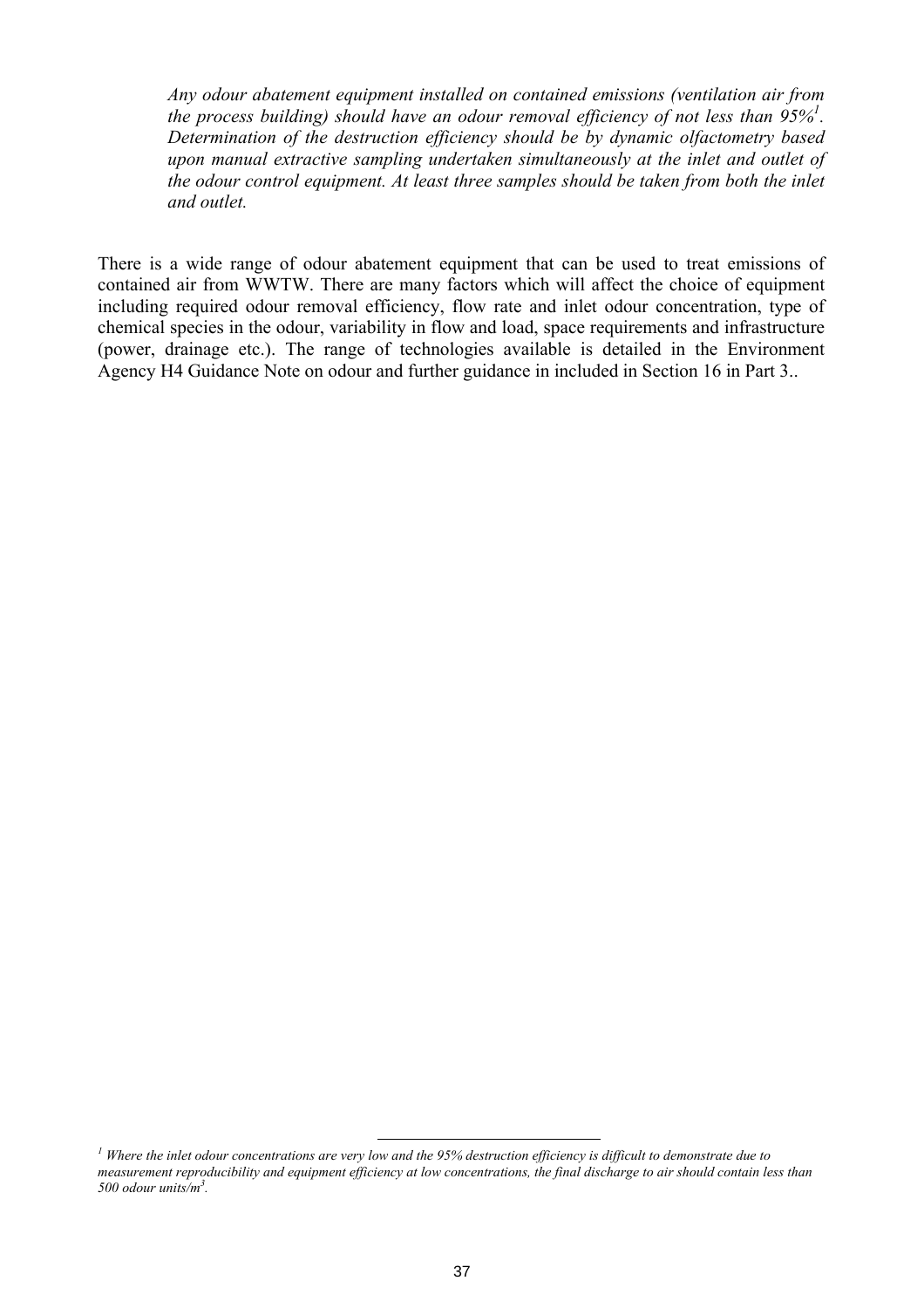# **Part 3 Supporting Guidance to Statutory Code of Practice on Sewerage Nuisance No.1 - Assessment and Control of Odour from Waste Water Treatment Works**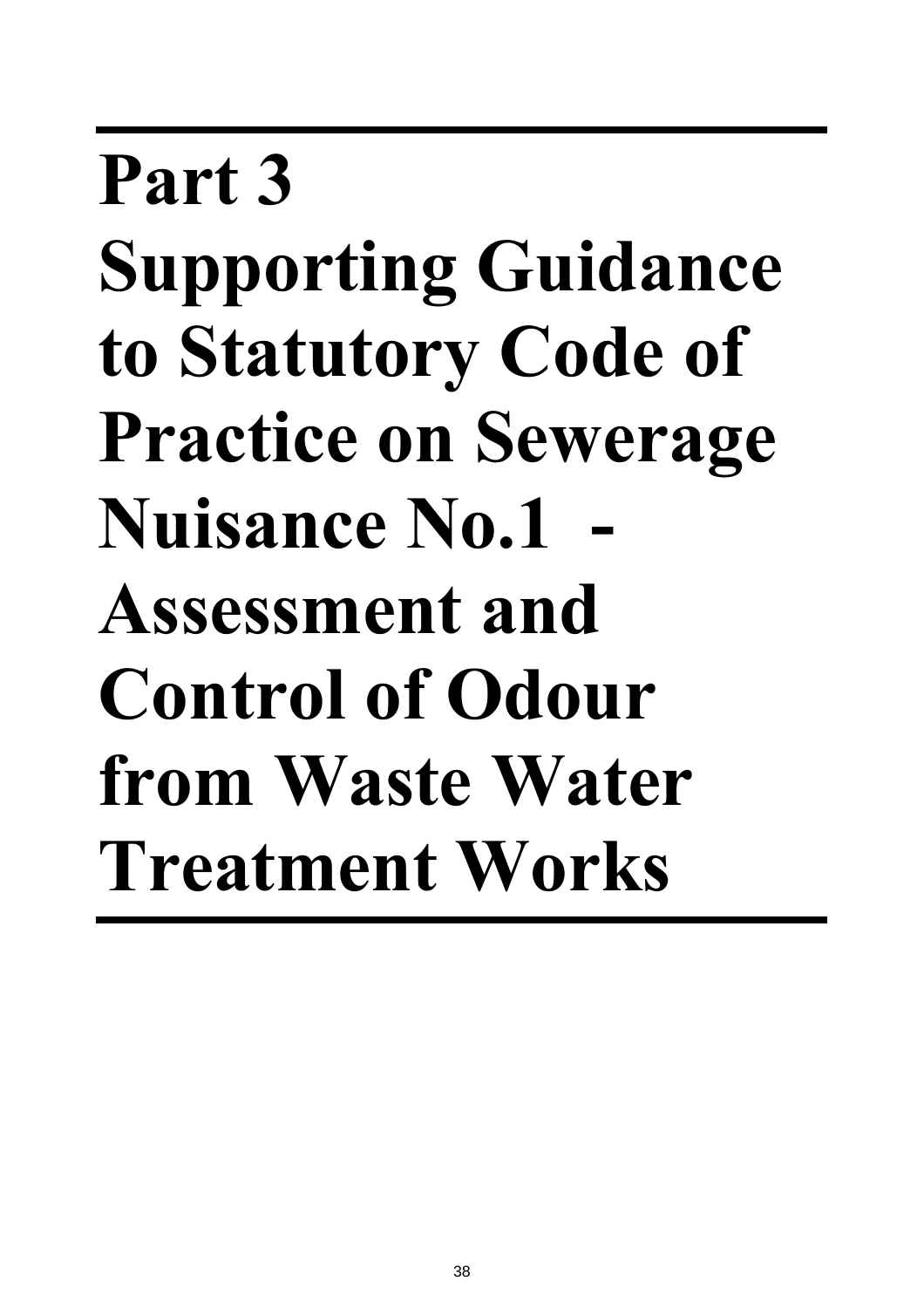# **10. WWT PROCESS OVERVIEW**

## **10.1 General**

The layout of a particular sewage treatment process will be wholly dependent upon the type of influent to the works, the location, the size and quality of receiving water. However, the following schematic in Figure 2 is a process flow sheet that covers the principal processes undertaken.

There are three principal functions of a waste water treatment plant:-

- Removal of pollutants, (mainly toxic material) and retention of re-usable material
- **Treatment of water to permit safe re-use**
- Treatment and disposal of the sludge.

The steps of a sewage treatment process are often divided into primary, secondary and tertiary. Primary treatment is largely a mechanical process to separate solids, secondary treatment is a largely biological process whilst tertiary treatment is a polishing step for further purification possibly for specific contaminants. The main aim of treatment is to reduce biochemical oxygen demand (BOD) and suspended solids (SS) to acceptable levels. This is achieved by removing solids, and by aeration to satisfy the oxygen demand of the waste water, there being various methods of undertaking this operation. The removal of the solids and reduction of BOD produces sludge that can be recovered for beneficial land use after further treatment or sent for disposal.

#### **10.2 Preliminary Treatment**

Waste water entering the inlet works is usually screened to remove plastics, paper, cloth and other large debris. During periods of high flow the influent may be diverted to storm water tanks and this may occur before or after screening. Any influent diverted to storm water tanks will be processed as soon as flows return to normal. Effective management of storm water tanks is a key area in the reduction of odour. Screened solids are usually landfilled or incinerated.

Sand and similar heavy particles are removed next in a grit chamber. This chamber can be aerated to separate these particles from other suspended solids. The waste water spends a relatively short period in the grit chamber (in the order of minutes). The sedimented sand and grit is usually landfilled.

#### **10.3 Primary Treatment**

The finer solids are then removed in a settling or sedimentation tank, where the waste water spends a number of hours to allow the solids to settle or float and the sludge produced is scraped along the base of the tank for desludging. At this stage up to 70% of the solids and 30% of the BOD can be removed. The mechanical removal of solids as described above is usually called 'primary treatment', the sedimentation tank as the primary sedimentation tank, the overflow from the sedimentation tank as primary-treated waste water (primary effluent) and the sludge produced as primary sludge.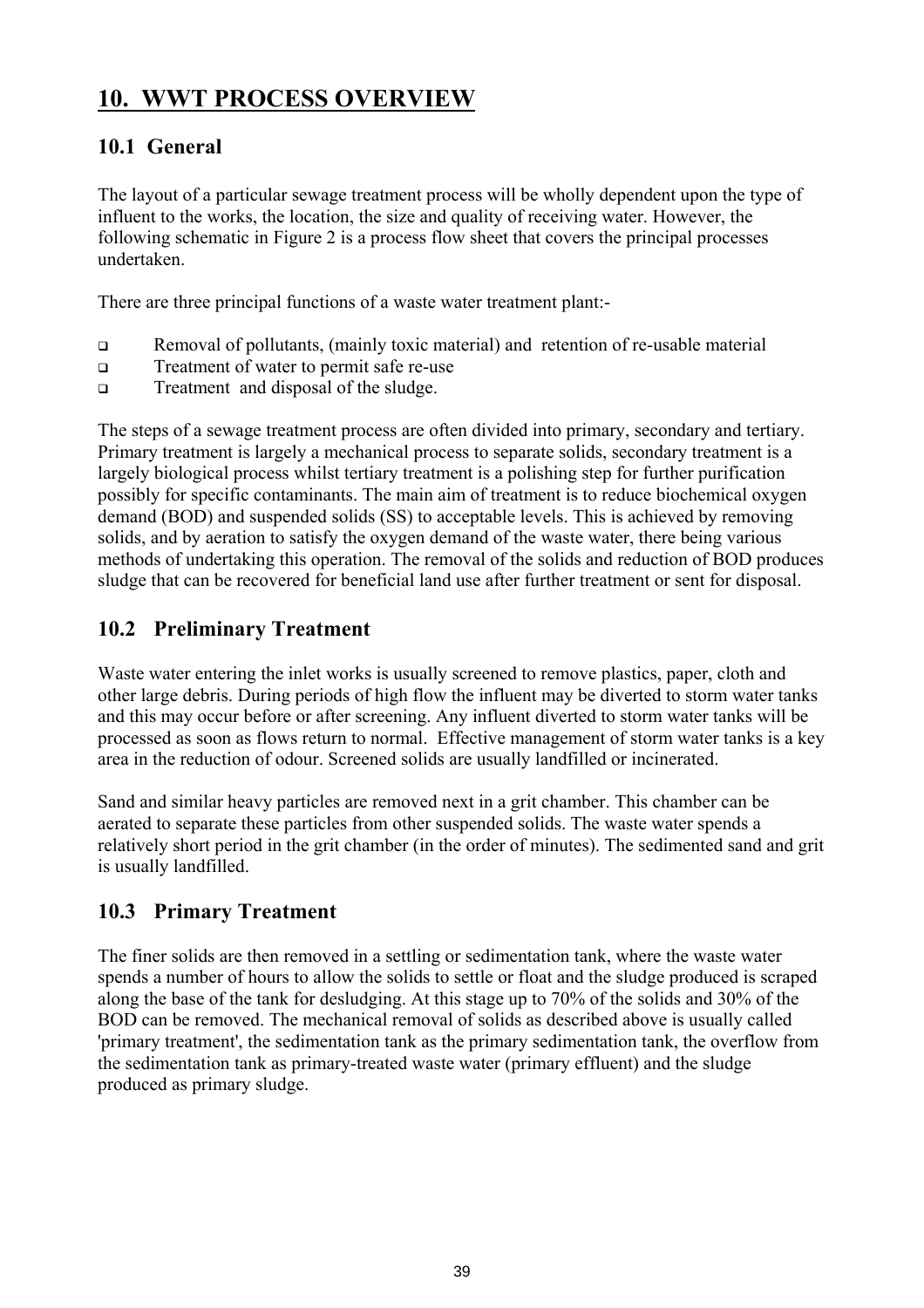#### **FIGURE 2 – WWTW PROCESS FLOW SHEET**

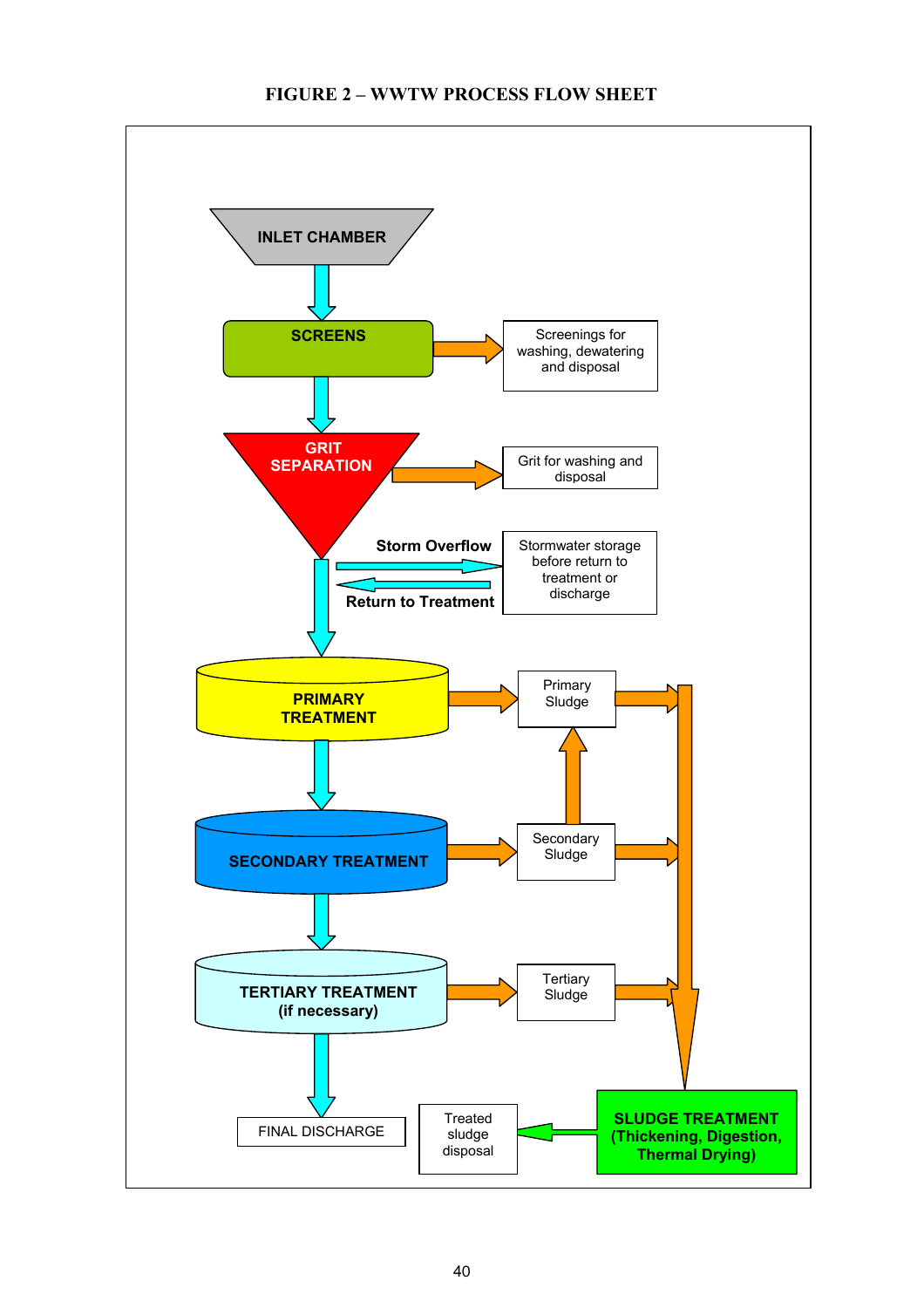#### **10.4 Secondary Treatment**

The activated sludge process is the most widely used biological process for waste water treatment at large and medium-sized works. The activated sludge in the aeration tank consists of flocs of bacteria, which consume the biodegradable organic substances in the waste water. This sludge is kept in the process by separation from the treated waste water and re-circulation.

The primary-treated waste water is passed to an aeration tank. Aeration provides oxygen to the activated sludge and at the same time thoroughly mixes the sludge and the waste water. Aeration is by either bubbling air through diffusers at the bottom of the aeration tank, or by mechanically agitating the surface of the water.

In the aeration tank, the bacteria in the activated sludge consume the organic substances in the waste water. The organic substances are utilised by the bacteria for energy, growth and reproduction. After the aeration stage the waste water enters a second sedimentation tank to separate the activated sludge from the treated waste water. The activated sludge is returned to the aeration tank. There is an increase in the amount of activated sludge because of growth and reproduction of the bacteria. The excess sludge is removed to maintain a desired amount of sludge in the system. This part of the treatment process is called 'secondary treatment', the sedimentation tank as secondary sedimentation tank, the overflow from the sedimentation tank as secondary-treated waste water (secondary effluent) and the excess activated sludge as secondary sludge. This sludge is usually returned to the incoming sewage flow entering the sedimentation tank and is then co-settled with primary solids to form co-settled sludge. At some works excess activated sludge may be kept separate for initial dewatering.

Depending on the flow rate of waste water, several parallel trains of primary and secondary stages can be employed. There are several ways to operate an activated sludge process. In a 'high rate' process a relatively high volume of waste water is treated per unit volume of activated sludge. The high amount of organic waste consumed by the activated sludge produces a high amount of excess sludge that may rapidly decompose and become highly odorous if not treated. In an 'extended aeration' mode of operation the opposite condition takes place. A relatively low amount of organic waste is treated per unit volume of sludge with little excess sludge to be removed. Removal of BOD is higher in the extended aeration mode compared to the high rate mode, but more waste water can be treated with the latter mode. The excess sludge from extended aeration is usually biologically stabilised and not as likely as high rate sludge to decompose and produce significant odour.

An activated sludge treatment process can be operated in batches rather than continuously. One tank is allowed to fill with waste water. It is then aerated to satisfy the oxygen demand of the waste water, following which the activated sludge is allowed to settle. The treated waste water is then decanted, and the tank is filled with a new batch of waste water. At least two tanks are needed for the batch mode of operation, constituting what is called a 'sequential batch reactor (SBR)'. SBRs are suited to smaller flows, because the size of each tank is determined by the volume of waste water produced during the treatment period in the other tank.

The alternative to the activated sludge process is the use of a percolating trickling filter that is a method of secondary treatment widely used at small WWTW. This is a bed of solid media for bacteria to attach on its surfaces. Waste water is irrigated over a bed of graded mineral material on the solid media (stones, waste coal, gravel) or specially manufactured plastic media. As waste water trickles over the surfaces of the solid media organic substances are trapped in the layer of bacterial slime.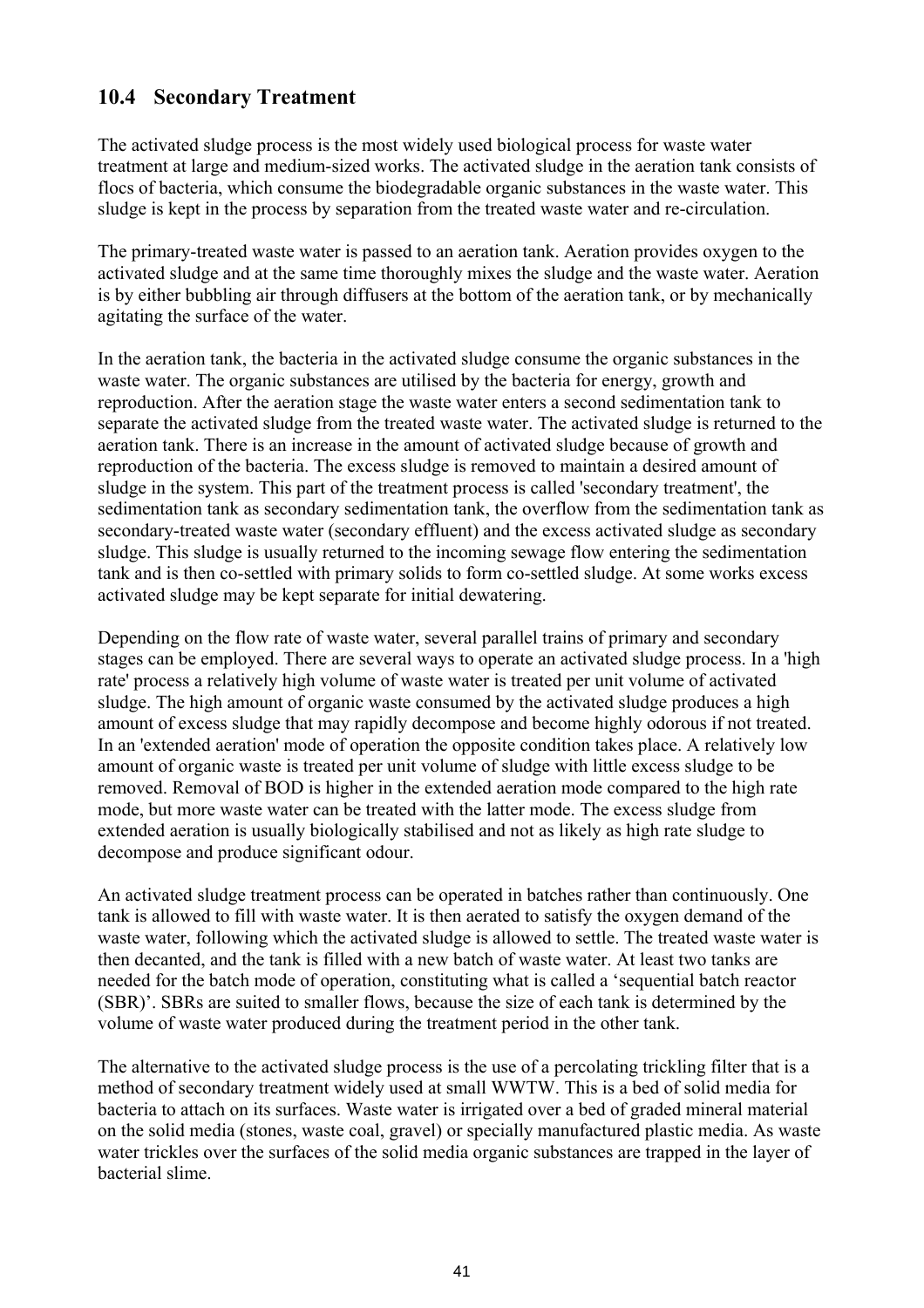The bacteria consume the organic substances in the same manner as in the activated sludge process, while air diffuses into the slime layer from the air spaces in the bed of the trickling filter. Growth and reproduction of the bacteria take place and result in an increase of thickness of the slime layer, particularly at the top of the biological filter. Periodically bacterial slime sloughs off the surfaces of the filter media and leaves with the treated waste water.

Solids derived from the sloughing off of bacterial slime are separated from the treated waste water in a sedimentation tank (often termed a humus tank). Sludge from this sedimentation tank is not returned to the trickling filter but is usually returned to the inlet sewage flow for cosettlement with the primary sludge for treatment and disposal as a co-settled sludge. The trickling filter and associated sedimentation tank is also termed 'secondary treatment'.

## **10.5 Sludge Processing**

One of the key operations is the final treatment of the excess sludges produced in the process. The purpose of the sludge process is to reduce the liquid content of the sludge and volume to minimise downstream costs and stabilise the sludge to allow safe beneficial use for land conditioning or alternate disposal methods.. The stabilisation process minimises the potential for odour generation and also destroys the pathogens.

The main processing stages are as follows (these may be used singly or in any combination):-

- a) The first stage will involve thickening to reduce sludge volume by  $50 70\%$ . This is carried out either by gravitational thickening in tanks or by mechanical means using centrifuges or belt-thickeners. Mechanical thickening requires the addition of a polymer conditioner to the sludge.
- b) The thickened sludge is then stabilised by either biological or chemical means.
- c) The two main biological methods are:
	- o Mesophilic anaerobic digestion at approximately 35°C. Anaerobic digestion of sludge has four main stages. In the first phase protein, carbohydrates and fats are broken down by hydrolysis to form amino acids, sugar, glycerine and fatty acids. In the second phase acid fermentation occurs producing some fatty acids and alcohols. In the third stage acetogenic bacteria covert organic acids into a mixture of propionic and acetic acids plus hydrogen gas. In the final stage methanogenic bacteria convert the hydrogen and carbon dioxide to methane. The key characteristics of anaerobic digestion are:
		- $\Box$  Solids can be reduced by up to 50%
		- The high ammonia content of digested sludge is suitable as a fertiliser due to the readily available nitrogen
		- Pathogens are substantially reduced
		- Sludge is less offensive in odour and appearance
		- The gas produced (digestor gas) is a useful fuel and can be used to heat the digestor and also to generate electricity often through Combined Heat and Power (CHP) systems (municipal waste water sludge can produce approximately  $500m<sup>3</sup>$  of gas per tonne of dry volatile solids).
	- o Thermophilic anaerobic digestion (although this technique is not currently applied in Scotland)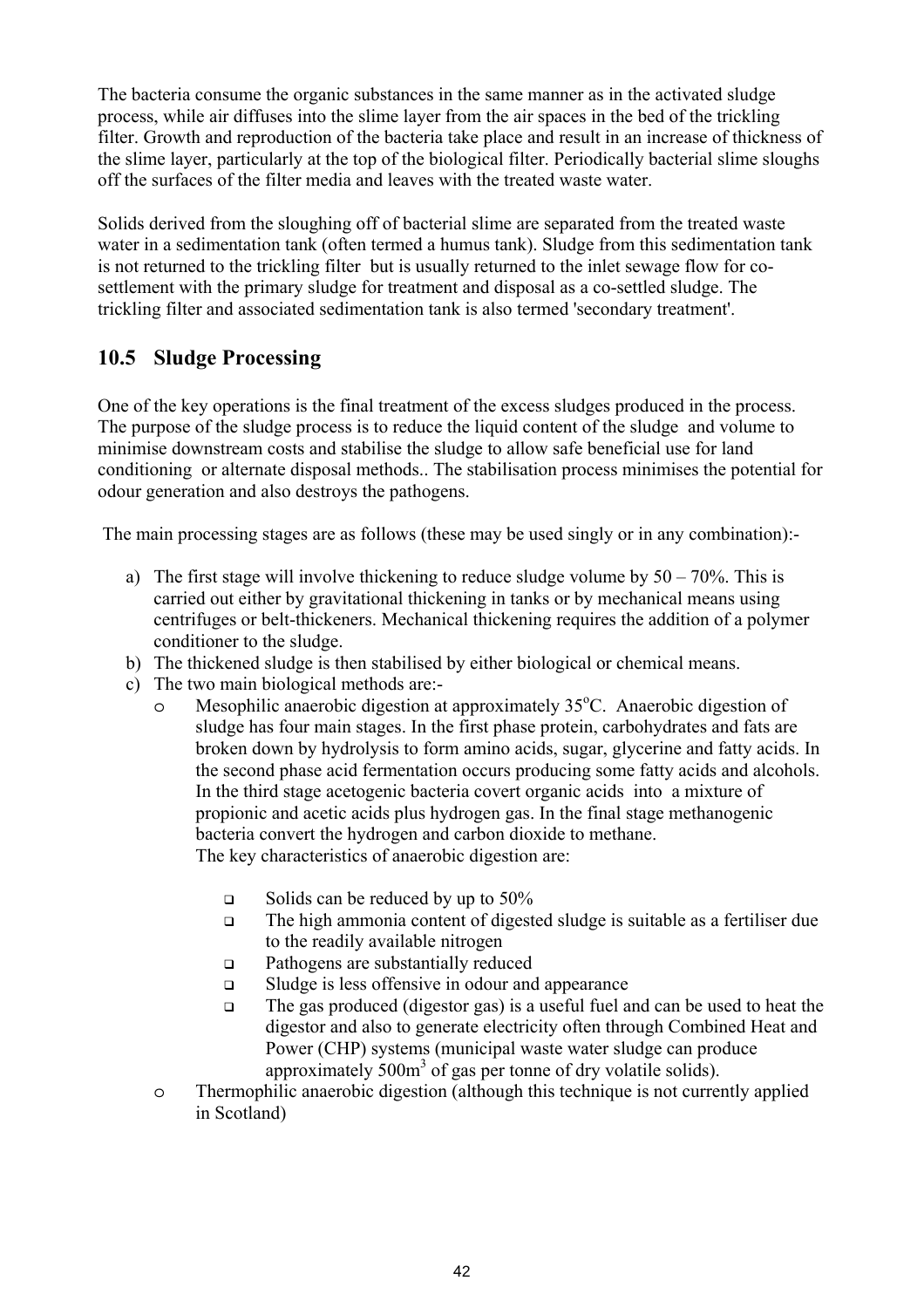- d) Chemical stabilisation is relatively straightforward and is quite often used at smaller waste water treatment Works. The stabilisation is achieved by the addition of lime (or other alkaline materials) to raise the pH of the sludge to inhibit the growth of micro organisms (typically to pH 12 for 2 hours). In order to meet the pathogen removal required for re-use the material is usually held above 55°C for a period of time.
- e) Mechanical Dewatering to produce a solid cake of 25 50% solids. Dewatering may be achieved by filter pressing, centrifugation or belt-pressing and it always requires the preliminary conditioning of sludge with polymers. Sludge cake may be used in agriculture, disposed of to land or used to feed a thermal dryer.
- f) Thermal drying to minimise volume is the ultimate stage of sludge processing and is carried out by various types of heated drying systems. The final water content of the product is less than 10% and the overall volume reduction compared to the original liquid raw sludge volume can be greater than 99%.

.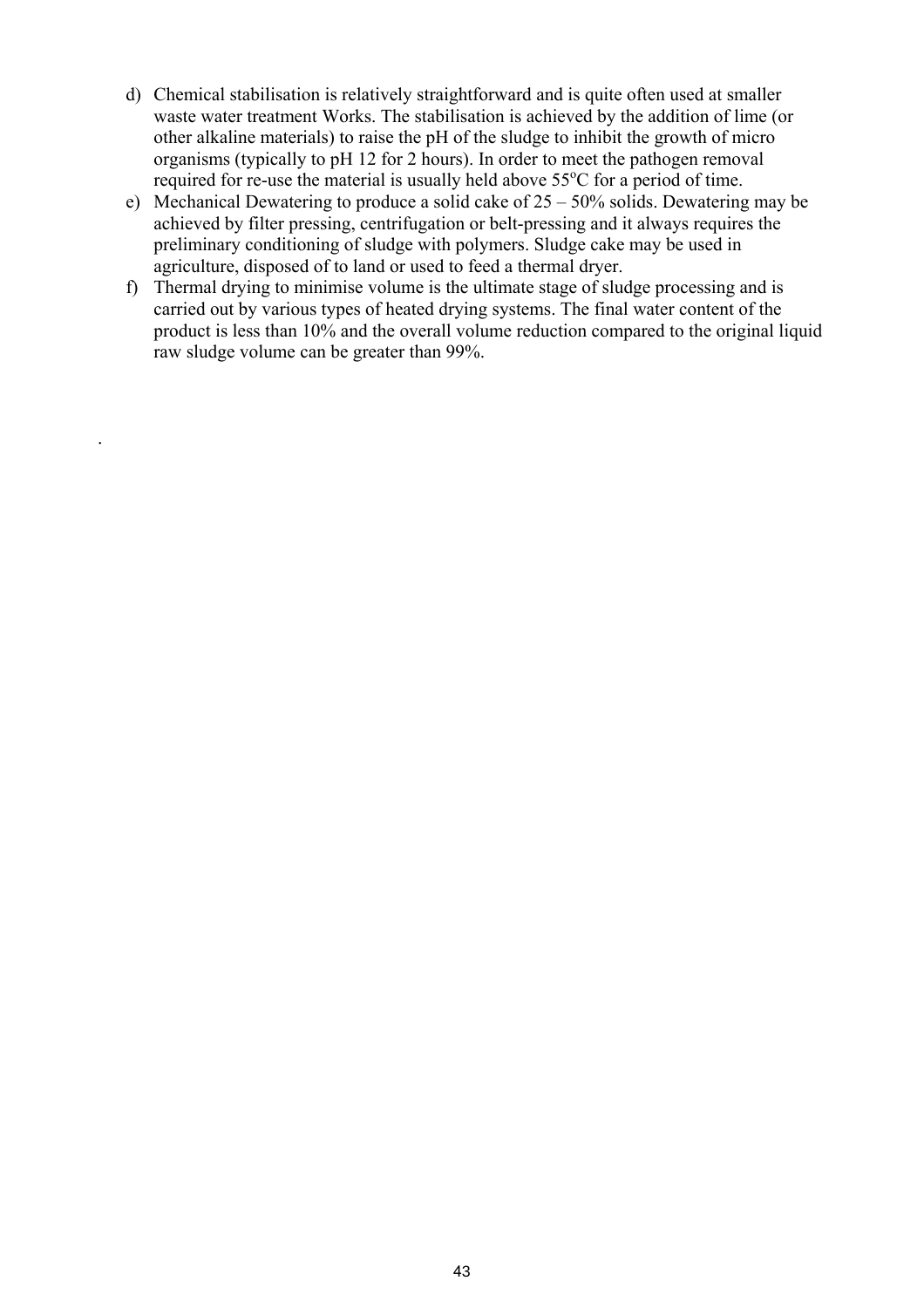# **11. CHARACTERISING ODOUR FROM WWTW**

The primary odours from WWTW are the result of biological degradation of organic matter by microorganisms under anaerobic conditions. The development of anaerobic conditions in sewage is often referred to as 'septicity'. Septicity can be onset by elevated temperature, high BOD, high sulphate levels and the presence of reducing chemicals. Anaerobic activity leads to the production of methane and hydrogen sulphide  $(H<sub>2</sub>S)$ , ammonia  $(NH<sub>3</sub>)$ , organic sulphur, thiols (mercaptans), amines, indole and skatole. During the fermentation phase of anaerobicity, volatile fatty acids, alcohols, aldehydes and ketones can be produced.

However, odour which is not typical of anaerobic conditions can also be generated by other mechanisms in a treatment works including:-

- Volatile substances in the influent such as petroleum derivatives, solvents
- Air stripping of volatile compounds and odours particularly from industrial effluent often at inlet works or during aeration
- Aerobic odours which are often described as a 'musty' odour
- Ammonia odour from reactions after liming of sludges or when sludges become rewetted.

## **11.1 Hydrogen Sulphide**

Hydrogen sulphide  $(H_2S)$  is often highlighted as the cause of odour from WWTW. Hydrogen sulphide is a toxic gas and can be an health hazard especially in confined spaces. However, the concentrations typically encountered around WWTW are substantially below the levels at which health effects may occur. Whilst hydrogen sulphide may be a principal component of the odour cocktail, there are other compounds that cannot be ignored. Because it is relatively easy to measure,  $H_2S$  is often used as a target indicator for odour. However, it is recognised that  $H_2S$  is not a good indicator for industrial effluents, secondary treatment odours and dryers/incinerators as it is proportionally less important as an odorous component in these sources. Also, based upon observations, the odour threshold for a sewage treatment odour is frequently 5 times larger than the value that would have predicted based upon the  $H<sub>2</sub>S$  concentration alone. Therefore whilst it is a valuable indicative target pollutant, careful evaluation of data from  $H<sub>2</sub>S$  measurements alone is essential.

## **11.2 Odour Components**

There are many chemical species which have been detected in WWTW odours. In addition to hydrogen sulphide and other pollutants such as ammonia, there are a wide variety of organic sulphides and organic nitrogen-based compounds along with some oxygenated organic compounds and organic acids.

In addition to these compounds there are many potential substances which may be released depending upon the quality of the influent, for example if it includes industrial effluent. The range of contaminants potentially present in industrial effluent is extensive but those that are likely to be of concern are already odorous liquids (such as waste water from food production), warm effluent which may accelerate anaerobic conditions and volatile organic compounds such as solvents and petroleum derivatives.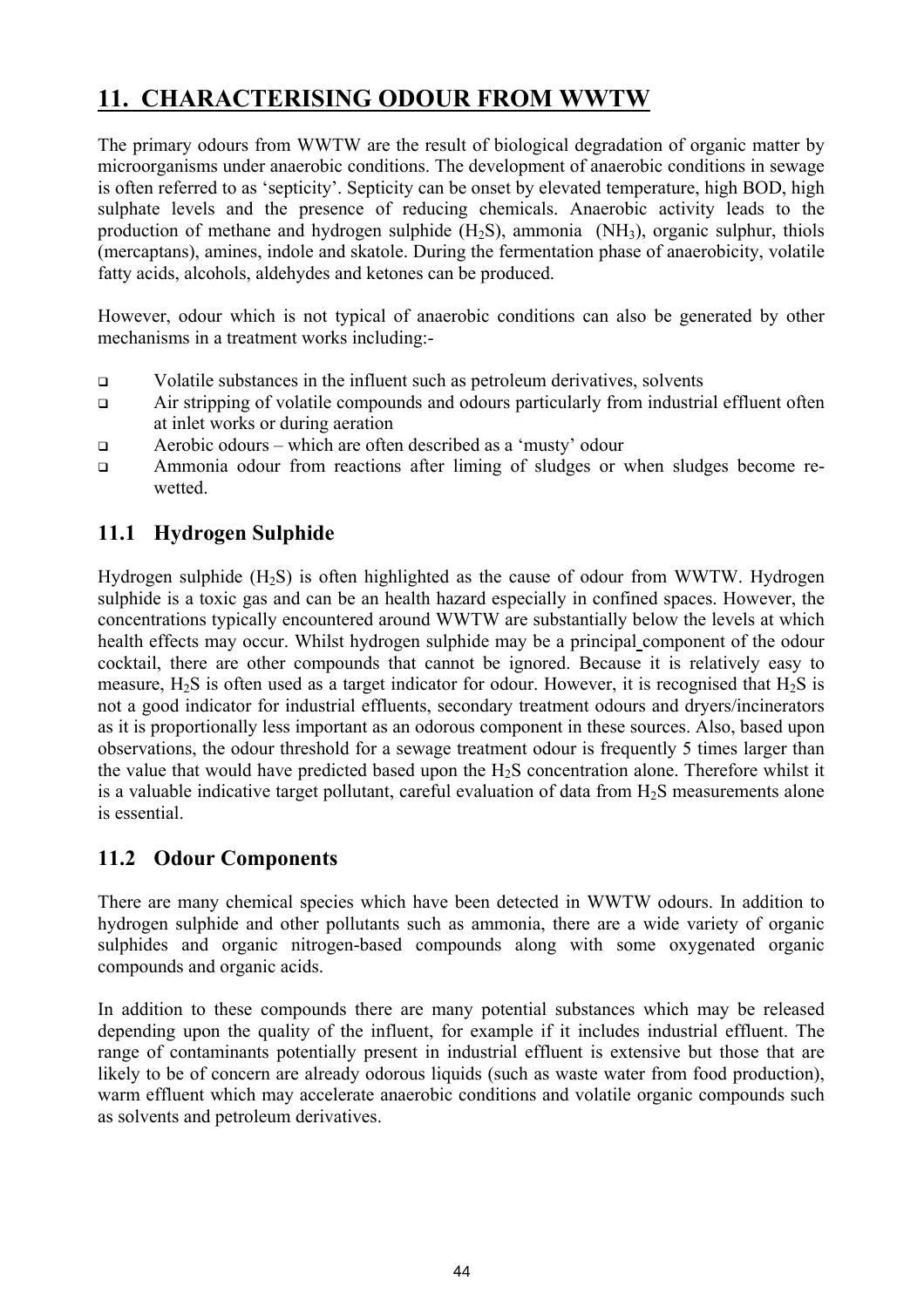## **11.3 Odour Sources at a WWTW**

Whilst this CoP is focusing on WWTW and does not review the issue of odour in the sewerage transport system, the conditions within the drainage system will have a significant impact on the odour generation of the process due to septicity. The odour sources at any particular plant will be specific to that site and operation, however, the following are key sources which should be reviewed at all WWTW:-

- $\Box$  Inlet works strong odours in influent may be affected by unfavourable sewer conditions (long retention times, brackish water infiltration, poor maintenance, industrial discharges) and long pressure mains – also the inlet works effectively vent any sewer gases
- Imported sludge and septic tank waste the off-loading and storage of such materials prior to treatment can lead to odours
- Storm water storage usually due to storage for excessive periods leading to septicity or due to infrequent or insufficient flushing of the tanks after emptying
- Primary settlement highly odorous feeds or excessive sludge accumulation which goes septic – emissions can be caused by excessive turbulence of waste water at overflow weirs
- □ Secondary treatment if highly loaded or odorous feed
- Storage and treatment of sludge especially non-stabilised sludge
- Biogas leaks (from anaerobic digestors and gasholders, and at the first point of discharge of digested sludge
- Odours can be transported through the system and become airborne at turbulent locations – recycling can increase odour (such as sludge thickening).

Based upon the approach taken above to evaluate the odour potential of liquids and sludges throughout a process, Table 2 below provides a ranking for odour potential at various stages of the waste water treatment process.

| <b>SOURCE</b>                          | <b>ODOUR POTENTIAL</b>                       |
|----------------------------------------|----------------------------------------------|
| Raw influent – typical                 | 回回                                           |
| Septic sewage from a rising main       | oooo                                         |
| Industrial effluent                    | ooo                                          |
| Septic tank and sludge import          | ooo                                          |
| Stormwater storage                     | 回回                                           |
| Stormwater tank desludging             | oooo                                         |
| Primary tank feed                      | oo                                           |
| Primary tank overflow                  | oo                                           |
| Final effluent                         | П                                            |
| Raw sewage sludge                      | Fieinia                                      |
| Liquors from raw sludge processing     | oooo                                         |
| Digested sewage sludge - fresh         | 000                                          |
| Digested sewage sludge – after storage | oo                                           |
| Digested sludge filtrate               | 回回                                           |
| Gravity thickener overflow             | ooo                                          |
| Released digestor gas                  | $\blacksquare$ $\blacksquare$ $\blacksquare$ |

 $KEY: \blacksquare - Low \blacksquare = - Median \blacksquare - Median \blacksquare - High \blacksquare - Very high$ 

**TABLE 2 – ODOUR POTENTIAL FOR A RANGE OF OPERATIONAL STEPS**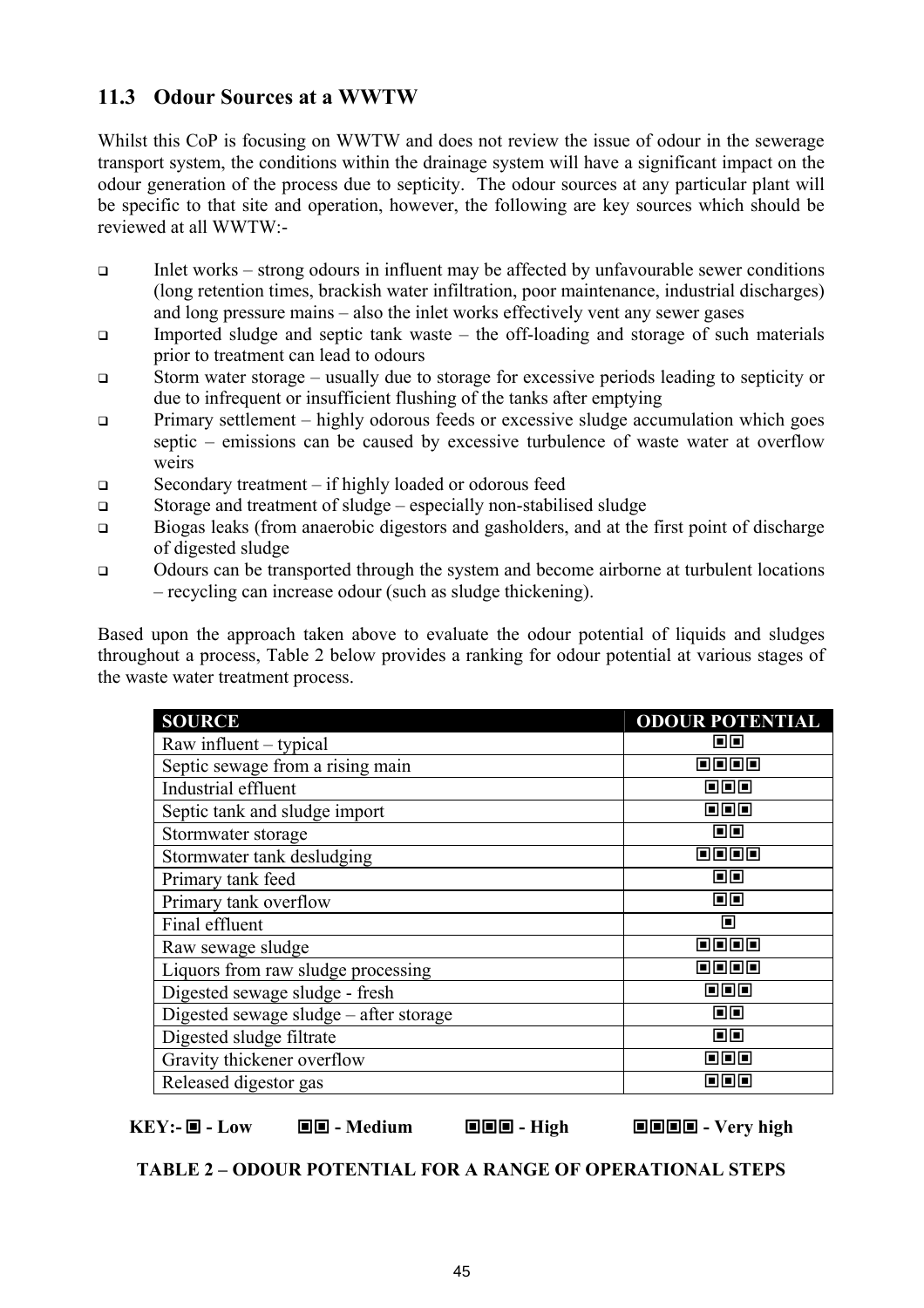## **11.4 Assessing Odour Impact**

Impacts can be determined by a number of methods, however many of these only assess the effective odour concentration and do not take account of the other parameters which are involved in determining potential nuisance of an odour. In addition, direct measurement of ambient odour concentrations is not practicable.

There are a number of tools that can be helpful when assessing impact, including:-

#### *Qualitative – see also Section 12.1*

- Public complaints monitoring both level of complaint and nature of the odour described. Further details are included in Annex 2.
- Local authority subjective assessment
- Correlation of complaints records with process operations at the time of complaint use timing of complaints and odour descriptions as well as process data
- Olfactory screening further details are included in Annex 2

#### *Quantitative – see also Section 13*

- Direct measurement of emissions at source most frequently emissions are sampled and analysed by dilution olfactometry to ascertain odour concentration. It is also possible to measure the concentration of indicative chemical species.
- Measuring the odour destruction efficiency of abatement equipment
- Monitoring flow from ventilation systems serving enclosed or contained sources
- Estimating potential emission by bulk material analysis to determine odour potential
- Estimating odour emission rates based upon concentration or odour potential and flow
- Odour Dispersion Modelling see Section 13.4.

In the final analysis the determination of acceptability of odour management will be based upon sensory assessment in the area surrounding the process.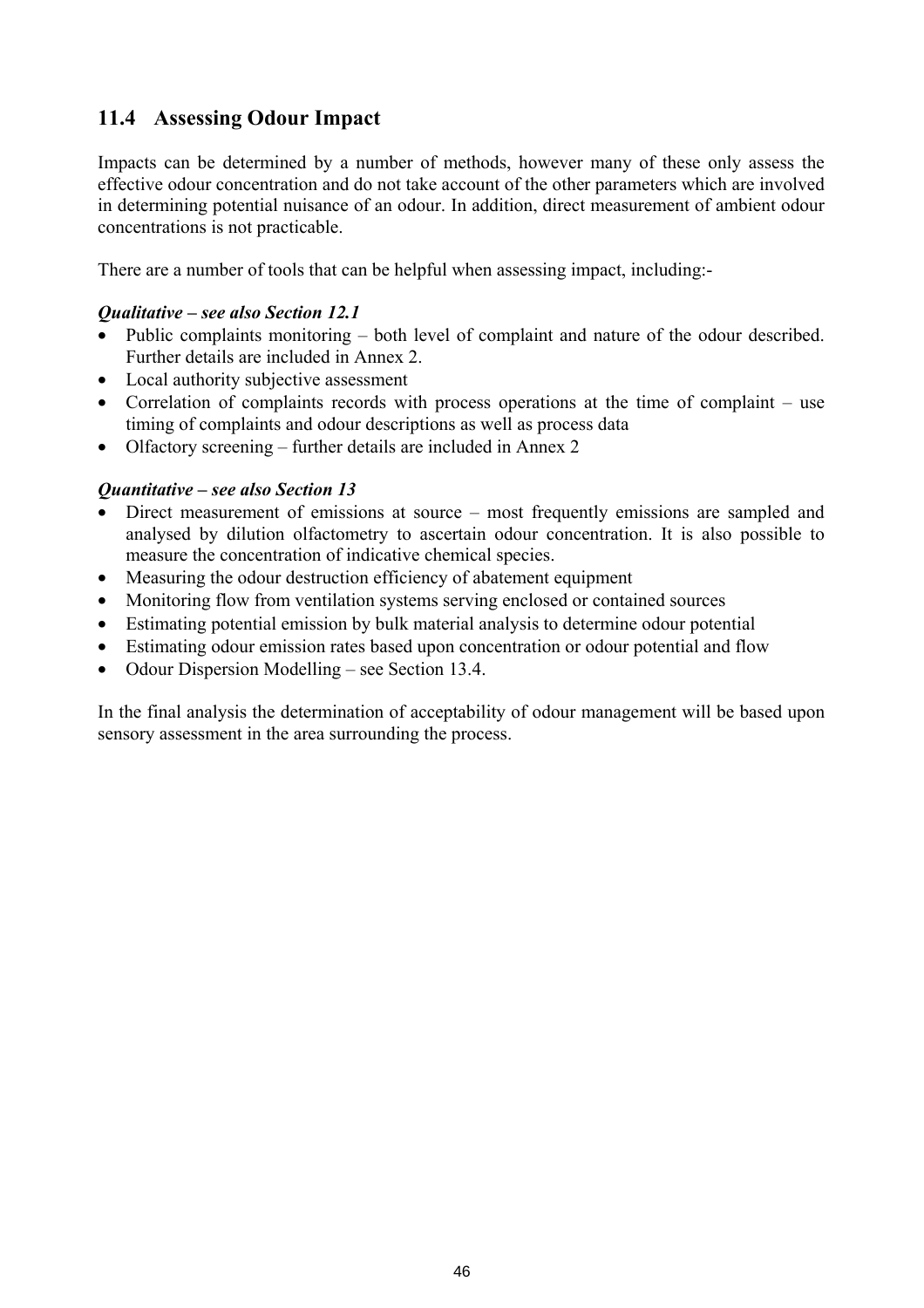# **12. INVESTIGATION AND ASSESSMENT OF COMPLAINTS.**

#### **12.1 The general approach to complaint assessment**

This section deals with the complaint assessment procedures to be adopted by local authorities. The primary role of this assessment (as detailed in Steps 1 to 7) is to ascertain whether an odour that is the subject of complaint constitutes a Sewerage Nuisance. There is additional guidance on the methods of complaint investigation appropriate for WWTW operators in section 11 that is focused more on identification of causation of the odour and control options. However, it is important to stress at the outset the need for the local authority and WWTW operator to share information throughout any investigation.

There are many tools that can be used in the investigation and assessment of odour complaints. Sometimes, the problem may be quite simple to deal with, some of the steps will be obvious, and the whole process through to resolution may be fairly intuitive. At other times, the problem may be more complex and a step-wise approach can help clarify for all stakeholders the route through to resolution of the nuisance.

The flow chart in Figure 3 summarises the steps and issues involved in the investigation of odour nuisance complaints by local authorities. It is important that all steps and decisions are documented in order to justify the measures chosen to resolve the odour nuisance. The first stages (Steps 1 to 7) are the key steps in determining the existence of a Sewerage Nuisance and are expanded below.

#### **Step 1 – Complaint received**

The local authority receives a complaint alleging potential odour nuisance from a WWTW.

## **Step 2 – Share information**

The primary reasons for investigation of complaints are to assess potential nuisance and identify the likely cause and source of the odour. It is essential to utilise the expertise of the process operator at this stage and therefore complaints should be forwarded to the operator without delay. This notification may be by telephone, fax or e-mail but the system should ensure that a named person at the WWTW is the contact and carries out an assessment without delay. In cases where sites are not manned, the local authority should agree a local point of contact with the operator.

Liaison with the local community is likely to give operators a better understanding of the intensity, scale and emotive nature of any problems arising from their site. It is also likely to better motivate the operator to cure the problems and make them more accountable for the consequences of their development and the controls they exercise upon it. By inclusion of regular site visits within this liaison, it is possible also for the community to feel involved in the improvement of the amenity in the locality where problems are seen to be being overcome.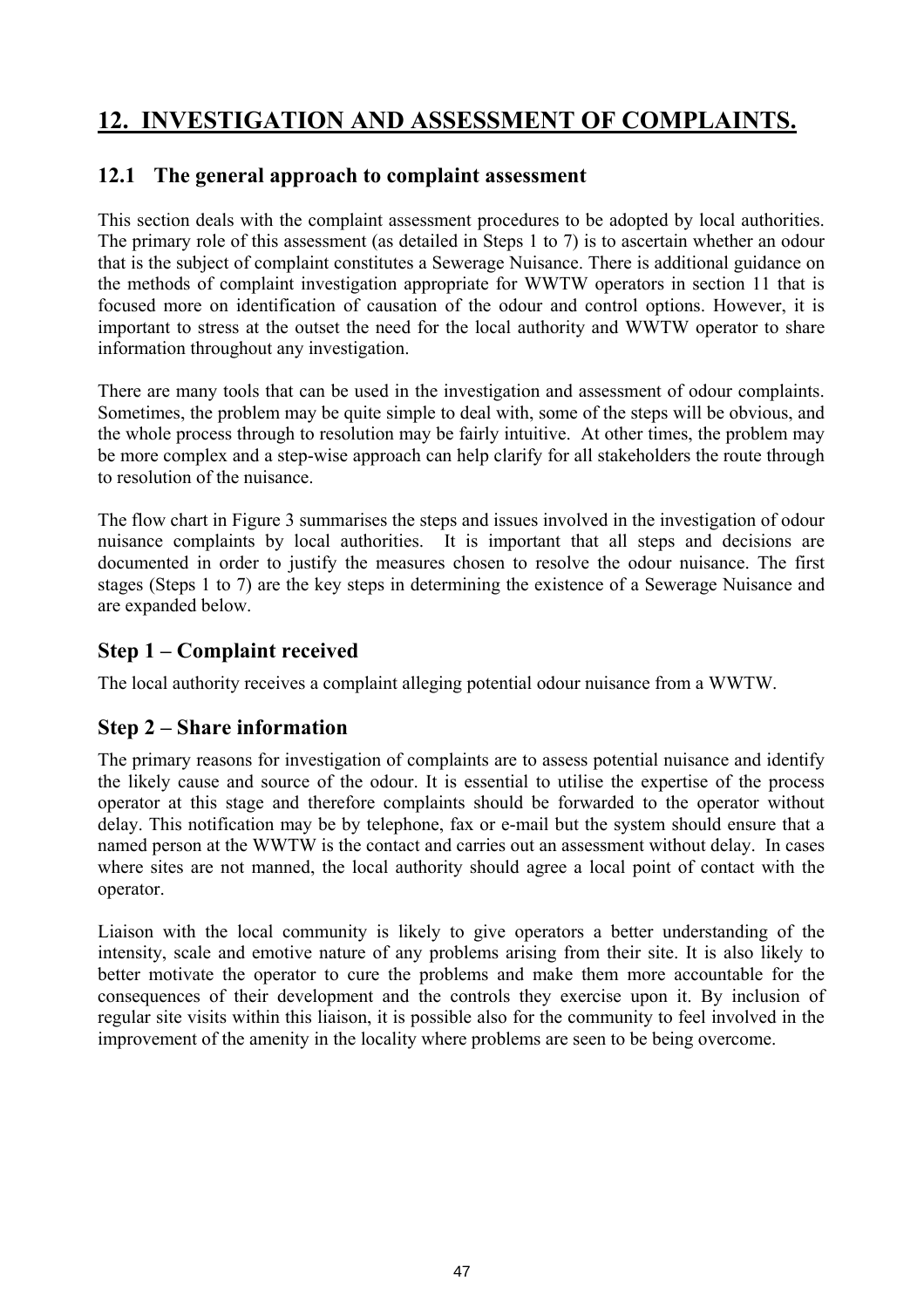#### **Step 3 – Who to involve**

The local authority will obviously involve complainants and the operator of the works in their investigations. However, the local authority will need to determine how widely they seek to involve the various stakeholders such as councillors, residents groups, MSPs and SEPA in their investigations. The number, frequency and geographical spread of the complaints along with the intensity of complaint will largely determine the involvement of councillors and MSPs. It is essential that the operator and the residents are involved in the whole process to ensure that there is transparency and also to establish at the outset clear targets and goals for determining success of control measures.

#### **Step 4 – How to respond**

At the outset of any investigation, the local authority should assess realistically how quickly they will be able to respond to complaints and this will impact on the investigation approach adopted. If they are able to attend rapidly after a complaint they may be able to carry out effective appraisal of the complaints independently by subjective assessment. If they are not able to respond to complaints at the time that the odour exists, it may be necessary to use the members of the public as indicators of the extent and nature of the odour. This is further reviewed in Step 6 below.

It is important to remember that whoever carries out the assessments, their individual sensitivity to the odour should be determined.

#### **Step 5 – Determine what to record and how**

The local authority will already have a general record keeping and complaint registration format and this should be adapted to avoid duplication. There are some basic details that should be recorded. These include:-

- Complainants details
- Odour source (if known)
- Time of complaint
- Complainants description of odour including a subjective description of the odour and strength (possibly by comparison with other odours), location and extent of the odour and date, time and duration of the episode
- Weather information
- Any other information the complainant can offer on activities at the alleged odour source.

An example of an odour complaint form is included as Annex 2 of this CoP.

#### **Step 6 – Identify the source and cause of complaint**

In order to successfully resolve odour problems, it is essential to fully understand the source and cause of the odour and the operational conditions that lead to the complaint. A common strategy to monitor odours should be devised by consultation between the local authority and the WWTW operator to allow comparisons between the operator's records and those of the local authority.

The first step in the investigation is to select the most appropriate methodology for assessment. There are many techniques, but those commonly applied include:-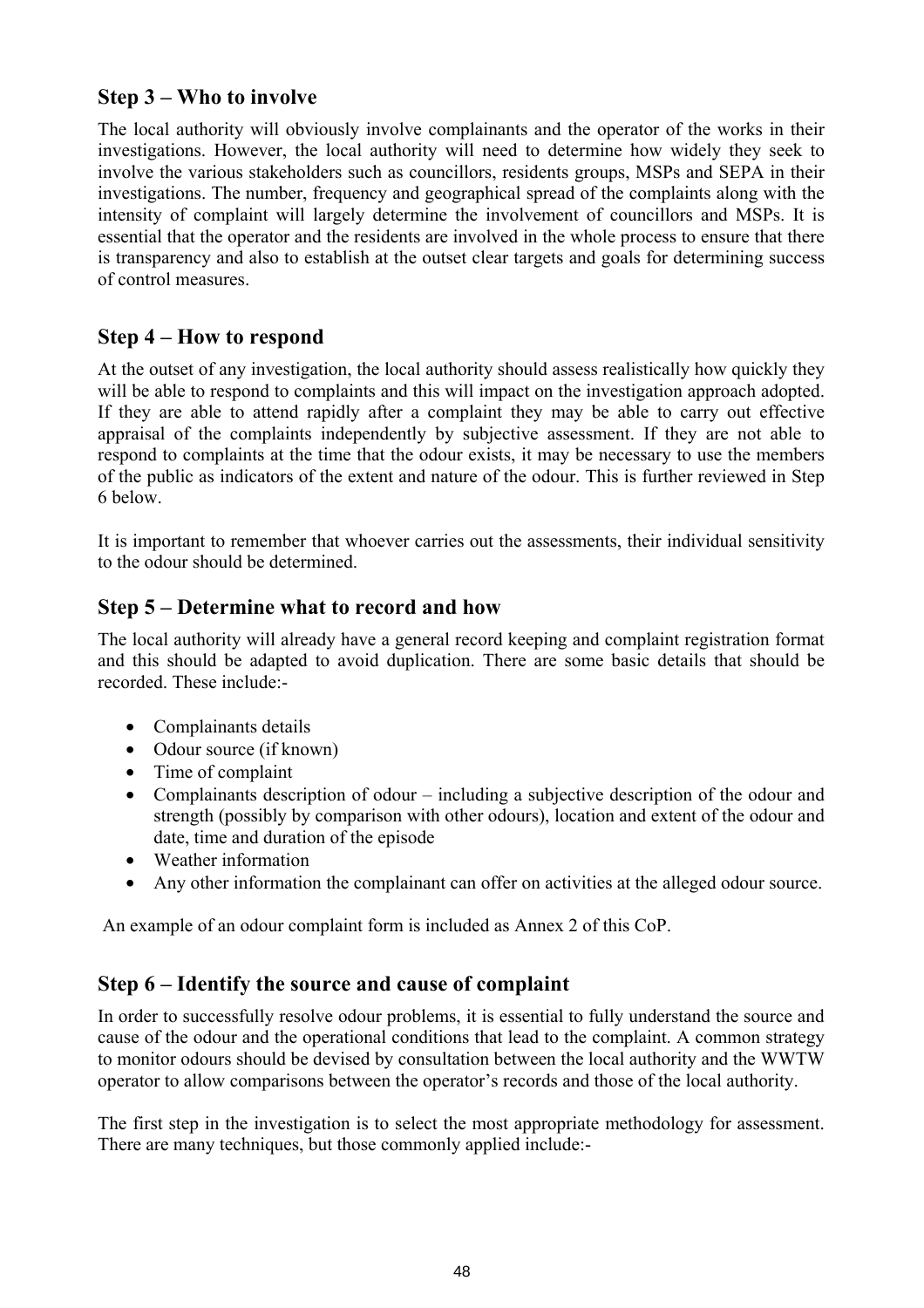- $\Box$  The use of complaints records timing of complaints, odour descriptions and process operations at the time
- $\Box$  Sniff testing this is effectively a process site inspection trying to identify and characterize the odour quality and source
- $\Box$  Complaint location assessment walking around the location of the complainants alleged odour impact allows the matching of the complainants descriptions to those assessed by an independent assessor

Operator process records (including maintenance and breakdown conditions) are an invaluable source of information about process conditions at the time of complaint – this would allow odour trends to be identified and possibly reconciled with particular process operations and maintenance or influent types.

Further guidance on undertaking odour assessment and a specimen record form are included as Annex 3 to this CoP.

The purpose of the assessment is to determine the source and cause of the odour. It is often possible to identify correlation between odour episodes and operational conditions. In order to evaluate the possible sources and causes, in addition to inspections and assessments, the local authority will need to utilise the following:-

- Expert knowledge of operator or possibly consultants;
- Knowledge of plant operation conditions (especially problems) at time of complaint;
- Investigations, such as observational investigations and engineering investigations;
- Whether the WWTW itself is the source of the problem, or whether the odour results from a problem further upstream or indeed a source unrelated to the sewerage system:
- Monitoring may be appropriate in some circumstances, usually if the source cannot be identified by any of the preceding techniques or if a high level of certainty is required. Monitoring of source odour releases (sampling and analysis) is covered in Part 2 of this CoP.

#### **Step 7 – Does the odour constitute a Sewerage Nuisance?**

The key to understanding the odour control principle of Sewerage Nuisance is that the presence of an odour itself does not constitute a nuisance. The characteristics of an odour which are taken into account when assessing nuisance are odour type (pleasantness), odour strength, frequency and duration of release, persistence in the environment and the extent of interference with enjoyment of the amenity of a neighbourhood as outlined in Section 4 of this CoP.

Where a site is shown beyond all reasonable doubt to be the cause of odour problems in a locality, all relevant potential sources of odours on the site should be identified and examined in more detail. Not every potential source of odour on the site may be generating offensive odours at any one time, but all should be assessed in view of their potential detriment to amenity. There may be other sources of offensive odours in the locality which should be taken into account during any investigation and these too may need to be addressed by the local authority.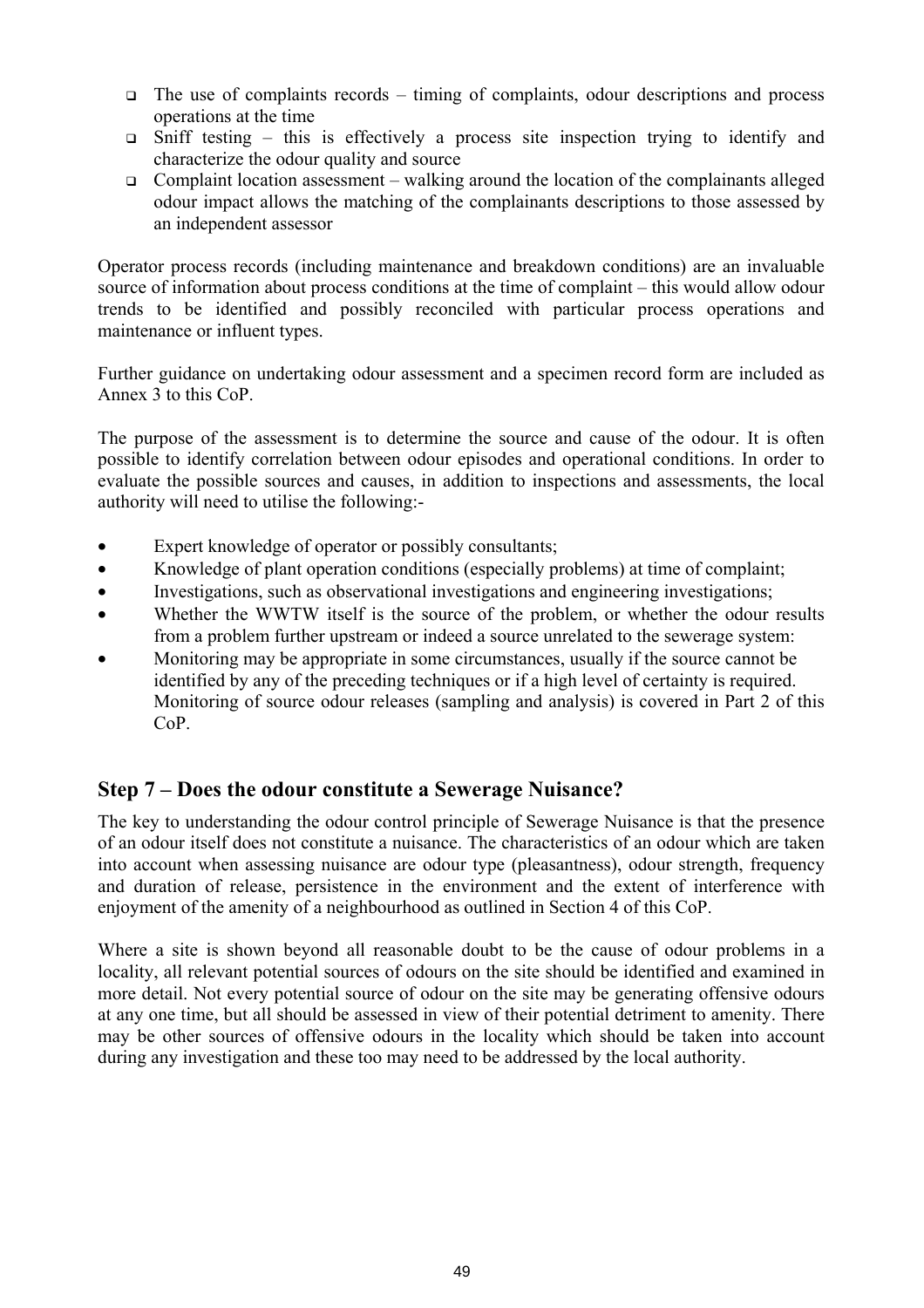#### *FIGURE 3 – ODOUR INVESTIGATION FLOW CHART*

 $\Box$ 

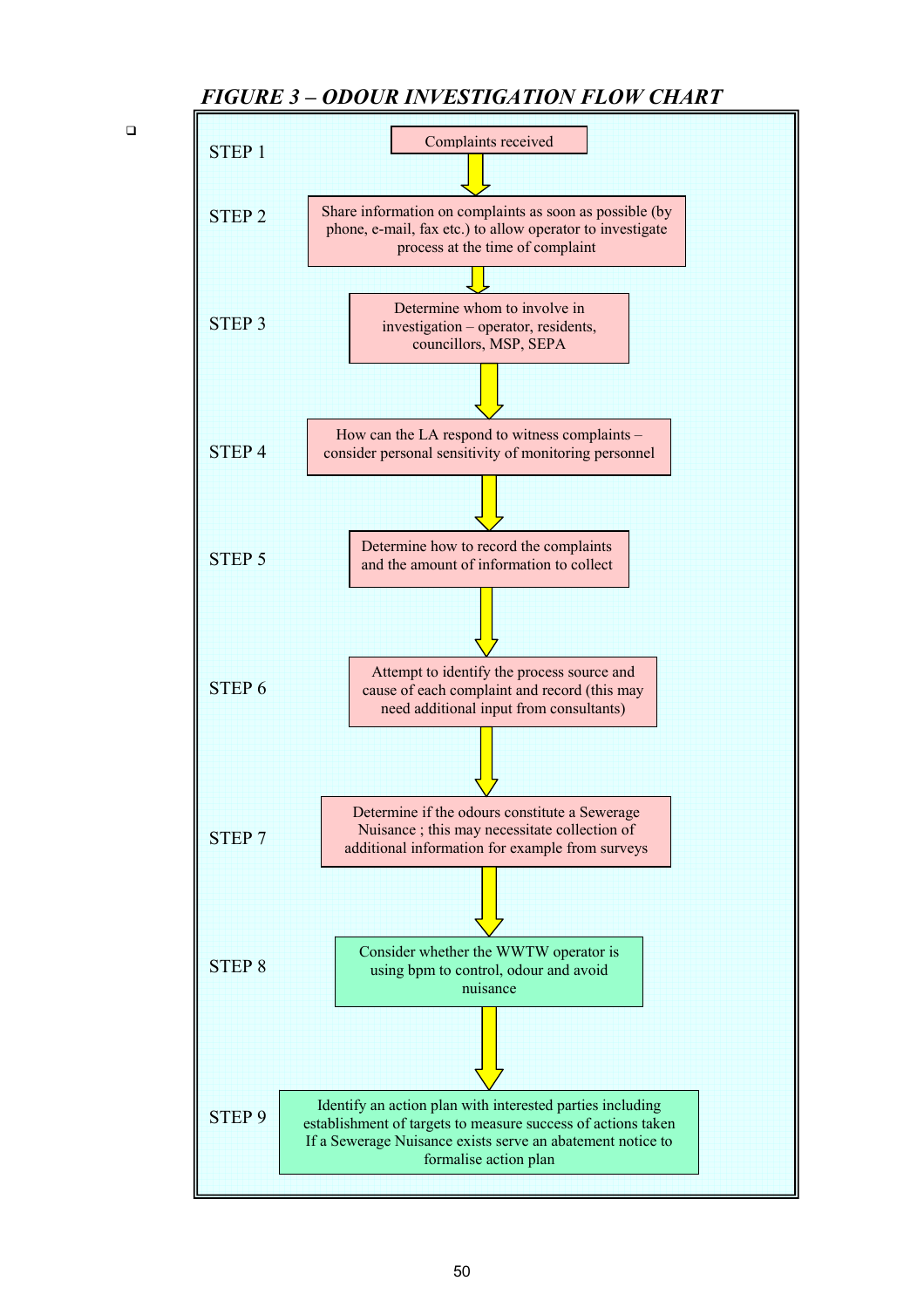The following are issues that should be taken into account to assess the validity of complaints and attempt to identify sources and causes for each complaint:-

- Whether each complaint has been independently 'qualified' by a local authority officer and the "quality" of a complaint (hypersensitive individuals, vexatious complaints, etc);
- the volume of complaints against the alleged nuisance and the geographical spread of complaints – mapping of the complaints and odour assessments of the local authority may help with this assessment;
- Is odour nuisance a one-off event or a regular occurrence trends in exposure can be verified to some degree by complaint and process records but may involve asking complainants to keep odour diaries or even undertake a survey to determine the attitude of the local population to the odour
- knowledge of potential sources on the WWTW (do complaints correspond to plant problems or activities, are they influenced by wind direction in relation to the WWTW , complainant and the distance of complainant from site).
- knowledge of potential sources other than the WWTW (again whether these correspond to complaints and wind direction in relation to the WWTW , complainant and the distance of complainant from site).

The locality of a process site will influence the assessment of the potential for odour nuisance. In cases where the site has a low odour impact due to its remoteness from sensitive receptors and the escape of odour beyond the site boundary would be unlikely to cause nuisance, the standards of control required will be lower. Assessment of the potential for odour impact beyond the site boundary should take account of all predicted wind directions and weather conditions that are typical of the location in question

## **Step 8 – Consider whether the WWTW Operator is using bpm**

In the determination of the next steps in cases where the local authority consider that an odour nuisance exists, it is recommended that the local authority assess whether the control measures put in place by the operator fulfil the test of best practicable means (bpm). The possibility that the nuisance is due to circumstances beyond the control of the operator (such as unforeseen breakdown, adverse weather conditions) should also be considered.

In circumstances where an odour nuisance exists but the local authority consider that bpm is being used, the WWTW operator should be required to demonstrate to the satisfaction of the local authority that bpm has been applied. This may involve testing of emissions and investigation of plant design and operating conditions. If the WWTW operator is to undertake such investigations, it is recommended that the service of an enforcement notice be withheld until these investigations are completed.

Section 82 (1) of the Environmental Protection Act 1990 allows any person aggrieved by the existence of a Statutory Nuisance to seek an order from the sheriff to abate the nuisance and prohibit the recurrence of the nuisance themselves.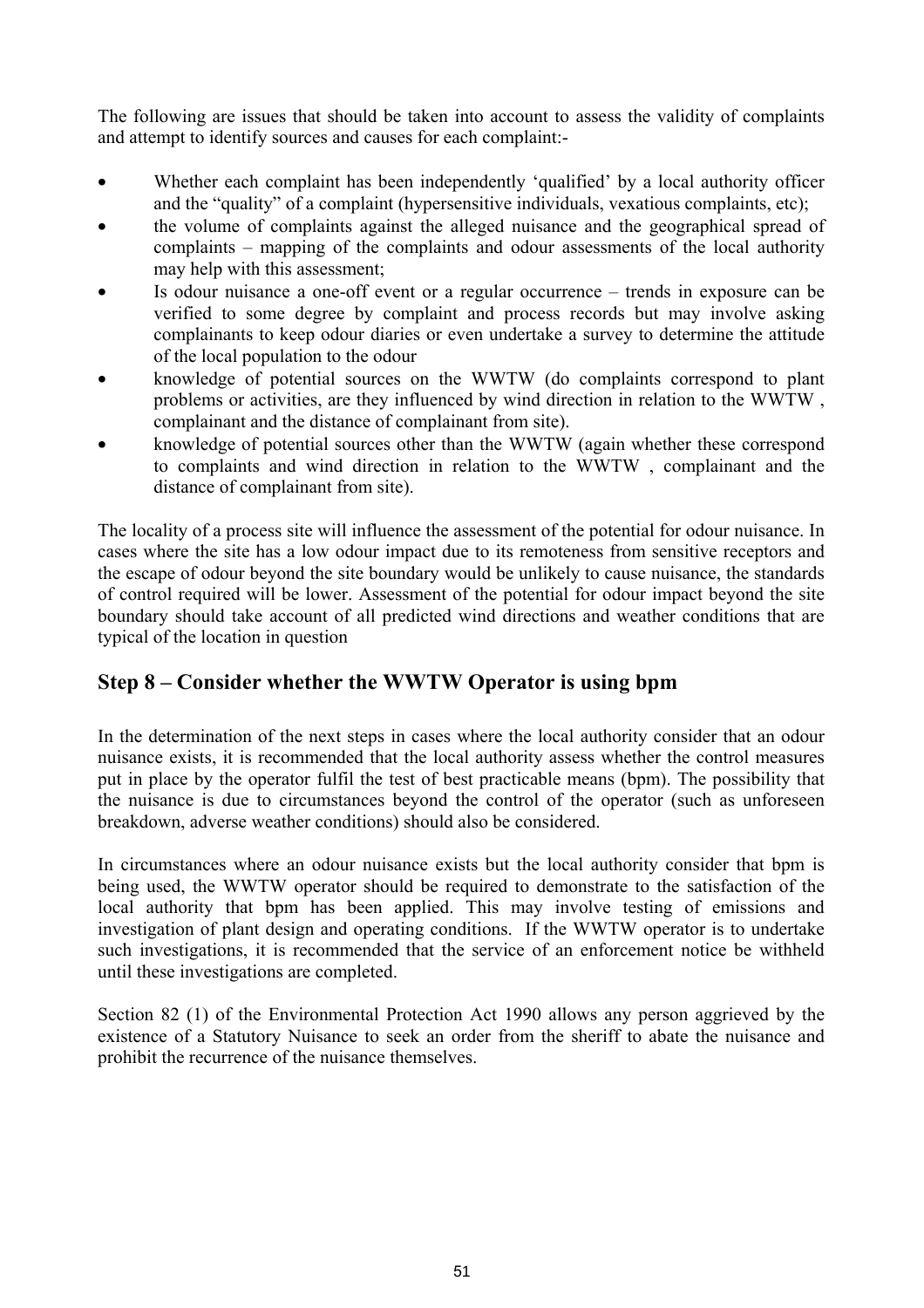The local authority needs to be satisfied that Scottish Water are not complying with (or likely not to comply with) the Code before serving an enforcement notice. However, the determination as to whether bpm has been used will require a detailed review and it is recommended that the local authority either confirm themselves or require Scottish Water to demonstrate that bpm has or has not been used before proceeding with action for contravention of an enforcement notice. The local authority can either proceed informally by discussion or serve an enforcement notice to require Scottish Water to take such steps necessary to demonstrate that they are complying with code (including demonstrating whether bpm has been used).

#### **Step 9 – Identify and implement an action plan**

If the local authority is satisfied that a Sewerage Nuisance exists, they must serve an Enforcement Notice. The terms of the notice can require abatement directly but it is recommended that in most cases, further investigation and a step-wise programme of work to resolve the odour nuisance represents the most effective approach. Any plan detailing a programme of works to alleviate an odour nuisance must be fully explained to all stakeholders. The development of actions plans may be subject to consultation in accordance with the Scottish Water Consultation Code prepared under section 28 of the Water Scotland Act 2002.

The first step may involve the collection of additional data to allow a review of the available control options and develop a design specification for any control measures. In some cases the means may be obvious and very little information will need to be collected. Other cases will be more complex, requiring more information to tackle the problem successfully. Thus the amount of effort and detail in obtaining this information will vary depending on the severity of the problem, and the required certainty for confirming the source(s) of the problem and setting the abatement specification.

Next, the information collected will be used to make a judgement of how the previously identified source contributes to the odour nuisance and how much it needs to be reduced to prevent the nuisance. Again this may appear obvious in some cases and one can proceed intuitively based on very little information, e.g. for covering an open tank it is not necessary to work out a quantitative value for how much the emissions should be reduced – the assumption is made that the control measure will be close to 100% effective. Other cases are more complex or a greater level of certainty is required, for example, specifying an abatement system with a minimum odour removal efficiency. Considerably more effort/ detail will be used here to assess the impact of the odour release taking into account the environmental pathways to the receptors.

Consideration should also be given to possible changes in the nature of odour due to the implementation of controls. For example if a certain odorous compounds is reduced below the odour threshold, other odours may become apparent as they are no longer masked by the original odour.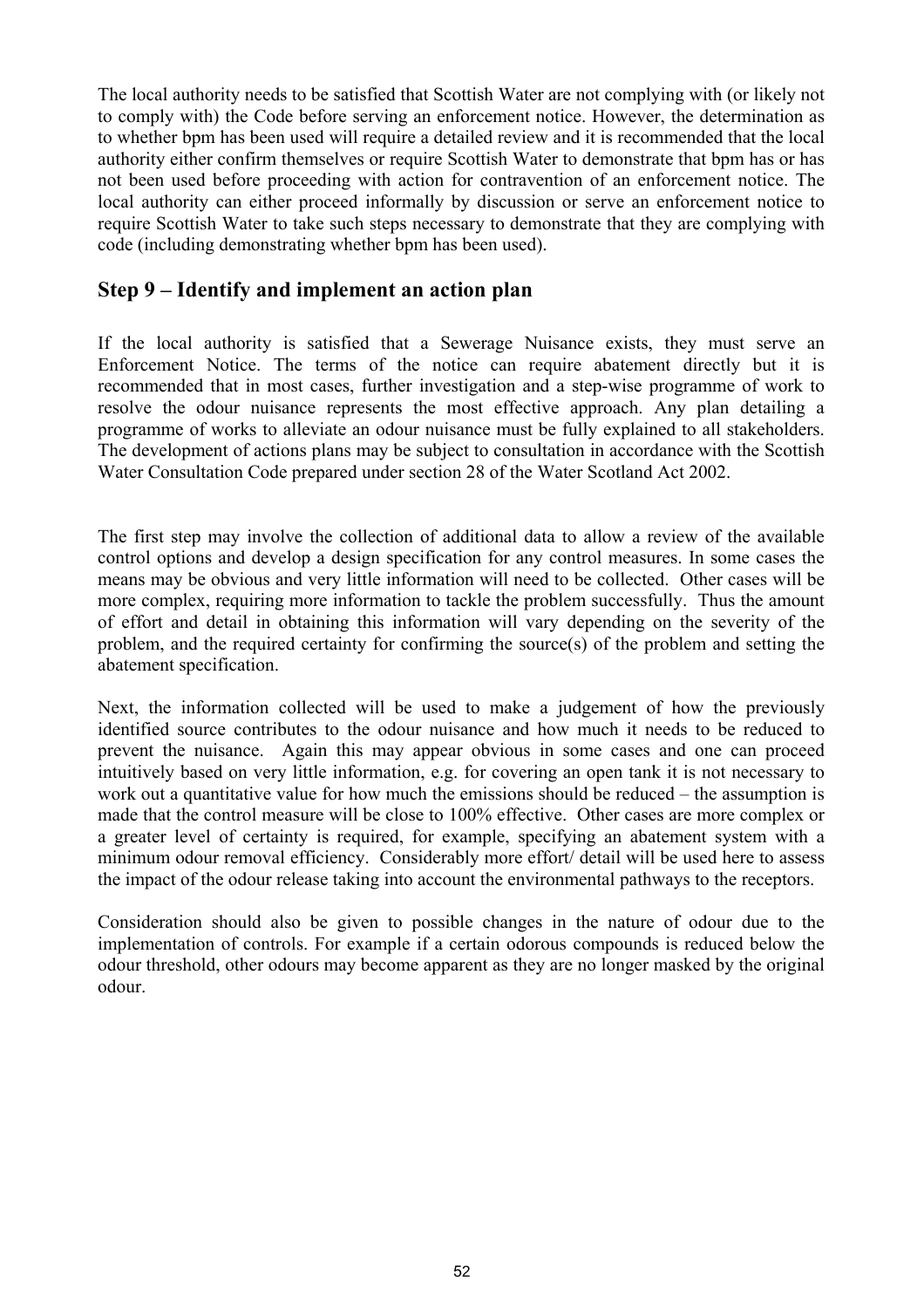# **13. Assessment of Odour Emissions**

## **13.1 General**

There are a number of methods for the assessment of emission rates and odour potential from WWTW. This Section briefly reviews the methods for direct measurement of odours and also methods for assessing emission rates.

#### **13.2 Monitoring for Odour**

The primary problem with the measurement of odours is that most odours are mixtures of compounds and knowledge of the chemical compounds present in a mixture does not necessarily give an indication of the human response. A subjective view - what it smells like to those who are actually exposed (ie what people may actually complain about) - can be obtained by using olfactometry and/or characterising the odour

The collection of meaningful samples of ambient air (e.g. at an affected area in the community, or at the installation boundary) for assessment by olfactometry is subject to a number of difficulties (even though a European standardized method EN13725 exists for the technique). The main problem relates to low concentration - generally too low for olfactometry - and so it is not commonly undertaken. However, it is a valuable tool for measuring the performance of odour abatement equipment and sources. In this case the odour concentration is measured on the inlet and outlet of the abatement equipment simultaneously and gives a very good measure of odour abatement efficiency.

Collection of samples for instrumental analysis is sometimes possible but fluctuation in concentration is often rapid and only direct reading instruments can give an indication of the concentration profile. A result that is averaged over a long period is rarely useful as it is the peaks which tend to cause annoyance, even if very transient.

The use of a surrogate for monitoring (namely  $H_2S$ ) has already been reviewed in Section 7.

## **13.3 Odour Potential and Emission Rates**

Whilst it is possible to measure odour concentrations in the air, it is difficult to measure the odour emission rate for diffuse sources such as tanks and lagoons where there is no controlled flow of the pollutant from the tank. It is useful to be able to assess the likely odour emissions from diffuse sources and also the potential for a liquid to generate odour when analysing possible odour sources. There are two main methods for determining the likelihood of odorous emissions:

- Odour Potential odour concentration in air that has been brought to equilibrium with the liquid sample by blowing air through the sample in a standard apparatus –  $ouE/m^3$
- Odour Emission Rate this defines the total emission of odour from source and is expressed as the odour concentration multiplied by the flow rate –  $ou<sub>F</sub>/s$ .

The odour emission rate can be used to review the relative importance of sources in terms of odour transport and can also be used in dispersion modelling. In cases where the flow rate and odour concentration cannot be measured directly for example because there is no vent point it is necessary to generate data by other means.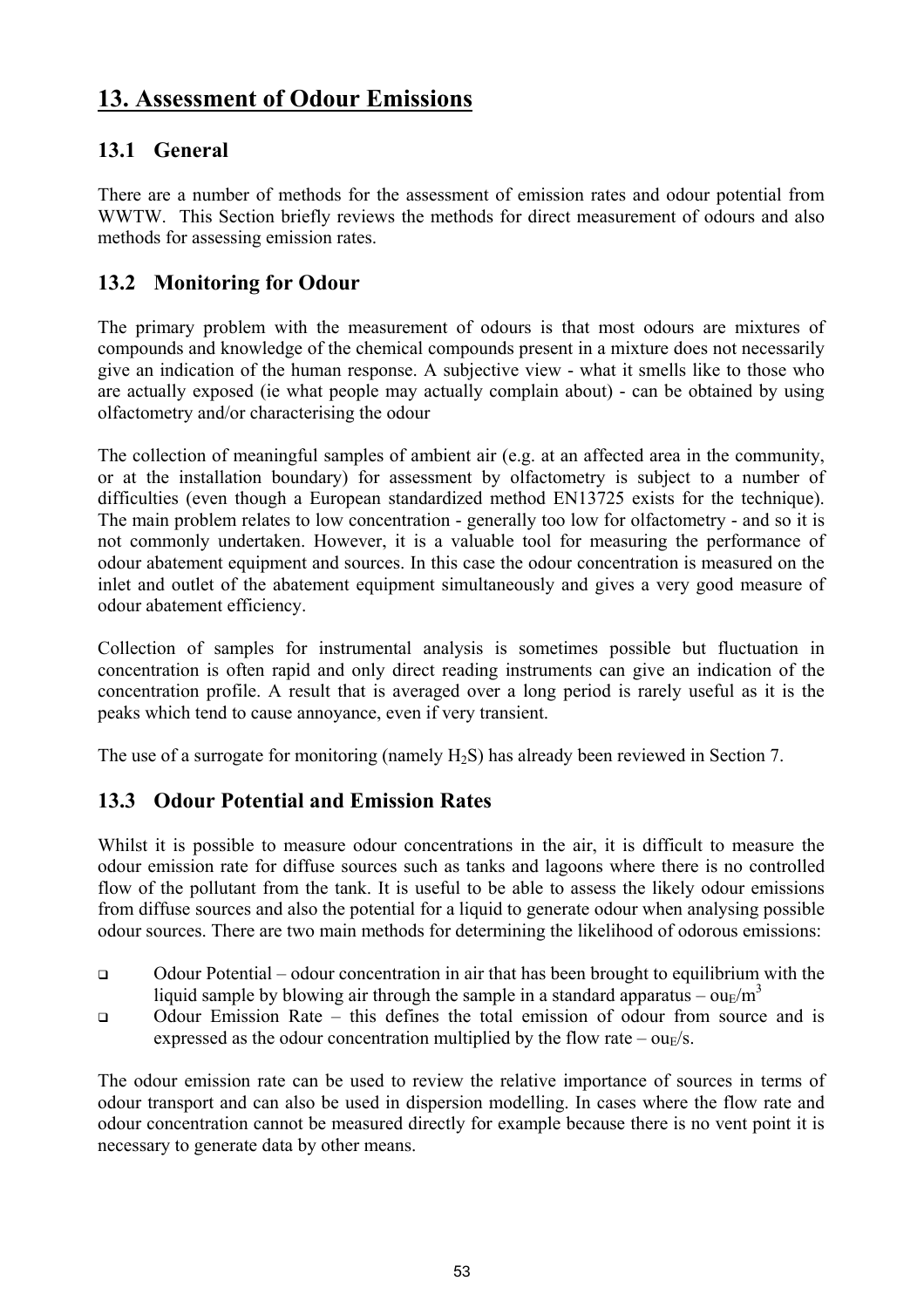There are three methods for predicting odour emissions:-

- **Floating Hoods/Lindvall Box** (for liquids without flows/static liquid surfaces) In this method, air is blown into the end of a box on the surface of an odorous liquid at 0.5 – 1.0m/s and a sample of the air at the outlet of box is taken for odour concentration measurement. The product of the odour concentration and airflow rate gives the odour emission rate. The method is relatively low cost but the sampling method does interfere with normal flow conditions in tank and hence alters the true odour emission.
- **Micrometeorological measurements** measure the mean odour concentrations in ambient air at increasing distances from the source. Combined with wind speed, temperature and solar heating it will allow modelling of emissions. However, the sensitivity of test methods for ambient air monitoring means that this is only really applicable for strong odour sources.
- **Extrapolation of Wind tunnel studies** allows data derived from studies to be used to model emissions based upon odour potential. It allows the impact of various control options to be reviewed and allows true emission modelling based upon measured or predicted odour emission rates.

Also, some of the emission estimation and impact modelling techniques have a particular role in assisting with the design and impact of new WWTW.

The first step in evaluating the potential for odour impact for existing works is to carry out a detailed process review to identify possible odour generation and process related controls. After this initial process assessment, the next stage is to identify where, how and why odour emissions occur and to measure or estimate emission rates. Specific compound analysis and odour potential measurement in the liquid streams will identify formation of odours whilst air samples can be taken to identify odour sources.

The use of odour or  $H_2S$  mapping may help. However, whilst  $H_2S$  is in general an indicator used to target odours from WWTW and it is possible to measure  $H_2S$  down to around 1ppb instrumentally, the limitation of this approach is that it assumes that  $H_2S$  concentrations and odour are proportional. Based upon observations, the odour threshold is frequently 5 times larger than the value that would have predicted based upon the  $H_2S$  concentration alone. Also, odours from certain stages of the process may be less dependent upon  $H_2S$  for example aerobic odours, stripped organics and ammonia.

The data shows that in respect of mass emissions of odour, often relatively low odour concentrations result in large mass emissions because of the size of the source area, such as the primary sedimentation tanks. The data could be used as input to a dispersion model to assess potential odour impact at sensitive receptors for each source.

## **13.4 Odour Modelling**

Dispersion modelling is addressed in the draft Environment Agency guidance on odours  $H4^2$ however there are a number of issues that should be noted. Firstly, most models are based upon Gaussian theory and are used generally to determine maximum ground level concentrations typically over 1-hour average periods. As odour response relies on variations in odour concentration over much shorter periods of time, the averaging period should be much shorter.

 <sup>2</sup> Environment Agency Technical Guidance Note IPPC H4, *Horizontal Guidance for Odour*, DRAFT, October 2002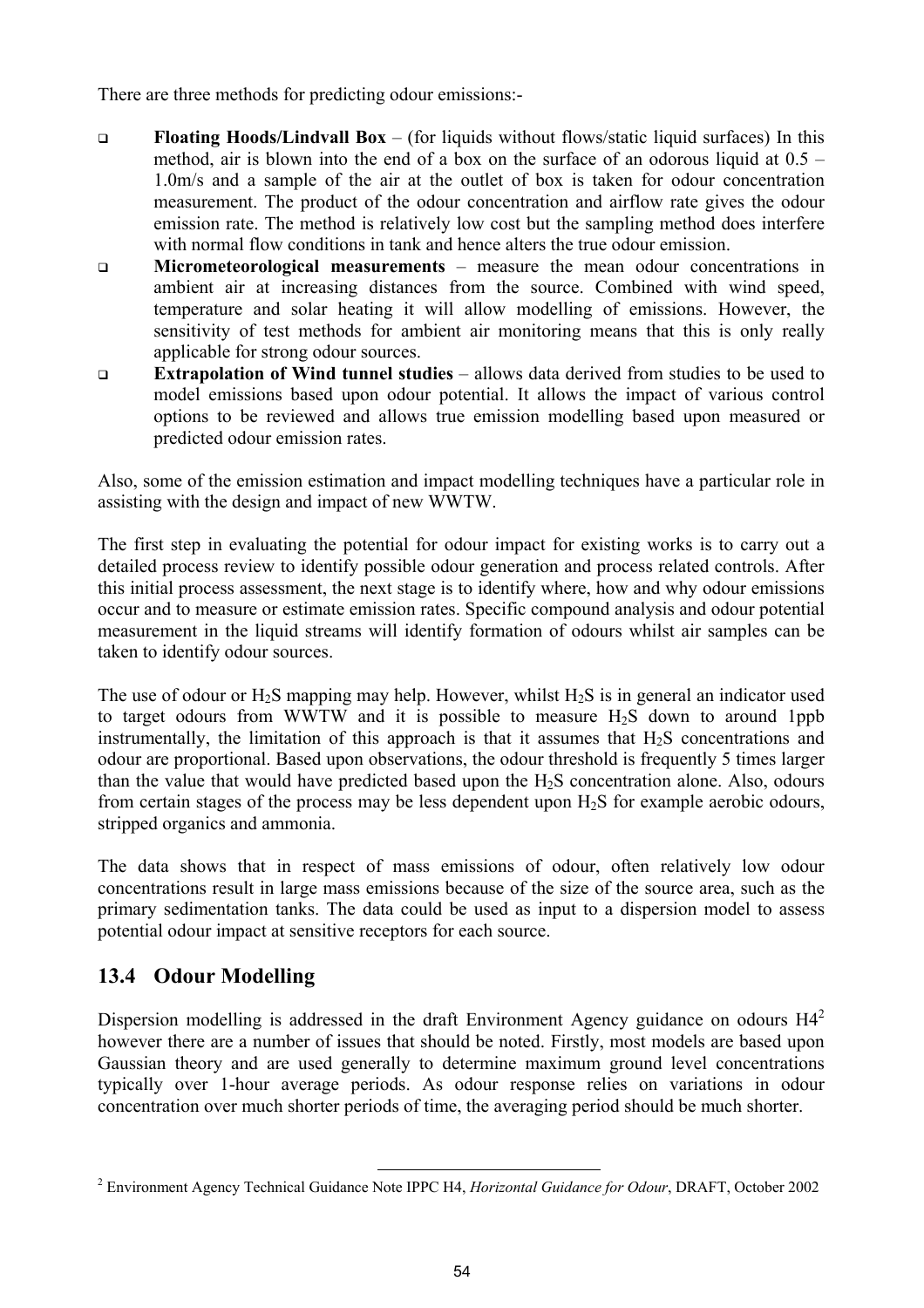Small-scale meteorological variations mean that the peak values can be up to 10 times the average values over 1-hour for point sources. Secondly, the model only produces concentration data and this may not be a direct indicator of potential offensiveness or nuisance.

However, modelling has an important role to play in the design of new plant, the assessment of complex odour problems at existing works, assessment of odour generation and control option efficiency for new plant and the assessment of potential impacts on proposed development close to WWTW.

The absence of information on the complex make-up of an odour makes any dispersion model difficult to interpret – for example different odorous substances will have differing odour thresholds and hence during dispersion the perceived nature of the odour may change. Also some strong odours may screen the presence of other intensely odorous substances.

Analysis of the impact of a mixture of odorous substances has a number of difficulties, including:-

- The odour intensity for the mixture may be greater than any of the individual substances but less than the sum of their intensities. As the number of components increase in the mixture, the intensity of the dominant component begins to give a good indication of the intensity of the mixture
- There are no apparent synergistic effects between odorous substances
- The greater the number of substances in a mixture, the greater the suppression of the individual constituents
- The greater the number of components, the more difficult it is to identify individual substances
- Hydrogen sulphide is the least frequently suppressed constituent whilst isovaleric acid and skatole are the most suppressed
- The unpleasantness of mixtures is usually greater than that of the sum of individual components suggesting that models using a single odorant for predicted odour impact will underestimate the potential impact.

The use of boundary odour limits as absolute control values is not recommended due to the difficulty in effective ambient measurement and also the uncertain relationship between odour concentration and nuisance. Their use of ambient odour guideline values may be appropriate as a benchmark for desktop modelling studies when predicting impact of new plant and when evaluating variation in potential odour impact of differing equipment location. In addition they may again be used as benchmark values when studying the odour profile around existing works or when trying to correlate complaint locations with predicted odour concentrations. It must be stressed that the modelling output relates to odour intensity and not odour nuisance and therefore care must be taken in the practical application of this data.

The selection of an appropriate benchmark value would be for the WWTW operator to justify based upon the characteristics of the odour and the locality. There are a number of sources of benchmark values including the current Environment Agency Guidance value of 1.5  $ouE/m<sup>3</sup>$  as a 98<sup>th</sup> percentile of hourly averages for more unpleasant odours and a Dutch standard is 0.5 ou<sub>E</sub>/m<sup>3</sup> as a  $98<sup>th</sup>$  percentile of hourly averages. It should also be noted that not only are averaging periods in the order of 1-hour, but they are expressed as percentiles. The 98% percentile is the hourly odour concentration that is achieved for 98% of the year and consequently this value will be exceeded, potentially by very high concentrations of odour over short periods that may themselves be a nuisance by definition.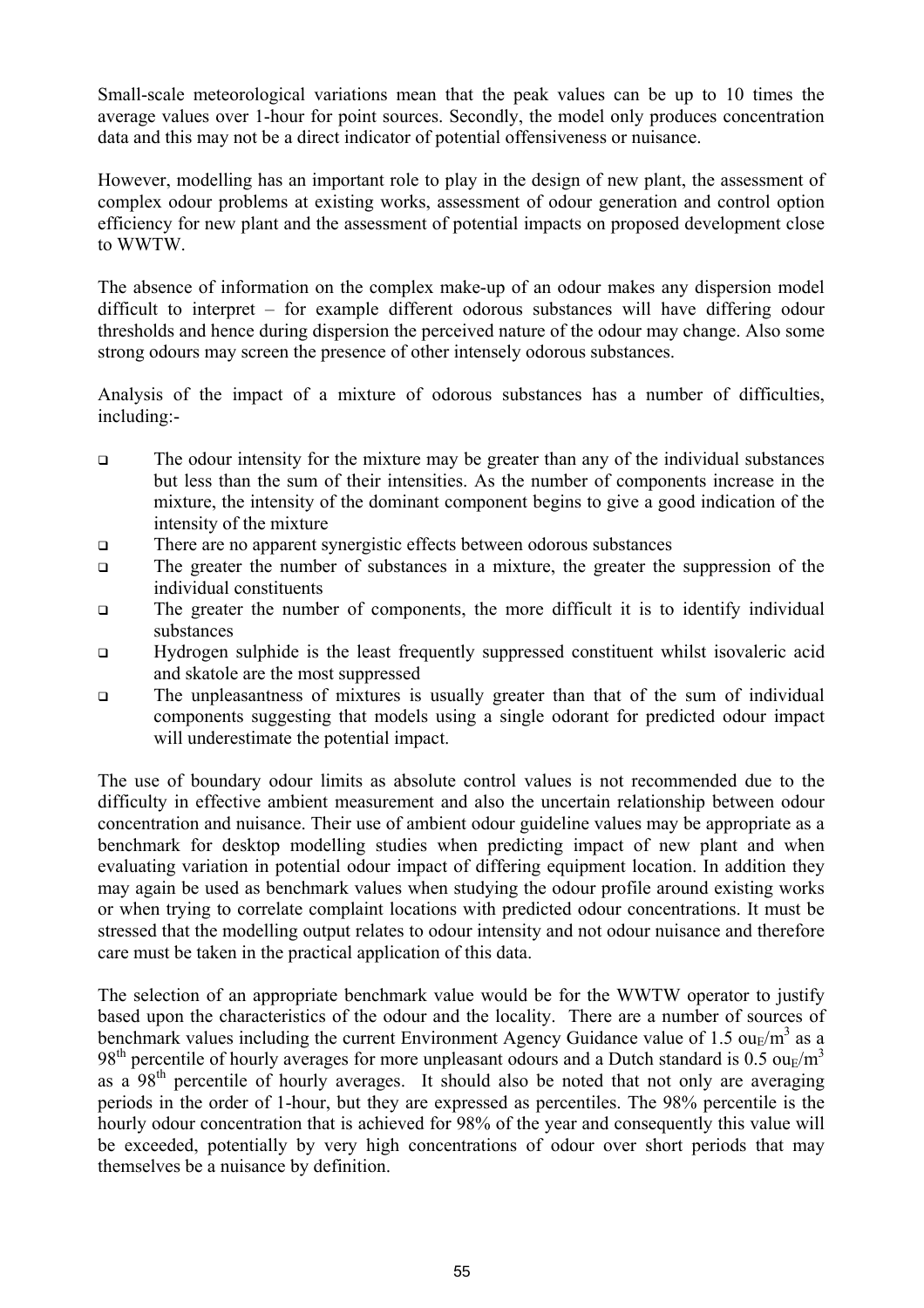Whilst there is no preferred method for modelling odour nuisance, the use of models may be appropriate to indicate possible odour impact. In these situations it is recommended that the following principles are adopted:-

- The model used and the inputs to the model should be agreed between the local authority and the WWTW operator
- It is important to consider intermittent sources (such as the operation of storm tanks) when carrying out such assessments.
- The relevant comparative odour guide values and averaging times to be used for assessment should be agreed between the local authority and the WWTW operator
- A consistent approach should be maintained and therefore the experience gained from the previous use of various modelling techniques for WWTW should form the basis of any decision on model and parameter selection.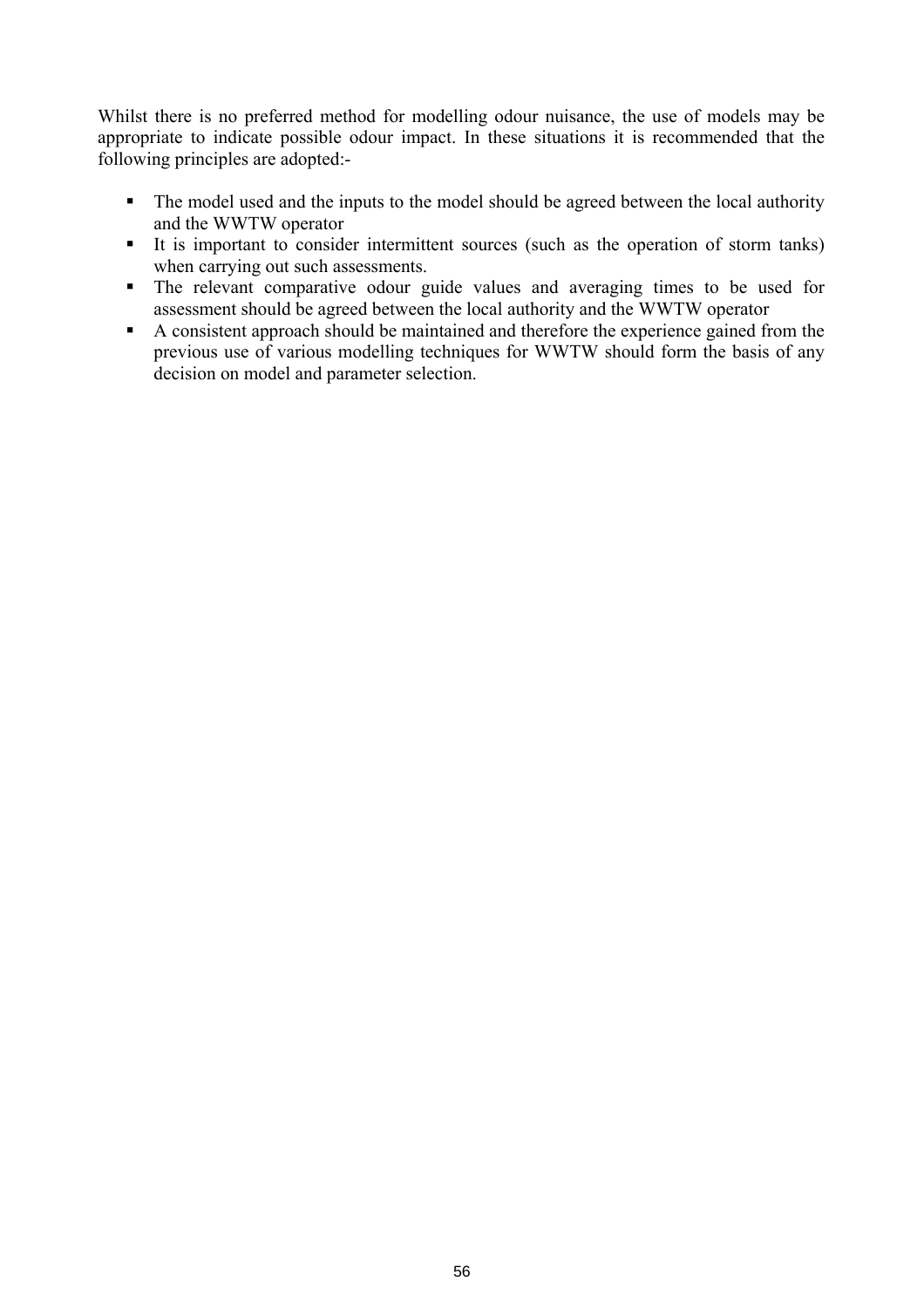#### **14. Planning Controls and Nuisance**

Development of new WWTW, and modifications to existing sites, require planning permission. The Scottish Executive's planning policy for WWTW is included in National Planning Policy Guideline (NPPG) 10–*Planning and Waste Management*. Further advice is set out in Planning Advice Note (PAN) 63-*Waste Management Planning*. PAN 51-*Planning and Environmental Protection*, is also relevant in setting out the relationship between planning and environmental controls. Developers and planning authorities should have particular regard to the general principles and policies, and to the specific section in NPPG 10 on WWTW under the heading 'sewage treatment' (paragraphs 67-70).

The two primary methods of regulatory control of odours are Sewerage Nuisance and IPPC. The controls applied by Sewerage Nuisance are largely reactive (they only allow action where a nuisance exists, or is likely to exist or recur). However the powers under IPPC are proactive (that is they allow the permitting of processes by establishing conditions for all aspects of the design, operation and management of processes).

There is a long standing principle that the planning system should not be operated so as to duplicate the statutory responsibilities of other, more appropriate pollution control agencies. In these circumstances, where WWTW come under the control of IPPC it will seek to ensure that control measures are implemented to avoid the creation of odour nuisance. Where WWTW are not subject to IPPC control, the careful use of planning conditions to require inclusion of odour control measures and to establish operating conditions may be appropriate.

PAN 51 states that where the possibility that the release of smell might result in nuisance or loss of amenity from a proposed facility subject to planning control, this may be regarded as a material consideration for planning reasons. It would be good practice as part of the planning process for the WWTW operator to provide an Odour Management Plan (OMP – see Annex 4) to ensure that odour emissions have been considered and also to enable the efficacy of control measures to be assessed.

There is also a need to carefully consider the proximity of proposed new development to existing WWTW. Encroachment of odour sensitive development around WWTW can lead to significant problems, as the occupiers of any new development will expect and demand high amenity standards, often meaning that WWTW become subject to complaint for the first time. The operational and complaints history of a WWTW and other potential odour issues should be carefully considered before permitting new development in the immediate vicinity.

The role of odour modelling in assessment of new or upgraded WWTW and also in considering development in close proximity to existing WWTW is further discussed in Section 13.4.

Under the Environmental Assessment (Scotland) Regulations 1999, proposals for WWTW may require an Environmental Impact Assessment (EIA) to be carried out in support of any planning application. Larger WWTW (in excess of 150,000pe) fall under Schedule 1 of the Regulations and therefore require an EIA. Smaller sites (in excess of 1,000 square metres area) are covered by Schedule 2 of the Regulations and would require to be screened to establish whether they were likely to have significant environmental effects. If this proves to be the case then an EIA is required.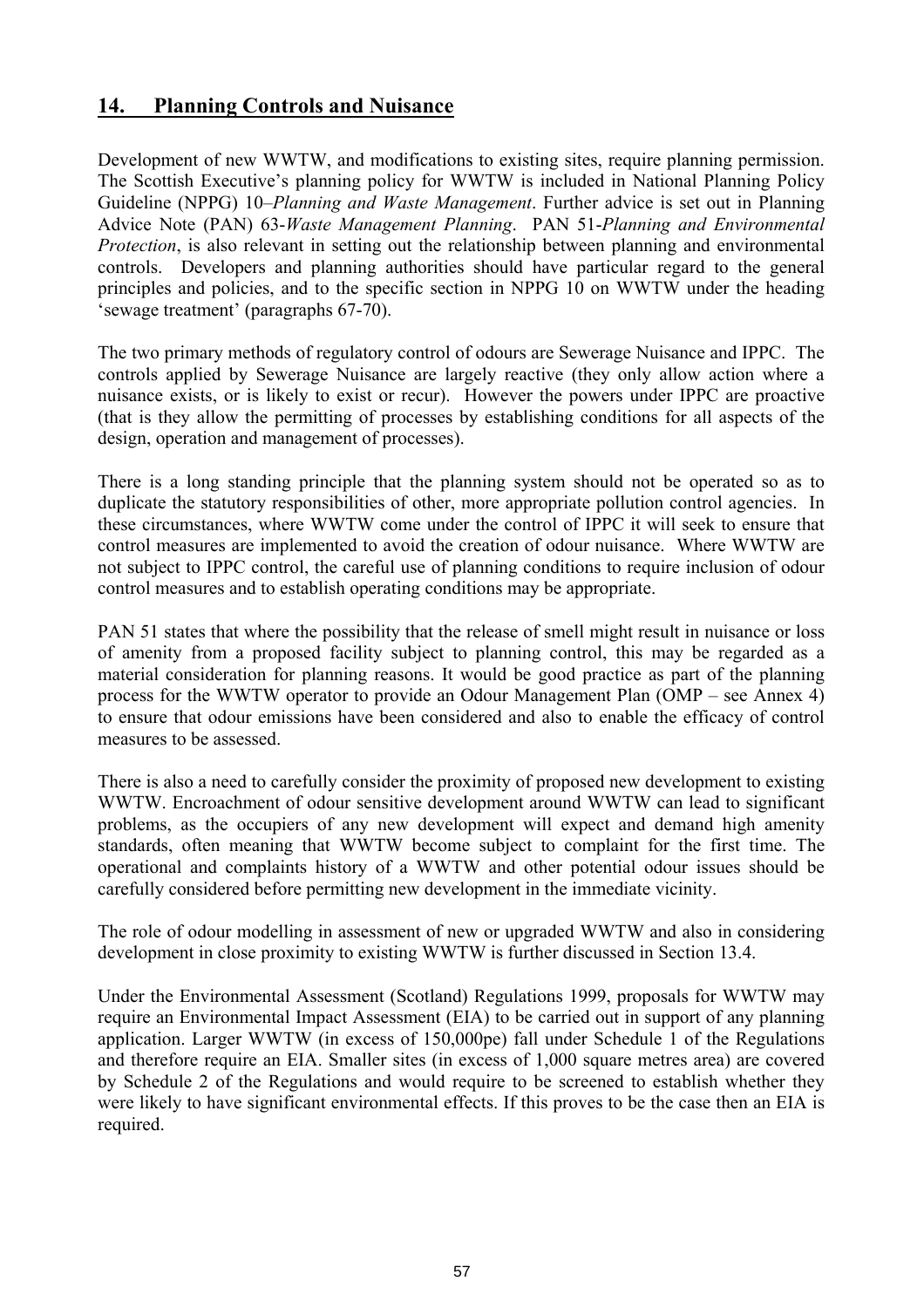SEDD Circular 15/1999 suggests that where the site is in excess of 10 hectares or 100,000pe, although this would come under Schedule 2, a full EIA should generally be required. Where a planning authority decides that a statutory EIA is not required, it is still open to the authority to use its powers under article 13 of the General Development Procedure Order to request additional environmental information.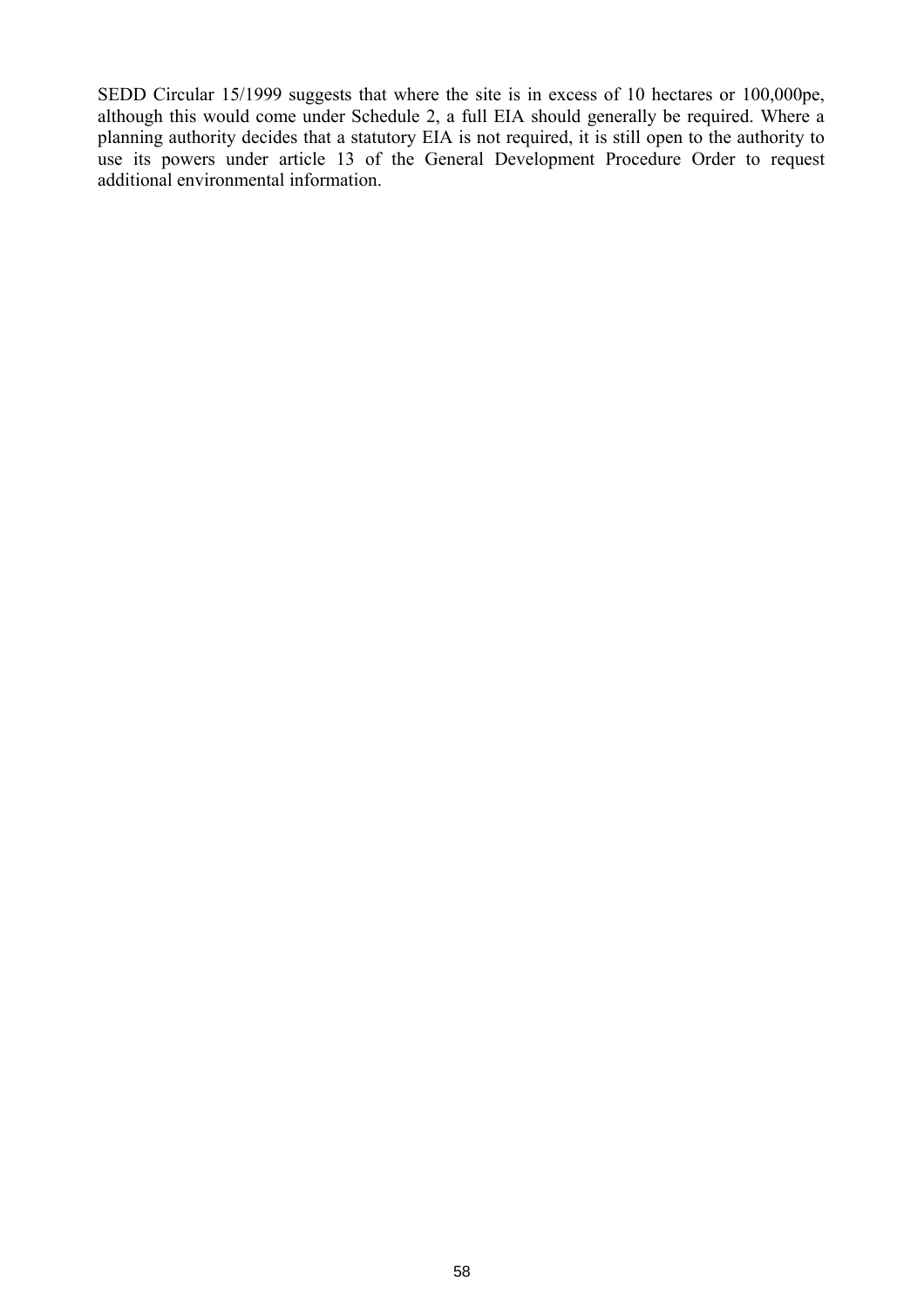# **15. Enhanced Odour Control Measures Supporting Guidance**

This section provides further guidance on the enhanced control measures outlined in section 8 above.

#### **15.1 Odour Control Aims**

The aim of the Sewerage Nuisance provisions is to ensure that WWTW apply adequate controls to prevent emissions where possible but in any case to ensure that they are minimised and do not cause odour nuisance.

The hierarchy for implementing control options is usually considered in the following order of preference before escalating to the next level:

- 1. Site management and housekeeping (largely detailed in Section 12 of this CoP)
- 2. Operational and process changes
- 3. Containment
- 4. Enclosure with extract ventilation and end-of-pipe treatment of exhaust air.

#### **15.2 New Plant Design**

There is extensive guidance on the design of waste water treatment plants in BS EN 12255. In particular, BS EN 12255 – 9 of 2002 deals specifically with odour control and ventilation.

#### **15.3 Developing an Odour Improvement Plan**

The Odour Improvement Plan is a living document and should be regularly reviewed and upgraded. The operator may choose to integrate the OMP and the OIP.

#### **15.4 Transport of sewage to the works**

Measures that can be taken to reduce septicity and minimise the retention time of sewage in transport under anaerobic conditions, include:

- minimise the length of pumped sections
- ensure that the slope of gravity sections prevents sediment accumulation
- minimise intermediate storage
- prevent seawater intrusion
- avoid siphons
- avoid untreated putrescible and warm wastes from industrial sources
- regular cleaning to remove accumulations
- improve ventilation
- if septic conditions are developed, chemical dosing may reduce the amount of odour  $$ this includes adding oxygen, hydrogen peroxide, nitrate or ferric salts
- air stripping at the inlet works and treatment of the stripped air.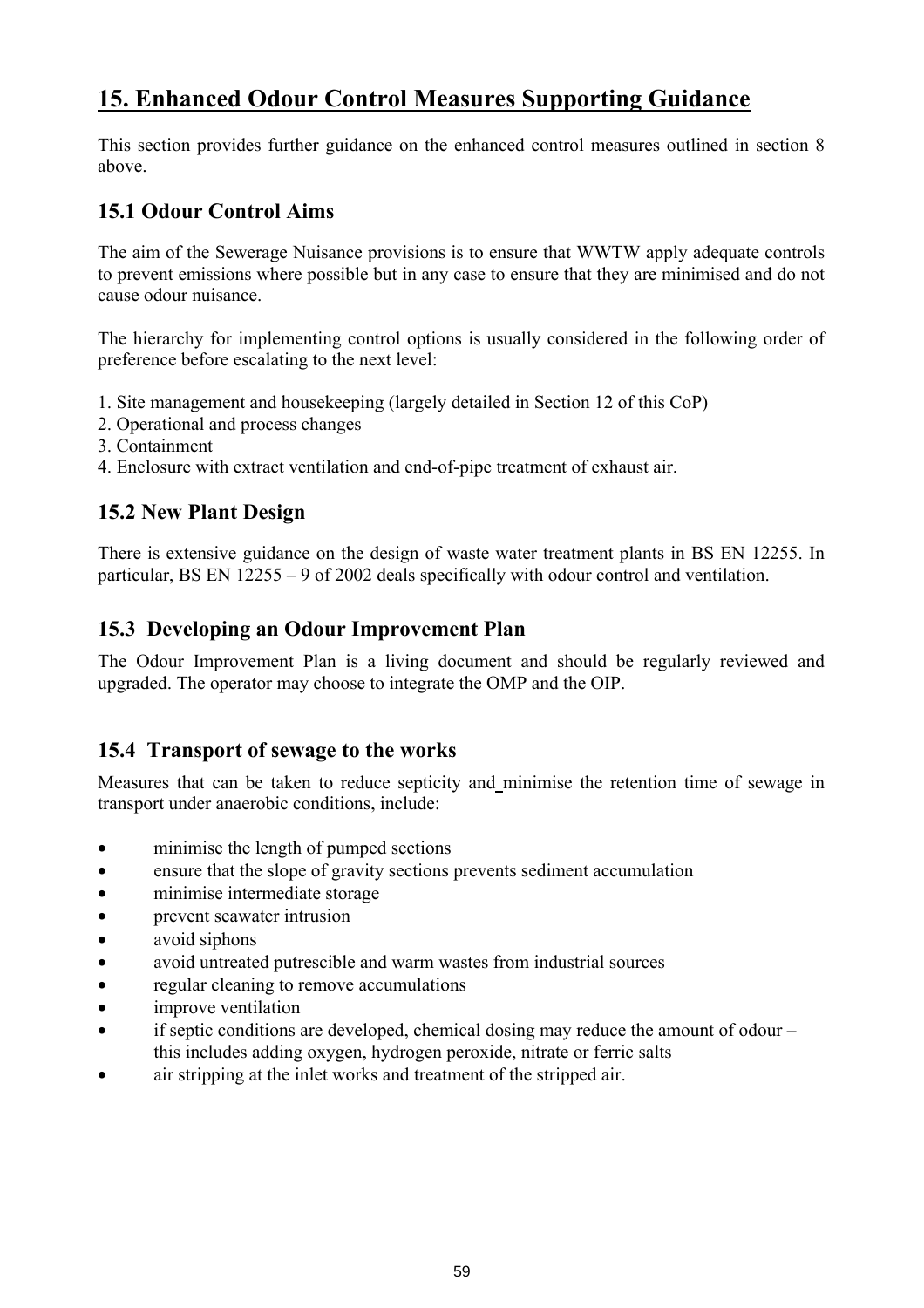## **15.5 Inlet Works**

Measures that should be taken to minimise odour releases from this source, include:

- Regular cleaning and flushing of screens and influent channels
- Grit and screenings transfer and storage in a manner to prevent spillage. Ideally screenings after washing should be dewatered and bagged (or contained in a covered skip).
- Lowering discharge points to minimise turbulence and volatilsation of odours
- Balancing the flow of sludge liquors to even the load over the day
- Imported sludges to go straight to sludge storage tanks and not through inlet works

## **15.6 Primary Sedimentation**

Measures that should be taken to minimise odour releases from this source, include:

- Pre-treatment of incoming septic sewage or possible chemical dosing with nitrate or iron salts
- Reducing hydraulic retention times.
- Improving desludging both in efficiency and frequency and regular cleaning of the tanks, sumps, scum and grease removal equipment – aim to ensure that sludge is not held on the base of the tanks for more than 1-hour
- Reduce turbulence at the weir overflow by reducing the drop height from the weir
- Recirculation of nitrified final effluent during low flow and avoiding the recirculation of secondary sludge

## **15.7 Secondary Aerobic Treatment**

Measures that should be taken to minimise odour releases from this source, include:

#### **For trickling filters**

- Media should be kept wet and hydraulic overloading or blockage should be avoided
- Clogging or ponding of the filter as a result of organic overloading, inadequate aeration or mixing, blocking of aeration vents or media breakdown may result in anaerobic conditions and odours
- Avoid sludge and solids settling due to low turbulence in the liquor especially close to any recirculated sludge return

#### **For activated sludge plants**

- Increased aeration by methods which minimise the generation of aerosols (for example sub-surface diffuse aeration) and maintain the activated sludge flocs in suspension
- Shrouding of the mechanical aerators to reduce aerosol formation
- Covering the inlet distribution chamber and anoxic zone may be sufficient in cases where odours occur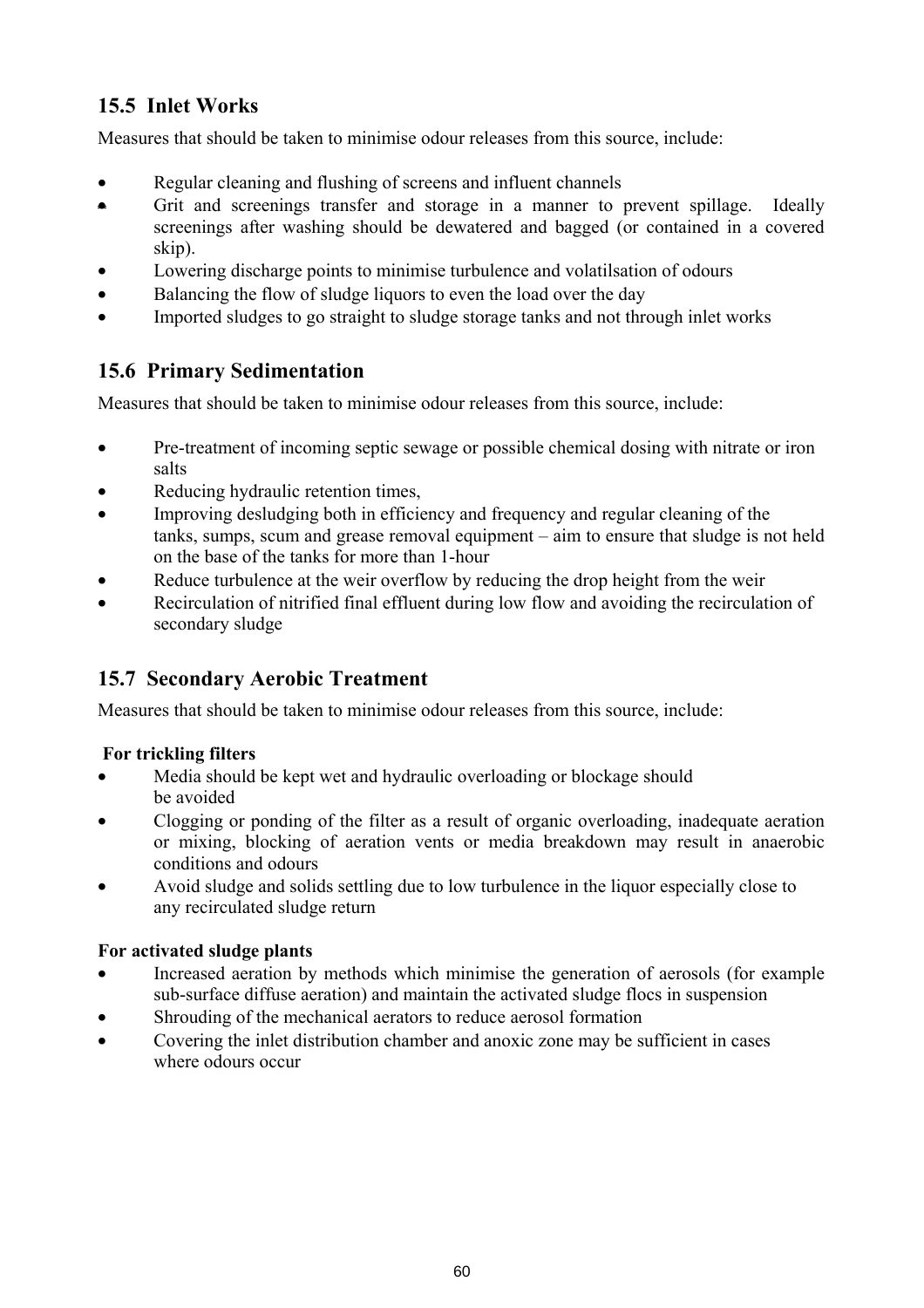## **15.8 Sludge Handling , Storage and Thickening**

Measures that should be taken to minimise odour releases from this source, include:

- Unstabilised liquid sludges imported to WWTW should be transported in tankers or (if in solid form) enclosed lorries and should be transferred to storage tanks which are vented to odour abatement equipment
- Sludge which has been lime treated can generate odour, particularly ammonia, and should be stored under cover to prevent odour generation (including avoiding re-wetting of sludge cake)
- Sludges should be processed (thickened, digested or dewatered) as soon as possible after generation as retention will lead to anaerobic conditions. It is good practice to minimise the potential storage of sludge before treatment and storage for unstabilised sludge should be limited to a maximum capacity of 24-hours production
- All tanks and plant for unstabilised sludge storage and processing should be enclosed or covered and vented to odour abatement equipment
- Replacement of lagoons and drying beds with mechanical dewatering plant will help minimise retention and contain odours
- Avoid open storage of sludges or sludge cakes

## **15.9 Anaerobic Digestion**

Measures that should be taken to minimise odour releases from this source, include:

- Routinely drain condensate traps to remove water and avoid back pressure
- Ensure that the digester system is balanced in respect of pressure to reduce emergency pressure relief operation
- If the gas is vented to a combustion unit for energy recovery, a stand-by flare should be provided in case of combustion system malfunction
- Regularly inspect the operation of the flare to check in particular that the pilot will light the flare even if the flare has been overloaded
- Avoid turbulence of the sludge after digestion
- Secondary digestors are often not covered and they can lose up to 10% of methane generated and obviously also any odour associated with the sludge. The operation of the primary digester should reduce the risk of odour generation at the secondary stage. In cases where the operation of the primary digester leads to odour release in the secondary stage, the secondary digester may require covering and venting to an odour and methane treatment facility (it is essential to consider possible explosion hazards associated with this)
- Covering of digested-sludge feed channels, mixing wells and overflow take-offs
- Regular inspection of the seals of floating gasholders
- Any covers or abatement equipment provided for this source will require careful evaluation in relation to safety and explosion control

## **15.10 Storm Water**

Implementation of the following measures should largely avoid odours from the storm tanks:

Storm tanks should not be used to increase the hydraulic capacity of the  $WWTW -$  they should only be used for storm conditions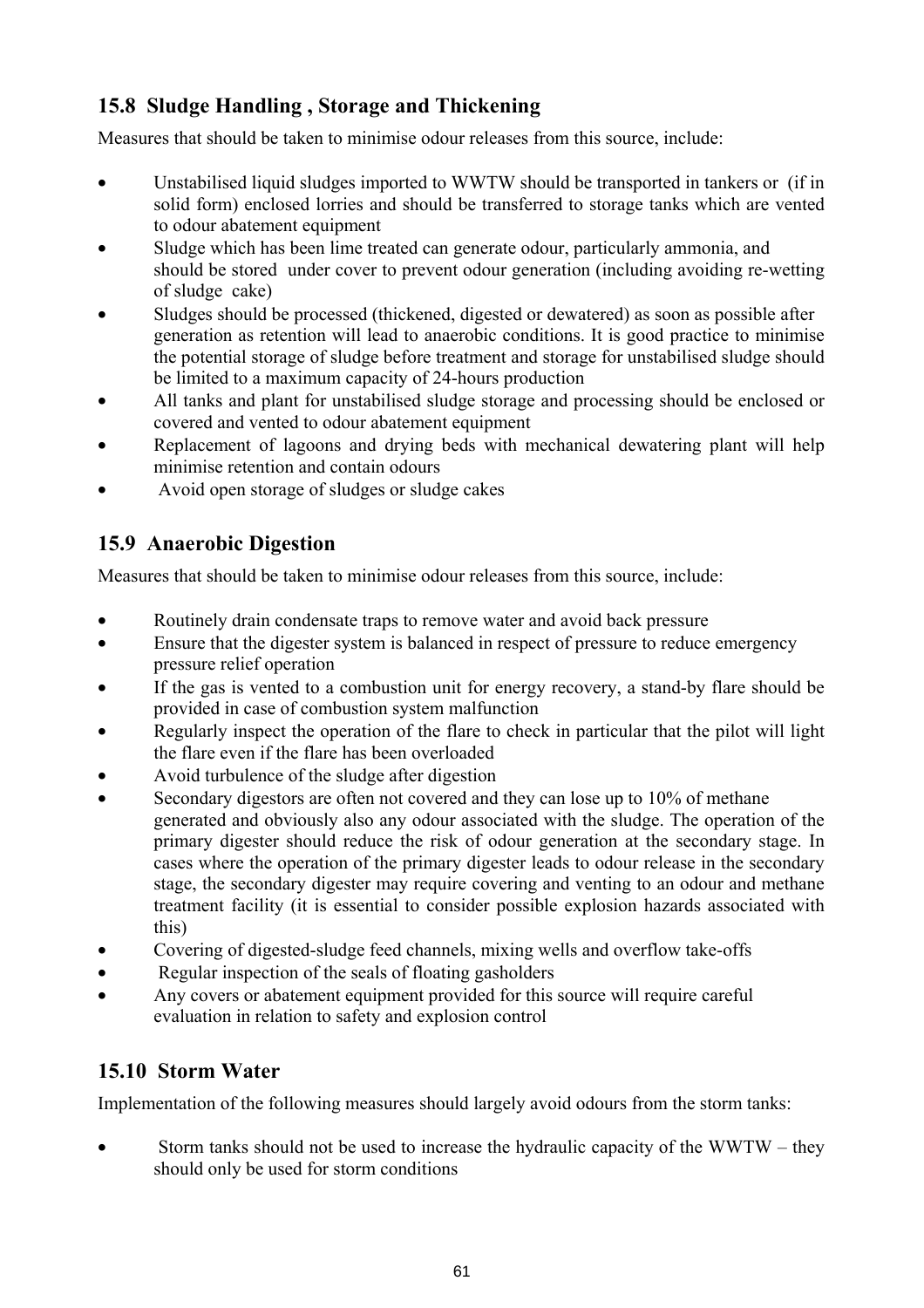- If the tanks are to be used for balancing influent flows under normal flow conditions, septic conditions should be avoided either by the use of chemical additives or by maintaining solids in suspension by controlled aeration
- The tanks should be emptied within the shortest possible time once the hydraulic load has reduced to allow the treatment of the storm flow and should be within no more than 72 hours. This requires that the design hydraulic load allows the storm water flow to be treated within this timescale
- The tanks should be operated on a system to ensure that tanks are continually refreshed to avoid liquor standing and also that the tanks are emptied in order of the age of the storm water within them
- The tanks should be desludged and cleaned as soon as possible after use. Allowing the sludge to stand in the tanks will rapidly lead to odour generation. Consideration should be given to the provision of automatic flushing and desludging equipment in these tanks.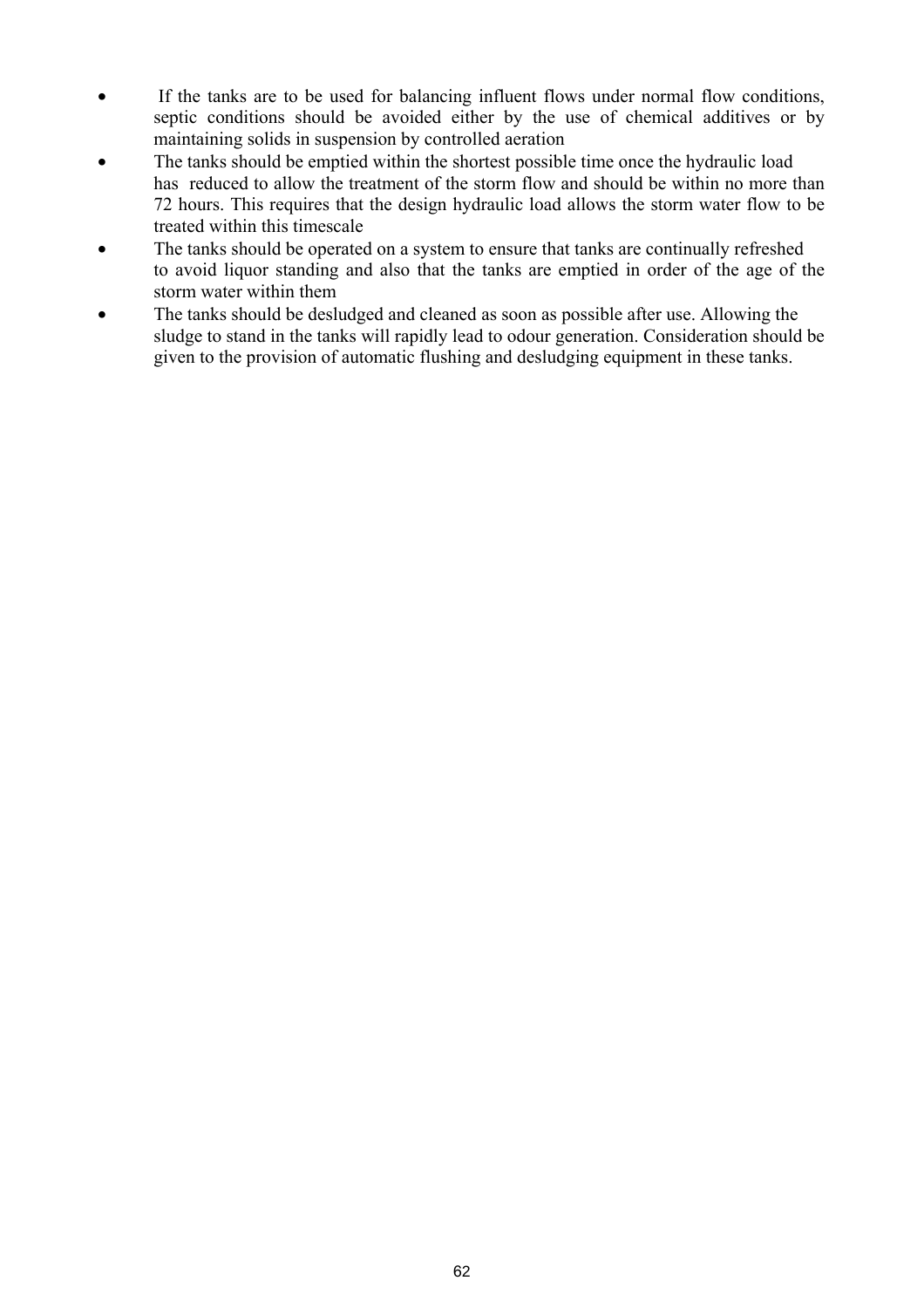# **16. Odour Containment and Abatement Supporting Guidance**

# **16.1 Odour Containment, Plant and Tank Covers**

The design of covers is relatively straightforward, the main problem being one of engineering such large structures to be able to take load and making provision for inspection and maintenance. They have to be designed to allow for adequate support, to support wind, snow and personnel loads and to give sufficient clearance from process equipment and may have to incorporate walkways. The materials of construction need to be resistant to light and corrosion and are often constructed from either glass re-enforced plastic or aluminium. In addition to loads, the covers need to be designed to allow for bridge scrapers (can use rotating roofs), access, inspection and vents.

The following are some key design requirements:-

- Minimise head space under covers to reduce the volume of air vented due to displacement
- Any inspection hatches or access points should be sealed and any pipework transitions should be sealed
- The design of tanks and covers should minimise the need for regular access for maintenance and inspection as confined space entry systems will be required
- The vent volumes need to be adequate to ensure no odour escape and also to account for air quality inside the cover (occupational exposure, corrosion and explosion hazard).
- Ventilation rates will depend upon the exact process operations but for tanks the design flows are typically  $0.5 - 12$  air changes per hour based upon the empty tank volume or 120% of the maximum filling rate. In the case of thickener tanks, the volume may increase to 200% of the maximum fill rate
- The design will take account of the fill and empty rate, maximum rate of change in headspace, likely gaps and leakage, evolution rate of flammables to maintain <25% LEL for methane (10% is good design)
- Allowance should be made for emergency ventilation of the tanks
- One problem with tank covers is that they cannot be easily inspected therefore tend to be poorly maintained.

Additionally, guidance on the design of waste water treatment plants in BS EN 12255 advises designers to :-

- □ Locate sources requiring abatement close together to optimise abatement options and minimise costs
- Consider explosion risk, corrosion, access and health and safety.

# **16.2 Odour Abatement Equipment**

It is important when evaluating the most appropriate control technology to consider both total cost (capital and operating) and environmental impact (such as energy use, chemical use and secondary pollutant generation). Often operating costs are closely linked with environmental impact (that is costs for energy, raw materials etc.) and wherever possible the most environmentally sustainable technique should be selected.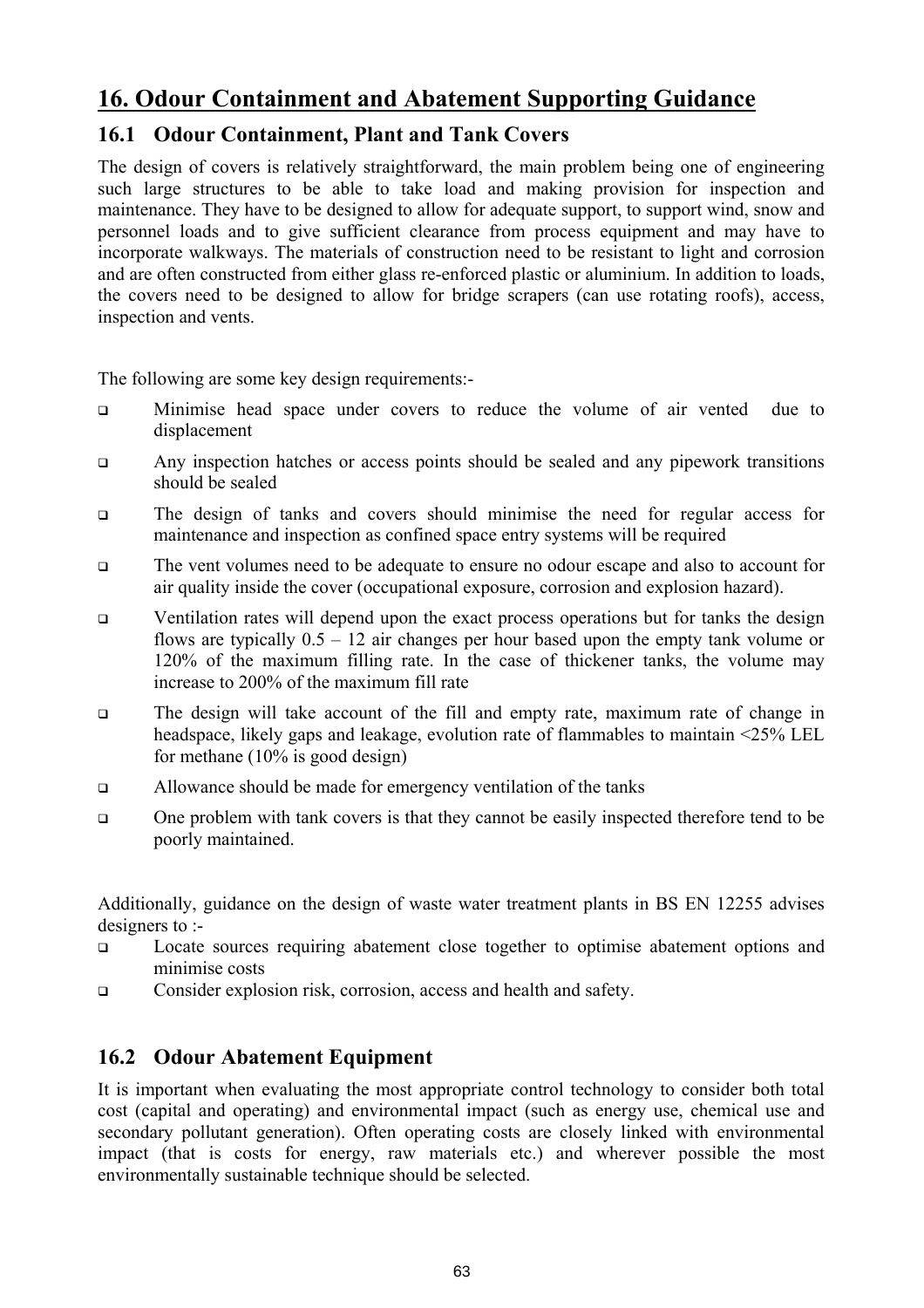As odour abatement plant capacity is usually tightly specified (little spare capacity), the assumption is that all other measures are being correctly used – covers, doors, chemicals replenished etc.. This therefore becomes a key management issue that should be included in the Odour Management Plan.

The site layout may permit a centralised plant or due to locational constraints it may be necessary to use more than one system for example on the inlet works and the sludge process. It may be economical to provide a number of smaller biofilters for individual sources but if the selected technology is wet scrubbing it may be more cost effective to provide a single system. In some cases it may be appropriate to divide the odour streams and use different technology based upon the load and characteristics of each system.

Table 3 below summarises the main types of abatement equipment and the odour abatement efficacy that may be achieved.

| <b>SYSTEM</b>       | <b>CAPITAL</b> | <b>CONSUMABLES</b>              | <b>EFFECTIVENESS</b>                                       |  |
|---------------------|----------------|---------------------------------|------------------------------------------------------------|--|
| <b>Biofilters</b>   | Moderate       | Need space, fan energy, media   | High $>95\%$ - not able to rapidly                         |  |
|                     |                | replacement $3 - 5$ years       | adjust to changes in flow or load                          |  |
| <b>Bioscrubbers</b> | Moderate       | Fan energy, effluent needs      | High $>95\%$ - can handle higher                           |  |
|                     |                | oxygenation                     | $H2S$ loads than biofilters                                |  |
| Activated sludge    | Low            | Needs fully aerobic sludge      | $90 - 95\%$ for H <sub>2</sub> S and NH <sub>3</sub> ; may |  |
| plant               | additional     |                                 | be ideal as a polishing stage                              |  |
| Wet scrubbers       | High           | Fan energy, pump energy,        | Single stage $\leq 80\%$ but multiple                      |  |
|                     |                | dosing chemicals and effluent   | stage $-$ >98%                                             |  |
|                     |                | disposal – high energy user     |                                                            |  |
| Dry scrubbing       | High           | Media replacement is a high     | $> 95\%$ ; Widely used for passive                         |  |
| (carbon or          |                | cost with strong odours, suffer | sources. Need several seconds                              |  |
| impregnated         |                | with moisture loading           | residence for treatment                                    |  |
| media)              |                |                                 |                                                            |  |
| Catalytic iron      | Moderate       | Low operating cost              | Specific for $H_2S$ – good for low                         |  |
| oxidation           |                |                                 | flow high load                                             |  |
| Thermal             | High           | Fan energy and support fuel     | >98%; good for dryer vents and                             |  |
| oxidation           |                |                                 | VOC loads                                                  |  |
| Ozone               | Moderate       | Replacement of source and       | $>90\%$ on low concentrations –                            |  |
|                     |                | energy for fan and ozone        | good for building vents                                    |  |
|                     |                | generator                       |                                                            |  |
| Counteractants      | Low            | Replenishment of chemicals      | Not an abatement method $-$ may                            |  |
| and masking         |                |                                 | be suitable for short-term use                             |  |

#### **TABLE 3– ODOUR ABATEMENT**

Experience in operation of peat and heather type biofilters has shown that they do not perform well when the flow or odour load from the process is variable although other media (shell-type material) appears to perform better for these applications. There has been a considerable amount of biofilter and bioscrubber equipment installed at WWTW. The units range in size from 75 –  $435,000\,\text{m}^3/\text{hr}$  but are typically  $1600 - 3000\,\text{m}^3/\text{hr}$ . The suppliers tend to offer 95-98% odour removal, 95-99.9%  $H_2S$  removal and 300  $ouE/m^3$  in exhaust gases. The industry approach is that emission sources which exhibit strong odour peaks are best treated in wet scrubbers or carbon systems as some bio systems have been overloaded previously. It is increasingly common to have scrubbers on the sludge processing operations (often 3 or 4-stage scrubbers are used).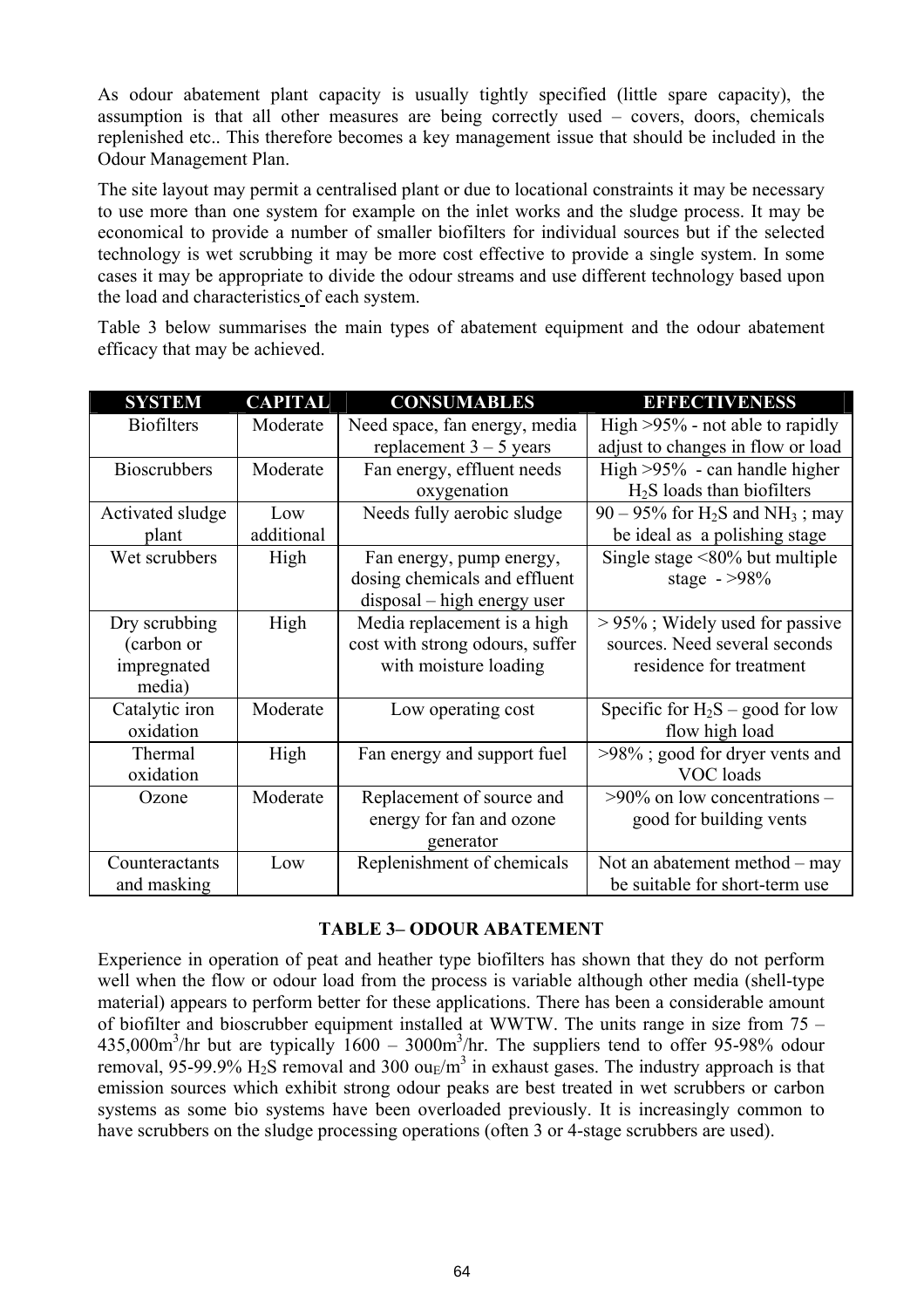# **17. Inspection and Enforcement Strategy**

The Water Services etc (Scotland) Act 2005 requires that local authorities monitor compliance with the Code. It is recommended that local authorities adopt and publish their inspection and enforcement concordat. The inspection protocol should take account of the following:-

- $\Box$  the local authority need to ensure that their resources are targeted on the sites which have the greatest likelihood of causing Sewerage Nuisance
- an inspection programme should be developed based upon the risk assessment procedure outlined in Section 4.4 above
- $\Box$  this risk assessment should highlight those sites most likely to lead to nuisance complaints
- $\Box$  as general guidance, local authorities should be programming to inspect every works above 500pe at least once every 5 years
- $\Box$  those works which are subject to regular complaint or which are above 100,000 pe should be inspected at least once per annum
- Scottish Water is being encouraged to develop strategic management techniques for odour. Effective OMPs will assist this development and hence aid investigation. The adequacy and utility of the OMP is a key inspection and assessment tool
- $\Box$  in the case of small, generic works such as septic tanks it is likely that Scottish Water will develop generic OMPs.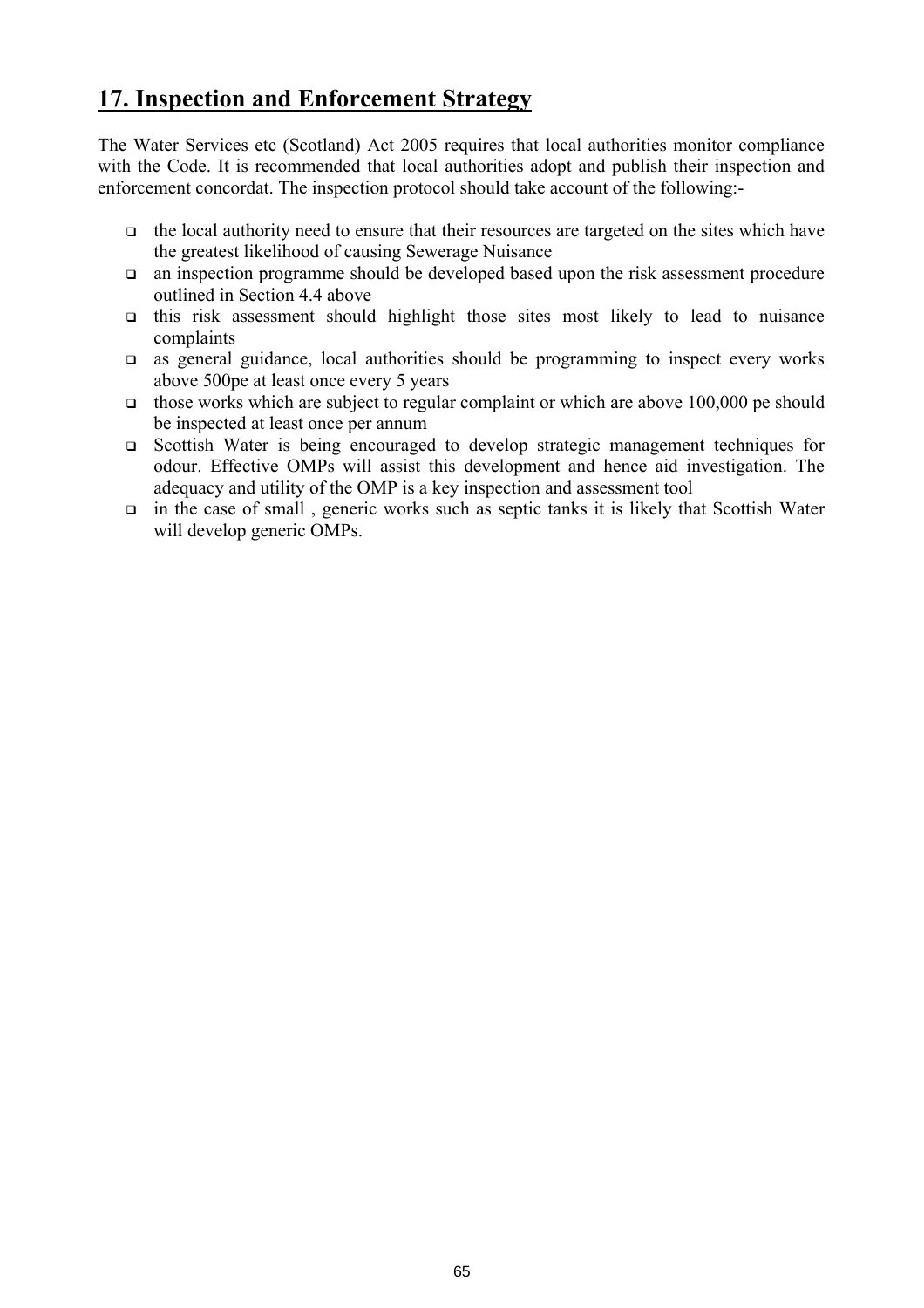### **Extract from Water Services etc. (Scotland) Act 2005**

#### **25 Sewerage nuisance: code of practice**

(1) The Scottish Ministers may make an order containing a code of practice (referred to in this section and section 26 as a "sewerage code") for the purposes of assessing, controlling and minimising sewerage nuisance.

- (2) In this section and section 26, "sewerage nuisance" means-
	- (a) smells and discharges;
	- (b) insects; or
	- (c) any other thing,

emanating from, or present at, any part of the public sewerage system so as to be prejudicial to health (that is to say, injurious, or likely to cause injury, to health) or a nuisance.

- (3) A sewerage code may, in particular, set out-
	- (a) guidance as to the best practicable means of assessing, controlling and minimising sewerage nuisance; and
	- (b) circumstances in which-
		- (i) Scottish Water; or

(ii) any other person to whom the code applies,

is to be regarded for the purposes of this section and section 26 as complying, or (as the case may be) not complying, with the code.

(4) In subsection (3)(a), "best practicable means" is to be construed by reference to the following provisions-

(a) "practicable" means reasonably practicable having particular regard to-

- (i) local conditions and circumstances;
- (ii) the current state of technical knowledge; and
- (iii) financial implications; and
- (b) "means" includes-

(i) the design, installation, maintenance and manner and periods of operation of plant and machinery; and

(ii) the design, construction and maintenance of buildings and other structures.

(5) A sewerage code is to apply to-

(a) Scottish Water in respect of its core functions relating to the provision of sewerage and the disposal of sewage; and

(b) any other person to the extent that the person is acting on Scottish Water's behalf, or under its authority, in that respect.

- (6) Scottish Water and any other person to whom a sewerage code applies must comply with the code.
- (7) The Scottish Ministers and every local authority must publicise any sewerage code.
- (8) Before making an order under subsection (1), the Scottish Ministers must consult-
	- (a) Scottish Water;
	- (b) every local authority; and
	- (c) such other persons as they consider appropriate,

about the proposed sewerage code.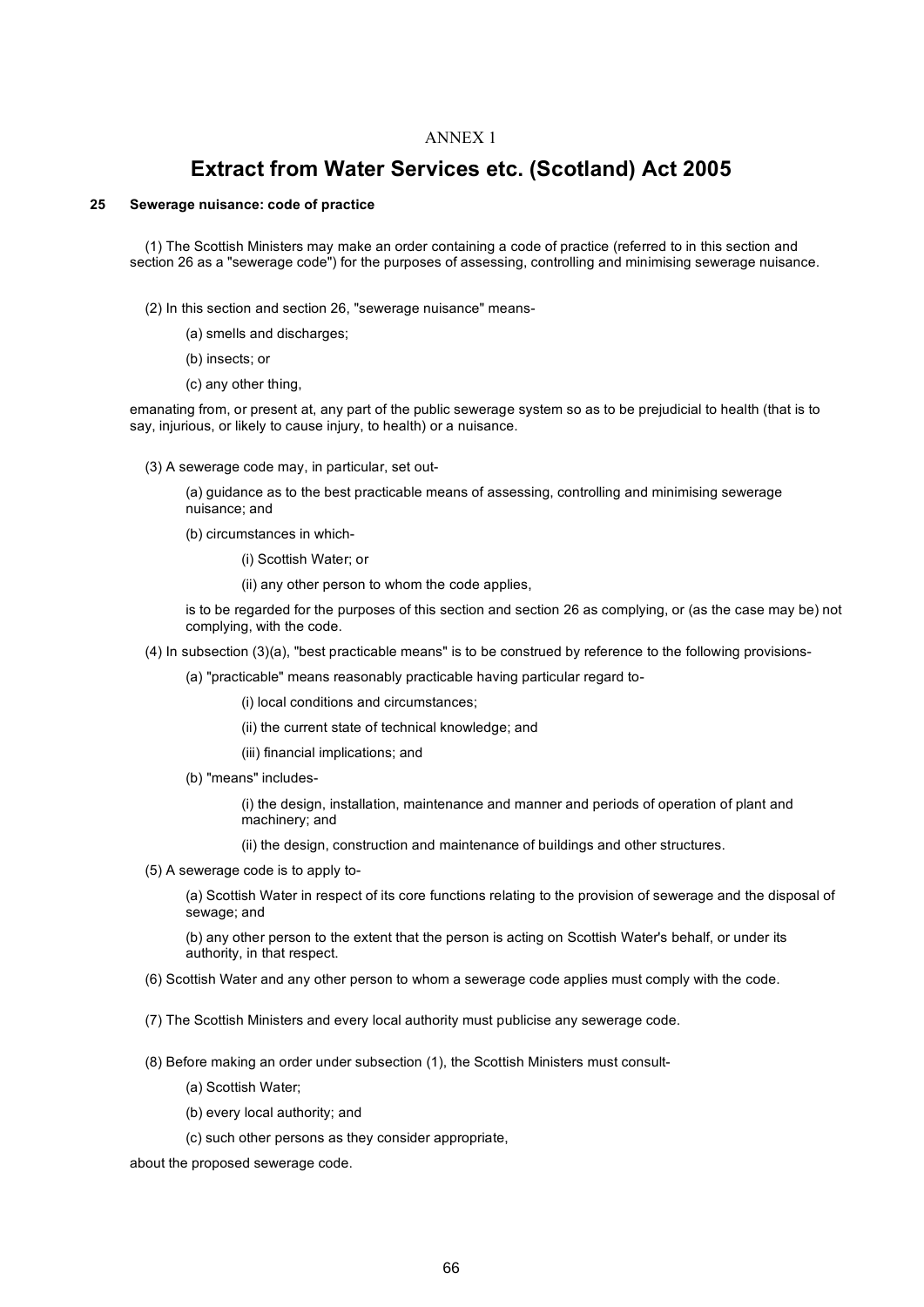(9) For the purposes of subsection (5), the provision of sewerage and the disposal of sewage does not include such provision or disposal through any part of the public sewerage system which is regulated by a permit granted by virtue of regulations made under section 2 of the Pollution Prevention and Control Act 1999 (c.24).

(10) Subsection (9) is subject to any direction made by the Scottish Ministers by virtue of any enactment in relation to the application of a sewerage code to any such part of the public sewerage system.

#### **26 Monitoring and enforcement**

(1) Each local authority must-

(a) monitor compliance in its area with any sewerage code; and

(b) where a complaint of sewerage nuisance is made to it by a person living in its area, investigate the complaint.

(2) Where a local authority is satisfied that Scottish Water or another person to whom a sewerage code applies is-

(a) not complying with; or

(b) likely not to comply with,

the code in a material regard, the authority must serve a notice (an "enforcement notice") on Scottish Water or (as the case may be) that other person.

(3) An enforcement notice-

(a) may require-

(i) the execution of such works; and

(ii) the taking of such other steps,

as are necessary for securing compliance with a sewerage code in any particular respects; and

(b) must specify the date by which the requirements of the notice, or any particular requirements of it, are to be fulfilled.

(4) A person on whom an enforcement notice has been served may, by summary application made within 21 days of the date of service of the notice, appeal to the sheriff against the notice; and the notice is of no effect until the appeal is withdrawn or finally determined.

(5) In an appeal under subsection (4), the sheriff may make such order as the sheriff thinks fit; and the decision of the sheriff in the appeal is final.

(6) If a person, without reasonable excuse, contravenes an enforcement notice, the person is guilty of an offence and liable on summary conviction to a fine not exceeding £40,000.

(7) Where an enforcement notice is contravened, the local authority may (whether or not proceedings have been taken for an offence under subsection (6)) take proceedings in the sheriff court for the purposes of securing that the requirements of the notice are fulfilled.

(8) Where an enforcement notice is contravened, the local authority may (whether or not proceedings have been taken for an offence under subsection (6)) take any action it considers necessary in fulfilment of the requirements of the notice.

(9) Any expenses reasonably incurred by a local authority in taking action under subsection (8) may be recovered by the authority from the person on whom the enforcement notice was served.

(10) The functions of a local authority under sections 79 to 81 of the Environmental Protection Act 1990 (c.43) in respect of statutory nuisance (within the meaning of Part III of that Act) do not apply in relation to any nuisance which constitutes a sewerage nuisance.

(11) This section and section 25 are without prejudice to section 82 (summary proceedings by persons aggrieved by statutory nuisance) of the Environmental Protection Act 1990.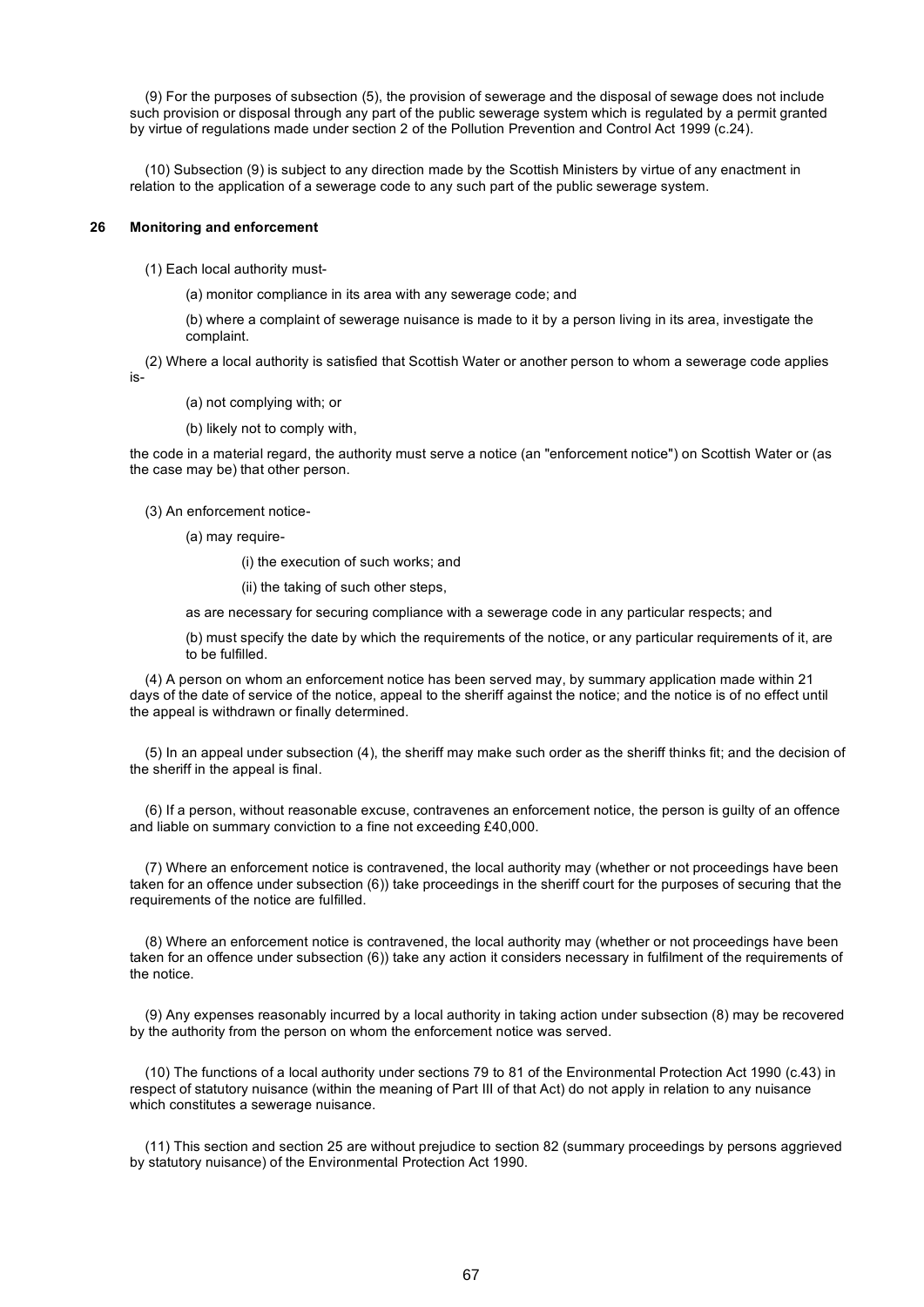(12) In this section and section 25, "local authority" means a council constituted under section 2 of the Local Government etc. (Scotland) Act 1994 (c.39).

#### *Definitions for Part*

#### **27 Meaning of "eligible premises"**

(1) In this Part, "eligible premises" means-

(a) in relation to the supply of water, premises which are (or are to be) connected to the public water supply system; and

(b) in relation to the provision of sewerage or the disposal of sewage, premises which are (or are to be) connected to the public sewerage system,

but not any dwelling.

(2) In subsection (1), "dwelling" means any dwelling within the meaning of Part II (Council tax: Scotland) of the Local Government Finance Act 1992 (c.14) except the residential part of part residential subjects within the meaning of that Part of that Act.

(3) The Scottish Ministers may by order modify subsection (2) so as to vary the meaning of "dwelling".

#### **28 Meaning of "public water supply system"**

(1) In this Part, the "public water supply system" means any and all of the mains and other pipes, water treatment works and other similar infrastructure which are (either or both)-

(a) vested in Scottish Water; or

(b) used by Scottish Water (or a person acting on its behalf or under its authority) in connection with the exercise of Scottish Water's core functions as respects the supply of water.

(2) In subsection (1), "mains" is to be construed in accordance with section 109(1) (interpretation) of the 1980 Act.

#### **29 Meaning of "public sewerage system"**

(1) In this Part, the "public sewerage system" means any and all of the sewers (and junctions therewith), drains, SUD systems, sewage treatment works and other similar infrastructure which are (either or both)-

(a) vested in Scottish Water; or

(b) used by Scottish Water (or a person acting on its behalf or under its authority) in connection with the exercise of Scottish Water's core functions as respects the provision of sewerage or disposal of sewage.

(2) In subsection (1)-

"sewers", "SUD systems" and "sewage treatment works" are to be construed in accordance with section 59(1) (interpretation) of the 1968 Act; and

"junctions" is to be construed in accordance with section 16 (vesting of sewers and other works) of that Act.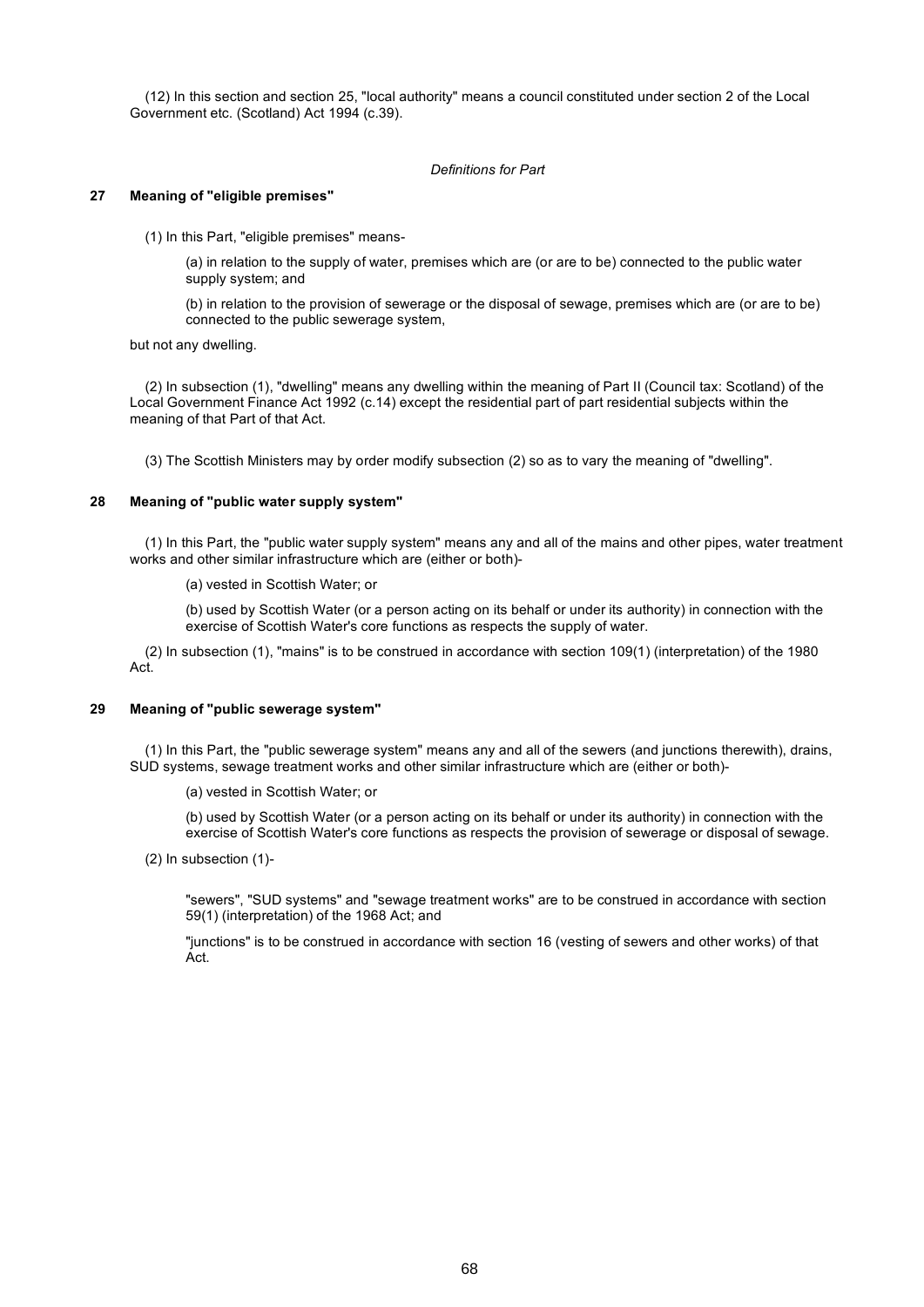# **Typical form for the recording an odour-related complaint**

| <b>Odour Complaint Report Form</b>                                                                                                     | Sheet No |
|----------------------------------------------------------------------------------------------------------------------------------------|----------|
| Installation to which complaint relates<br>Date:                                                                                       |          |
| Name and address of complainant:                                                                                                       |          |
| Tel no. of complainant:                                                                                                                |          |
| Time and date of complaint:                                                                                                            |          |
| Date, time and duration of offending odour:                                                                                            |          |
| Location of odour, if not at above address:                                                                                            |          |
| Weather conditions (ie, dry, rain, fog, snow):                                                                                         |          |
| Cloud cover (none, slight, partial, complete):                                                                                         |          |
| Cloud height (low, high, very high):                                                                                                   |          |
| Wind strength - (light, steady, strong, gusting)<br>Or use Beaufort scale:<br>Wind direction:                                          |          |
| Complainant's description of odour (i.e. comparison with other odours, strong/weak, continuous, fluctuating):                          |          |
| Has complainant any other comments about the odour?                                                                                    |          |
| Are there any other complaints relating to the installation, or to that location? (either previously or relating to the same exposure) |          |
| Any other relevant information:                                                                                                        |          |
| On-site activities at time the odour occurred:                                                                                         |          |
| Operating condition at time offensive odour occurred<br>(e.g. flow to works, flood conditions, maintenance, tank cleaning)             |          |
| Form completed by<br>Signed                                                                                                            |          |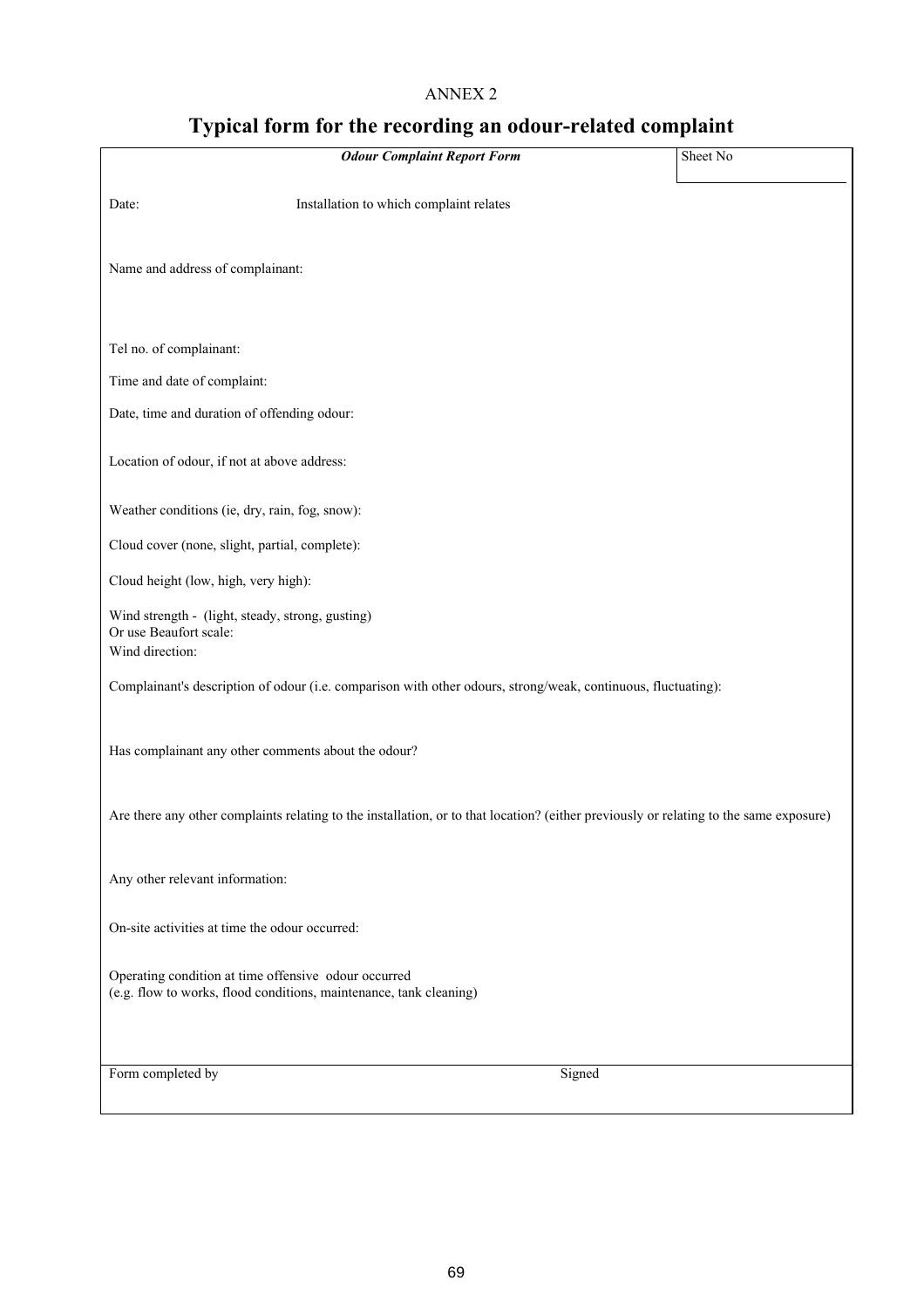# **Guidance on Odour Assessment and Complaint Investigation – Olfactory Screening ('Sniff-testing')**

This is a very useful quick test which can provide a subjective "snap-shot" assessment of the presence, strength and character of an odour either within an installation boundary, at the boundary or in the area/community surrounding the site. A record should be kept of the meteorological conditions at the time of testing together with information relating to the operations and activities being undertaken at the time.

Routine assessments can help to build up a picture of the odour impact of the installation on the surrounding environment over a period of time. Assessments which are targeted at adverse weather conditions or particularly odorous cycles of an operation allow "worst case" scenarios to be developed. Ideally the same methodology should be used to follow up complaints.

The general principles are covered below.

### *General considerations*

When undertaking an assessment, the following points need to be considered.

- The person undertaking the assessment should avoid strong food or drinks, refrain from smoking prior to the test, avoid scented toiletries or strong vehicle deodorisers and avoid undertaking an assessment with a cold or sore throat.
- Individuals that have a less than average sense of smell should be excluded. If necessary this can be compared with the general population by means of olfactometry.
- To improve (or to check) data quality the test can be conducted by two persons working independently during the same time period.
- Frequency of assessment should be determined by the potential for odour generation or the number of complaints as required.
- Remember that the nature of an odour can change over distance as the various components are diluted below their individual detection thresholds
- The health and safety of the individual undertaking the assessment should not be compromised. Containers should never be sniffed where there is any possibility of them containing, or having contained, substances which may be harmful.

### *Testing location*

Where possible move from areas of weaker odour strength towards the more intense odour. The exact location will depend on the purpose of the assessment but when investigating offinstallation odour, start well down wind and move towards the installation. It should be remembered that an odour may change in character over a distance as a result of dilution and/or conversion. A number of factors may determine the choice of location, including:

- Permit conditions relating to the installation boundary or sensitive receptors
- Complaints received
- Proximity of housing to the installation
- Wind direction at the time of testing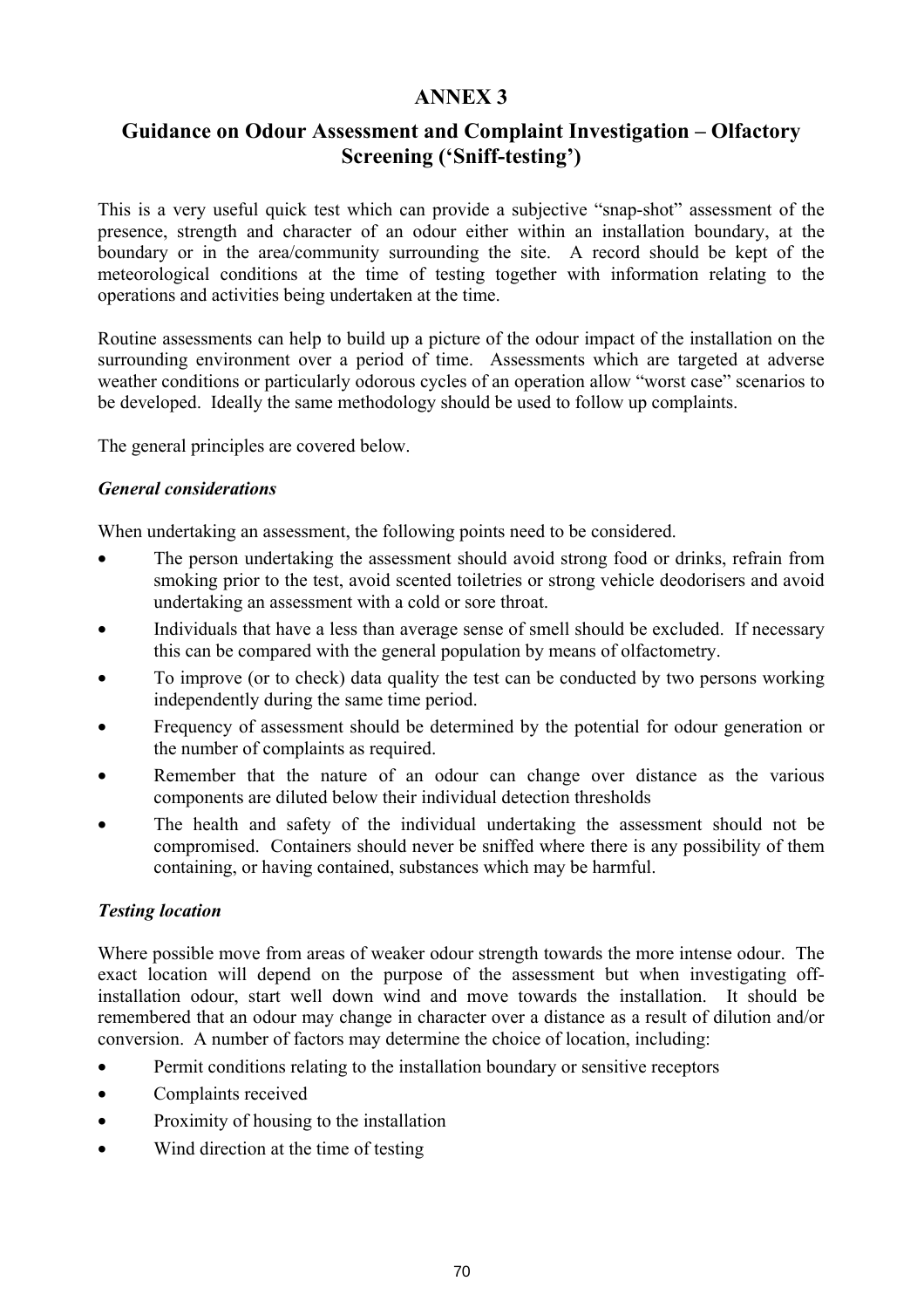The wind direction should be ascertained and this will assist in selection of the assessment route. An assessment may involve walking along a route selected according to the above factors, or to the conditions found upon arrival. Alternatively points may be fixed in order to evaluate the changing situation over a period of some weeks or months, or may vary from test to test according to local conditions. The latter may be of use in identifying worst case conditions.

## *Data collection and recording*

The intensity, extent (persistence and distance from the plant or installation boundary) of the odour and the sensitivity of the location where the assessment is being made with regard to receptors, should be recorded as well as any external activities such as agricultural practices that could be either the source, a contributor to, or a confounding factor in a particular odour event.

The categories of intensity, extent and sensitivity are:

## **INTENSITY**

- 1 No detectable odour
- 2 Faint odour (barely detectable, need to stand still and inhale facing into the wind
- 3 Moderate odour (odour easily detected while walking & breathing normally, possibly offensive)
- 4 Strong odour (bearable, but offensive odour)
- 5 Very strong odour (very offensive, possibly causing nausea)

**EXTENT** (assuming odour detectable, if not then 0)

- 1 Local & transient (only detected on installation or at installation boundary during brief periods when wind drops or blows)
- 2 Transient as above, but detected away from installation boundary
- 3 Persistent, but fairly localised
- 4 Persistent and pervasive up to 50m from plant or installation boundary
- 5 Persistent and widespread (odour detected >50 m from installation boundary)

#### **SENSITIVITY OF LOCATION WHERE ODOUR DETECTED** (assuming detectable, if not then 0)

- 1 Remote (no housing, commercial/industrial premises or public area within 500m)
- 2 Low sensitivity (no housing, etc. within 100m of area affected by odour)
- 3 Moderate sensitivity (housing, etc. within 100m of area affected by odour)
- 4 High sensitivity (housing, etc. within area affected by odour)
- 5 Extra sensitive (complaints arising from residents within area affected by odour)

The observation period should be over a standard time, generally 5 minutes at each location. During this time the intensity and extent can be evaluated.

Installation-specific information should be recorded - activities being undertaken, influent flow rate and quality, tank cleaning operations, maintenance etc..

A record should be made of the atmospheric conditions during the assessment. In the absence of an anemometer, the wind speed can be approximated using the Beaufort scale.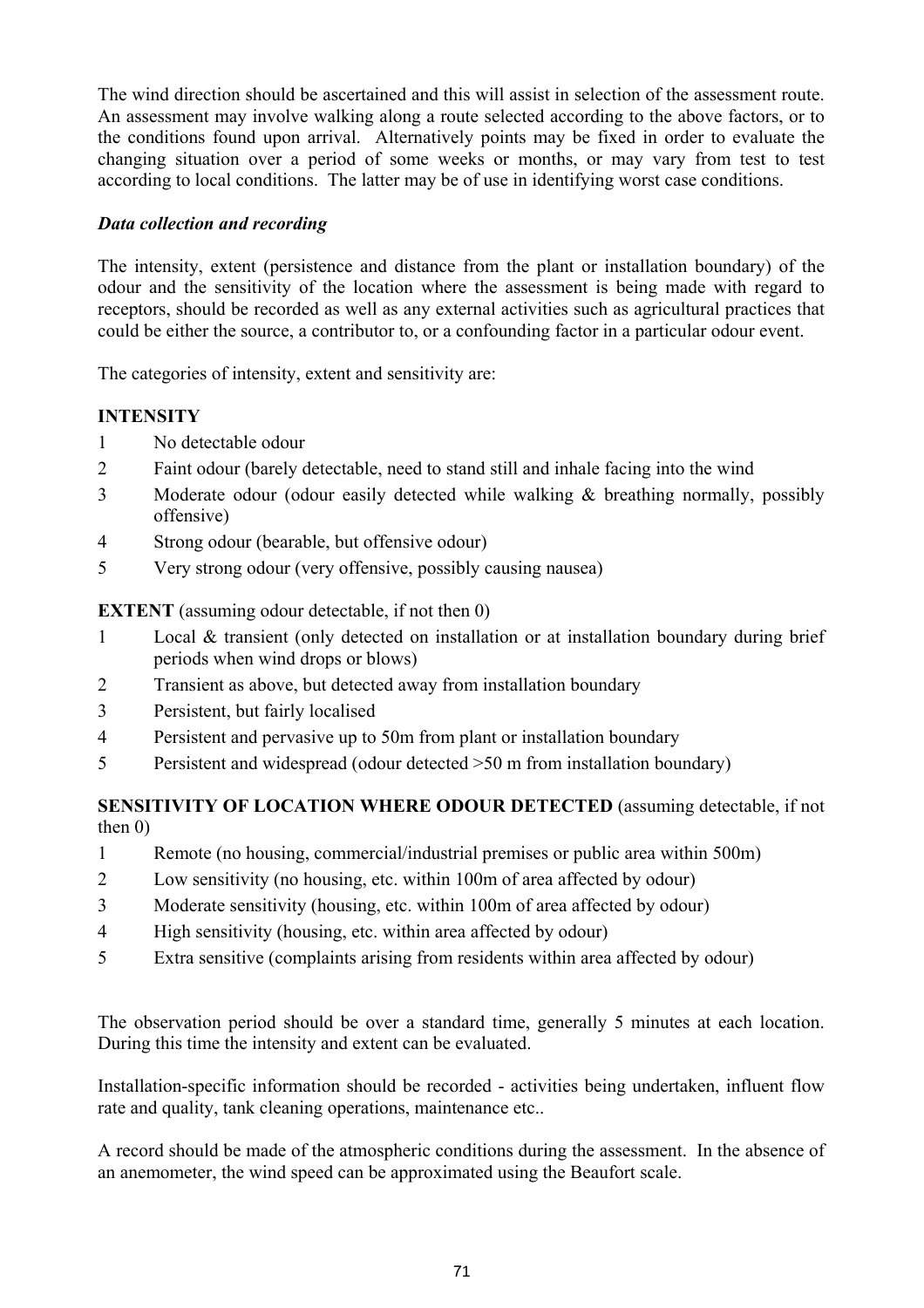# *Beaufort scale*

| <b>Force</b>   | <b>Description</b> | <b>Observation</b>                                                     | km/hr     |
|----------------|--------------------|------------------------------------------------------------------------|-----------|
| $\theta$       | Calm               | Smoke rises vertically                                                 | $\theta$  |
|                | Light air          | Direction of wind shown by smoke drift, but not<br>wind vane           | $1 - 5$   |
| $\overline{2}$ | Light breeze       | Wind felt on face; leaves rustle, ordinary vane<br>moved by wind       | $6 - 11$  |
| 3              | Gentle breeze      | Leaves and small twigs in constant motion                              | 12-19     |
| $\overline{4}$ | Moderate<br>breeze | Raises dust and loose paper; small branches are<br>moved               | 20-29     |
| 5              | Fresh breeze       | Small trees in leaf begin to sway, small branches<br>are moved         | 30-39     |
| 6              | Strong breeze      | Large branches in motion; umbrellas used with<br>difficulty            | $40 - 50$ |
| 7              | Near gale          | Whole trees in motion; inconvenience felt when<br>walking against wind | 51-61     |

The key reporting parameters are set out in the following example of a reporting form :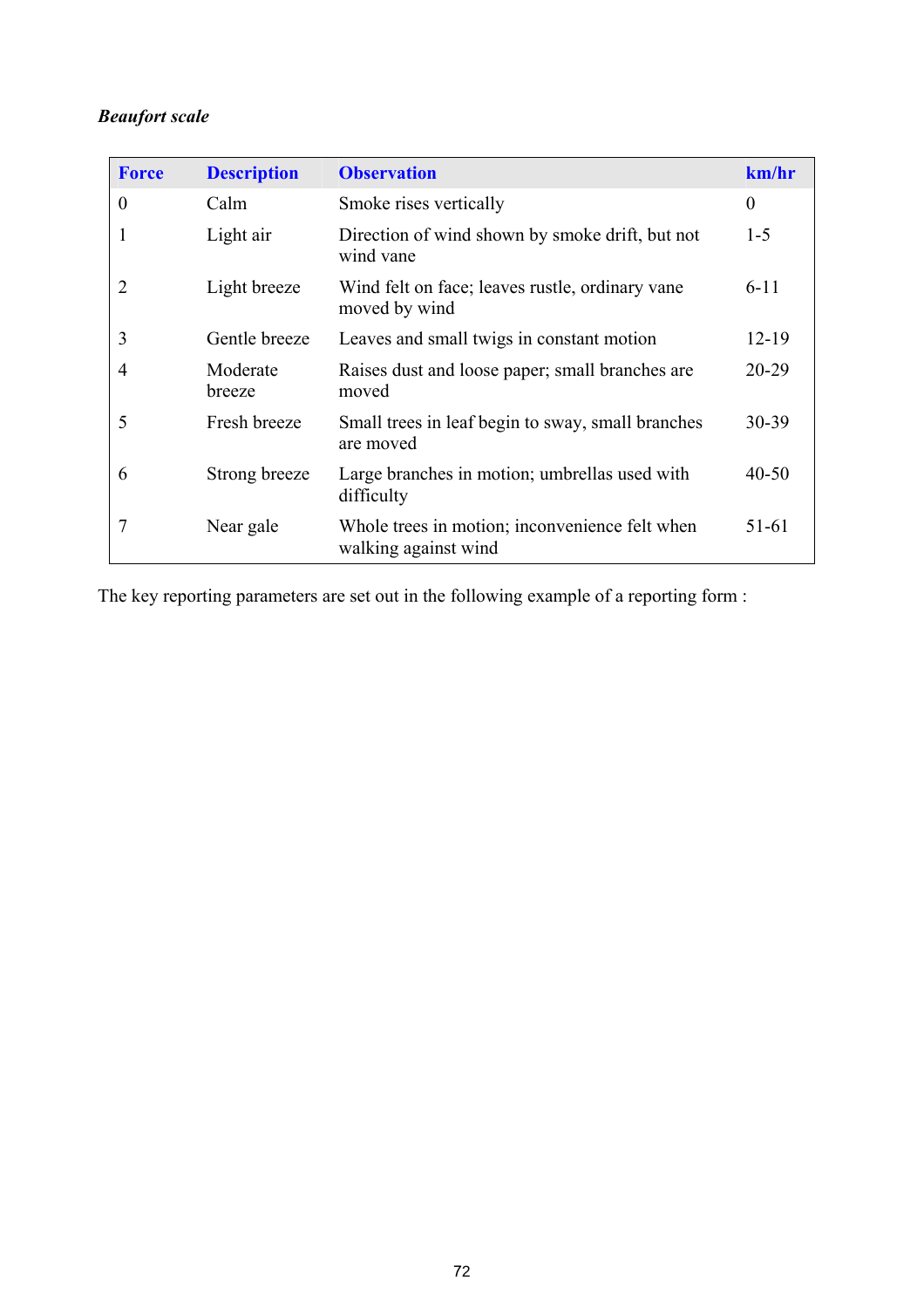## **ODOUR ASSESSMENT REPORT FILE NO. ..................**

| <b>INSTALLATION/</b><br><b>LOCATION</b> | <b>DATE</b>                                |
|-----------------------------------------|--------------------------------------------|
| Weather                                 | Wind (strength $\&$<br>direction)          |
| Temperature<br>$(\text{deg. C})$        | Bar. Pressure<br>(mbar) if known           |
| Ground condition                        | General air stability,<br>(if known)       |
| General air quality                     | Cloud cover/height<br>Low, high, very high |
| Time: start                             | Time: Finish                               |

Plan attached showing location & extent of odour Yes/No

| <b>COMPLAINT</b>      | Yes/No | Date & Time              |  |
|-----------------------|--------|--------------------------|--|
| <b>RECEIVED</b>       |        | complaint(s) received    |  |
| Location of complaint |        | Number of complaints     |  |
| area                  |        | which may relate to same |  |
|                       |        | source                   |  |
| Grid Reference (where |        | Time odour noticed $\&$  |  |
| location is not a     |        | duration                 |  |
| property)             |        |                          |  |

| <b>TEST LOCATION</b><br>(and time) | <b>Intensity</b> | <b>Extent</b> | <b>Sensitivity</b> | Installation/<br>process<br>sources<br>(potential or<br>actual) | <b>External sources</b> (i.e.<br>potentially confounding<br>sources/factors) |
|------------------------------------|------------------|---------------|--------------------|-----------------------------------------------------------------|------------------------------------------------------------------------------|
|                                    |                  |               |                    |                                                                 |                                                                              |
|                                    |                  |               |                    |                                                                 |                                                                              |
|                                    |                  |               |                    |                                                                 |                                                                              |
|                                    |                  |               |                    |                                                                 |                                                                              |
|                                    |                  |               |                    |                                                                 |                                                                              |
|                                    |                  |               |                    |                                                                 |                                                                              |
|                                    |                  |               |                    |                                                                 |                                                                              |

Additional comments

Signature: Persons contacted regarding odour:

Action required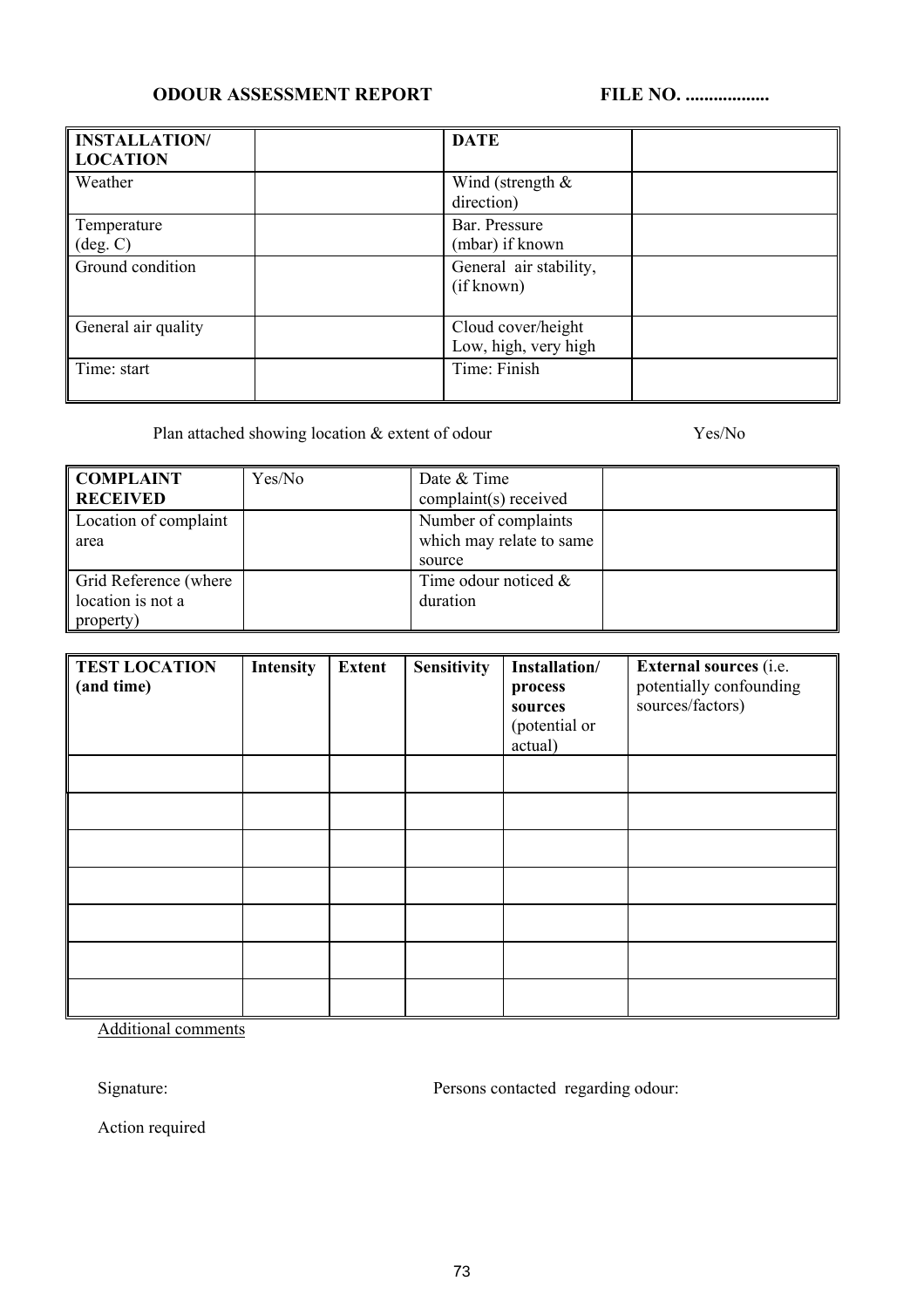# **GUIDANCE ON THE PREPARATION OF AN ODOUR MANAGEMENT PLAN**

#### *What is an Odour Management Plan?*

An Odour Management Plan is a summary, provided by the operator, of the foreseeable situations which may compromise his ability to prevent and/or minimise odorous releases from the process and the actions he will subsequently take to minimise the impact. This will include operational and control measures for normal as well as abnormal conditions. It is intended to be used as a reference document for operational staff on a day-to-day basis and shows what actions should be taken to minimise the event and who is responsible for authorising or undertaking the action.

The plan is intended primarily to detail operational and control measures appropriate to management and control of odour. It should also document foreseeable events which are outside of the control of the operator, however the operator may wish to include types of failure that are preventable, for example pump failure, biofilter compaction or filter breakthrough in order to highlight the need for the appropriate maintenance work to be undertaken before the failure occurs. It is recommended that the Odour Management Plan becomes the primary odour control document and should therefore include the odour complaints administration procedure.

#### *What is the Format for the Odour Management Plan?*

The Odour Management Plan should be a written document that is available on-site and should be available to the local authority and all site personnel. The OMP should be updated as necessary and the most recent version should be available on site (the operator may wish to send an updated version electronically to the local authority on a regular basis).

The operator should address the following issues in the Plan:-

- 1. the activity which produces the odour and the point of odour release
- 2. possible process or control failures or abnormal situations
- 3. potential outcome of a failure in respect of the likely odour impact on local sensitive receptors
- 4. what actions are to be taken to mitigate the episode, timescales and details of the persons responsible for the actions at the site
- 5. record keeping.

### *Examples of the Issues which may be Considered in an Odour Management Plan?*

### **1. Those which have potential to affect the process and the generation of odour**

Examples of factors which the operator should normally have made arrangements for are:

- Materials input (seasonal variation in weather may affect odour of influent and intermittent discharge of odorous substances to the sewerage system)
- Process parameters (changes in temperature, aerobic conditions)
- Rate of throughput or increased hours of operation
- Development of anaerobic conditions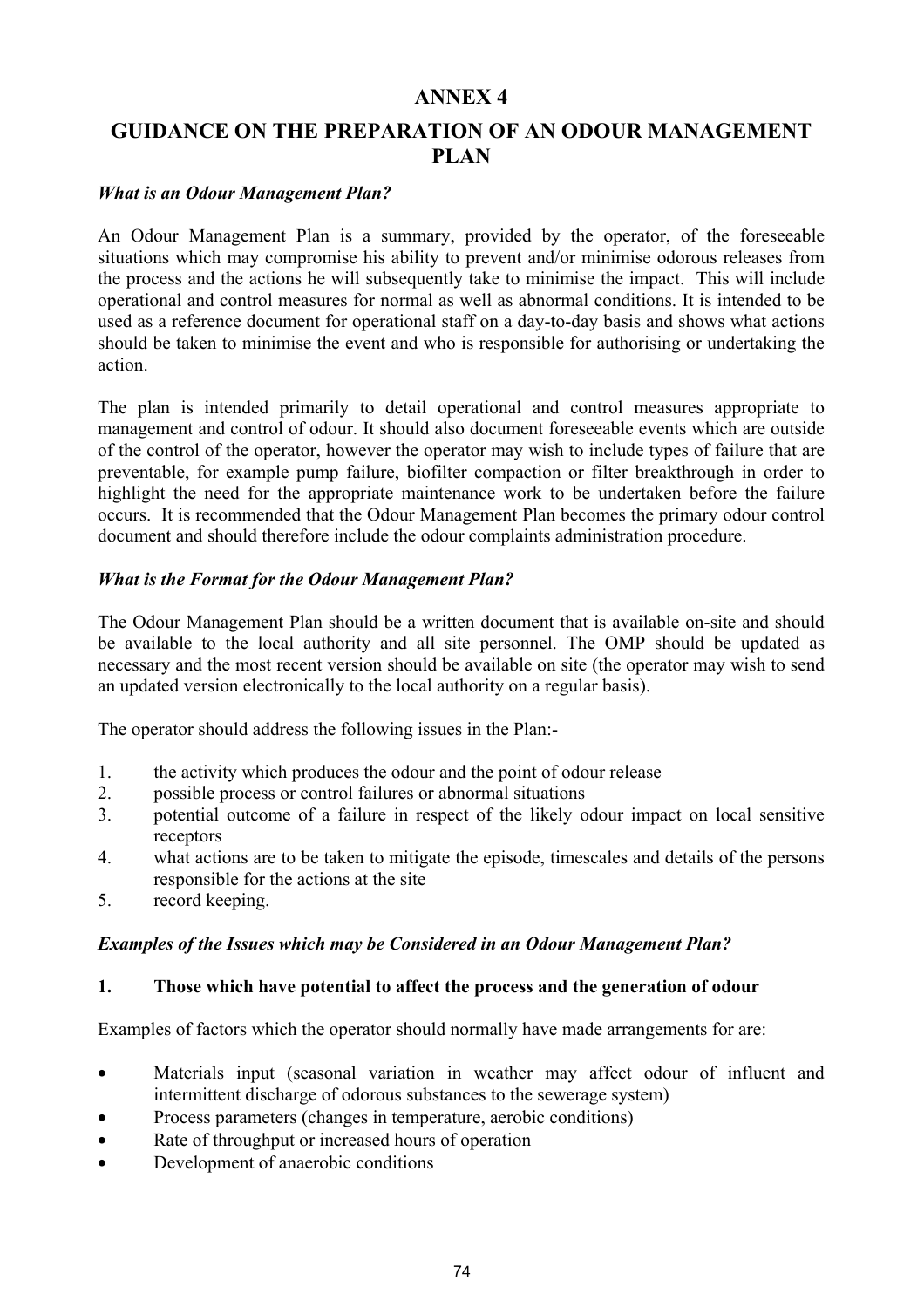Routine maintenance and inspection and the mechanism for advising the local authority and public of intended works that may result in off-site odours.

## **2 Those which affect the ability to abate/minimise odour**

Examples of factors which might be considered to be outside of operator's control and best dealt with by management actions:

- Start-up and shut-down of key plant and equipment
- Power failure (although the provision of back-up facilities should be considered)
- Poor performance of biofiltration or poisoning (if not the result of poor maintenance or maloperation)
- Flooding of the biofilter due to abnormally high rainfall
- External failure of other utilities, e.g. water supply (This should also be considered where the operator has signed up to an interruptible gas supply).

Examples of factors which the operator should normally have made arrangements for are:

- Mechanical breakdown of abatement equipment such as pumps, fans etc
- Power failure
- Compaction of the biofilter or surface fissures
- Saturation of a carbon filter bed and subsequent breakthrough of odours
- Below optimum temperature of a thermal oxidiser or boiler etc
- Saturation of scrubber liquor, blocked injection nozzles etc.
- Routine maintenance and inspection.

## **3. Those which affect the ability to contain odour (where releases are not normally permitted)**

Examples of factors which might be considered to be outside of the operator's control and best dealt with by management actions:

- Building damage which affects integrity due to for example storms
- Power failure

Examples of factors which the operator should normally have made arrangements for are:

- Failure of automatic doors, i.e. in open position
- Failure in procedures to maintain containment (human error)
- Routine maintenance and inspection.

### **4. Those affecting dispersion between the source and sensitive receptors (for permitted release points such as vents, stacks or biofilters):**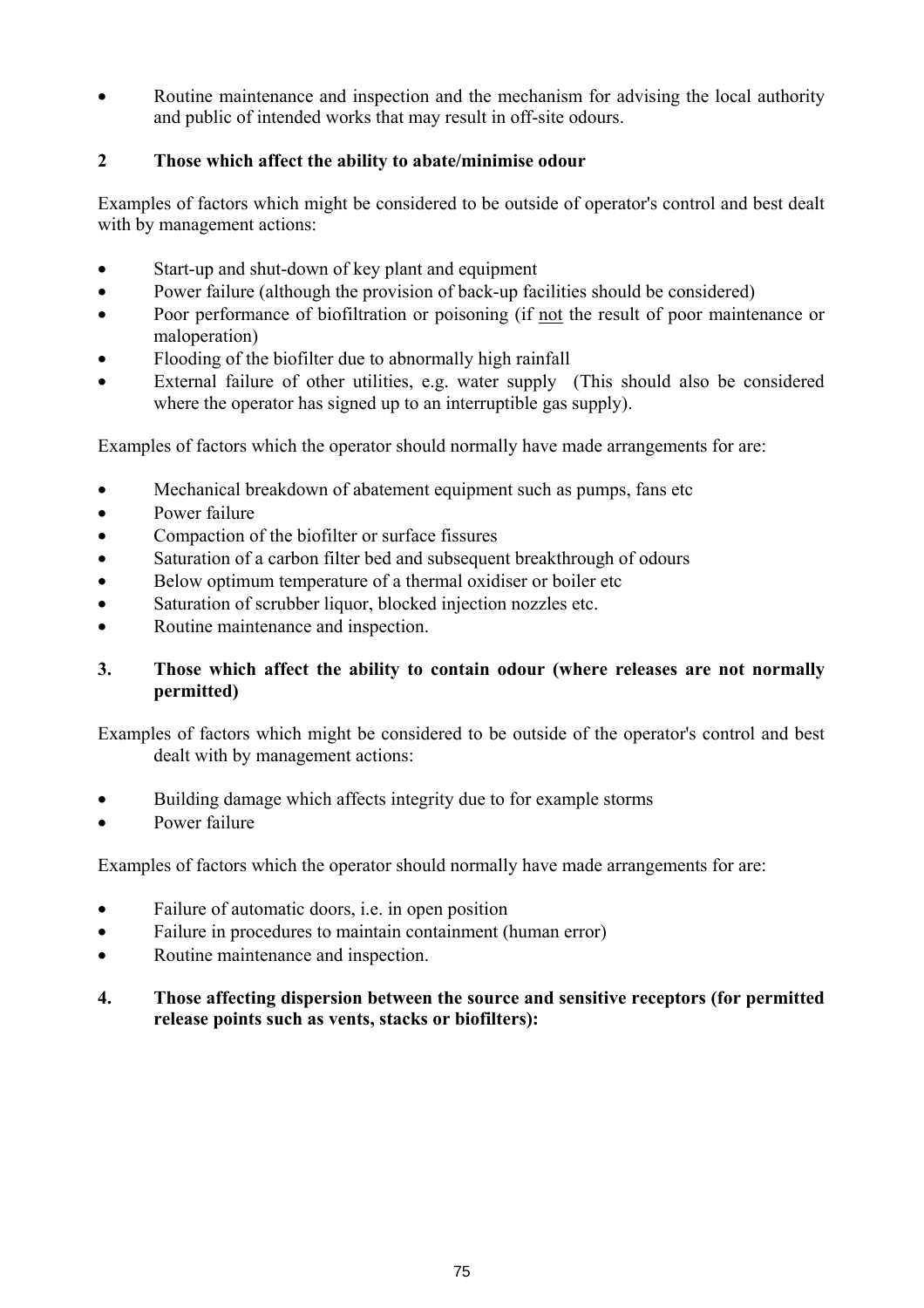Examples of factors that might be considered to be outside of the operator's control and best dealt with by management actions:

• Short term weather patterns which fall outside of the normal conditions for that area (ie highly unusual, not just the normal meteorological pattern - for example inversions and other conditions unfavourable to dispersion should have been considered in designing the process).

Examples of factors which the operator should normally have made arrangements for are:

- Weather wind direction, temperature, inversion conditions if these are normal variants of local weather
- Loss of plume buoyancy/temperature Note: many of the above are design issues to a large extent – the process should be designed to prevent/minimise odour to the required level (a level of acceptability) which takes the range of meteorological conditions into account.